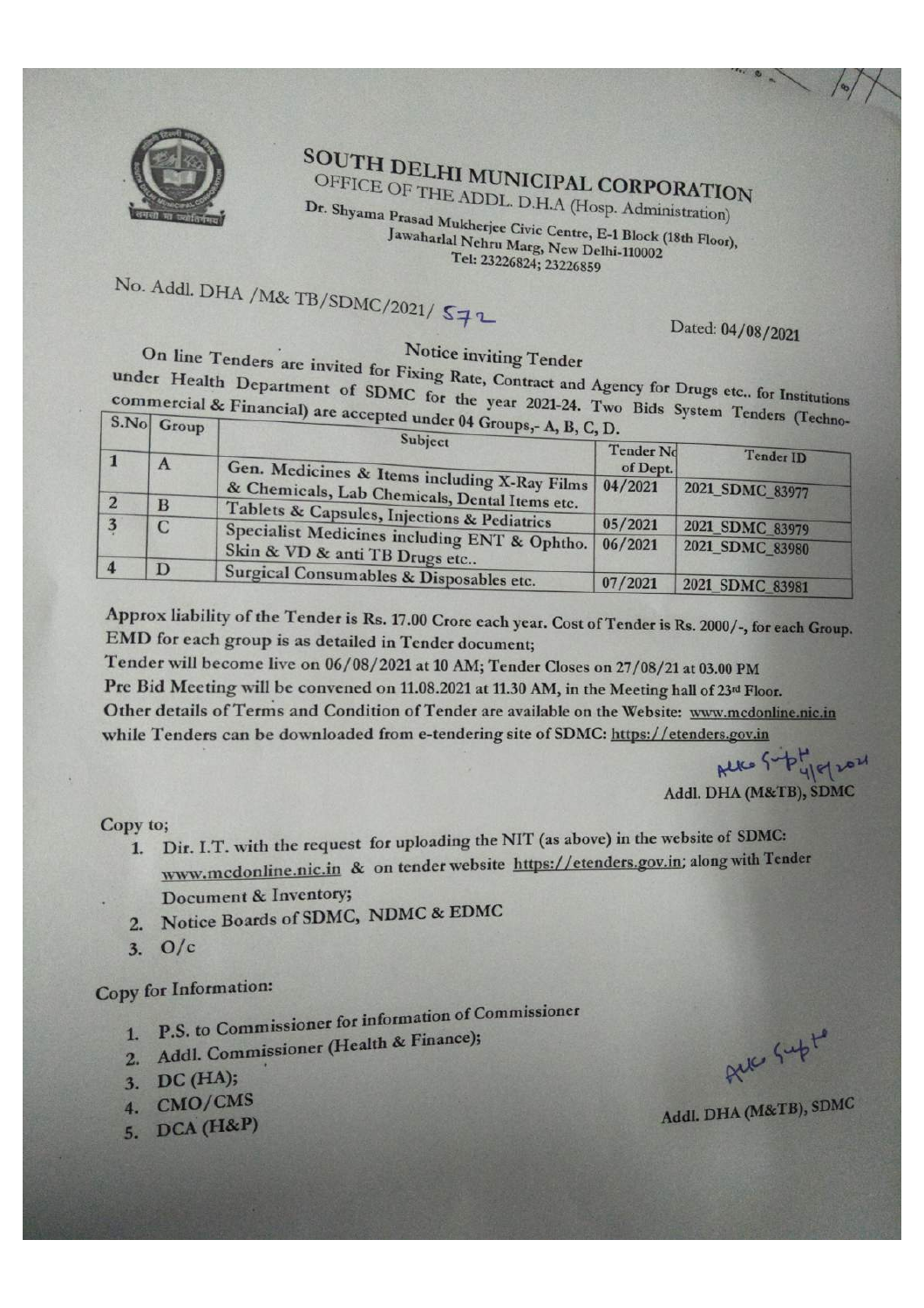#### **SOUTH DELHI MUNICIPAL CORPORATION**

**Tender Enquiry Form**



**For Rate Contract & Agency for 2021-24 of Medicines, Lab. Items, X-Ray Films, Chemicals, surgical Consumables & General Items**





**Contents Tender Document with Annexure, Terms & Conditions, Agreement, and Inventory Office of Addl. DHA (M&TB) Health Department SOUTH DELHI MUNICIPAL CORPORATION Phone No. 2322-6824, 6859 MCD Website [https://mcdonline.nic.in/sdmcportal/](file:///E:/RCA%202021-24/%20https:/mcdonline.nic.in/sdmcportal/)**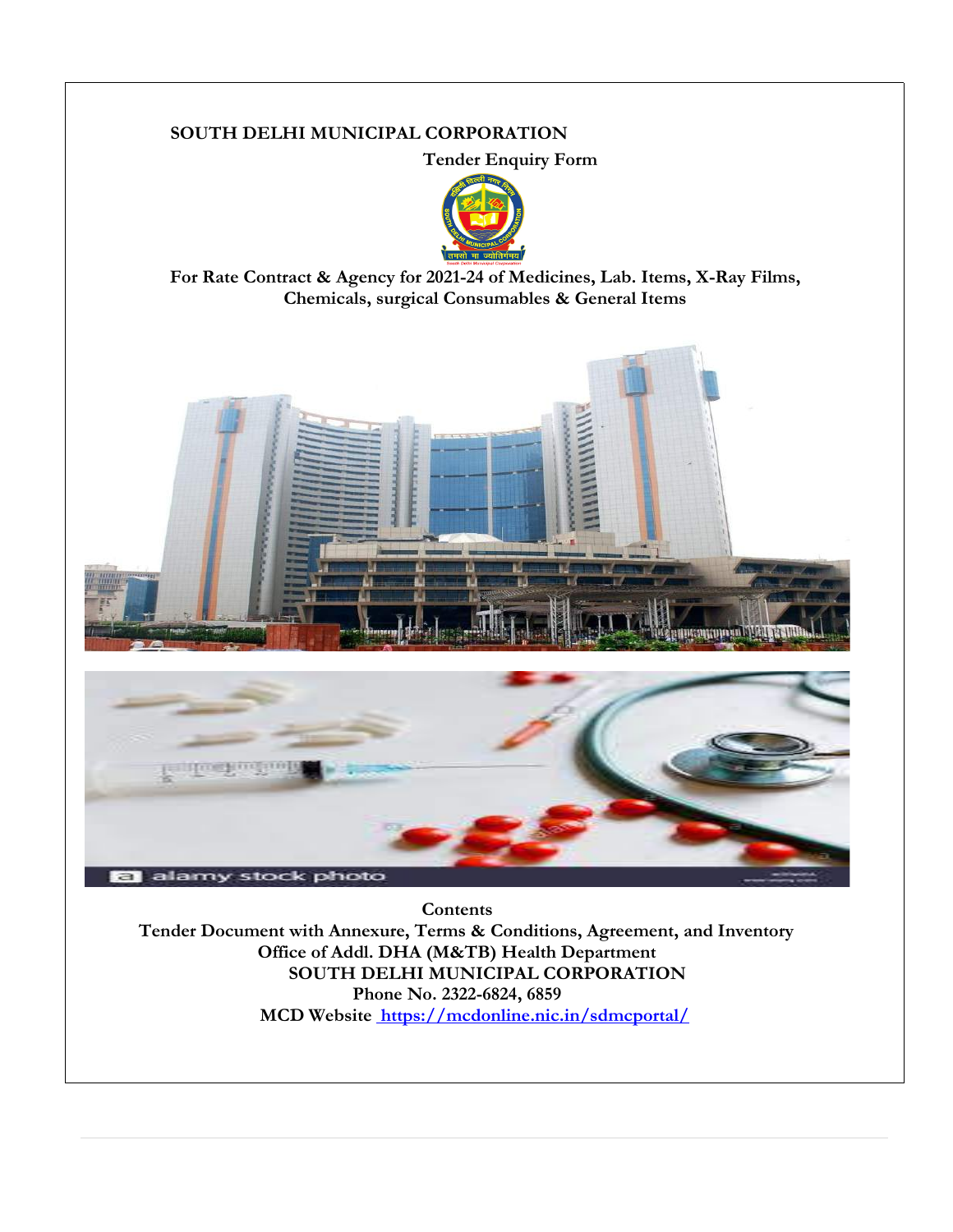#### **SOUTH DELHI MUNICIPAL CORPORATION HEALTH DEPARTMENT**

#### **S. No. Rate Schedule**

South DMC Tender No.

Tender document for fixing Rate Contract & Agency for 2021 –2024 of Drugs & Medical Supplies (Medicines, Lab Items, X-Ray films, Chemicals, Surgical dressings and General Items), for health institutions under SDMC.

The financial bid is to be uploaded in the concerned template on [http://mcdetenders.com.](http://mcdetenders.com/) A hard copy of all documents is also to be submitted in the office of Addl.DHA (Med. & TB), SDMC, 18th Floor, Dr. SPM, Civic Centre, Minto Road, New Delhi-110002.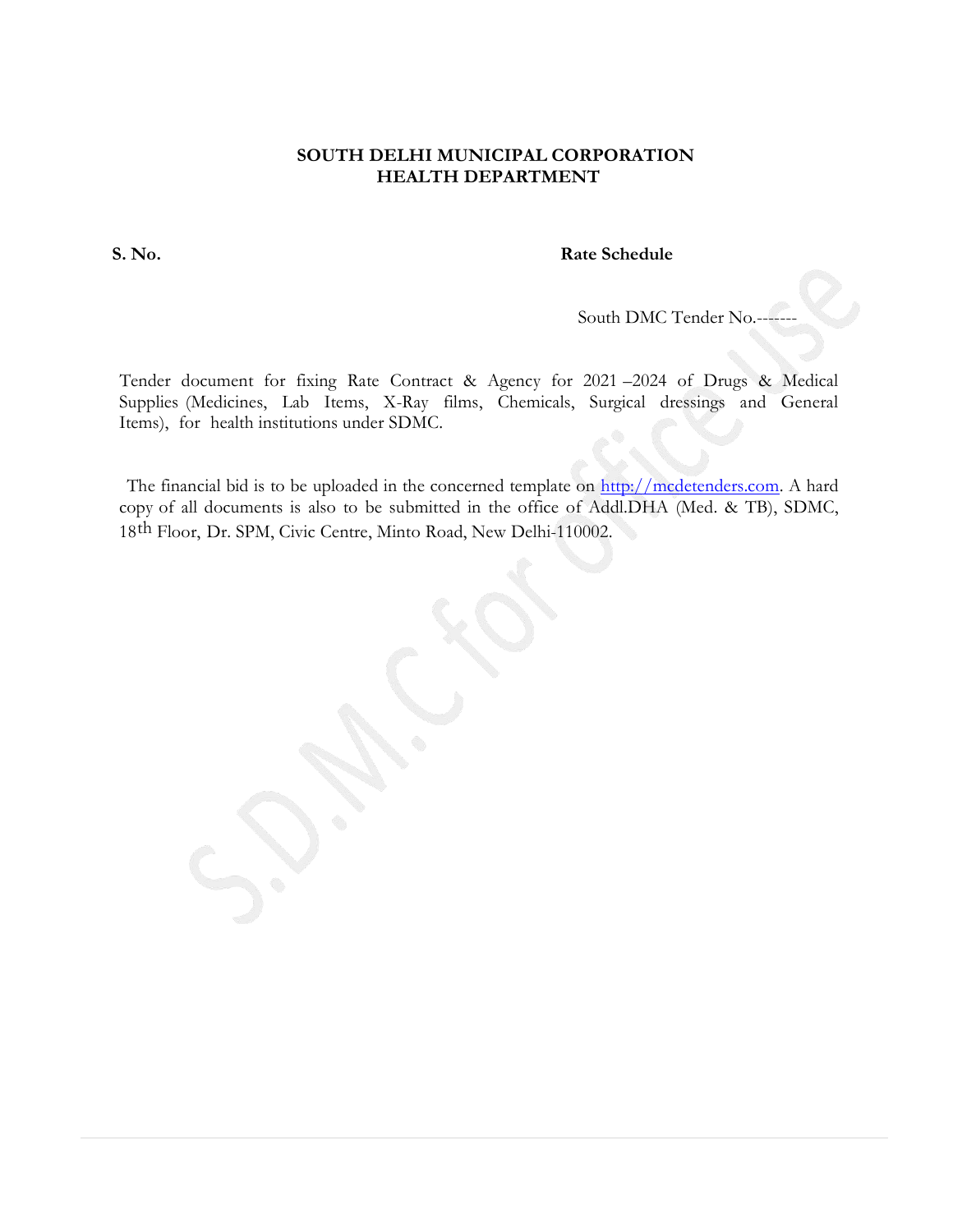### **SOUTH DELHI MUNICIPAL CORPORATION HEALTH DEPARTMENT**

#### TENDER ENQUIRY AND TERMS & CONDITIONS

Under the approved policy by the erstwhile MCD (Vide Standing Committee Resolution No. 142/Stg. Dated 13/8/97 and amended Resolution No 375 & 843 dated 27.8.2003 and dated 07.11.2008 respectively, and Corp. Resolution No. 71 dated 20/09/2017, tenders were invited from those firms which are registered with NSSIC/DGS&D/ or DDG (Store)/ Ministry of Health &Family Welfare/ Railways/Defense/ESIC/GNCTD etc. for fixing the rate contract and agency for supply of drugs and pharmaceuticals/surgical dressing, general items etc. for the health institutions under SOUTH DELHI MUNICIPAL CORPORATION for year 2018-2021**.** Similarly, Corporation vide its resolution no. 356 dated 24/03/21 accorded administrative approval for Fixing of RCA for drugs & Medical Supplies for **2021-24** & Expenditure sanction, restricted to 17 Crore per year, on the following terms and conditions:-

The process of tendering will be done through e-tendering. The prescribed tender forms along with terms and conditions & Inventory can only be downloaded from tender website i.e. [http://mcdetenders.com.](http://mcdetenders.com/) Firms, desirous of participating, shall have to deposit Rs.2000/- in the form of Demand Draft drawn in favor of Commissioner, South DM, as Tender Fee. Tenders will be opened in the office of A.O. (H&P),18th Floor, Dr. SPM Civic Centre, JLN Marg, New Delhi 110002, as per schedule. The entire tender process will be as per standard e-tendering norms of MCD. Any other information regarding tender can be obtained from office of Addl. D.H.A. (Medical & T.B.), Tel. No. 011-23226824, 23226859.

Presently the requirement of medicines and other items for SDMC health department is limited to the setup of its M&CW units, Maternity Homes, SHS, Allopathic Dispensaries, Polyclinics and Colony hospitals & Tuberculosis units etc. There is no major hospital functioning presently in SDMC, therefore existing inventory of 17 groups as in NDMC is not essential for SDMC. It is to be limited for the items actually needed for existing Medical institutions of SDMC. Accordingly, the medicines and other items are enlisted in four groups as detailed below. Final inventory has been prepared by the duly constituted Committee on assessing requirement.

| Groups |                                                                            | Particulars                                               |
|--------|----------------------------------------------------------------------------|-----------------------------------------------------------|
| A      | General Medicines & Items, X-Ray Films & Chemicals<br><b>General Group</b> |                                                           |
|        |                                                                            | Lab. Chemicals, Dental items etc.                         |
| B      | <b>Medicine Group</b>                                                      | Tablets & Capsule, Injections, Pediatrics, Medicines etc. |
|        | <b>Special Group</b>                                                       | ENT Medicines, Ophthalmic preparations, Medicine for Skin |
|        |                                                                            | &VD, Anti TB Drugs                                        |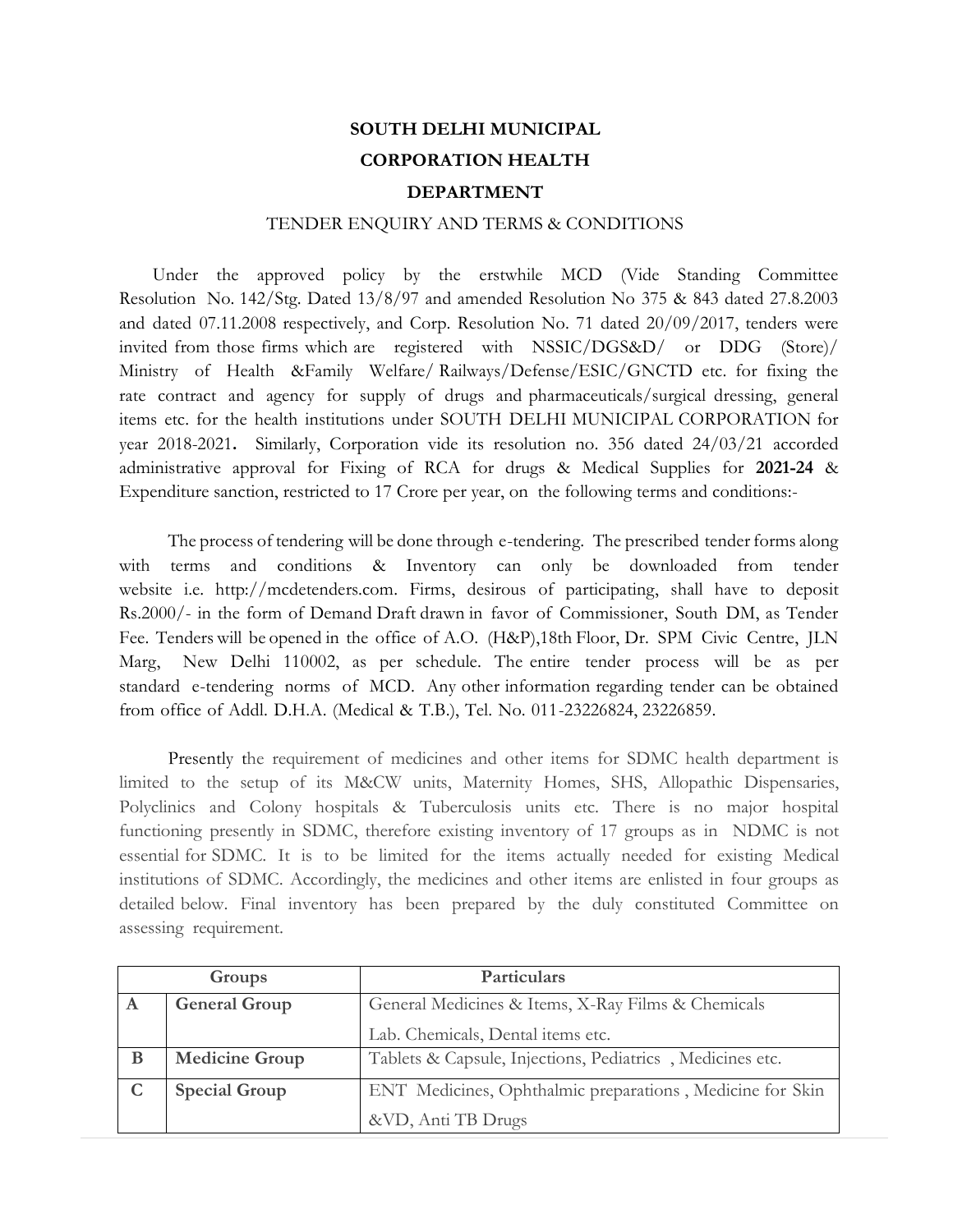| Surgical and             | Anaesthesia items and disposables, Surgical Dressing & |  |  |  |
|--------------------------|--------------------------------------------------------|--|--|--|
| <b>Disposables Group</b> | Instruments Linen Items                                |  |  |  |

#### **I. PURCHASE THROUGH OPEN E-TENDER**

**Tenders will be accepted under two bid system i.e. Techno-Commercial Bid (Env. A) & Financial Bid (Env.B). Details of Tended are available on Website: [www.mcdonline.nic.in](http://www.mcdonline.nic.in/) while Tenders can be downloaded from e-tendering site of SDMC: [https://etenders.gov.in](https://etenders.gov.in/)**

#### **A. Techno-Commercial, Bid- (Envelope A).**

As a part of initiative in e-governance, erstwhile MCD had introduced e-tendering in Health Department. Firms, desirous of participating in e-tendering, should have a valid Digital Certificate (D.C.) that is essential for participation. In case any firm, desirous of participating in the tender, who does not have valid D.C., should obtain DC and apply for registration. The Techno-Commercial Bid shall include copies of number of documents viz. Earnest Money, PAN / ITRs, STC / VAT, GST Regn., Drug License, Test Analysis Reports and Registration with Govt. Agencies etc. Therefore, in order to facilitate submission of tenders by bidders, firms participating in tender shall submit manually the **techno-commercial-bid along with copies of all essential documents etc. in the office of A.O. (H&P), 18th Floor, Dr. SPM Civic Centre, JLN Marg, New Delhi 110 002,** on or before the scheduled date. Samples of drugs/items with specifications and valid test report etc. as detailed in the tender document shall have to be submitted at **Central Medical Stores, Upper Basement, PSMS Hospital , Kalkaji, New Delhi 110019,** in prescribed Performa (As per annexure iv), on or before the scheduled date and time. They shall obtain the **receipt of submission of samples which is to be enclosed with technocommercial-bid.** While they shall furnish the information in the template, that the technocommercial-bid submitted by them contains all necessary documents including online payment of EMD, Tender Fee and sample receipts etc,. **online**. The details of documents to be submitted along with terms and conditions are given in the subsequent pages.

The entire Techno-Commercial-Bid will be submitted in sealed envelope, super-scribed as: -

#### "**ENVELOPE – A"**

TECHNO-COMMERCIAL BID TENDER FOR THE SUPPLY OF (Group No. ) TENDER NO Due on **Due on** 

**B) Financial Bid (Envelope – B)**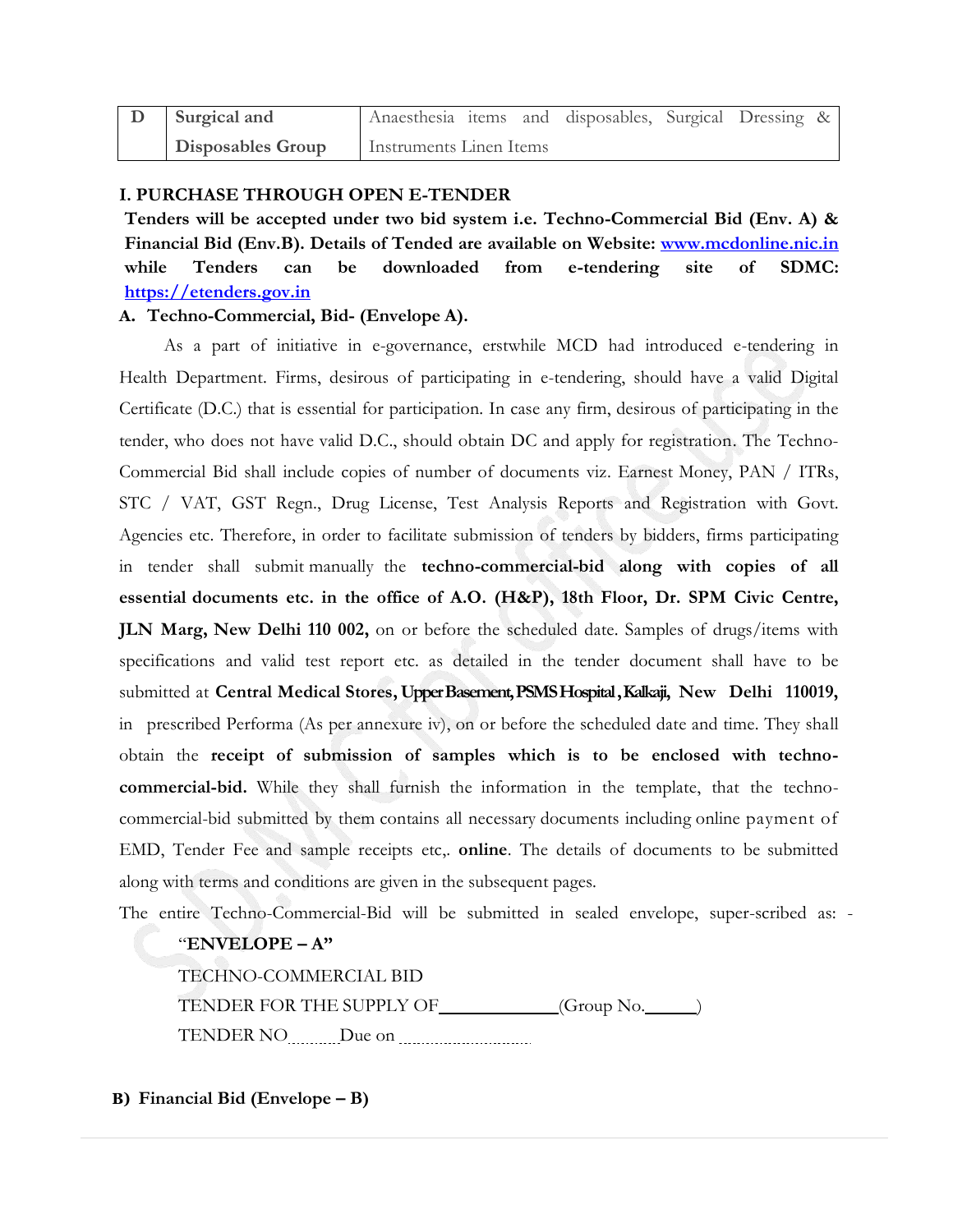- The entire financial bid shall be uploaded as per template given in the tender.
- All prices should be quoted in Indian Rupees only.
- All prices (including delivery of services at Store/Hospital premises) shall be FOB destination.
- Prices shall remain firm and no increase will be allowed during the entire period of contract. Conditional offers will not be accepted.
- Rates will be revised only if Govt. /State Govt. duty is imposed or changed subject to submission of documentary evidence.
- The technical bid will be opened first and tenders will be short listed on the basis of the predetermined criteria listed hereinafter. The uploaded price bids of short listed tenders will only be opened. The rates of item(s) rejected by the approval board shall not be opened while scrutiny of online financial bids. Comparative statement will be prepared. The rate contract will be made with the lowest bidder and if required negotiations can be made with eligible L-1. Copies of the rate contract, so finalized will be sent to all DDOs of Medical institutions under South D.M.C. who may place orders on the rate contract holders for supply of drugs as per their requirement.

### **II. (a) DOCUMENTS REQUIRED FOR TECHNO-COMMERCIAL-BID (ENVELOPE-A)**

It must contain self attested copies of following documents in serial order:-

- 1. **Tender Fee: Rs. 2000/- (payable online on E-tendering Portal of SDMC.)**
- 2. **Earnest Money Deposit (E.M.D). (Payable online on E-tendering Portal of SDMC.)**
	- **For Group B and C: Rs. 50000/-**
	- **For Group A and D: Rs. 20000/-**
	- **Bidders registered as MSME will be exempted from Tender Fee & EMD as per rules, subject to verification**;
- 3. **Forwarding letter as per prescribed Performa**, supplied by South DMC (Annexure No.1).
- 4. **Permanent Account Number and ITRs for current and last two years.**
- 5. **Sales Tax /VAT registration certificate of manufacturer for preceding 2 yrs. & Or GST Registration.**
- 6. **Drugs Manufacturing License**.
- a) For Drug Items:

Certified copy of **"Drug manufacturing License"** from Food & Drugs Administration along with the list of products licensed to manufacture duly renewed up to date. If quoted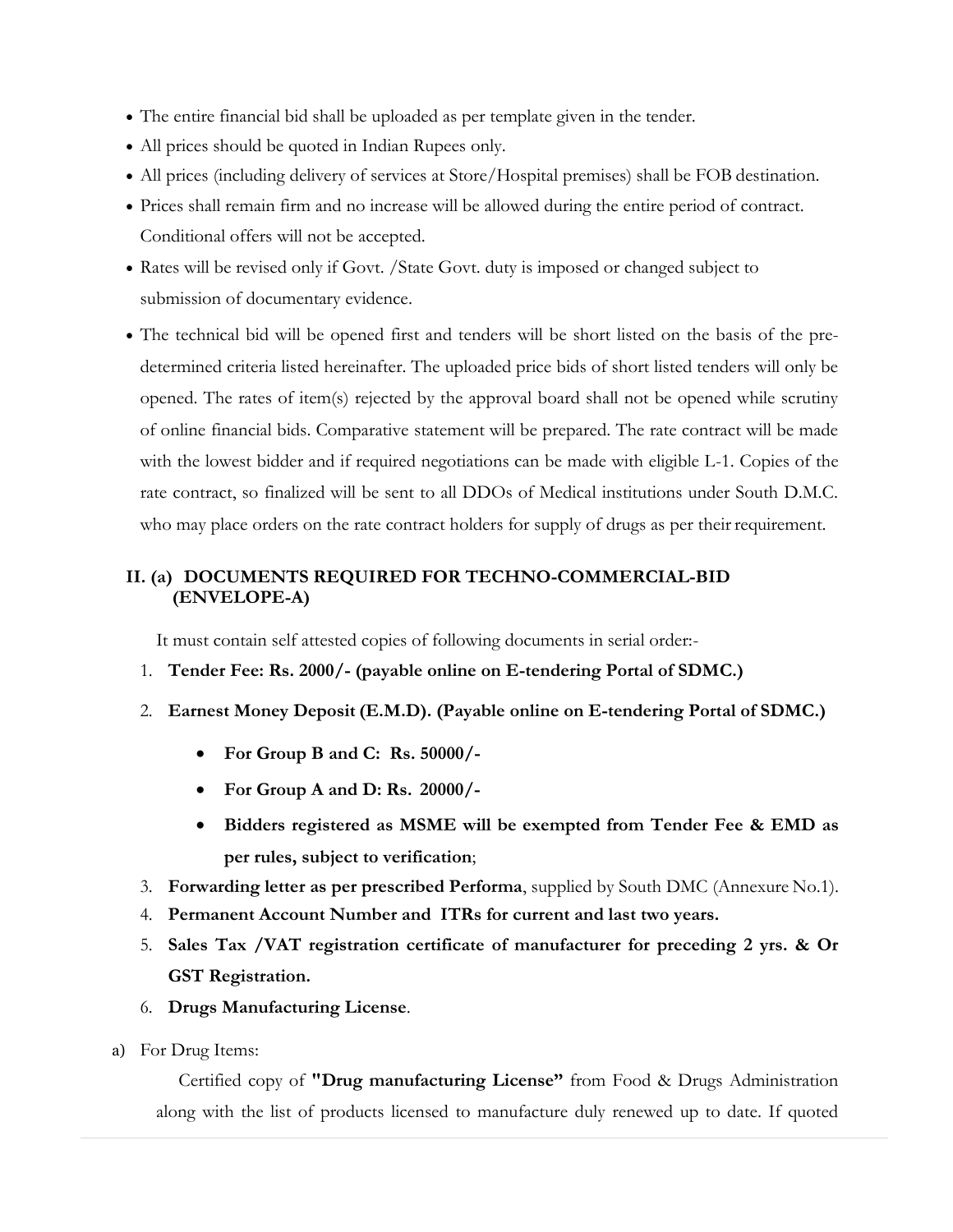items are being manufactured at different places, manufacturing license from respective F.D.A./Drug Controller should be enclosed. Tenderer should highlight the item/s quoted in the list of products licensed to manufacture and also mention the S.No. of the item, as per inventory. The firm must have manufactured the product quoted for more than past three years. In case of newly introduced drugs/molecules, the manufacturer can be eligible, provided the firm submits a certificate from the DCGI, in this regard. If a firm is the sole manufacturer of the product, the same can be treated as proprietary drug, provided the firm submits a certificate to this effect from the competent authority in India.

Manufacturers having valid drugs licenses are allowed to quote product manufactured by third Party after verification.

Manufacturers can also bid Drugs manufactured under loan licenses.

- b) For Non-Drug Items.
	- Enclose copy of valid **manufacturing license.**
	- The product should be ISI /CE/ ISO certification.
	- $\blacktriangleright$  Enclose copy of ISO/EN/CC/CE certificate of the manufacturing facility.
- c) For Imported medical devices
	- Such items should have F.D.A. approval/CE certification/ ISI /ISO/EN certification of the manufacturing facility.
	- They should also enclose list of countries where the devices/Items are being on sale.

d) Medical devices manufactured in India.

- For medical devices that are manufactured in India, copy of valid manufacturing license, in form 28, issued by Drug Controller General of India must be enclosed.
- The product should be ISI/CE certified.
- Enclose ISO/EN certificate of the manufacturing unit.
- 7. **Performance certificate** issued from concerned Food & Drugs Administration/State Drugs Control Administration in enclosed Performa **(Annexure No. II).** If the manufacturer is manufacturing the same items for which tender is filled in, at various places, either in Delhi or outside Delhi, he should obtain performance certificate from the respective Food & Drugs Administration authority/State Drugs Controlling Authority where the manufacturing activities are carried out. Performance certificate should not be more than two years old and should clearly mention that the item quoted is being manufactured, at least for last three years.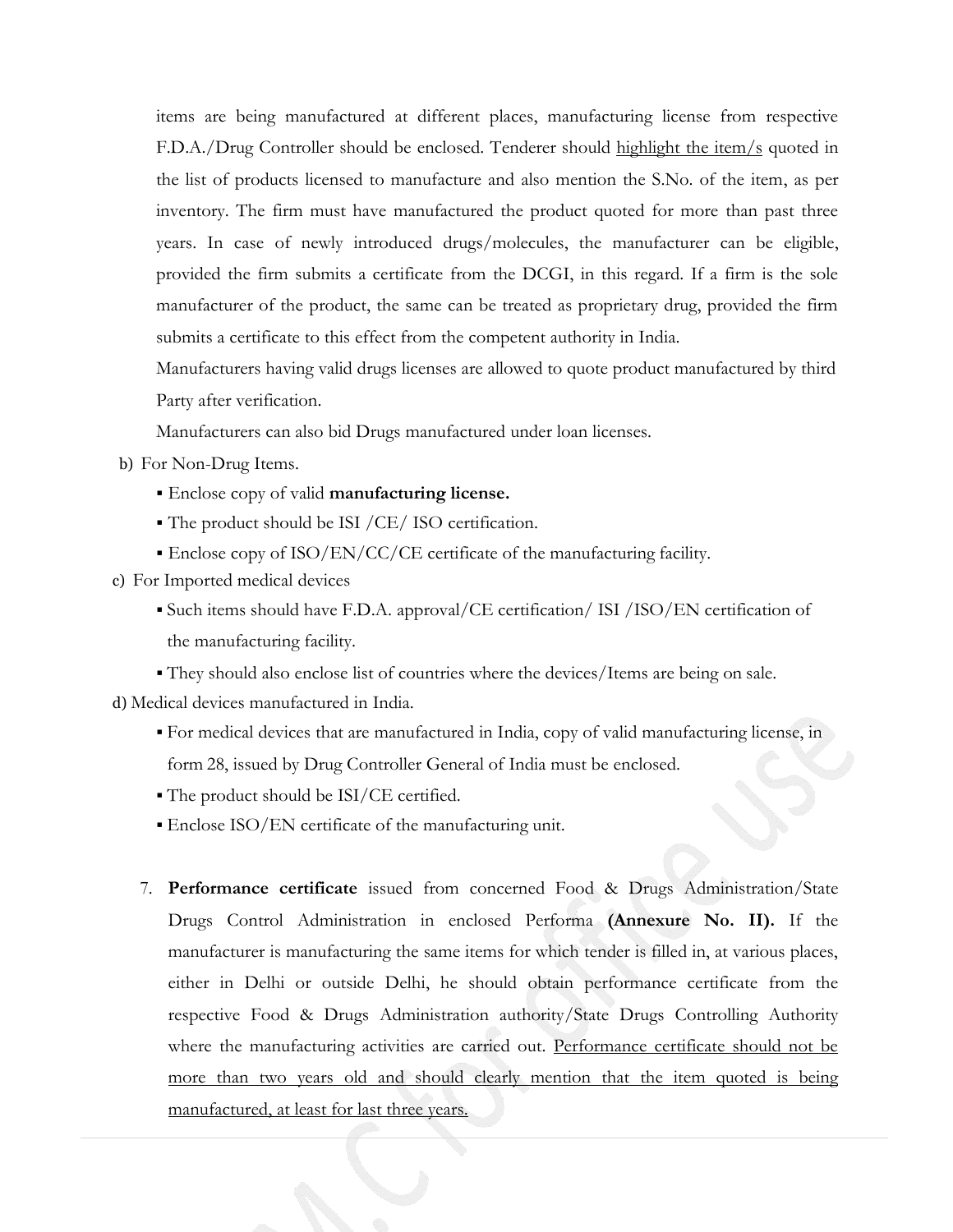8. **Certificate** from concerned Food & Drugs Administration/ State Drugs Control Administration that the drugs licensed are being manufactured by using **WHO GMP/GMP,** as per revised schedule M of Drugs & Cosmetic Act (latest copy of GMP or WHO GMP to be enclosed) and firm should have supplied the items to either of these institutions i.e. Defense, Railways, ESIC, or DGHS (GOI) etc. Imported drugs should have WHO GMP or FDA Certificate.

#### 9. **Bona-fide Distributor Certificate**-- **Annexure No. III**

- I. Tenders will be accepted from manufacturers only for all items covered under Drugs & Cosmetics Act, 1940 & Drugs & Cosmetics Rule, 1945. However, manufacturing firm can appoint distributor for supply or can supply directly. A manufacturing firm, desirous of appointing distributor, should mention name of the distributers. **No replacement of distributor within the tender period and period of contract including extension period will be allowed.** However, the firm can withdraw the distributor with disclosure of distribution margin to reduce the cost if available. Copy of Drug License of such distributor renewed up to date, should be submitted along with authority letter of distributor, as per Performa (Annexure no. III). Copy of agreement between distributor & manufacturer be enclosed, if executed.
- **II. Authorized Distributor/Agent/Dealer should also submit his Sales Tax / VAT /GST Regn. Certificate for past year, GST registration and Drugs License in Envelope No. A.**
- III. In case of drugs covered under Narcotic Drugs & Psychotropic Substances Act, the distributor must be in possession of valid license to sell/store/exhibit Narcotic Drugs & Psychotropic substances as required under N.D.P.S. Act 1985 and Drugs & Cosmetics Act, 1940 and the rules framed there under.

| Group No. $A$           | <b>Rs. 1.00 Crore</b> annual turnover for each year for last three years. |
|-------------------------|---------------------------------------------------------------------------|
| Group No. $B \mid$      | Rs. 20.00 Crore annual turnover for each year for last three years.       |
| Group No. $C \parallel$ | Rs. 5.00 Crore annual turnover for each year for last three years.        |
| Group No. $D$           | Rs. 5.00 Crore annual turnover for each year for last three years.        |

#### 10. **Minimum Annual Turnover Criteria**

(*Turnover criteria have been recommended considering the expected volume of procurements in each group. The Group B has more voluminous items therefore higher turnover. Criteria are proposed to ensure quality and better supply chain of the products of the participating firms.)*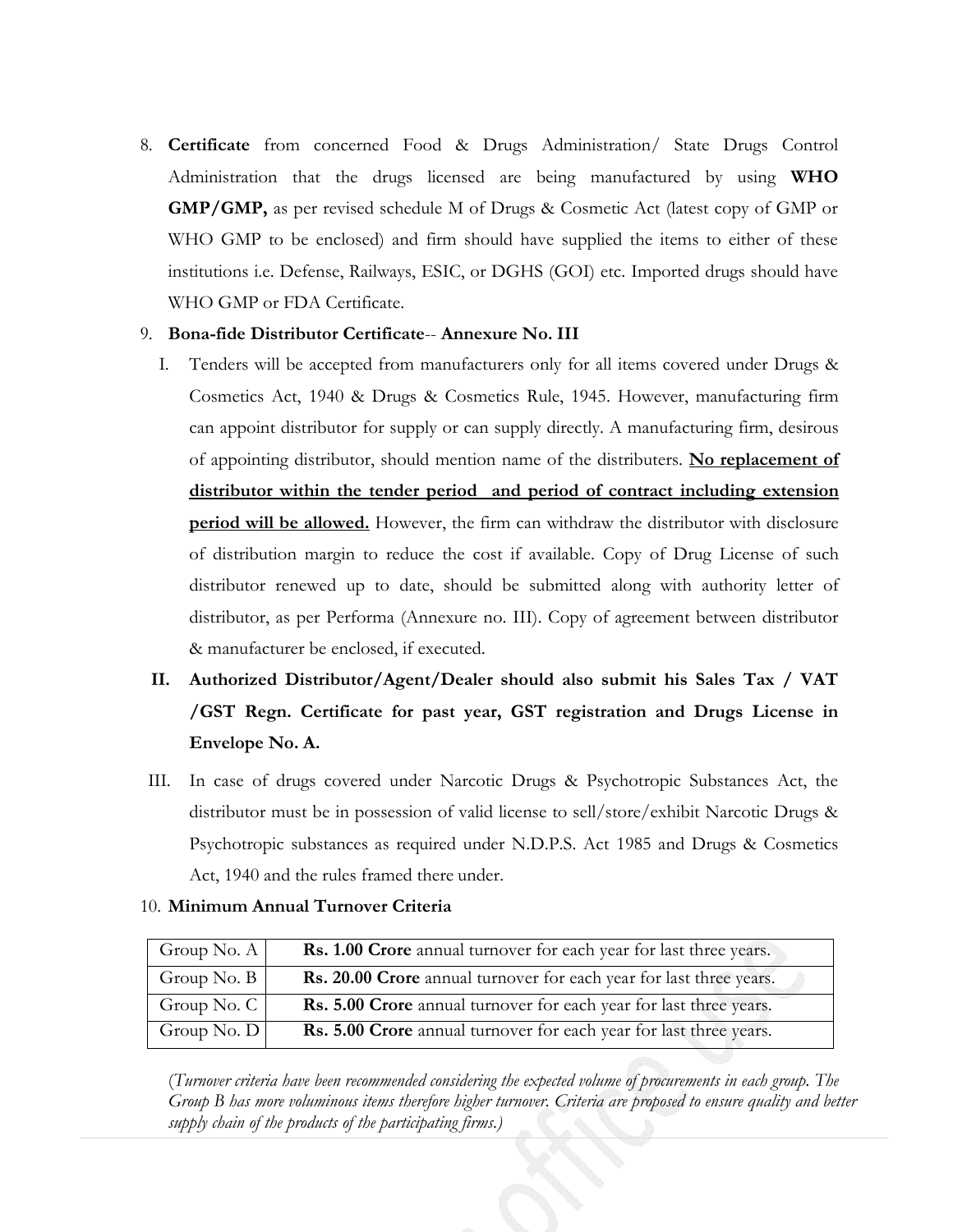**A certificate from C.A., to this effect is to be attached. Enclose copy of Audited balance sheet, Audited profit & loss account and Income Tax Return for the last three financial years in support of the claim for justifying Annual Turnover.**

- 11. **Certified copy of registration** made under Directorate General of Supplies & disposal (D.G.S. & D.)/D.D.G. Store/ Ministry of Health & Family Welfare/ Small Scale Industries (SSI)/ and National Small Scale Industries Corporation (NSSIC)/ESIC/Defense/DGQA/Railways/GNCTD, wherever applicable. **Firms can enclose copy of supply order of the current year in support of their claim.**
- 12. Information in respect of products for which Bio-availability data required as indicated in the scheduled should be furnished in Performa and should be submitted as per **Annexure No.V.**
- 13. Item-wise remarks, if any, worth mentioning regarding the product.
- 14. Any assumption, condition, deviation etc. different than those stated in the tender invited and condition thereof have to be mentioned clearly.
- 15. Details of Tendered item as per **Annexure no. VII** will be submitted along with the tender.
- 16. Statement showing installed capacity of the product/s quoted b e enclosed as per (**Annex. No. VIII**), which is to be submitted in envelope No. 1. This is to justify that the Firm will be able to supply the items in quantity ordered in the event of selection.
- 17. **Sample receipt.**
- 18. **Copy of test report**, of each item quoted, from Govt. recognized Lab. in **form 39** for all drug items covered under Drugs & Cosmetic Act and rules there under; and for non-drug items test report from any Govt. recognized lab.
- 19. **Past Performance**: If there is failure to supply/part supply of any item on 3 or more occasions of a particular item during the existing period of contract, the firm may be debarred to supply the said item. The firm should submit an undertaking to that effect.
- 20. Particulars of the authorized person in respective groups in **Annexure IX.**
- 21. **Non conviction certificate** from respective drugs controller.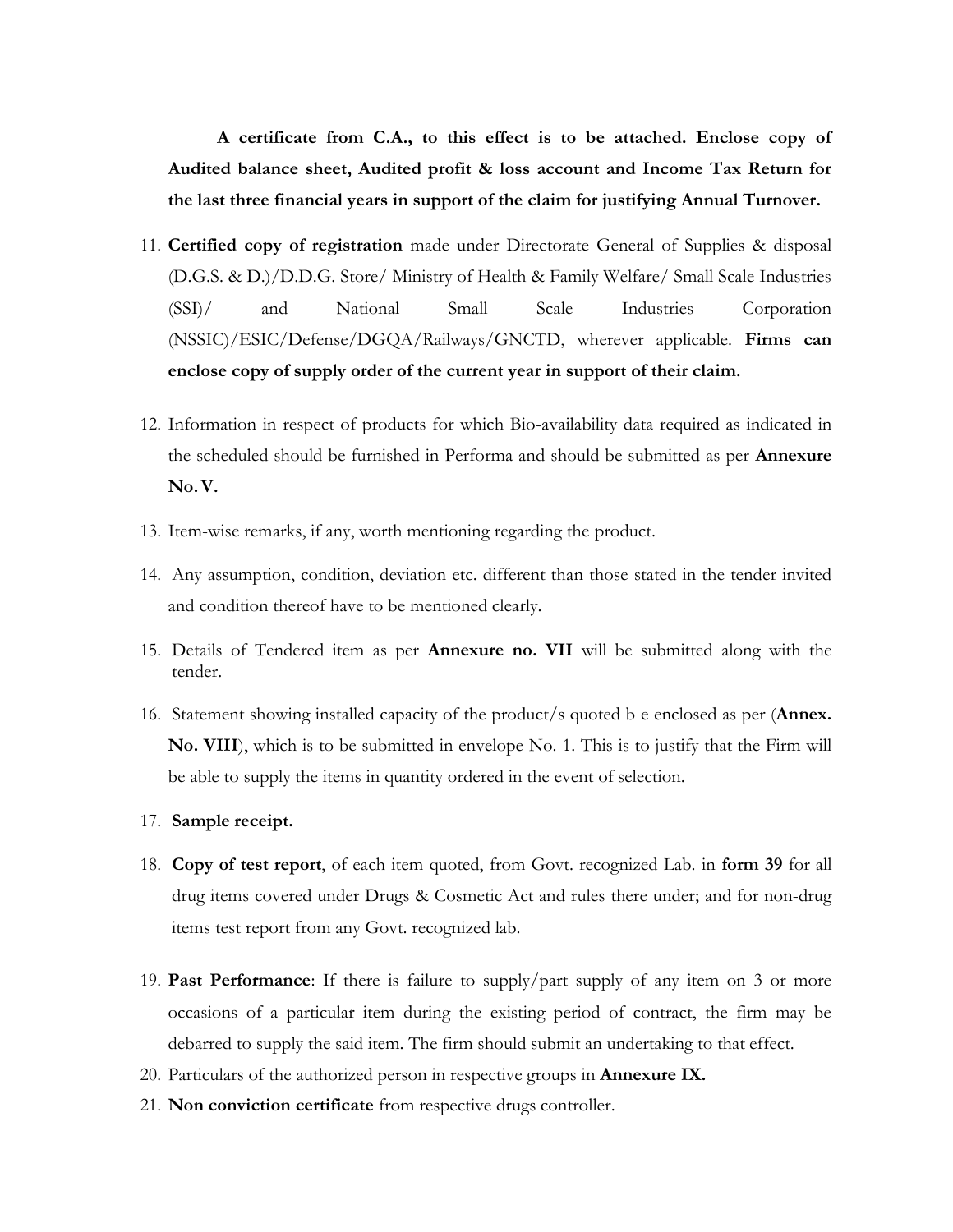#### **II (b). Techno-Commercial-Bid (ENVELOPE -A)**

#### **For Group No. A (General Items)**

Tenders are invited from **manufacturers/distributors/suppliers** for supply of General Items enlisted in Group No. A.

#### **For Groups No. B, C, D**

Tenders are invited from **Manufacturers only** for supply of Drugs Items enlisted in Group No. B, C, D. Drugs or manufactured by third party or under loan license can also be quoted.

#### **i) Documents**

It will contain following documents in serial order:-

- 1. **Tender Fee: Rs. 2000/- (Two thousand only) payable online on E-tendering Portal of SDMC. Website: [https://etenders.gov.in](https://etenders.gov.in/)**
- 2. Earnest Money Deposit (E.M.D). **Payable online on E-tendering Portal of SDMC, Website: [https://etenders.gov.in](https://etenders.gov.in/)** Every tenderer/bidder will have to deposit an amount of **Rs.50,000/- (Rs. Fifty thousand only) for Group B & C and Rs 20000.00 for Group A & D ( Twenty Thousand only)** and previous year's earnest money will also not be accepted.

**Bidders registered as MSME will be exempted from Tender Fee & EMD as per rules, subject to verification**;

*Payments towards Tender fee & EMD will be received on line if Payment portal of the Tender site is functional, failing which it will be received as DD as stated above.*

- 3. Permanent Account Number/ITRs, in case the firm appoints a distributor, copy of STC, VAT, PAN of distributor and GST Registration must also be enclosed.
- 4. Sales Tax /VAT registration of manufacturer for preceding 2 yrs. In case the firm appoints a distributor, similarly copy of STC, VAT, PAN and GST Regn. of distributor must also be enclosed.
- 5. Certification. The items quoted should be ISI marked/CE/ISO certified wherever applicable. For woolen blankets, the product must have wool mark.
- **6.** Bona-fide Distributor Certificate (if applicable) -- **Annexure No. III**
- Tenders will be accepted from manufacturers/distributors/suppliers. However, manufacturing firm can appoint distributor for supply or can supply directly. A manufacturing firm desirous of appointing distributor should mention their name. No change of distributor within the tender period and period of contract including extension period be allowed. Copy of STC/ VAT GST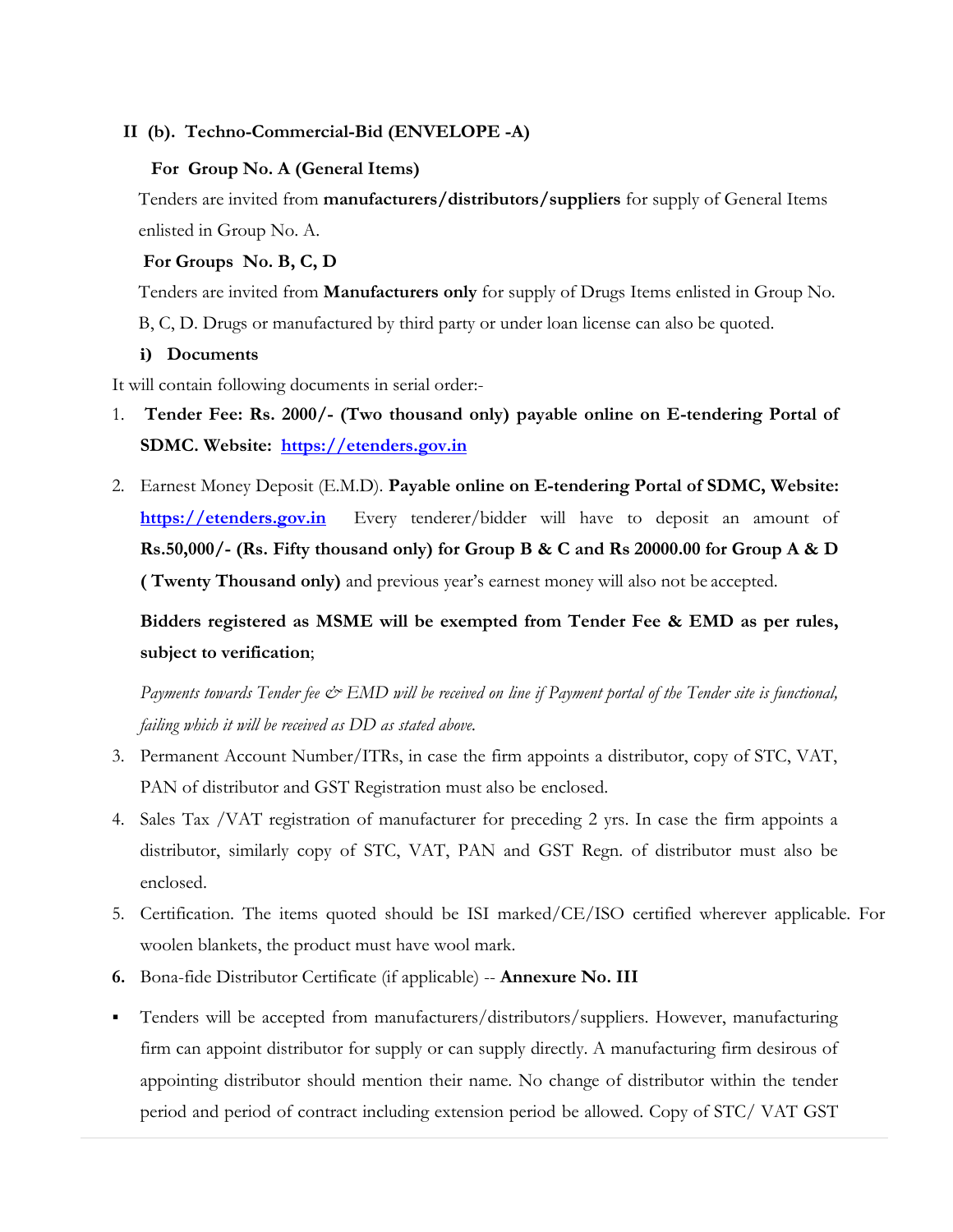Regn. and PAN of distributor must also be enclosed.

- Authorized Distributor/Agent/Dealer should also submit his Sales Tax/VAT / certificate & GST registration and Drugs License in Envelope - A.
- 7. Annual Turnover as defined above, required for last three years. A certificate to this effect should be attached, certified from CA. Enclose copy of Audited balance sheet, audited profit & loss account and income Tax Return for the past three financial years in support of the claim.
- **8. Certified copy of registration** made under Directorate General of Supplies & disposal (D.G.S.& D.)/D.D.G. Store/ Ministry of Health & Family Welfare/ Small Scale Industries (SSI)/ and National Small Scale Industries Corporation (NSSIC)/ESIC/Defense/DGQA /Railways /GNCTD, wherever applicable. **Firms can enclose copy of supply orders, supplied to Govt. Agencies including MCD for the current year in support of their claim.**
- 9. The firm/supplier is required to submit **seven sets of samples of item(**s) in case of Gen. Items, which is/are finalized in the rate contract. However, the said sample will be adjusted against the 1st supply of that item by the concerned D.D.O. This is essential for approval subsequent supplies during the tender period.
- 10. Item-wise remarks if any worth mentioning regarding the product.
- 11. Any assumption condition, deviation etc. different than those stated in the tender invited and condition thereof has to be mentioned clearly.
- 12. Sample receipt in **Annexure-IV** or in firms letter head. (*strike out whichever is not applicable in annexure)*
- 13. Copy of test report from Govt. approved lab, **for all Drug items covered under Drugs and Cosmetic Act.** in **Form '39'** if applicable. Other Items /reagents/test kits and non- drug Items should be accompanied with quality Certificates/Test report, if available.
- 14. Past Performance: If there is failure to supply/part supply of any item for 3 or more occasions of a particular item during the existing period of Contract, the firm may be debarred to supply the said item. The firm should submit an undertaking to that effect.
- **15.** Particulars of the authorized person in **Annexure IX.**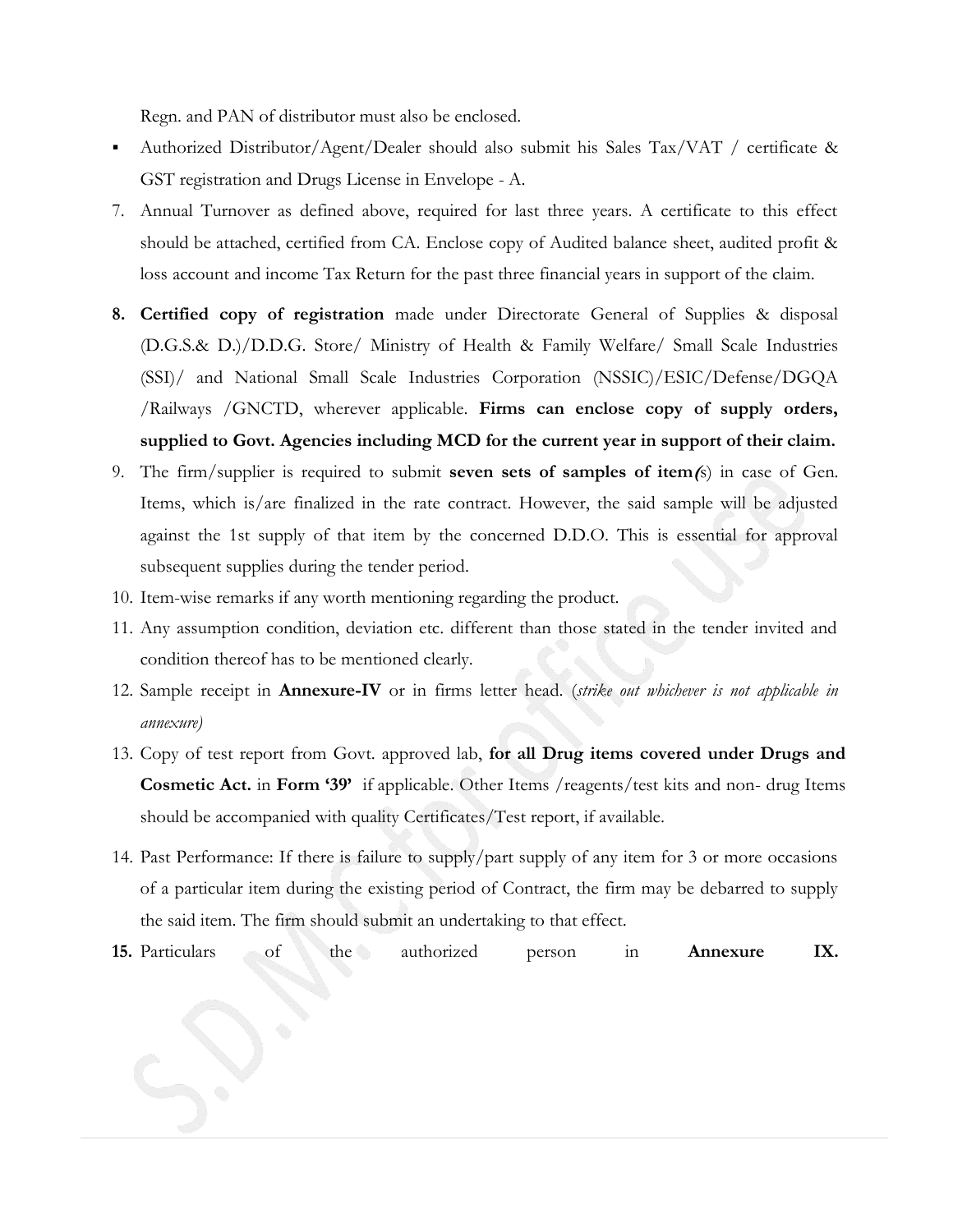#### **ii) Samples (**wherever applicable)

The tenderer is required to submit one set of samples of drugs/other items on or before specified date. The tenderer should fill in Performa receipt in **triplicate** for each item. The office of the Addl. Director Hospital Administration (Med. & TB), SDMC on receiving the sample will issue receipt in duplicate to the tenderer. The tenderer should retain original with him. The duplicate copy should be enclosed in Envelope no. 1. (Annexure - IV).

The tenderer should submit labeled samples (sealed) specifying Item numbers and Group numbers along with the test reports and name of tenderer attached to each sample. The batch number of the drug submitted as sample should tally with the batch number reflected in the test report of the same drug. The label should comply with the Drugs & Cosmetic Act, 1940 and rules made there under with latest amendments. The quantity should be sufficient for testing purpose e.g. plastic or glass bottles; two bottles, two vials/ ampoules: 6 Amp. x 2, Bulk packing of 100 tablets, one strip packing in 10X10 box.

#### **# Documentary evidence for USP type I/II**

The glass used for intravenous fluid, ampoules and Vials should be as per USP Type-I/Type II specifications. The documentary evidence should be furnished with a sample receipt in Envelope no. 1 and also at time of every supply in case of successful tenderer.

#### **# Documentary evidence for Biological test for plastic**

Intravenous fluids in plastic bottle should pass the test for plastic containers as mentioned in USP edition XXI "Biological Test Plastic". Documentary evidence to that effect should be produced and should be enclosed with sample receipt in Envelope No. 1 and should be supplied at the time of every supply in case of successful tender.

#### **# Lab report**

In case of all Drugs, Injections, medical devices and surgical items, test reports from the Govt. approved lab in form 39 must be attached along with sample receipt in Envelop No. 1.

#### **# Sterility test report**

In case of surgical disposables, ophthalmic preparation, injectable or wherever applicable, sterility test, pyrogenecity, toxicity report be attached along with the samples in envelope no A.

The unsuccessful tenderers are at liberty to obtain back their samples on surrendering the original copy of receipt within 45 days of finalization of the product. Thereafter such samples will be disposed of and no claim thereof will be entertained.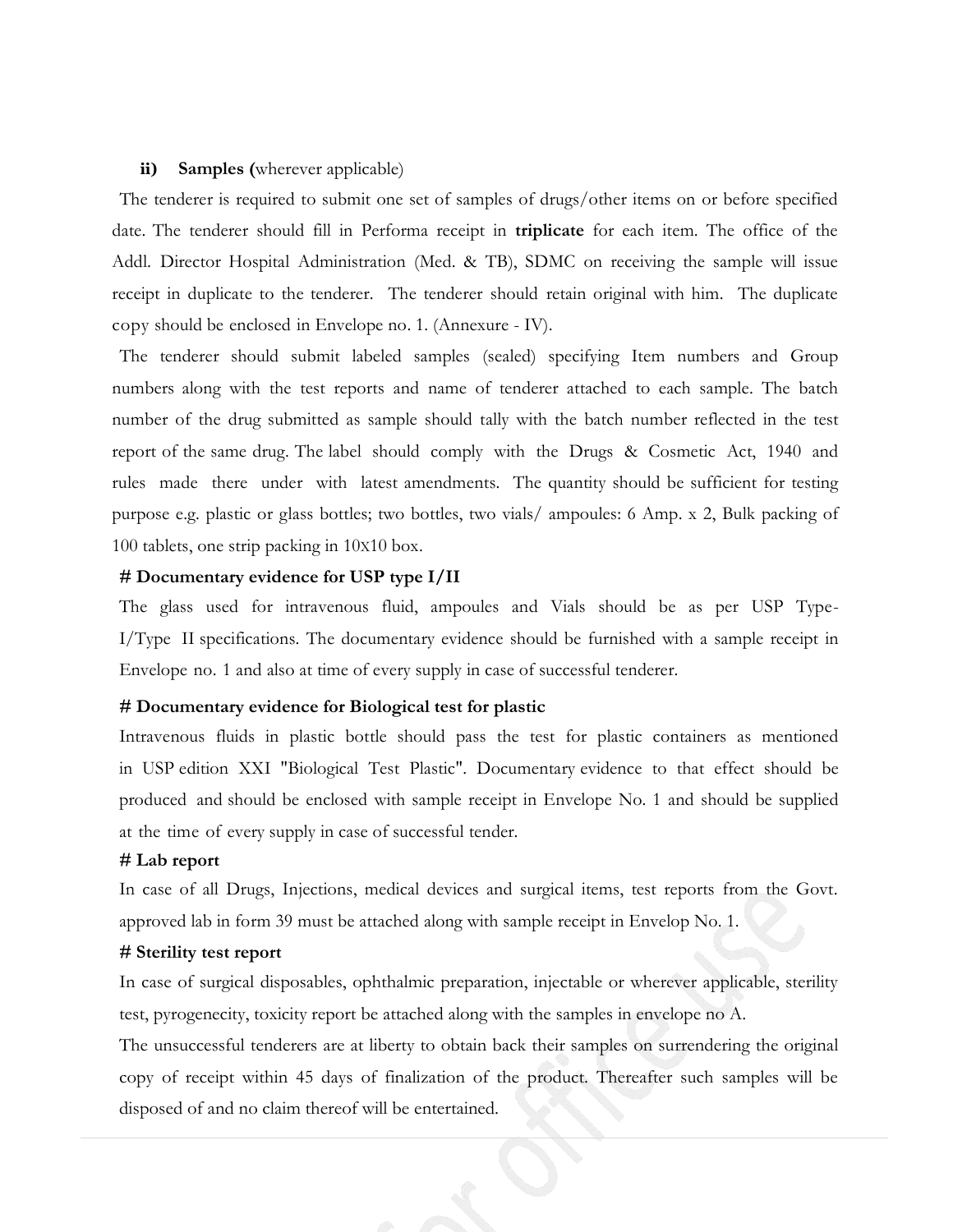The successful tenderer will have to retain the samples with the office of Addl. Director Hospital Administration (Med. & TB), till the expiry of the period of contract.

 **# Samples (**For Group No. A, B, C & D for drug and pharmaceutical products**)**

The tenderer is required to submit one set of sample of drugs/other items on or before specified date. The tenderer should fill in Performa receipt/firms letter head in triplicate for each item. The office of the Addl. Director Hospital Administration (Med. & TB), SDMC on receiving the sample will issue receipt in duplicate to the tenderer. The tenderer should retain original with him. The duplicate copy should be enclosed in Envelope no. A. (Annexure- IV).

The firm/supplier is required to submit seven sets of samples of Gen. Item (s) that is/are finalized in the rate contract. However they said sample will be adjusted against the 1st supply of that item by the concerned D.D.O. This is essential for approval subsequent supplies during the tender period.

#### **ii). (a) Criteria for Evaluation of Techno-Commercial Bids For all groups.**

Envelope no. **A** should contain the following documents as applicable for the group, in the order mentioned below:

- 1. Tender form fee as specified above.
- 2. Earnest Money deposit
- 3. Downloaded tender form.
- 4. Sales Tax /VAT Registration / Clearance Certificate and GST registration.
- 5. P.A.N. and ITRs (Compulsory).
- 6. Valid drug license of each item quoted. (Highlight each item quoted and each page should be signed & stamped by Drug Controller). In case of imported drug items (medical devices), import license issued by D.C.G.I. must be enclosed.
- 7. Performance certificate as per Performa & should clearly mention tenderer is successfully manufacturing the drug quoted for past 3 years.
- 8. WHO GMP/ GMP as per revised schedule M of Drugs & Cosmetic Act (latest copy of GMP or WHO GMP to be enclosed).
- 9. Distributor Certificate (Annexure-III).
- 10. Certificate of Annual turnover supported by audited balance sheet, audited profit and loss account, and income tax return for preceding three years (F.Y.), details as given above (II.a.9).
- 11. Registration with NSSIC/DGS&D/ or DDG (Store), Ministry of Health & Family Welfare/ Defense /Railways/ESIC/GNCTD etc.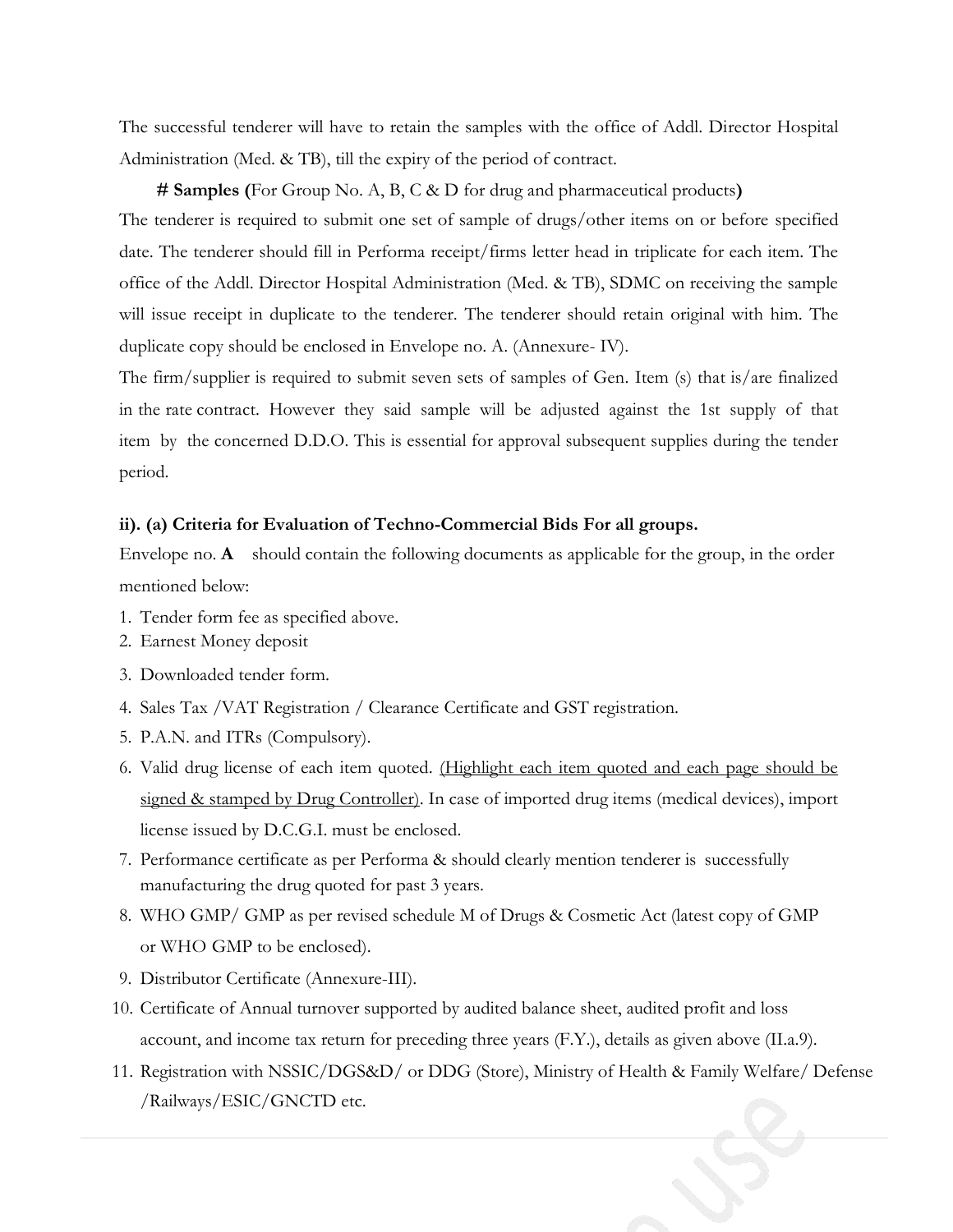- 12. Non-Conviction by the State Licensing Authority.
- 13. Affidavit of non black listing /debarring.
- 14. Sample receipt as per Annex IV
- 15. Items wise remarks if any.
- 16. Any assumption, deviations, conditioners, etc. has to be mentioned clearly.
- 17. Certificate of Quality Control Annex V
- 18. Details of Tenderer as per Annex VII.
- 19. Installed Capacity as per Annex VIII.
- 20. Test report/Sterility report or both as applicable to the product from Govt. approved laboratory declaring the quoted items as of Standard Quality in form no 39.

In case of non-drug items like 'Other items /reagents/Test kits and non drug Items should be accompanied with quality Certificate/test report, if available.

- 21. In case of reputed firms, who choose to submit test report from their in-house laboratory, the firm should enclose a certificate declaring Govt./Drug Controller of the State, where the drug has been manufactured, approves the Laboratory from which accompanying test report has been obtained.
- 22. Particulars of the authorized person in Annex IX.

#### **Approval of sample by the duly constituted technical board.**

- i. Any other condition preset by the Purchase board to objectively assess the Technical Competence of the Tenderer.
- ii. Financial bid will be opened for scrutiny, only when techno commercial bid is found in order, and the samples submitted have been approved by the Technical Board.
- iii. The rates of the items/drugs will only be considered, if the Technical Board approves the same. Mere approval of techno commercial bid does not indicate all items quoted have been approved by the Technical Board.
- iv. If any of the documents to be enclosed in Envelope A is not attached or is incomplete no further opening of Financial Bid will be done and tender will be liable for rejection without any correspondence in this regard.

**Note: 1.Technically successful bid does not necessarily mean all item quoted are technically approved for price consideration. 2. All pages of Tech. Bid shall be numbered and signed by the tenderer. 3. The Bidders are requested to submit the Technical Bid in spirally bound form.**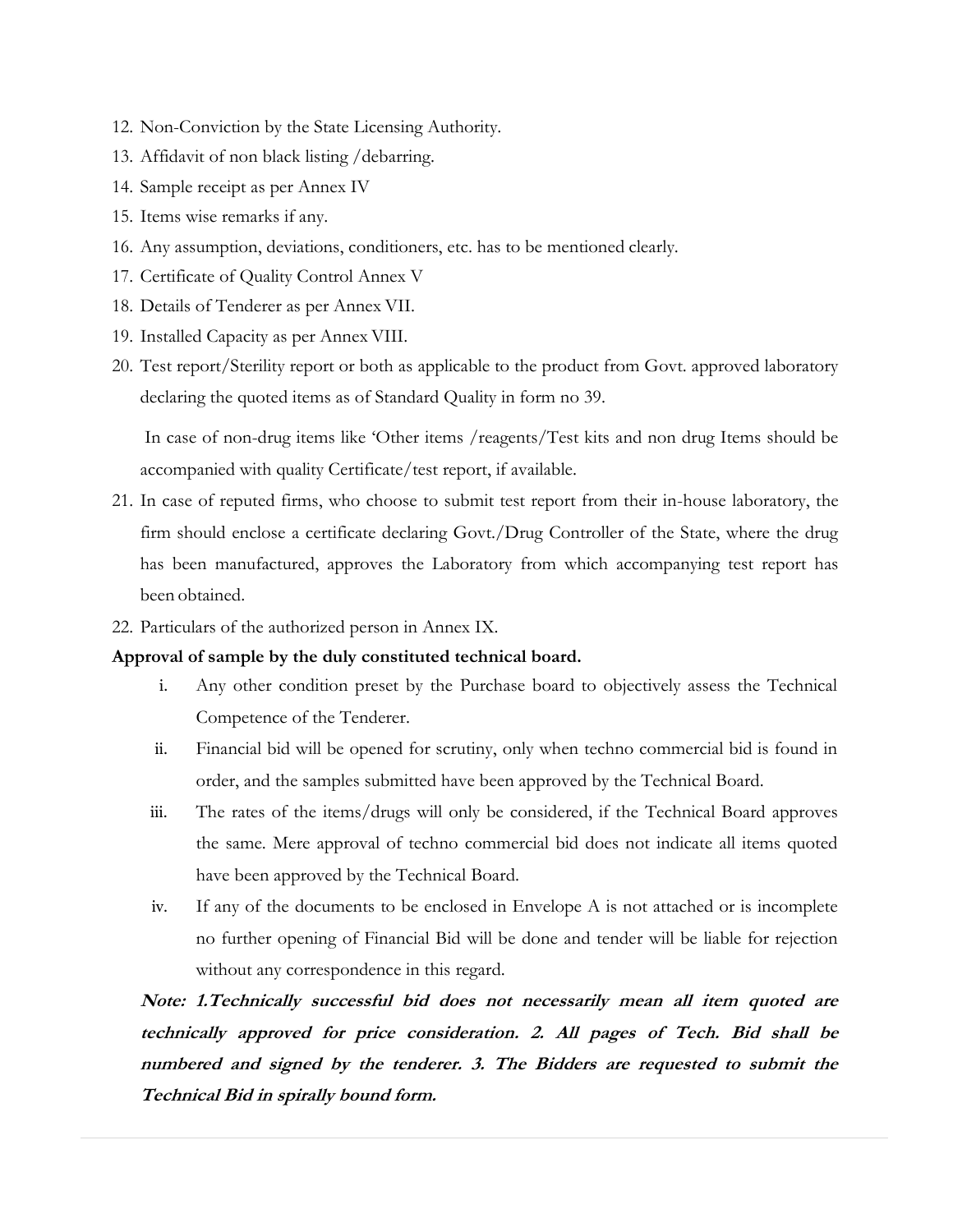#### **b)Criteria for Evaluation of Financial Bids**

The entire financial bid is to be submitted online. It should include: -

- 1. Rate schedule as per Template.
- 2. Product-wise costing as per annexure VI, if applicable to be uploaded. (*Not applicable for Gen. Items*)
- 3. Negotiation will be made with L-I only if the rates are higher than the prevailing market rates or last year's rates.

Product wise costing certificate as per last cost audit report as submitted to Bureau of Industrial Cost & Production (BICP)/National Pharmaceutical Pricing Authority, certified by Registered Chartered Accountant wherever applicable. Product wise costing statement, as per last cost audit report and Drug Price Control Order (DPCO), wherever applicable. In case if BICP or DPCO is not applicable, the information regarding product-wise costing should be submitted in enclosed Performa as Annexure-VI.

#### **c) General.**

- For general items all other conditions mentioned in the document as applicable to this group shall hold good.
- Any false statement made by the tenderer will make the tender invalid and contract awarded will stand terminated. Such tenderer shall also be liable for penal action, including black listing.
- In case of submission of incomplete/false documents, the technical bid shall be summarily rejected without any communication to the tenderer, among other punitive measures.
- If the rate quoted is unreasonably low as compared to production cost, the tender for that item is liable to be rejected. The decision of Technical Board/Expert Committee/TEC & PEC will be binding for deciding rate, contract & agency. Items recommended essential for inclusion in rate, contract on recommendations of the committee be considered for mandatory approval by the competent authority.

The decision of the Director Hosp. Administration is final and binding. Director **Hospital Administration, SDMC does not pledge herself/himself to accept the lowest or any tender and reserves right to split the quantity amongst the eligible tenderers and to relax any of the conditions of this tender. Director Hospital Administration reserves right**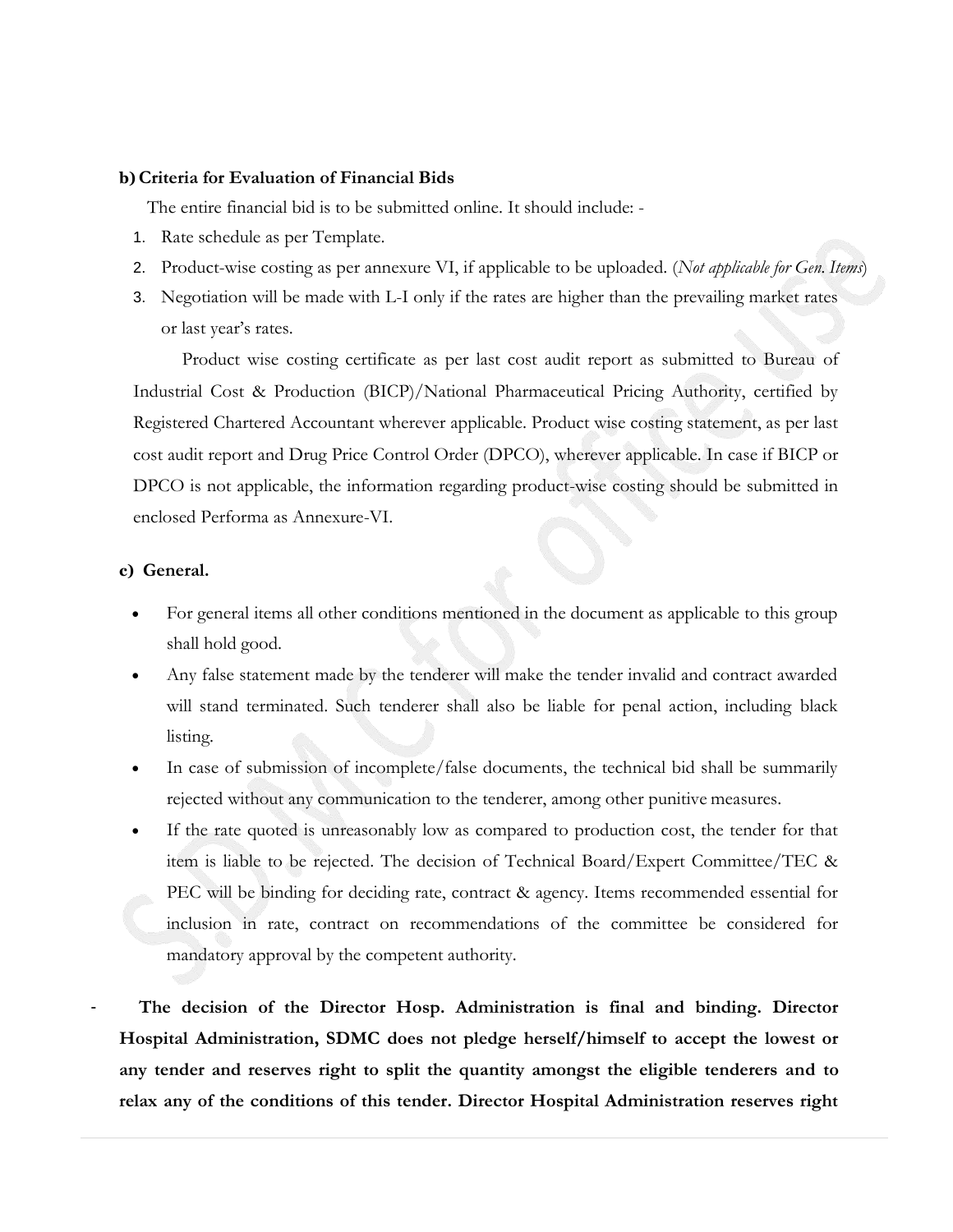**to reject any or all tenders without assigning any reason/reasons.**

#### **III. DIRECT DEMANDING / INDENTING OFFICER:**

The following officers have been declared as Direct Demanding Officers. Their demand has to be delivered at the approved rates without any extra charges for conveyance, packing and delivery etc. in the premises of the institutions concerned:-

- 1. Addl. D.H.A. (Med. & TB), SDMC.
- 2. Addl. D.H.A. (M&CW), SDMC.
- 3. Dy.DHA (HQ), SDMC.
- 4. CMO (Stores), SDMC.
- 5. Addl. MHO (PH)/SDMC
- 6. MS/Purnima Sethi Multispecialty Hospital.
- 7. R.M.S. Chest Clinic & Hospital, Nehru Nagar.
- 8. Director, Ayush.

#### **IV. Tender Fee.**

Tender Fee of Rs.2000/- for each group ). **Payable online on E-tendering Portal of SDMC [https://etenders.gov.in](https://etenders.gov.in/)** payable by D.D. drawn in favor of Commissioner, SDMC payable to Delhi must be enclosed with techno-commercial-bid failing which the bid shall be rejected.

#### **V. Earnest Money.**

Earnest money of Rs. 50000/ for Group B & C and Rs. 20000 for group A & D, **Payable online on E-tendering Portal of SDMC** p **[https://etenders.gov.in](https://etenders.gov.in/)** It must be enclosed with technocommercial-bid failing which the bid shall be rejected. Earnest Money Deposit of unsuccessful tenderer shall be refunded without interest. While EMD of successful tenderer will be retained till the expiry of the contract and will be refunded thereafter without interest.

Bidders registered as MSME will be exempted from Tender Fee & EMD as per rules, subject to verification;

#### **VI. Agreement. (**Annexure - X)

In the event of acceptance of contract the agreement must be signed by the authorized signatory of the firm and Director Hospital Administration, within 15 days of award of offer of rate contract. **No supply order will be issued by any DDO before signing of contract agreement. In case any supply is made without entering into agreement,**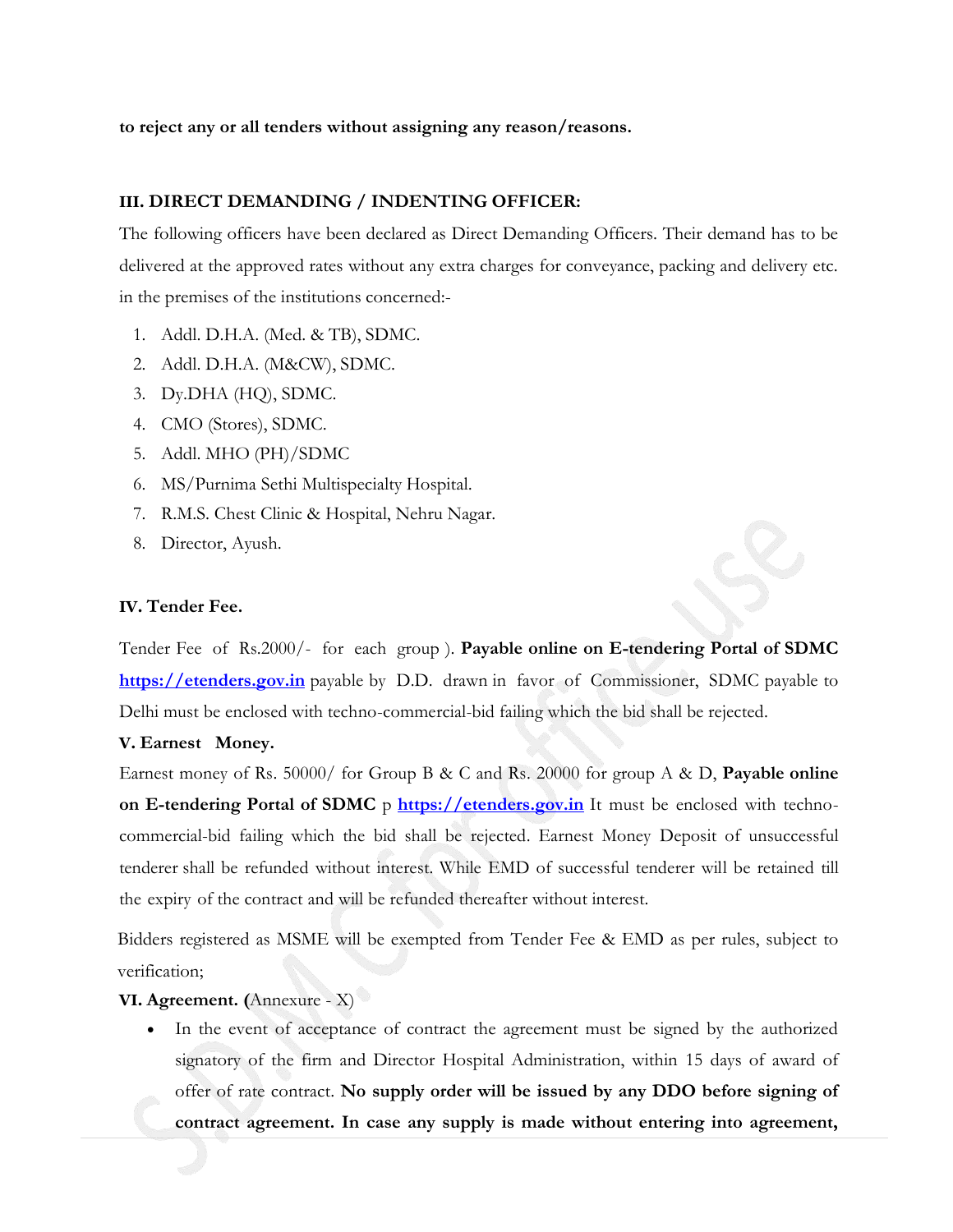#### **SDMC is not liable to make payments of such supplies received**.

- If the firm fails or neglects to observe or perform any of its obligations under the contract, it shall be lawful for the SDMC to forfeit the EMD furnished by the firm.
- Non performance of contract agreement provisions will further disqualify him to participate in the tender and is likely to be debarred for next consecutive tenders of SDMC.

#### **VII. Supply Order**

- a. After the rate contract is finalized and an agreement has been executed /entered and accepted by the DHA, the direct demanding officers of SDMC can place the supply orders as per their demand within their allocated budget.
- b. Supply orders will be placed during the contract period and will have to be accepted till the expiry of contract period.
- c. The successful bidder will be required to supply the items at the rate quoted and agreed, during the extension of contract period, which will not be ordinarily more than three months.

#### **VIII. No guarantee for quantity**

No guarantee can be given regarding the minimum quantity of which will be drawn against this contract and the contractor will supply quantity as may be ordered by the D.D.O.

#### **IX. Security deposit**

- In the event of tender being accepted, tenderer will have to furnish Performance Security deposit of amount equivalent to 5% of the actual value of supply order in the form of NSC/FDR/ Bank Guarantee This should be pledged in the name of Commissioner, SDMC.
- When the contract ceases the pledge will be cancelled and security will be returned to the contractor. The security shall stand forfeited in the event of breach of any of the terms of contract by the contractor

#### **X. Supplies**

#### **Marking and Packing**

- ➢ Each unit of the supply should be strictly labeled as per the requirement of The Drugs and Cosmetics Act 1940 and the amendments/rules made thereafter. M.R.P. should not be printed on the product supplied.
- ➢ All labels of cartons, ampoules, vials, bottles, jars, strips of Tablets & Capsules, etc should be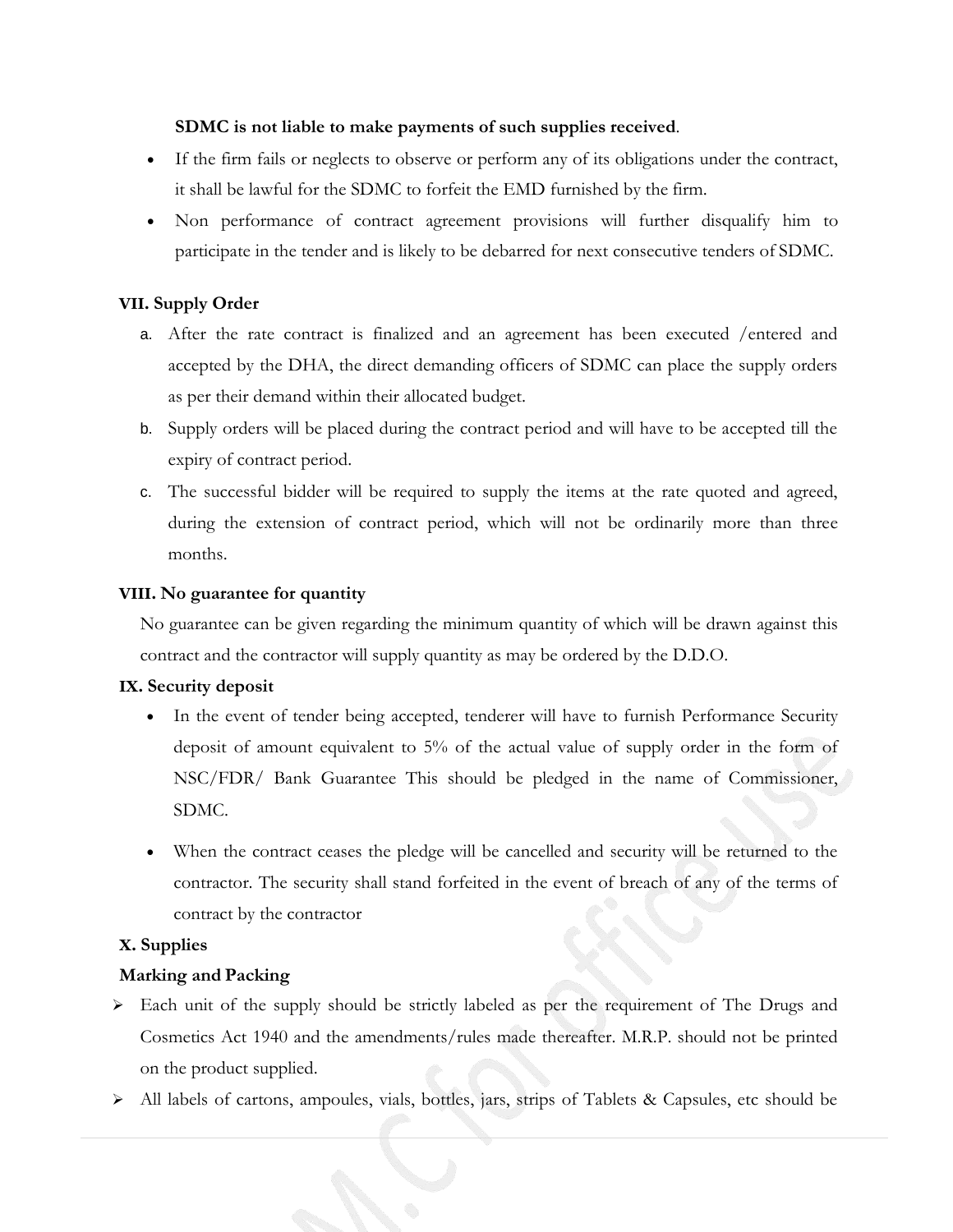emboldened /imprinted/ stamped with the letters "**SDMC Supply, not for sale**".

- $\triangleright$  Ampoules for the same drug should be of similar size, shape with similar marking (etching) for cutting that should be equal in all ampoules.
- ➢ Droppers, Applicators, Dispensers, etc. must be supplied along with the drug, wherever applicable.
- ➢ Loose supplies, damaged packing, damaged/improper labels will not be accepted.
- ➢ The packing should be able to prevent damage during transportation.
- $\triangleright$  If no pack is specified, tenderer may quote for standard packs available in the market. It should be ensured that only first class packing material, of uniform size for every packing is used.
- $\triangleright$  The store supply should comply with the provision of the Drug and Cosmetic act, 1940 and Amendments made thereafter.

(For General Items conditions will be as applicable).

- ➢ All supplies of demanded items shall incorporate barcodes, using GSI standards at various packing levels (Primary, Secondary, Tertiary), as per instructions laid down on website i.e[.www.gslindia.org](http://www.gslindia.org/)
	- a)At Primary Packing Level Unique Product Identification Code (GTIN) Global Trade Identification Number.
	- b) At Secondary Level GTIN, Expiry date, Batch No., Mfg. Date.
	- c) At Tertiary Level Two barcodes:
		- 1st encode GTIN.
		- 2nd SSCC Serial Supply Container Code.

Contractor is bound to supply any minimum/maximum quantity demanded by the direct demanding officer and part supply will be treated as non-supply.

#### **XI. Special condition**

Director Hospital Administration reserves the right to reject any or all offers including the lowest quotations without assigning any reason what so ever. Director Hospital Administration reserves the right to split the quantity amongst the eligible tenderers and to relax any of the conditions of this Tender. Director Hospital Administration reserves the right to invite separate quotations to affect the purchases outside this contract in cases of any urgent demand.

#### **XII. Fall Clause**

a. The rate quoted by the Tenderer should not be higher than the rate quoted by him to other Govt. Institutions/agencies within Govt. of NCT of Delhi during this contract period.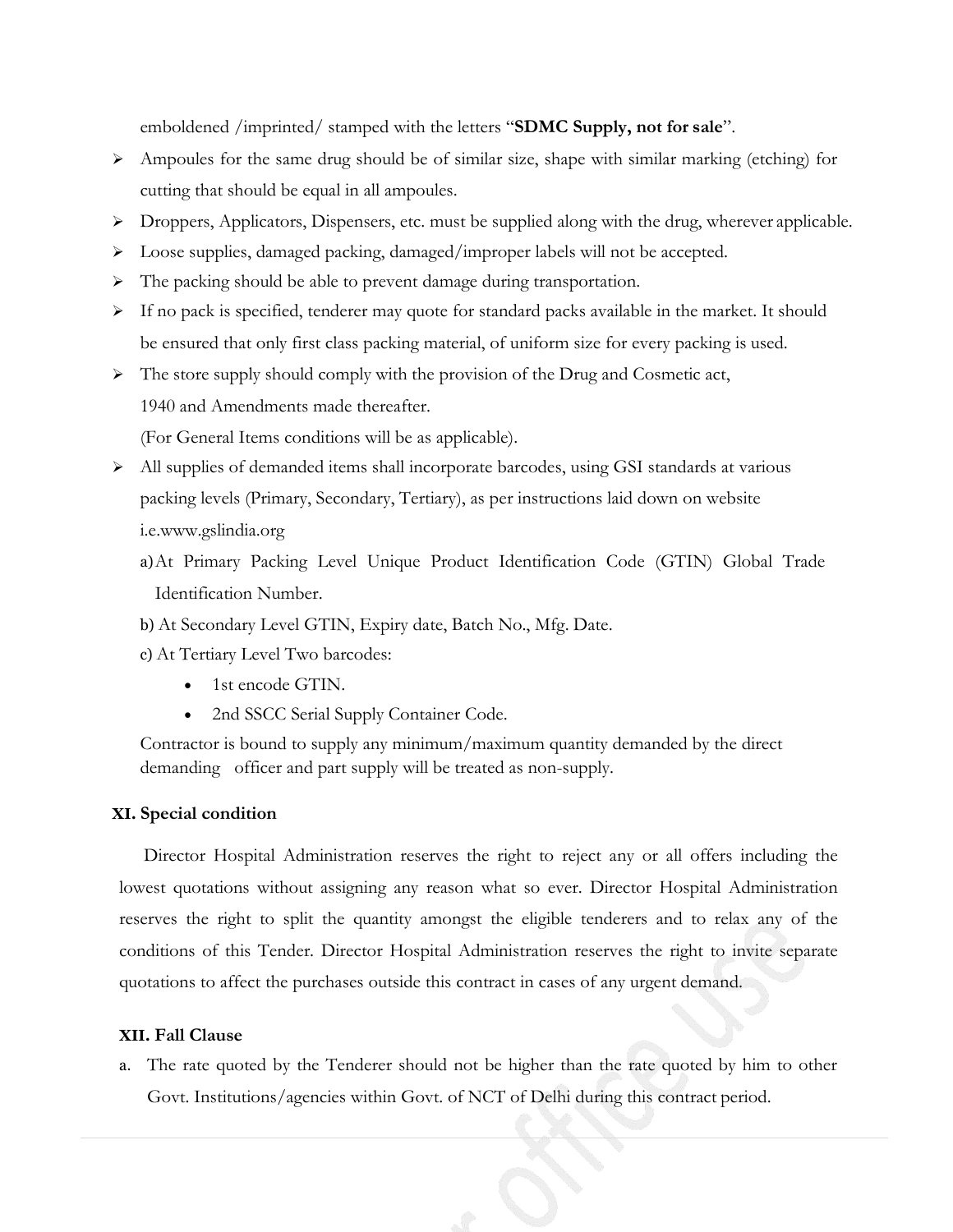- b. If any time during the contract period, the contractor reduces the sale price, sells or offers to sell such stores, as are covered under the contract to any person/organization, including any Department of Central Govt. /GNCT at a price lower than the price chargeable under the contract, he shall forthwith notify such reduction or sale or offer to sale, to SDMC and the price payable under the contract for the supplies after this period will be reduced correspondingly.
- c. Any aberration in the clause by the firm, will invite severe punitive action against the firm, including, de-registration and suspending business with the firm.
- d. The successful bidder will be required to supply the items at the rate quoted and agreed during the extension of contract period, which will not be ordinarily more than three months.

#### **XIII. Delivery Period**

Delivery period will be 45 days from the actual date of dispatch of supply order. In case of delay in supply, a penalty  $\omega$  2% per week, beyond 45 days, will be imposed. The maximum penalty should not exceed 6% of total value of order. If the contractor is not in a position to supply within the stipulated time he will inform D.D.O. and an extension of maximum of three weeks can be granted by Director Hospital Administration and penalty shall be imposed during this period. Under exceptional circumstances the firm can request to condone supply/remaining supply, subject to payment of penalty as above that shall be recovered, if required, from security deposit/earnest money deposit/any other dues payable to the firm. Director Hospital Administrative shall be at liberty to condone such supplies, if the reasons offered by the firm are valid, subject to payment of penalty.

#### **XIV. Penalty for the non-supply**

- In case of failure to supply within 45 days, extension can be granted for another period of three weeks on request. However, if no supply is made within 66 days from date of supply order, the supply order shall be cancelled, subject to 6% penalty on whole amount. Part supply will be treated as non supply. 6% penalty on whole amount will be deducted from other unpaid dues/security money of the firm.
- If there is failure to supply of an item for 2 or more occasions of a particular item during the period of contract, the firm may be debarred to supply the said item for current tender period as well as for next tender period.
- To condone the supply, whenever necessitated by the situation, will be at the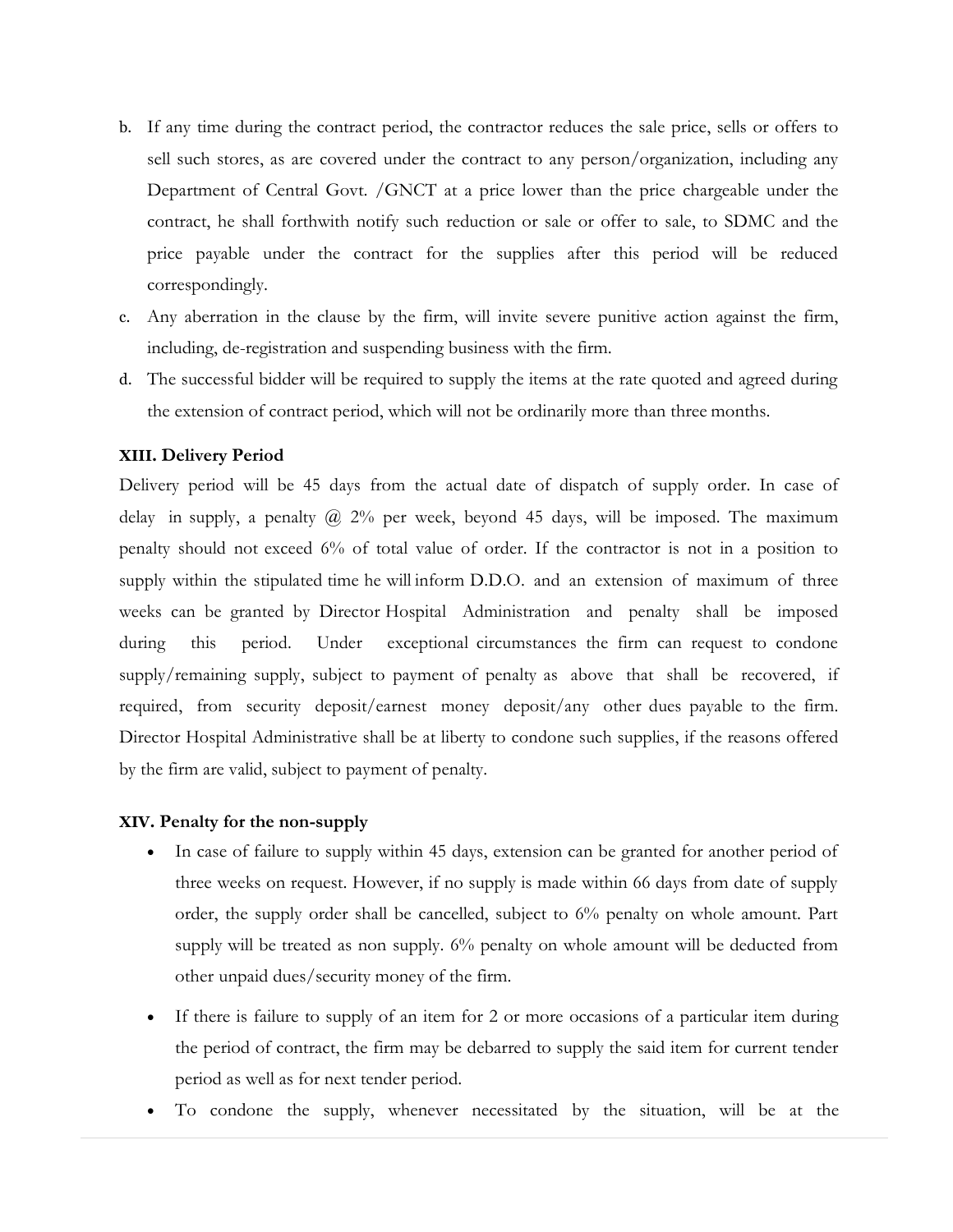discretion of D.H.A. and subject to penalty  $(a)$  6%, on whole amount and will be deducted from other unpaid dues or Security Money/ deposit.

#### **XV. Terms of payment**

The efforts will be made for making payment within 120 days after the receipt of bills following supply. No interest will be paid for these.

#### **XVI. Inspections**

- The successful rate contract holders, having their factory within or outside Delhi state must give an undertaking that when asked, before entering into the agreement, whenever necessary the representative of SDMC will be allowed to visit their factory.
- The tenderer should provide all facilities and co-operation to the visiting team constituted by Director Hospital Administration for inspection of the production site/manufacturing premises.

#### **XVII. Inspection Fees**

Tenderer will deposit a sum of Rs. 10,000/- if the factory is located in Delhi and Rs.20, 000/- if located outside Delhi where ever directed by Director Hospital Administration as inspection fee. This will be non refundable and will be deposited in the form Demand draft in favour of Commissioner, SDMC or cash deposit vide G-8 receipt.

#### **XVIII. Change in constitution of firm.**

Any change in pattern of ownership of the contracting firm will not nullify the provisions of contract. The contract will devolve on successor owner.

#### **XIX. Notices**

All the notices/letters/supply orders, etc. intended to be served to tenderer will be deemed to have been served if sent by UPC/registered post or through E-mail to address, mentioned in the tender.

#### **XX. Quality control-**

- a) All supply of drug and items covered under The Drugs and Cosmetics Act, 1940 & Drugs & Cosmetics Rules, 1945 and amendments made thereafter, should be accompanied by the test report of the batch supplied, declaring it as of Standard Quality in form no.39 from a Govt. approved drug laboratory.
- b) **Regular** and random testing of the drug will be undertaken from time to time or at any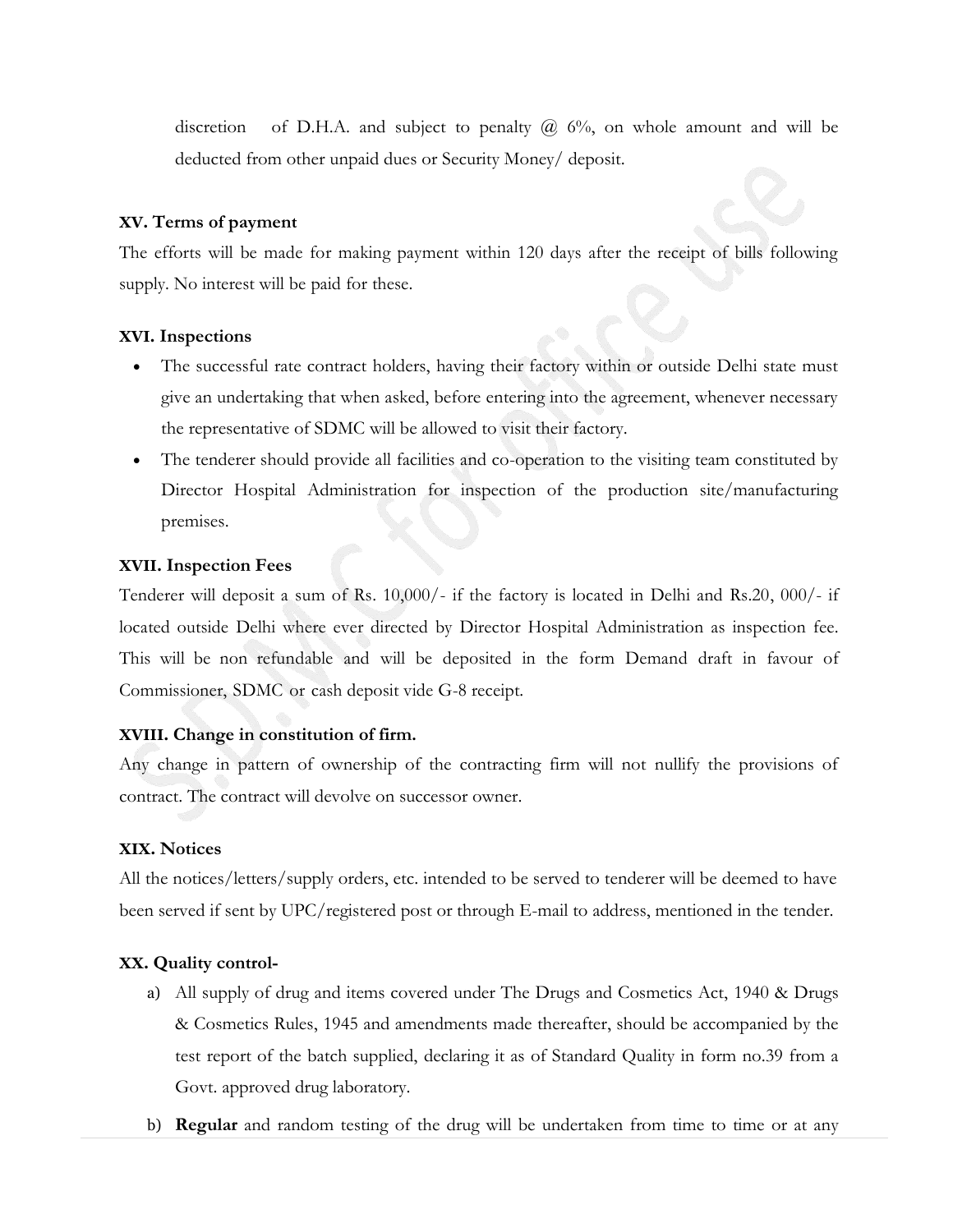time during the shelf life period from Govt. approved drug laboratory, at the cost of tenderer. If the tenderer fails to pay the said expenses when called upon to do so, direct demanding Officers of MCD have the right to recover the same from the tenderers' deposits or any outstanding dues of the tenderer in MCD.

- c) **The test report** from the Govt. approved lab from where samples are tested by MCD shall be final and binding. For all intent and purposes Shri Ram Institute for Industrial Research, 19, University Road, Delhi 110 007 shall be the apex laboratory for SDMC.
- d) **In case the testing** is done in more than one laboratory, the result of any one of them claiming it as substandard will be considered for appropriate action even if in other laboratory it is claimed as of standard quality.
- e) **Items included** in Group No. A (Gen. Items) can also be subjected to test analysis at Shri Ram Institute of Industrial Research at the cost of the supplier randomly solely at the discretion of the approval board of the DDO/the DDO himself.

#### **XXI. Drugs declared, sub standard/ not of standard quality.**

(For all groups except General Items in group A)

As per The Drugs and Cosmetics Act, 1940 & Drugs & Cosmetics Rules, 1945 and the guidelines of Drug controller General, India, the sub standard/not of standard quality drugs are:-

**a)** Drugs declared misbranded, adulterated, and spurious as per the Drugs and Cosmetics Act, 1940.

Action to be taken:-

- Stop usage and distribution of the drug.
- In all above cases the contract for the particular item with the firm shall be cancelled & purchase cost of full order irrespective of the amount consumed shall be recovered from the contractor from his deposit or from his any pending bill in SDMC.
- No payment of the supply including consumed stock and such amount may be deducted from bills /other pending dues/ deposits in SDMC.
- The unconsumed quantity of the supply will be destroyed in presence of Drug Controller and any expenditure incurred on this will be recovered from contractor.
- Deduction of Lab Test charges from unpaid dues.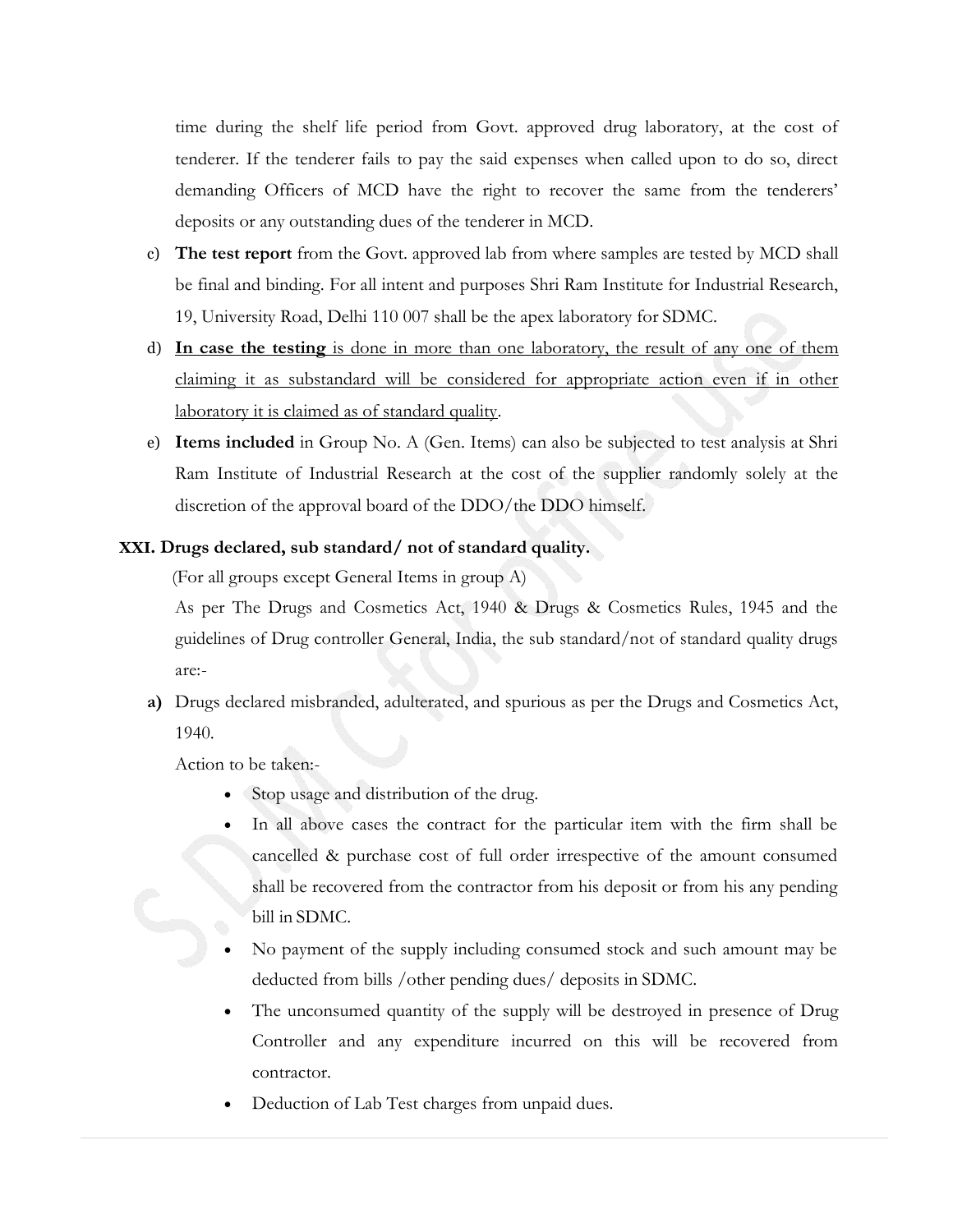- The firm shall be black listed for the current and next two contract period.
- Drug Controller to be informed for taking necessary action as per rules.
- **b)** Drug declared not of standard quality is further classified, as per criteria given in the guidelines issued by Drug Controller General of India: -
	- (i) Major defect (Category-A).
	- (ii) Minor defect (Category-B).

### **Actions against firms for Major Defect (Category A)**

- Stop usage and distribution of the drug.
- The supplier should lift the existing stock.
- No payment of the supply including consumed stock and such amount may be deducted from bills /other pending dues/ deposits in SDMC.
- The firm will be debarred for that item for the remaining period of the contract and for the next two contract period.
- **•** Forfeiture of security.
- Deduction of Lab Test charges from unpaid dues.
- **•** Inform Drug Controller Delhi & the State Drug Controller where manufacturer is located.
- All future supplies made by the firm shall be subjected to test analysis at the cost of the supplier.
- If any item can't be used on patient, it will come under major defect.

### **Actions against firms for Minor defect (Category B)**

- Stop usage and distribution of the drug.
- Replacement of existing stock (balance) by a fresh stock with test analysis report from Shri Ram Institute of Industrial Research, declaring it as of standard quality.
- In case the supplier fails to replace the existing stock no payment shall be made.
- Forfeiture the security deposit as deposited by the firm with SDMC.
- **IF** In case no security deposit exists the amount is to be recovered from EMD/other pending dues/deposits in SDMC.
- Deduction of Lab Testing Charges.
- **Inform Drug Controller Delhi & the State Drug Controller where manufacturer is located.**
- All future supplies made by the firm shall be subjected to test analysis at the cost of the supplier.

### **c). Items declared, sub standard/not of standard quality (For group No. A General Items)**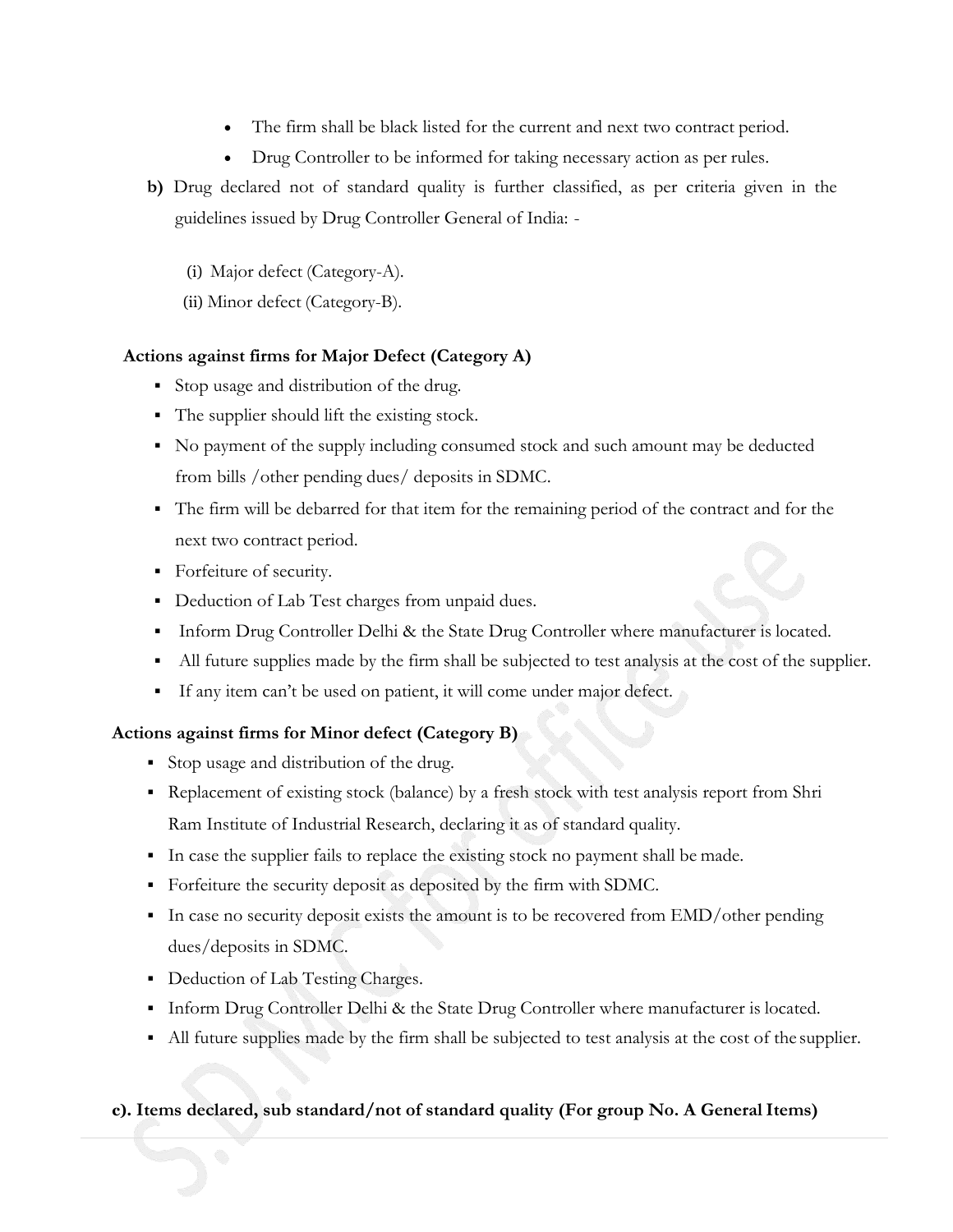- Stop usage of the substandard item supplied.
- The supply shall be rejected.
- ▪Contractor shall replace the entire existing stock at his own cost.
- In case contractor fails to replace, no payment for the supply including consume.
- ▪Forfeiture of security.
- ▪Repeated failures can invite other punitive action like debarring/blacklisting.

#### **XXII. Shelf life**

- The maximum time period permitted between the date of manufacturing and the date of supply of drug, shall not be more than  $\frac{1}{4}$  of the whole life period of such drug.
- In case of vaccines and sera, this time period should not be more than 1/6 of the whole life period.
- This should apply to the items under Group No. A (General Items), wherever applicable.

#### **XXIII. Final Packing**

Final Packing shall be done in corrugated fibre boxes conforming to IS1503 & supplementary schedule number CIGS 121. These shall be suitable and strong enough to bear transit hazards. Goods should be dispatched at carrier's risk failing which they should properly be covered by transit insurance or Government insurance. However, the supplier will be responsible until the entire store contracted is in good condition at destination points. The actual quantity of different items which may be required to be supplied for purchase under this tender shall be informed by the respective Direct Demanding Officer (DDO), situated in Delhi, SDMC, limits, from time to time as per their requirements during the tenure of the tender.

#### **XXIV. Certificate on Bill/Challan**

Every Challan should bear the following certificate:

- The product supplied under this bill / Challan is manufactured as per standards mentioned in Pharmacopoeia/ ISI standard and the product is of standard quality. We are solely responsible for the defect/deviation from these standards, if found any time in future.
- Certified that the firm supplying the item has not been debarred or blacklisted.

### **XXV. Procedure of supplies and risk purchase**

- ➢ The DDOs mentioned in the schedule will send the order for Drug/Surgical items/Gen. Items by registered post or by self to the tenderer. In case the firm chooses to collect the supply order in person from the office of D.D.O., the same shall be issued only to authorized representative of the firm/Bona-fide distributor.
- $\triangleright$  The rate contract holder should acknowledge the receipt of the order to the DDO by letter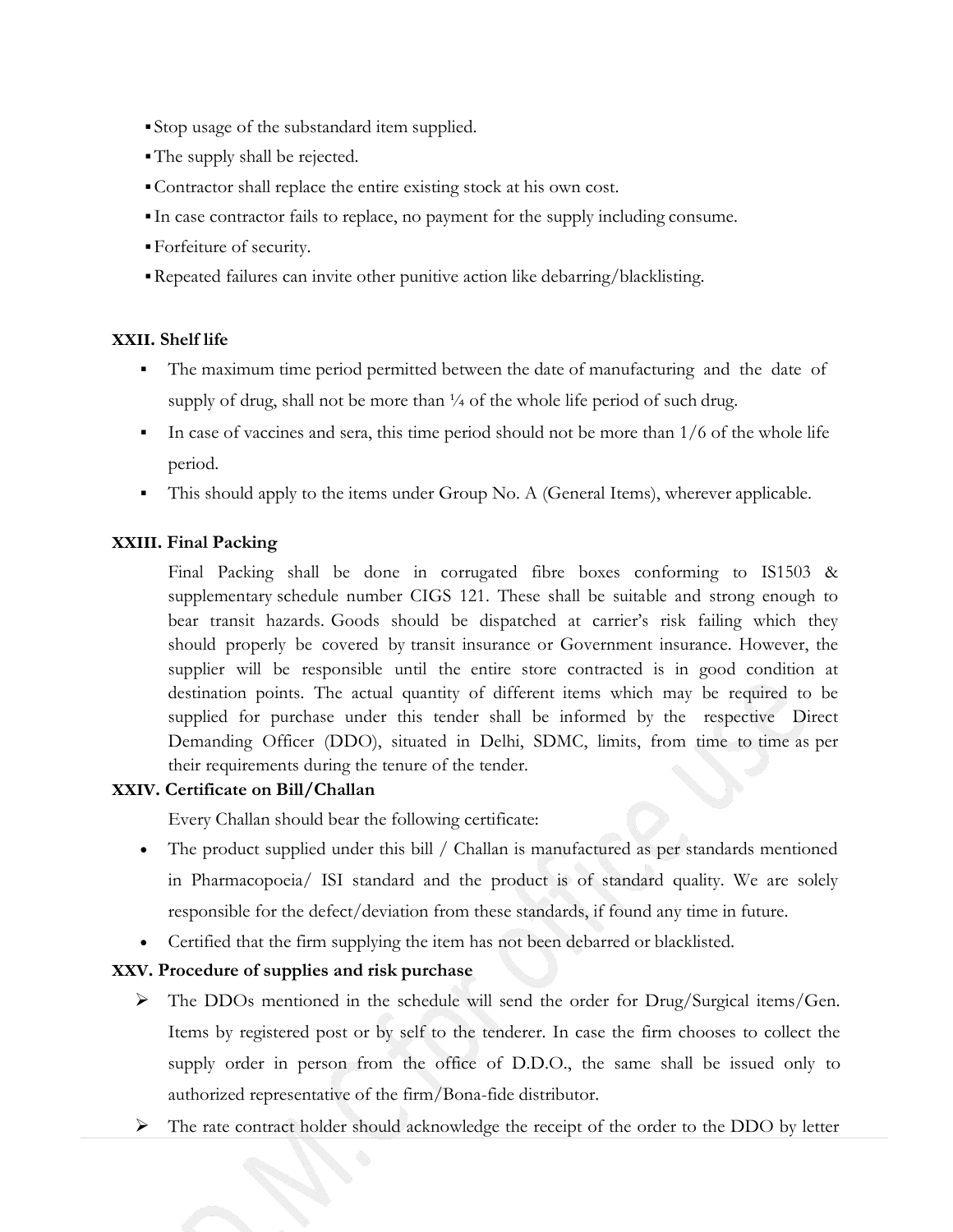sent by registered post A/D within 15 days, stating the exact delivery period required and quantities he will be supplying to the DDO if the rate contract holder is not in a position to supply the entire quantity intended, he will inform the DDO and also communicate the same to the DHA / Addl. D.H.A. (Med. & TB) by letter under registered post.

- $\triangleright$  If the rate contract holder fails to supply the stores within the stipulated delivery period, penalty at the rate of 2% of the cost of ordered quantity per week, beyond the stipulated period, or part thereof, subject to maximum penalty up to 6% of the total value of supply order, supplied late by him will be charged by concerned DDO, by deducting from the Bills or security deposits, after confirmation from Director Hospital administration. An extension of maximum of three weeks can be granted, if demand still exists, by competent authority and penalty shall be imposed upon during that period. In the event, the firm fails to supply within 66 days, the supply order shall automatically stand cancelled, and penalty of 6% on the whole amount of supply order shall be deducted from other unpaid dues/security money/E.M.D.
- $\triangleright$  In the event the firm fails to supply a drug/item within stipulated period without valid reasons, the DDO shall be at liberty to purchase the said drug/item from open market at the risk and cost of the erring firm. This will be in addition to the penalty imposed upon the firm as stated above.

#### ➢ **Decision of the Director Hospital Administration is final.**

#### **XXVI. Legal jurisdiction of court and dispute Resolution.**

- 1. Except where otherwise provided in the Agreement, all questions and disputes, in any way arising out of or relating to the Agreement shall be dealt with as mentioned below.
- 2. In the event the Tenderer considers any work demanded of it as being outside the requirement of the Agreement, or disputes any record or decision, given by the Director Hospital Administration in writing, in any matter in connection with or arising out of the agreement, to be unacceptable, itself promptly within [15] days request the Director Hospital Administration to give his/her instructions or decision in respect of the same. Thereupon, the Director Hospital Administration shall give his/her written instructions or decision within period of [30] days from the receipt of the Tenderer's letter.
- 3. If the Director Hospital Administration fails to give his instructions or decision in writing within the aforesaid period or if the Tenderer is dissatisfied with the instructions or decision of the Director Hospital Administration, the Tenderer may, within [15] days of receipt of the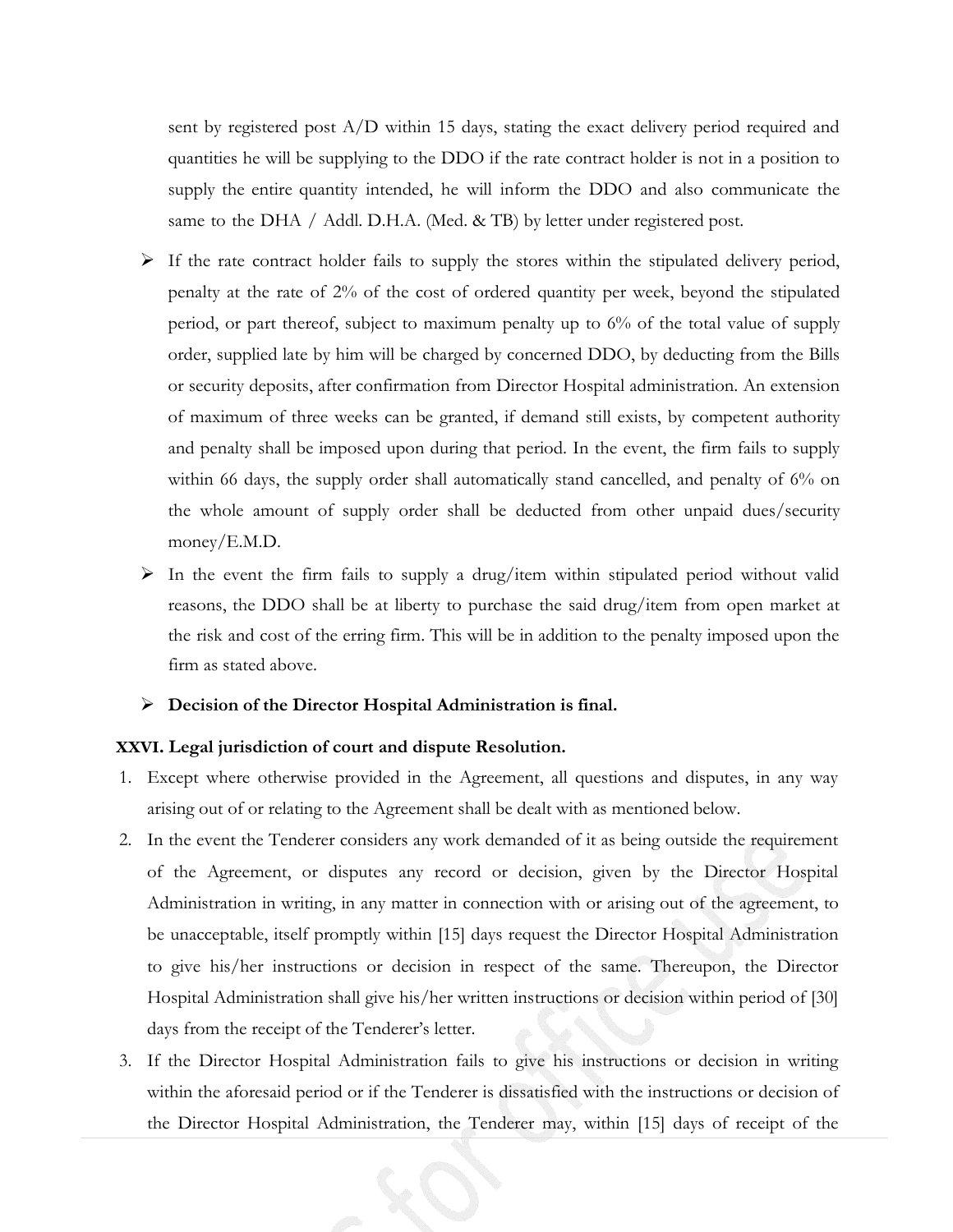Director Hospital Administration's instructions or decision, appeal to the Commissioner, SDMC who shall afford an opportunity to the Tenderer to be heard, if the latter so desires, and to offer evidence in support of its appeal. The Commissioner, SDMC shall give his decision in writing within [30] days of receipt of Tenderer's appeal which shall be acceptable to the Tenderer.

4. All disputes arising out of this agreement shall be subject to the sole and exclusive jurisdiction of Courts of Delhi only.

#### **XXVII. Jurisdiction.**

Only the Courts in Delhi shall have jurisdiction to try all disputes and matters arising out of and under this Agreement.

#### **XXVIII. Saving Clause**

No suit, prosecution or any legal proceedings shall lie against SDMC or any person for anything that is done in good faith or intended to be done in pursuance of tender.

#### **XXIX. Other Conditions**

- i. No assistance in obtaining import license or any license/permit etc. in respect of raw material on finished goods of accepted items will be provided by SDMC.
- ii. In case of items or drugs, not manufactured in India, the tenderer will have to import directly & if any repacking is required, repacking works will have to be got done at their own cost.
- iii. If the tenderer has to get the repacking done from Haffkines Bio pharmaceuticals corporations Ltd; Mumbai, the charges for repacking will be borne by the tenderer. The tenderer will have to give a repacking certificate from the Haffkines Bio Pharmaceuticals Corporation Ltd.
- iv. Preference for the purchase of surgical dressings will be given to different institutions like Leprosy institute, Jail authorities and other such institutions declared by Government for manufacturing surgical dressings.
- v. The quantity mentioned in the tender, stated under heading approximate annual requirement, are only approximate estimated quantity and the Director Hospital Administration is not bound to purchase the same quantities. The Director Hosp. Admn. also reserves the right to increase or decrease these quantities as per requirement during the tenure of tender.
- vi. Tenderer must distinctly understand that they will not be allowed any increase over the rates quoted by them during the contract period. The rate revision may be considered only in case of imposition of duty or increase in tax by Govt., either Central or State and only after necessary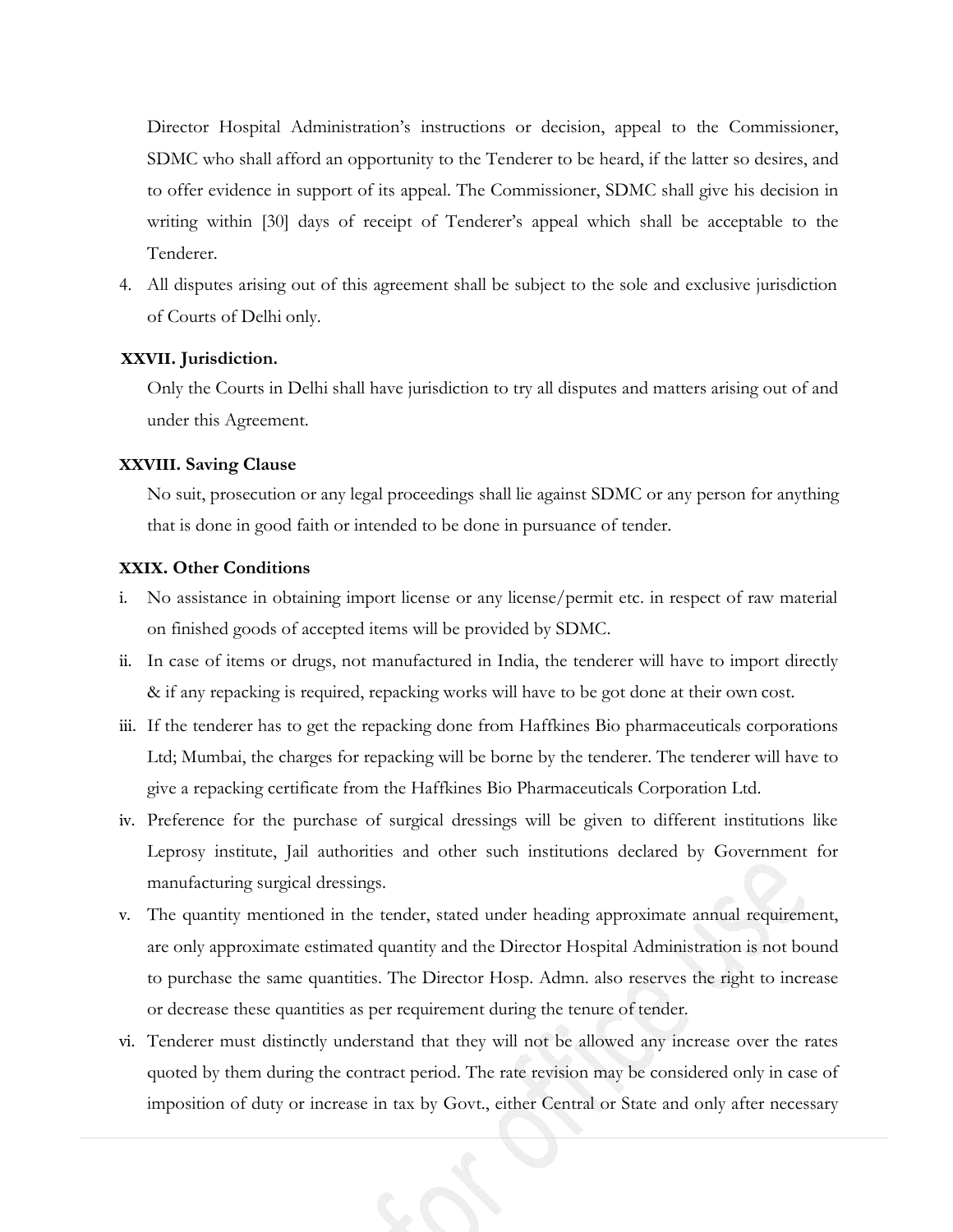legal documentary evidence is produced by the firm in support there off. However, no supply of drugs/Surgical items shall be stopped because of this reason during the contract period and if supply is stopped, the tenderer will be liable for risk purchase and penalty there under.

- vii. The successful tenderer will be required to supply the items at the rate quoted and agreed during the extension of contract period, which will not be ordinarily more than three months beyond the contract period.
- viii. The supplier shall arrange free replacement of any quantity, which may deteriorate in potency, strength etc before date of expiry marked on labels.
- ix. In case of controlled goods by the Govt., the quotation must be sent subject to the controlled rates and other conditions and contractor will be paid at the controlled price or rates offered by the contractor whichever is less.
- x. Any dues or payments, arising out of the contract, from contractor toward SDMC, where no specific time is laid down in terms and conditions will be paid by the contractor with in a limit communicated to him.
- xi. The past performance of the contractor will be taken into consideration for award of rate contract.
- xii. The tenderer should submit an affidavit on stamp paper stating that the drugs, which are being quoted, are not banned under section  $26(A)$  of Drug and cosmetic Act, 1940 and have been manufactured in accordance with the rules framed there under.
- xiii. No additional document will be accepted later, once the techno-commercial-bid is opened.
- xiv. The tenderer must certify that each and every page of the tender document have been serially numbered, signed and stamped by the tenderer.
- xv. For General Group items conditions as applicable.
- xvi. Any conditional offer is liable to be rejected.
- xvii. All conditions laid down in the tender document, bid advertisement, schedules, etc. will be part of the tender.

Director Hospital Administration/SDMC

Witness (1).....................

Witness (2).....................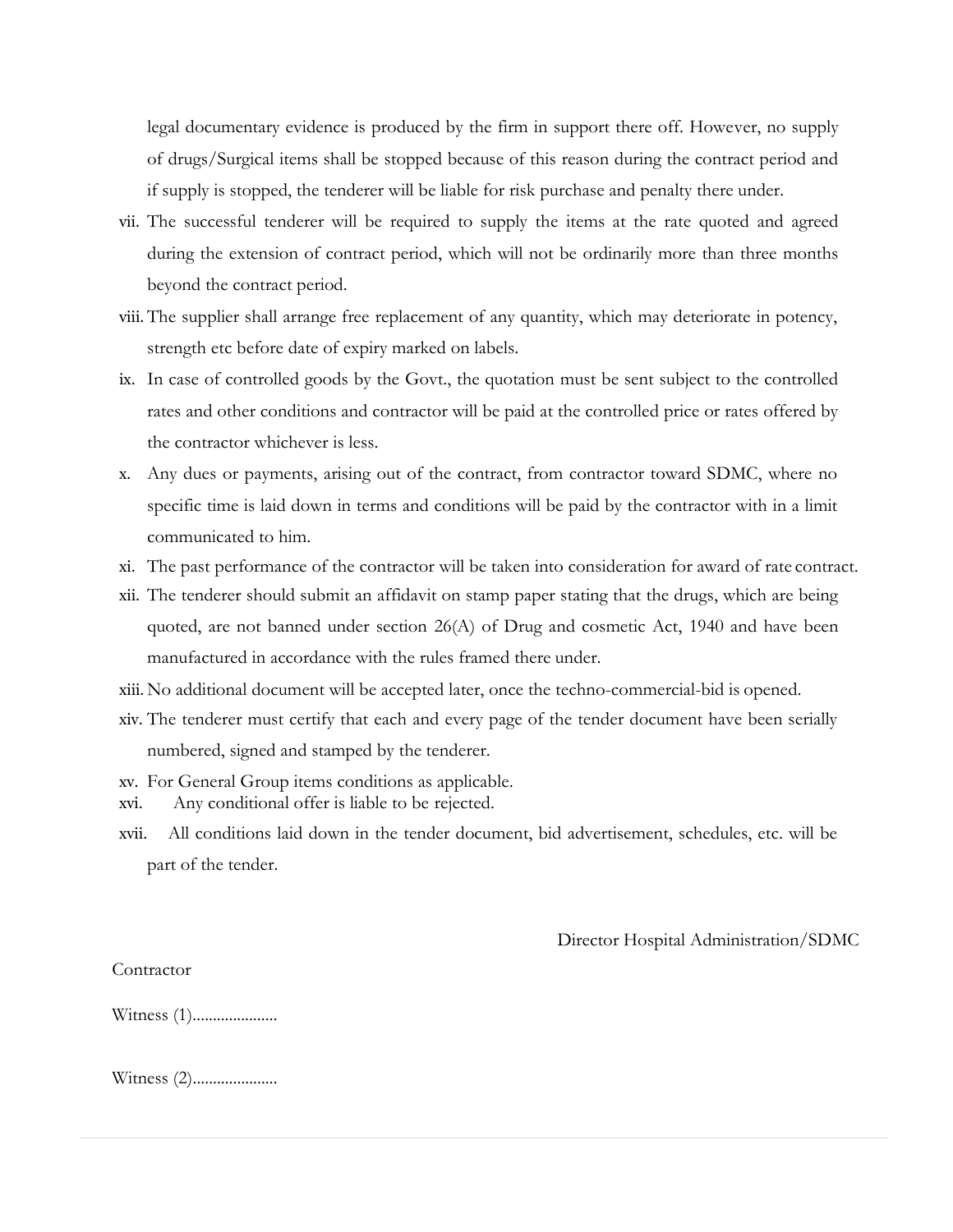**Forwarding letter of the firm ANNEXURE-I**

From

To Director Hospital Administration, South Delhi Municipal Corporation, 18th Floor, SPM Civic Centre,

JLN Marg, New Delhi.

### **Subject:- Supply of Drugs at the rate to South Delhi Municipal Corporation Health Department for the Tender period of 2021-24, (3 years) including extension period**

| Sir,        |            |             |  |
|-------------|------------|-------------|--|
| I/We/am/are | authorized | signatories |  |
| M/          |            |             |  |

I/we hereby undertake as follows: -

- 1. I/we hereby undertake to supply drugs/items in areas specified by the Director Hospital Administration, SOUTH DELHI MUNICIPAL CORPORATION for the period of two years at the rates quoted by me/us and in the packing specified in the prescribed tender form, which is submitted herewith according to the instructions and the terms and conditions. The duration of the said contract may be extended for a period of three months if the Director Hospital Administration so desires.
- 2. The rates quoted against each item of drug by me/us in the tender are inclusive of all taxes, packing, freight charges and duties payable during the contract period. Insurance of the goods, whenever required will be done with the Government insurance agency.
- 3. Necessary documents as required are enclosed herewith in the order in which they are mentioned.
- 4. Samples of the drugs/items quoted are submitted on or before due date in suitable sealed packing.
- 5. I/we understand that security deposit submitted on entering in to contract, is likely to be forfeited in the event of lapse on my/our part to comply with the terms and conditions of the tender and also on the supplying drugs/ items of sub standard quality or if proven to have followed unscrupulous practices apart from the liability of penal action for violating the law of the land.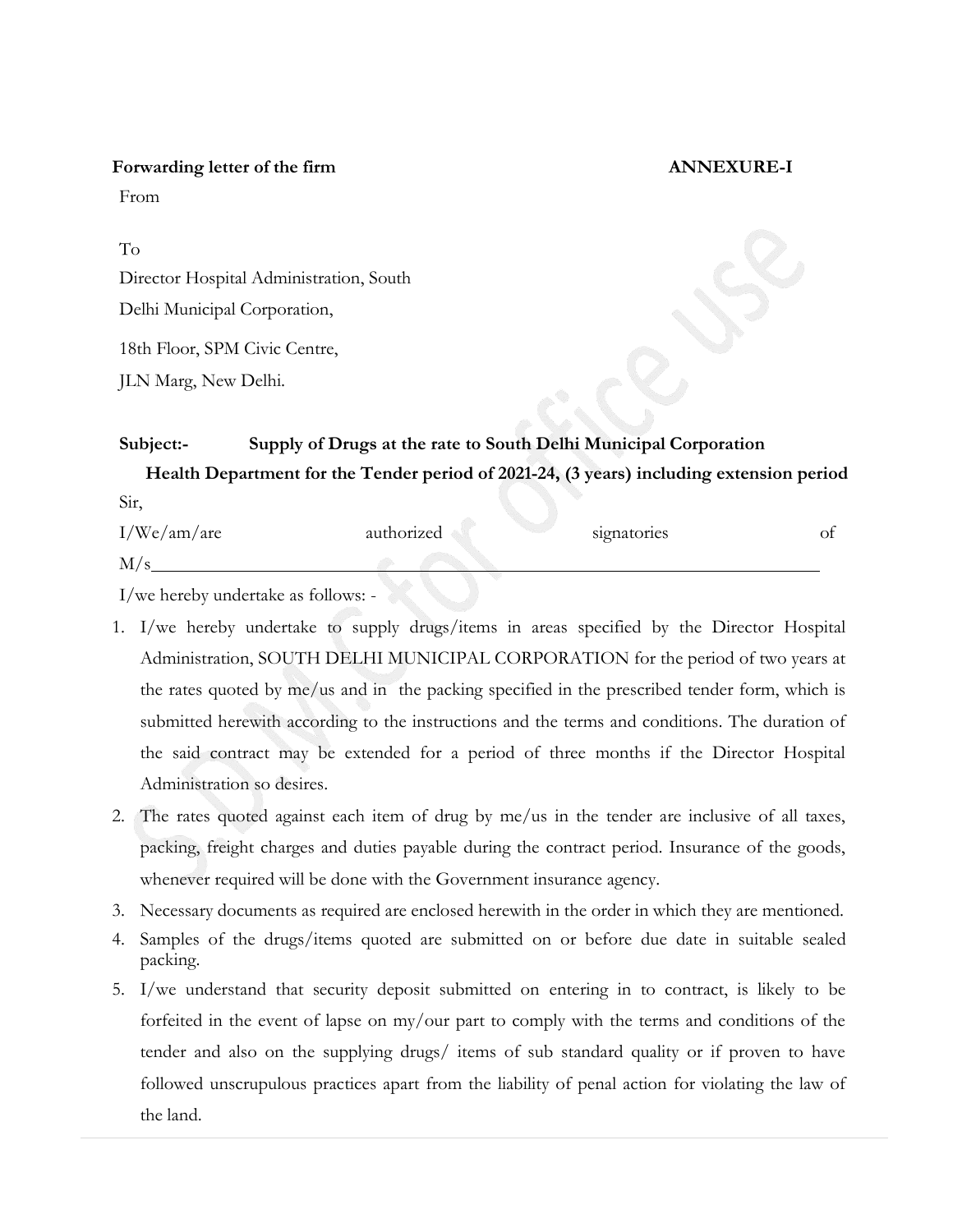- 6. I/We have carefully read and understood the terms and condition to avoid any error, omission, I / we shall abide by these conditions, I / we will follow them very scrupulously.
- 7. I/we also take cognizance of the fact that failure to furnish the information called for by the Director Hospital administration, SDMC or to comply with any requirement laid down under the conditions will be considered as disqualification and the tender be rejected on that account.
- 8. I /we undertake to abide by the instructions issued by the Director Hospital Administration, SDMC from time to time.
- 9. I/we undertake to bear the cost of bio availability testing / testing for the quality of the product supplied whenever the Director Hospital Administration, SDMC/ any other authority, acting on their behalf decides to do this testing during the contract period.
- 10. In case of my supply declared substandard by any approved agency, I/we am/are liable for appropriate action including debarring/blacklisting.
- 11. The rate quoted by me/us will not be higher than the rate quoted by me/us to any Govt. institution/agency within Govt. of NCT of Delhi during the contract period.
- 12. If at any time during the execution of the contract I/we reduce the sale price or sells or offers to sell such stores, as are covered under the contract to any person/organization, including any Dept. of the Central Govt., GNCTD, at a price lower than the price, chargeable under the contract, I/we shall forthwith notify such reduction or sale or offer of sale to SDMC, and the price payable under the contract for the store supplied after the date of coming into force of such deduction or sale or offer shall stand correspondingly reduced.

I/we hereby undertake to abide by the terms and conditions of the contract modified from time to time and I/we have signed all the papers of terms and conditions and filled up prescribed Performa is given along with the tender.

Yours faithfully,

(Signature of tenderer with stamp) (Authorized Signatory)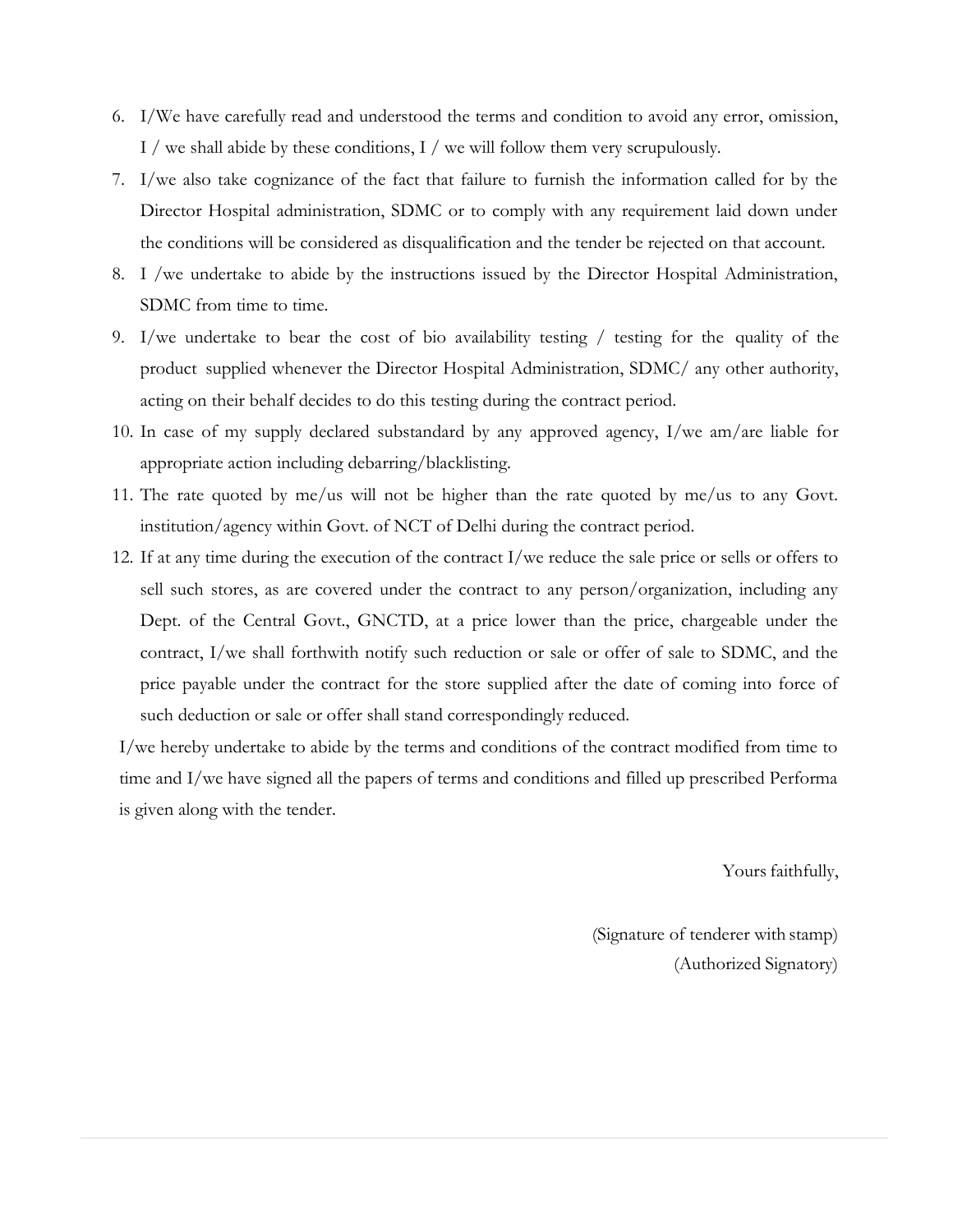#### **ANNEXURE-II**

(*Not applicable for Non Drug Items*)

State Drugs Control Administration or Food and Drug Administration

> No. Office of the State Drugs Controller or Joint Commissioner Division Dated

#### **PERFORMANCE CERTIFICATE**

This is to certify that Messrs\_\_\_\_\_\_\_\_\_\_\_\_\_\_\_\_\_\_\_\_\_\_\_\_\_\_\_\_\_\_\_\_\_\_\_\_\_\_\_\_\_\_\_having manufacturing premises at  $\qquad$  is holding license(s) No.  $\qquad$  valid up to under the Drugs and Cosmetics Act, 1940, and rules there under, on the said address and that the performance of the aforesaid manufacturer for the preceding three (3) years is satisfactory, and that

- 1. The drugs in respect of which this certificate is issued is/ are manufactured on the own license or loan license of the manufacturer or by third party.
- 2. The manufacturer has its own quality control section.
- 3. During the preceding three (3) years there is no instance of suspension or cancellation of a part of license issued to the manufacturer, in respect of any of the drugs which are offered by the manufacturer in the tender mentioned in I (2) below, on account of the drug under tender being not of standard quality.
- 4. During the preceding three (3) years there is no instance of suspension or cancellation of the factory license (full license) on any account.
- 5. There is no instance wherein any of the drugs manufactured by the manufacturer is reported to be spurious or adulterated.
- 6. No administrative action or prosecution is contemplated or launched against the manufacturer under the Drugs and Cosmetics Act, 1940 and rules there under in respect of any of the Drugs offered by him in the tender mentioned in paragraph (2) below.
- 7. During the period of three (3) preceding years the manufacturer has not been convicted under the Drugs and Cosmetics Act, 1940 and rules there under, to undergo imprisonment for more than one day.
- 8. The manufacturer has submitted year wise (April to March) 3 years statement of production and sale of the concerned drugs duly certified by Chartered accountant.

This certificate is issued for the purpose of Tender for the contract in respect of the drugs mentioned below:-

Name of the drugs manufactured under

- (1)
- $(2)$

State Drugs Licensing/Controlling authority **Or**  Jt. Commissioner Division Food & Drugs Administration *(as applicable)*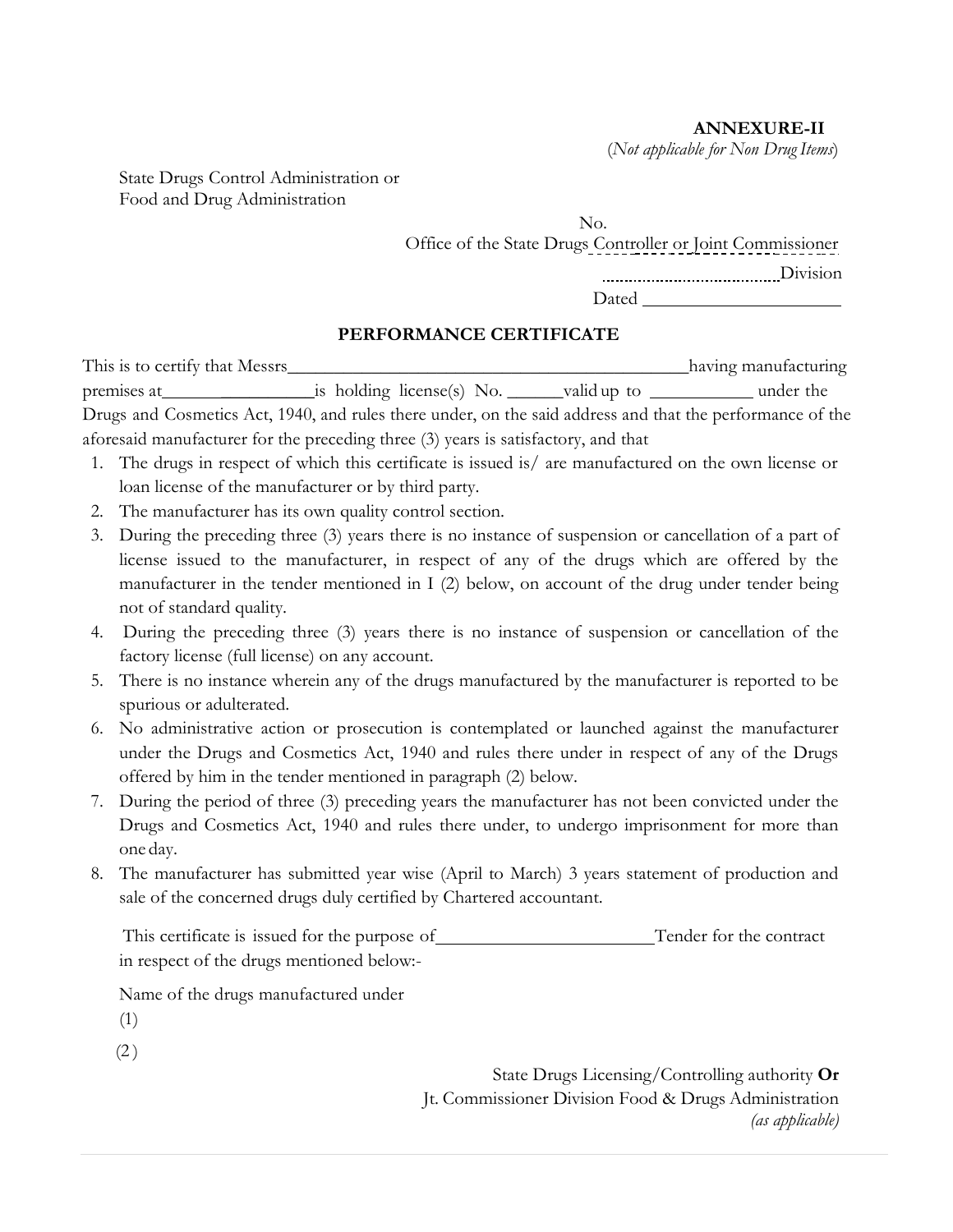#### **ANNEXURE-III**

#### **AUTHORITY LETTER**

(Authority letter to be *issued* by the manufacturer for appointing Distributor/Dealer/Agent etc)

I/we the undersigned who is/are authorized signatory/signatories of the manufacturing firm  $M/s$ 

| Address     |     |                                                                                                |                               |       |
|-------------|-----|------------------------------------------------------------------------------------------------|-------------------------------|-------|
|             | do  | hereby                                                                                         | Authorize                     | M/s   |
| Address     |     |                                                                                                |                               |       |
| under the   |     | to supply items/drugs/collect the orders/raise the bills for the items manufactured by me/us   |                               |       |
|             |     | tender published in the Government Gazette No.                                                 |                               | dated |
|             |     | I/we have not authorized any other distributor/agents/Dealer etc for this purpose.             |                               |       |
|             |     | I/we have gone through all the terms and conditions of the tender and will be binding on me/us |                               |       |
| and also on | the | Distributor/Dealers/Agent                                                                      |                               |       |
|             | M/s |                                                                                                |                               |       |
|             |     |                                                                                                | appointed by me/us during the |       |
|             |     | whole contract period including extension period of the said contract.                         |                               |       |

 I/We hereby undertake that I/we shall not change our authorized distributor/agent/dealer as mentioned during the period of contract including extension period.

> Authorized Signatory of the firm (Official stamp)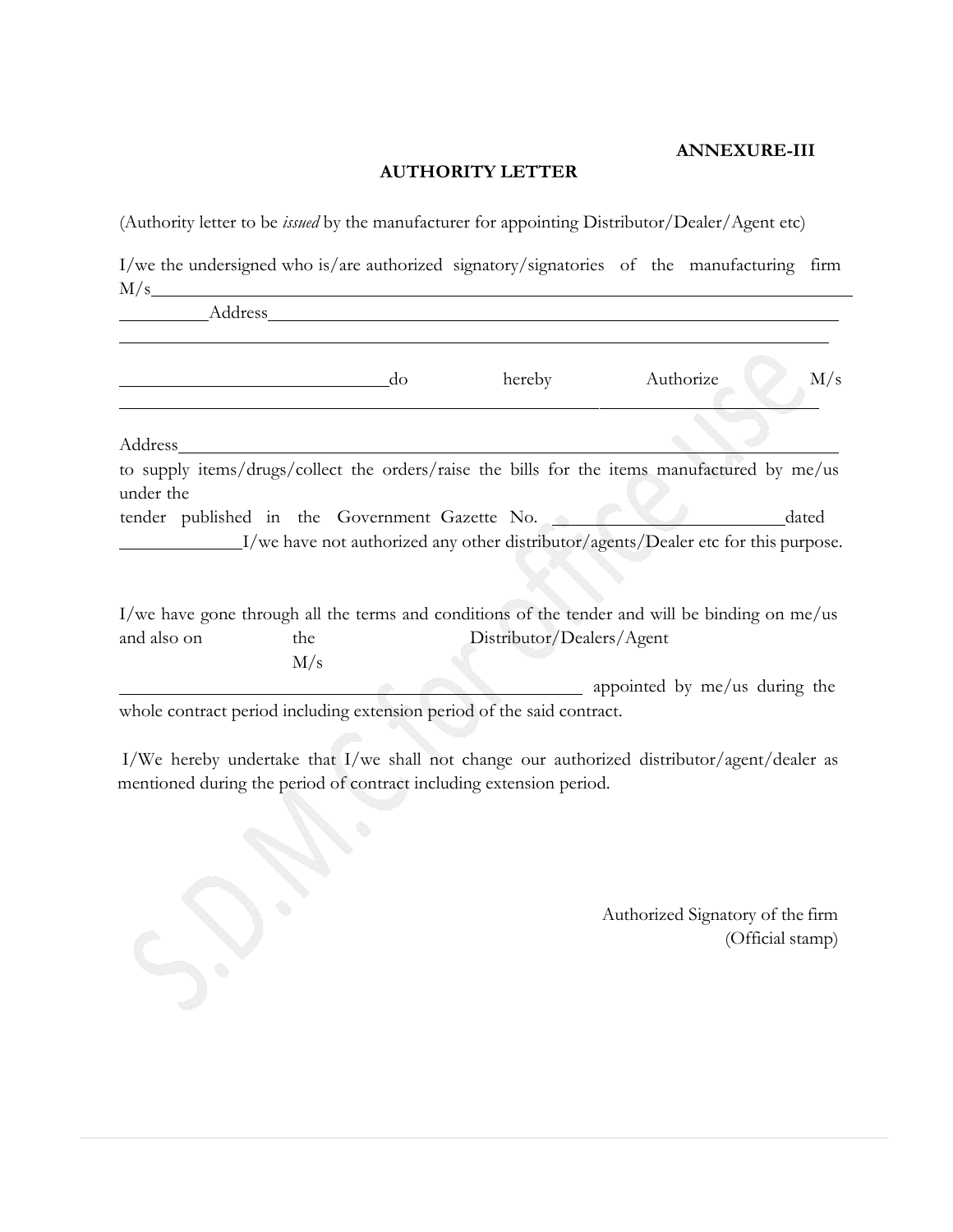#### **ANNEXURE IV**

(*This is to be issued on firms approved letter head)*

#### **SAMPLE RECEIPT** DRUGS/SURGICAL ITEM/Gen. Item (To be submitted in triplicate)

TENDER NO: .........

|         | Please receive following samples of Drugs/                 |  |  | Surgical item/Gen.                                                                                   | Items |
|---------|------------------------------------------------------------|--|--|------------------------------------------------------------------------------------------------------|-------|
|         |                                                            |  |  |                                                                                                      |       |
|         |                                                            |  |  | for the tender No.                                                                                   |       |
| dated . |                                                            |  |  |                                                                                                      |       |
|         |                                                            |  |  |                                                                                                      |       |
|         | 1. Schedule/GroupNo.                                       |  |  |                                                                                                      |       |
|         | 2. Item No.<br>3. Name of Drug/surgical item/Gen. Items #. |  |  |                                                                                                      |       |
|         |                                                            |  |  |                                                                                                      |       |
|         | 4. Complete composition/specification of item              |  |  |                                                                                                      |       |
|         |                                                            |  |  |                                                                                                      |       |
|         |                                                            |  |  |                                                                                                      |       |
|         |                                                            |  |  |                                                                                                      |       |
|         |                                                            |  |  |                                                                                                      |       |
|         | 7. Manufacturing Date                                      |  |  |                                                                                                      |       |
|         | 8. Manufacturing License No.                               |  |  |                                                                                                      |       |
|         | 9. Expiry Date 10. Specific storage condition              |  |  |                                                                                                      |       |
|         |                                                            |  |  |                                                                                                      |       |
|         | 11. Type of container used.                                |  |  |                                                                                                      |       |
|         |                                                            |  |  | 12. Certified that the above mentioned item is a drug / non drug item. _____________________________ |       |
|         |                                                            |  |  | 13. Rate of GST etc. (in percentage)                                                                 |       |
|         | 14. Remarks 2008                                           |  |  |                                                                                                      |       |
|         |                                                            |  |  |                                                                                                      |       |

(*Strike out whichever is not applicable or write N.A.)*

Place

Receive above samples Tenderer's Signature and stamp

Date:

:

Seal:

Receiver's signature with date and Stamp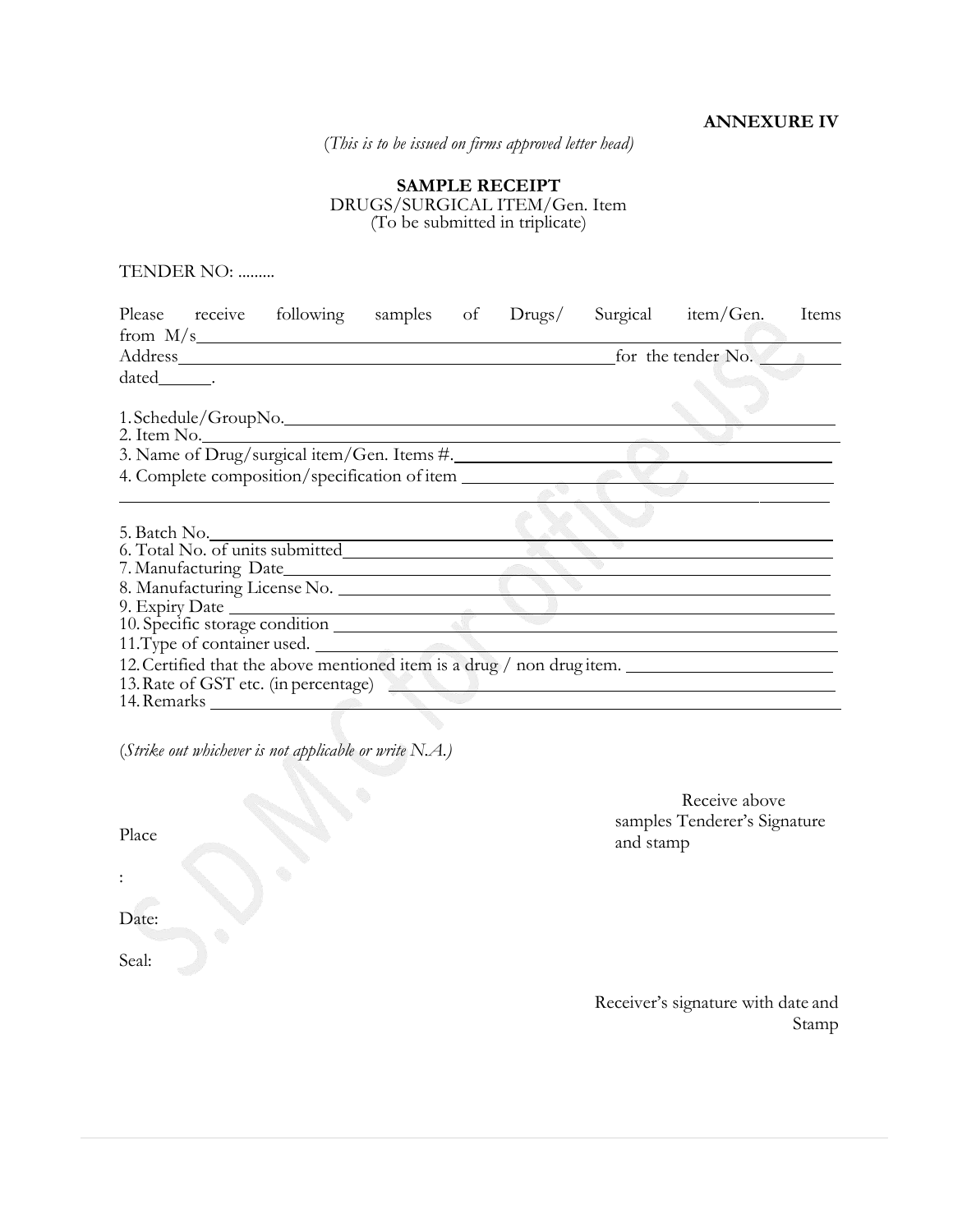(*This is to be issued on firms approved letter head)*

**ANNEXURE V** (*As applicable)*

#### **PROFORMA FOR QUALITY CONTROL**

Name and address of Tenderer

- (i) Company s standing and experience of formulation : (a) Year of establishment of the firm (b)Year of introduction of the product
- (ii) Information of the product: (a)Description of the product (b)Tests: 1. Dissolution and disintegration. 2. Chemical composition.

(iii) Quality control facilities within the manufacturing unit :

(iv) Raw material:

Basic Manufacturer: Yes/

No. If no, source of the raw

material:

(v) I/we undertake to bear the cost of Bio-availability testing/testing for the quality of the product whenever the Director Hospital Administration, SDMC, or any other authority acting on their behalf decides to this testing.

Signature and stamp of Tenderer.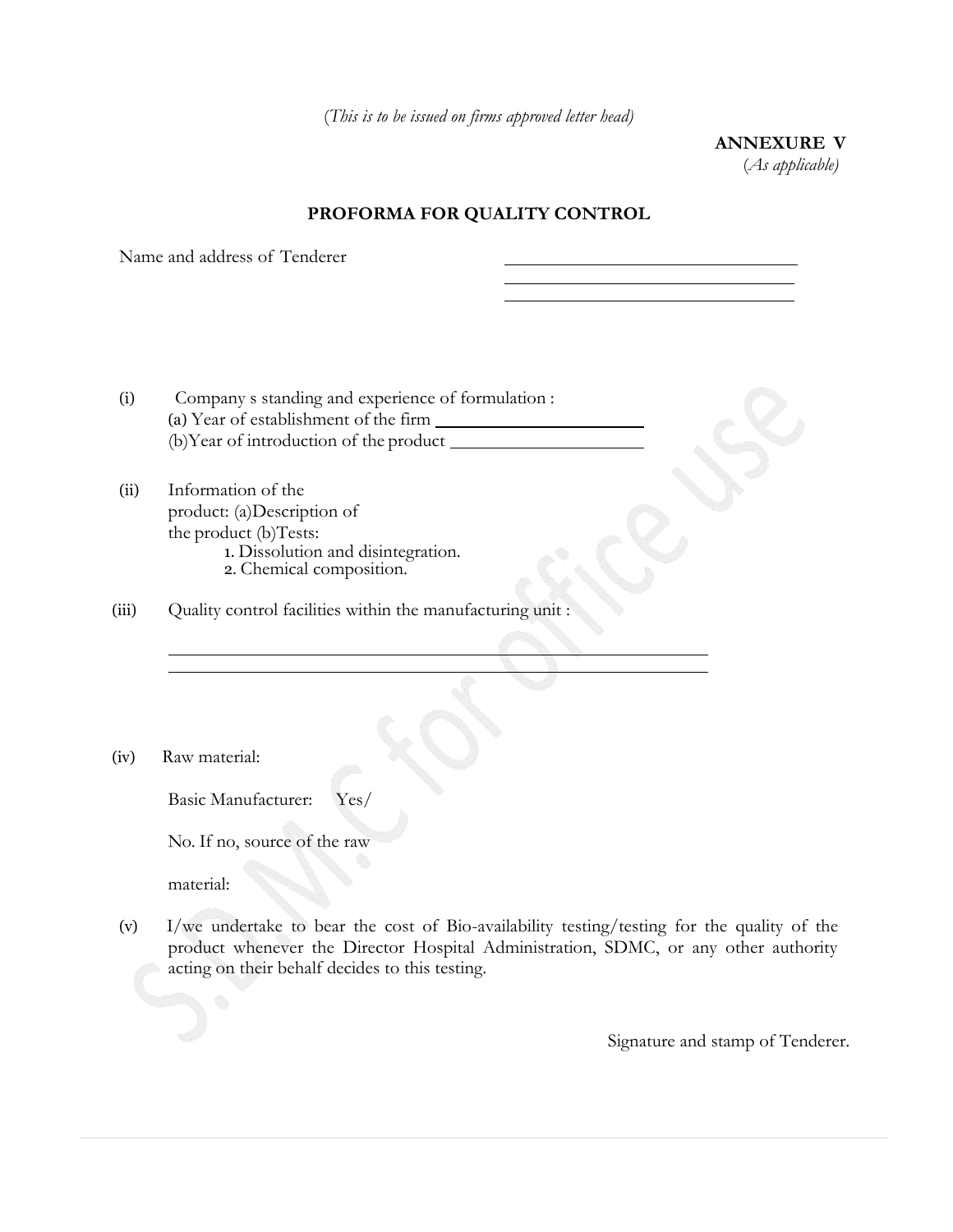#### **ANNEXURE VI**

#### **PROFORMA TO BE UPLOADED WITH FINANCIAL BID** (As Applicable)

Product Wise Costing in respect of Drugs Not Covered under BICP/National Pharmaceutical Pricing Authority or DPCO

| Name of tenderer                             |        |  |
|----------------------------------------------|--------|--|
| Name of Drug                                 |        |  |
| Schedule No.                                 |        |  |
| Item No.                                     |        |  |
|                                              |        |  |
|                                              |        |  |
| Name of the raw material                     |        |  |
|                                              |        |  |
|                                              |        |  |
| Cost of raw material/per batch Rs.           |        |  |
| Add losses %Rs.                              |        |  |
| Total cost of raw material per batch Rs.     |        |  |
| Raw material cost per pack Rs                |        |  |
|                                              |        |  |
| Quantity Rate                                |        |  |
| Unit                                         | amount |  |
| Cost of raw material per batch Rs            |        |  |
| Add losses % :Rs.                            |        |  |
| Total cost of packing material per batch Rs. |        |  |

#### **SUMMARY**

Raw material Price<br>Conversion cost Price Price rounded to Conversion cost Packing material Packing charges Actual cost Mark up **GST** Or other Taxes, if any

Signature and stamp of tenderer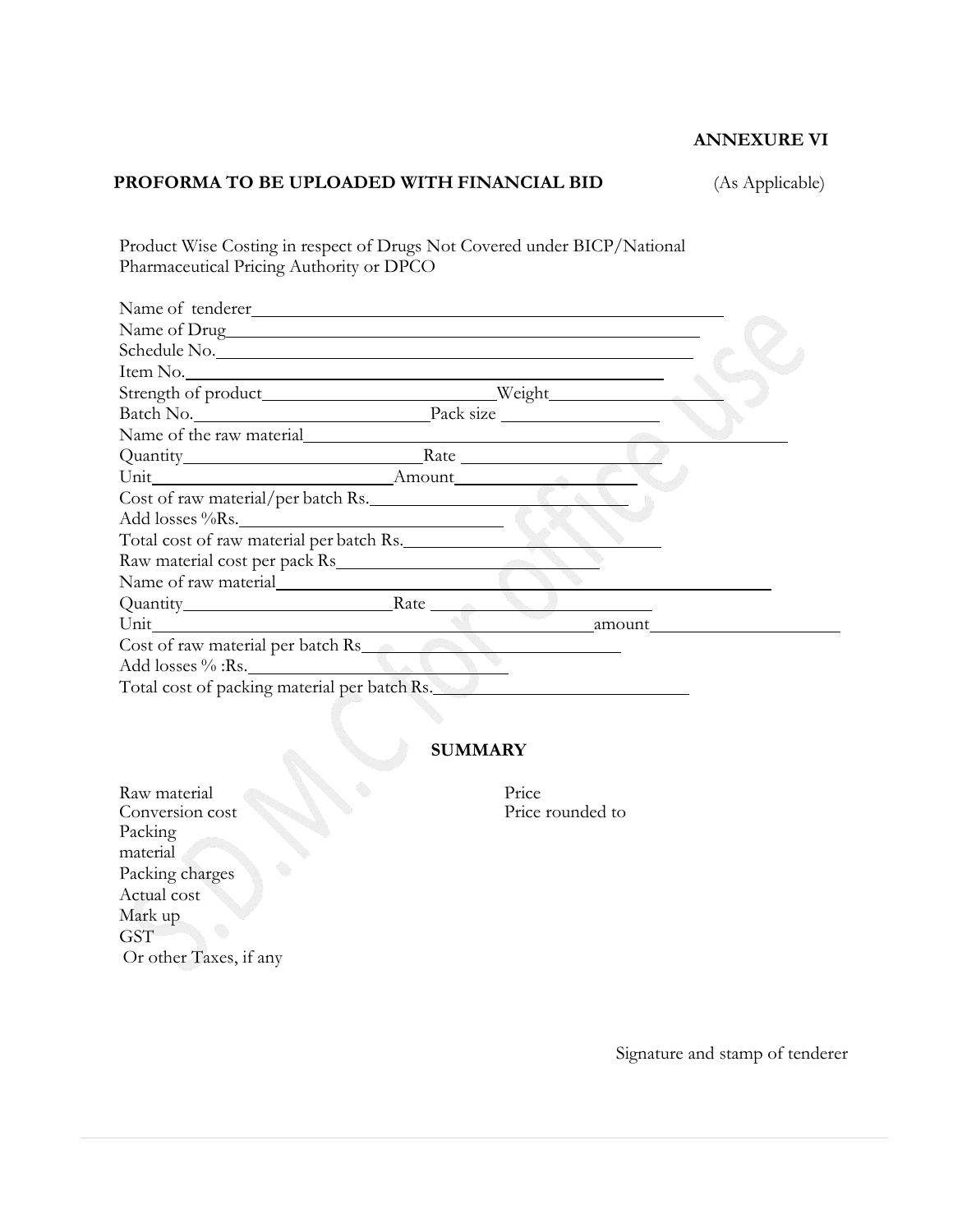#### **ANNEXURE VII**

#### **PROFORMA TO BE SUBMITTED ALONGWITH TENDER** (In **Envelope A**)

(To be submitted in duplicate for award of contract of drugs and medicine for Health Institutions under SOUTH DELHI MUNICIPAL CORPORATION).

Statement of particulars of Drug Manufacturer/Distributor etc.

*(Put a tick mark where applicable, write N.A where not applicable).*

- 1. Name and address of the firm:
	- (a) Places of manufacture
		- (In case of firms having more than one place, mention the nearest)
	- (b) Registered Head Office, Postal address and
	- (c) Delhi Office address with Phone No. (if any)

(d) Total Annual Sales Turnover in the last financial years.

- 2.(a) Is the firm registered under the Indian Companies act, 1913, Companies Act I of 1956 or any other act in force, if so, furnish certified Photostat copies of certificate of registration.
	- (b) i. In case of limited companies, furnish a copy of the Memorandum of Articles of Association.
		- ii. In case of proprietorship/partnership firms name of Proprietor/Partners/Directors with addresses (Two in order of % of share)
- 3.(a) Ownership status of the firm (Delhi Govt./other State Govt./Central Govt. / Joint sector/Cooperative/SSI)
	- (b) Whether tendering as a Manufacturer/Repacked/Authorised Distributor etc.(State your category)
- 4. Name/Post of the Officer, address & Phone No. Who should be contacted by this office in case of any urgent problem.
- 5.Location of other drug manufacturing works/factory/factories owned by the firm (if any)
	- 6. (a) Details of arrangements for quality control.
		- (b) Whole time analytical chemists with names, qualifications and residential address of two of them. (c) Equipment for quality control (Give names of the important equipment)
	- (i) Chemical analysis
	- (ii) Pharmacological analysis (including Pyrogen testing)
	- (iii) Microbiological analysis (including sterility testing)
	- (iv) Biological testing for plastic.
	- (v) Toxicological testing.
- 7. In case of manufacturing units:

(i) Total number of whole time chemists (Manufacturing /production/analysis/Quality control) (ii) Whether covered by ESI, if so state number of registration.

- (iii) Are you registered under Factory Act?
- 8. In case of repacking, have you furnished details along with Certified Photostat copy of drug license showing names of items authorized by drug licensing authority?
- 9. Specify storage facilities:
	- (i) Location & address
	- (ii) Floor space available.
	- (iii) Cold storage/ refrigeration facilities.
- 10. Specify how much quantity of products were supplied to the SOUTH DELHI MUNICIPAL CORPORATION in the last four tender years as shown below (use separate sheet, if necessary, 2010 to 2014 including extension period) :-

| Tender<br>Year | Name of the drug<br>CSPOESIS of Cat<br>No. allocation<br>received | Percentage /<br>share | Quantity order of<br>supply received. | Amount | Name of stores/<br>institute to whom<br>supply is made |
|----------------|-------------------------------------------------------------------|-----------------------|---------------------------------------|--------|--------------------------------------------------------|
|                |                                                                   |                       |                                       |        |                                                        |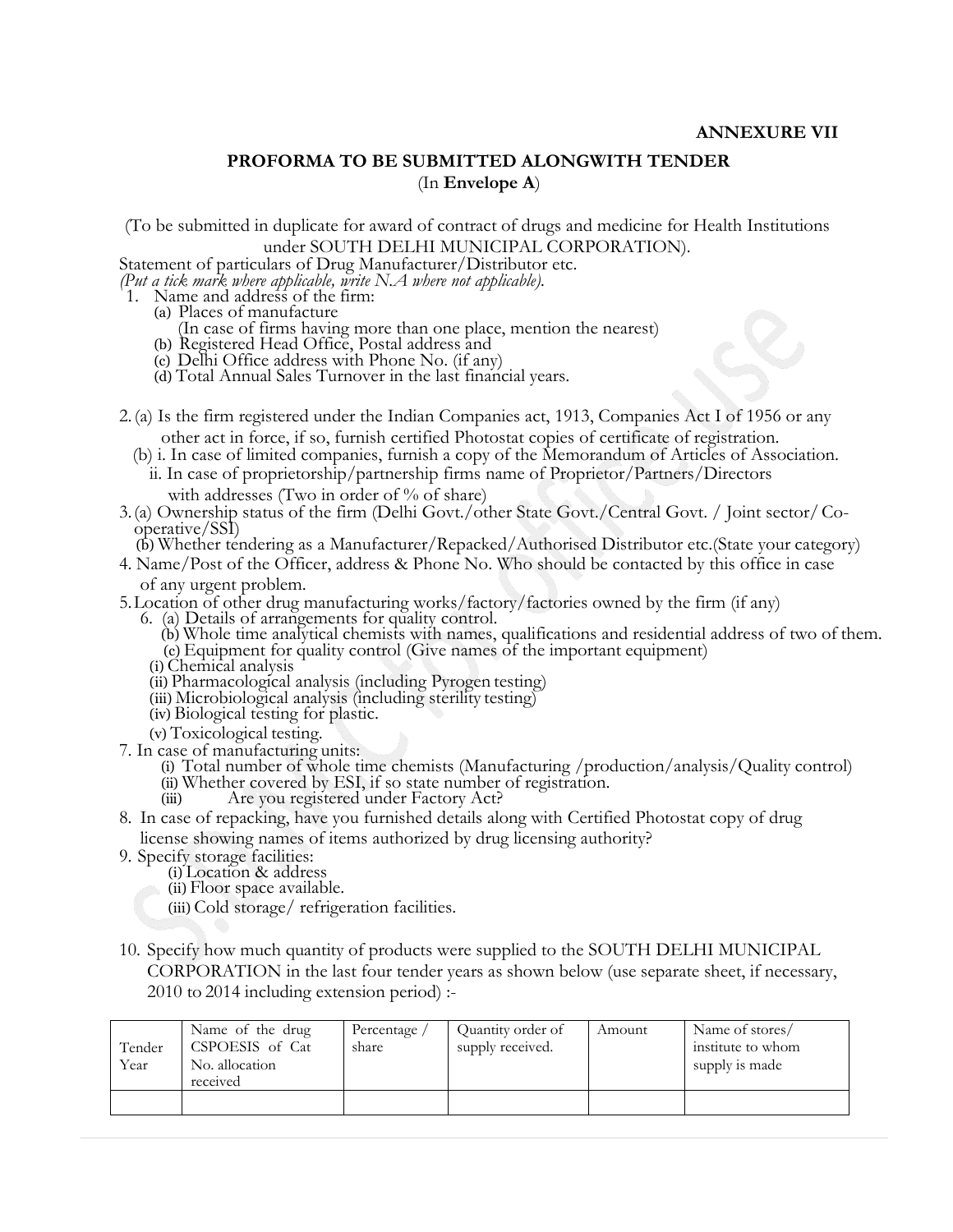11. Please check and state whether you have submitted the following: -

| a.              | Forwarding letter Annexure No. I                                                                                                                                                                           | Enclosed/not enclosed |
|-----------------|------------------------------------------------------------------------------------------------------------------------------------------------------------------------------------------------------------|-----------------------|
| b.              | Earnest Money Deposit, DD No. & Date.                                                                                                                                                                      | Enclosed/not enclosed |
| c.              | Income Tax Clearance Certificate & PAN                                                                                                                                                                     | Enclosed/not enclosed |
| d.              | Sales Tax Clearance Certificate/VAT clearance.                                                                                                                                                             | Enclosed/not enclosed |
| e.              | <b>GST Registration Certificate</b>                                                                                                                                                                        | Enclosed/not enclosed |
| f.              | Drug License with order of endorsement of each drug.                                                                                                                                                       | Enclosed/not enclosed |
|                 | Performance Certificate Annexure No. II                                                                                                                                                                    | Enclosed/not enclosed |
| $\frac{g}{h}$ . | <b>GMP</b> Certificate                                                                                                                                                                                     | Enclosed/not enclosed |
| 1.              | Bonafide Distributor Certificate Annexure No. III ( <i>if applicable</i> )                                                                                                                                 | Enclosed/not enclosed |
| $\overline{1}$  | Certificate of Annual Turn over                                                                                                                                                                            | Enclosed/not enclosed |
| k.              | Sample Receipt (Duplicate) --- Annexure No IV                                                                                                                                                              | Enclosed/not enclosed |
| Ι.              | Certificate of USO Type (Req./Not req.)                                                                                                                                                                    | Enclosed/not enclosed |
| m.              | Certificate of Biological Test (Req. / Not req.)                                                                                                                                                           | Enclosed/not enclosed |
| n.              | Lab report for Inj. And surgical items (Req./Not req.)                                                                                                                                                     | Enclosed/not enclosed |
| O.              | Sterility test report (Req./Not req.)                                                                                                                                                                      | Enclosed/not enclosed |
| p.              | Registration Certificate D.G.S & D, NSSIC, Rlys., Defence, DDG etc.                                                                                                                                        | Enclosed/not enclosed |
| q.              | Performa for Bio availability Date Annexure No. V                                                                                                                                                          | Enclosed/not enclosed |
| r.              | Product wise costing BICP, DPCO, National Pharmaceutical Pricing                                                                                                                                           | Enclosed/not enclosed |
|                 | Authority                                                                                                                                                                                                  |                       |
| S.              | Product-wise costing Annexure No. VI                                                                                                                                                                       | Enclosed/not enclosed |
| t.              | Performa as per Annexure No. VII                                                                                                                                                                           | Enclosed/not enclosed |
| u.              | Installed capacity Annexure No. VIII                                                                                                                                                                       | Enclosed/not enclosed |
| V.              | Do you manufacture any product on Loan License basis Give details                                                                                                                                          | Enclosed/not enclosed |
|                 | from where you are getting it manufactured Detailed list and addresses                                                                                                                                     |                       |
|                 | of firms                                                                                                                                                                                                   |                       |
| w.              | Are you manufacturing products for other firms on Loan License basis;<br>if so details of name of the firms, number, Names of products<br>manufactured and % utilization of plan and capacity to be given. | Enclosed/not enclosed |
|                 |                                                                                                                                                                                                            |                       |
| X.              | Is the firm in technical collaboration with any foreign Manufacturer, if                                                                                                                                   | Enclosed/not enclosed |
|                 | so details thereof.                                                                                                                                                                                        |                       |
|                 |                                                                                                                                                                                                            |                       |

I/we hereby declare that particulars furnished above are true to the best of my/our knowledge and belief that if any of the particulars is found to be materially and factually incorrect/misleading, my/our tender shall be liable to be rejected and I/we are liable for penal action as per term specified in the terms and conditions of tender.

Date

:

Full signature of the tenderer With official seal and address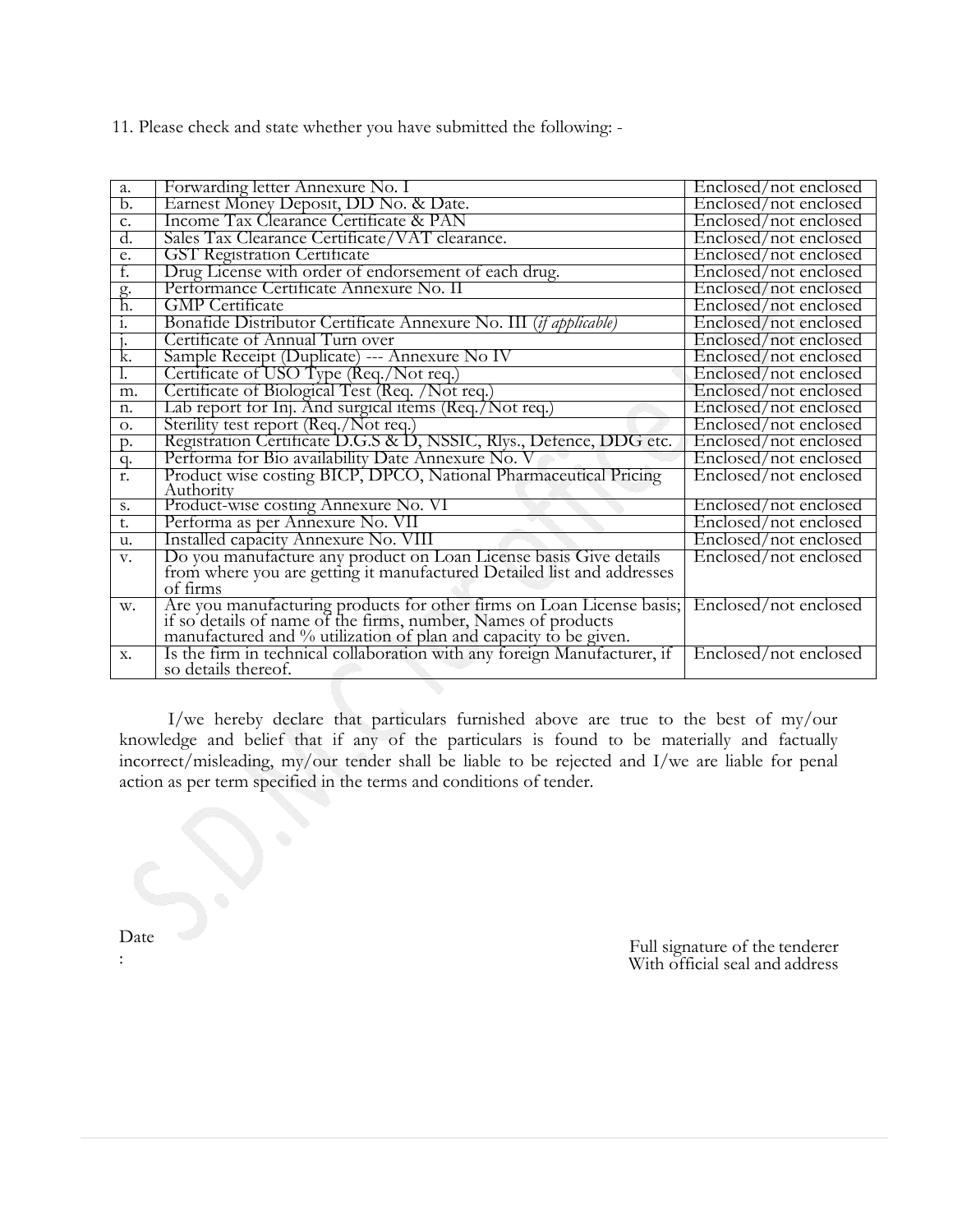#### **(This is to be submitted on firms approved letter head)**

### **ANNEXURE VIII**

*(As Applicable)*

| Name of tenderer           |
|----------------------------|
| Address (Registered)       |
| and Manufacturing address_ |

A statement showing installed capacity of each quoted item per year with existing plant and machinery and quantity, which we will be able to supply.

| Sr. No. | Particular             | Items | Installed capacity | Quantity offered for supply |
|---------|------------------------|-------|--------------------|-----------------------------|
| I.      | I.V. FLUIDS            |       |                    |                             |
| II.     | <b>CAPSULES</b>        |       |                    |                             |
| III.    | <b>INJECTION/VIALS</b> |       |                    |                             |
| IV.     | <b>INJECTIONS</b>      |       |                    |                             |
| V.      | <b>AMPOULES</b>        |       |                    |                             |
| VI.     | <b>OINTMENT</b>        |       |                    |                             |
| VII.    | <b>TABLETS</b>         |       |                    |                             |
| VIII.   | <b>SYRUP BOTTLES</b>   |       |                    |                             |
| IX.     | <b>OTHER</b>           |       |                    |                             |

Signature of tenderer and stamp. (With full name designations and stamp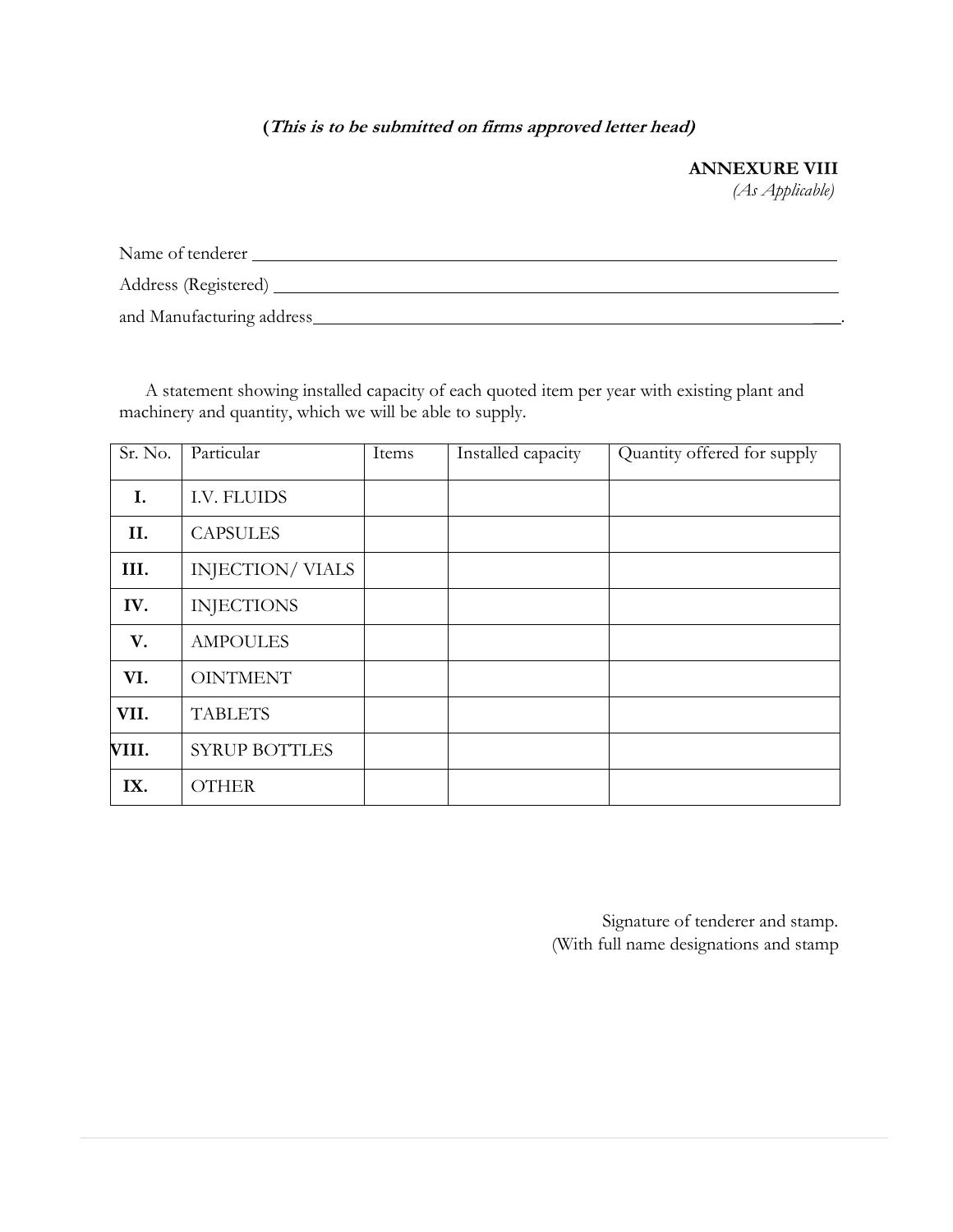#### **ANNEXURE IX**

#### **Particulars of Authorized person**

The firm must submit the details of the person, (Bona-fide Officer/official of the firm) who has been duly Authorized by the firm to correspond/enter into agreement/sign documents related to tender or any other transaction with SDMC during the period of contract.

1. Name. 2. Designation 3. Name of the Firm : 4. Correspondence Address : 5. Telephone Number : 6. Fax Number : 7. Mobile Number : 8. E-mail Address. 9. Signature of authorized person Attested person

Photograph of the Authorized

Signature of the Authorized Signatory

**Note**:- *In case the firm decides to authorize any other person, the firm should submit fresh details of the newly authorized person.*

*(It is to be submitted with techno commercial bid)*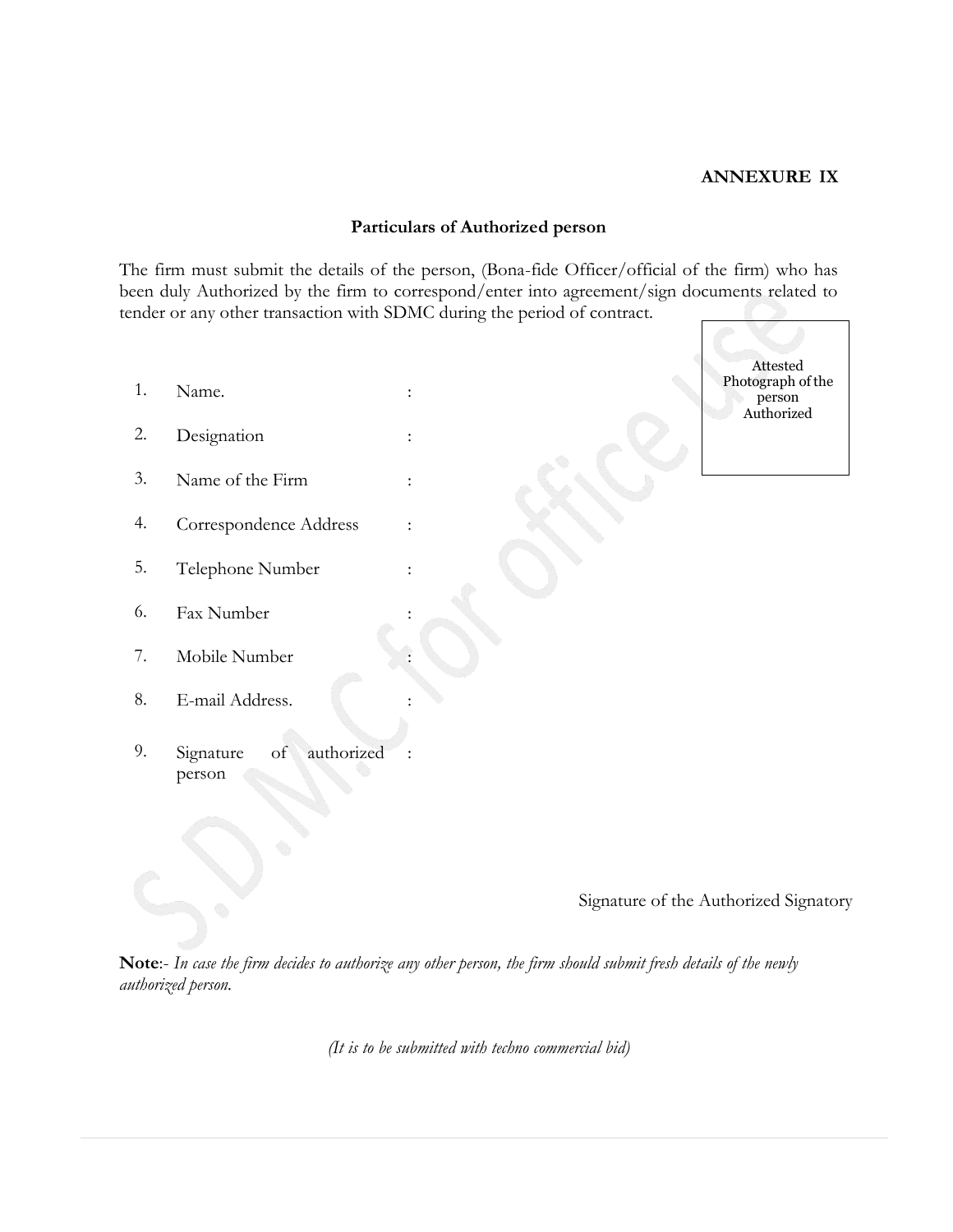#### **AGREEMENT**

(*In non-judicial stamp paper of Rs.100)*

This agreement is made on day of between SOUTH DELHI MUNICIPAL CORPORATION through Director Hospital Administration hereafter called the Corporation as first party and agency here after called the contractor as second party.

Contractor here by agrees to the following terms and conditions:-

- 1. After the acceptance of rate and agency by Director Hospital Administration, Direct Demanding officers will place the orders and contractor will supply them at any place mentioned in the supply order with in municipal limits of Delhi.
- 2. Security deposit-In the event of tender being accepted, tenderer will have to furnish Security deposit $(a)$  5% of the estimated value of supply orders in the form of NSC/ FDR. This should be pledged in the name of Commissioner, SOUTH DELHI MUNICIPAL CORPORATION.
- 3. When the contract ceases the pledge will be cancelled and security will be returned to the contractor. The security shall stand forfeited in the event of breach of any of the terms of contract by the contractor.
- 4. No guarantee can be given regarding the minimum quantity, which will be drawn against this contract but the contractor will supply quantity as may be ordered by the D.D.O.
- 5. The supply of drugs etc. will be accepted only if it is accompanied by Test report from Govt. approved drug laboratory, in form 39, claiming it as of standard quality.
- 6. The supply is subject to the approval by person /board as authorized by Director Hospital Administration, who will have right to reject if it is not in accordance with the sample and other specifications.
- 7. Delivery Period-The order has to be executed within 45 days of dispatch of supply order dispatched by registered post. In case contractor fails to execute it with in stipulated time penalty  $\hat{a}$  of 2% per week will be imposed up to a maximum of 6%. Delivery period may be extended with prior approval of Director Hospital Administration up to a maximum period of three weeks, which will be permissible for extension. Penalty shall be imposed during this period.
- 8. The contractor shall ensure that the store ordered complies with the provision of The Drugs & Cosmetics Act, 1940 and rules made thereafter and are as per the specification given in the tender.
- 9. Non supply:
	- i. If the articles are not supplied by the scheduled date, as above, full or in part, the order in respect of the quantity not supplied is liable to be cancelled at the contractor's risk and expense. The extra expenditure thus incurred in procuring the supplies from elsewhere will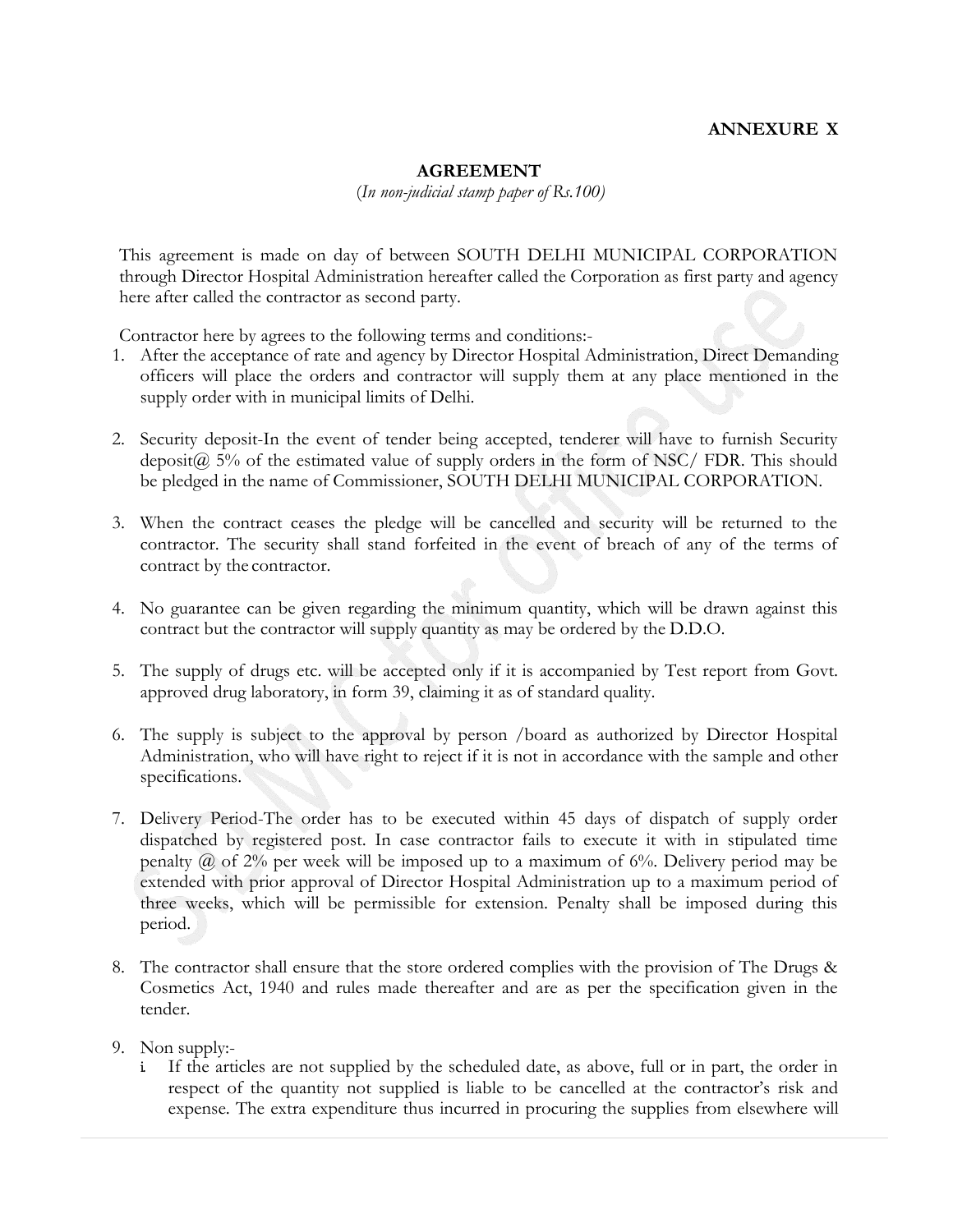be recoverable from contractor at the discretion of D.D.O. The recovery will be made from any of his bill pending in SDMC or earnest money and/or security deposits.

- ii. After 66 days the supply order shall automatically cancelled and penalty of 6% on whole amount shall be deducted from unpaid dues.
- iii. Two or more instance of non-supply for a particular item by a firm will render the firm liable to be debarred to supply the item for current & next two tender period.
- iv. Part supply will be treated as non supply. 6% penalty on whole amount will be deducted from other unpaid dues/security money of the firm.
- v. Condonation of supply will be at discretion of D.H.A. subject to penalty  $(2)$  6% on whole amount to be deducted from other unpaid dues or Security (Money) deposit.
- 10. Disputes- All disputes arising out of this agreement shall be subject to the sole and exclusive jurisdiction of Courts of Delhi only. Only the Courts in Delhi shall have jurisdiction to try all disputes and matters arising out of and under this Agreement.
- 11. Quality Control-The D.D.O reserves the right for getting sample tested regularly and randomly from any approved drug laboratory at the cost of contractor. The report has to be accepted by the firm. The report of the lab shall be final and binding. DDO reserves the right to take action against the defaulting firms in case of supply of drugs found not of standard quality.
- 12. Furnishing of wrong information and false documents will make contractor liable to be debarred / blacklisted from participating in Municipal rate contract, even detected at a later date.
- 13. If any supply supplied against the rate contract is declared Not of Standard quality, on test analysis from any Govt. approved Laboratory the contractor will be liable to replace the entire quantity or make full payment irrespective of the fact that a part or whole of the supply is consumed. Depending on the severity firm is liable to be de-barred for the current & next two years for that item. In case of major defect, firm is liable to be debarred for current & next two along with the necessary action as proposed by the drug controller.
- 14. Fall Clause-The rate quoted by the Tenderer should not be higher than the rate quoted by him to other Govt. Institutions/agencies within Govt. of NCT of Delhi during this contract period.
- 15. If any time during the contract period, the contractor reduces the sale price, sells or offers to sell such stores, as are covered under the contract to any person/organization, including any Department of Central Govt./GNCTD at a price lower than the price chargeable under the contract, he shall forthwith notify such reduction or sale or offer to sale , to SDMC and the price payable under the contract for the supplies after this period will be reduced correspondingly.

16. Shelf life:

- i. The maximum time period permitted between the date of manufacturing and date of supply of drug, shall not be more then  $1/4$  of the whole life period of such drug.
- ii. In cases of vaccines and sera, the date of supply of these drugs should not be more than 1/6 of the whole life period.
- 17. If the contractor commits, default of any of the terms and conditions of the agreement the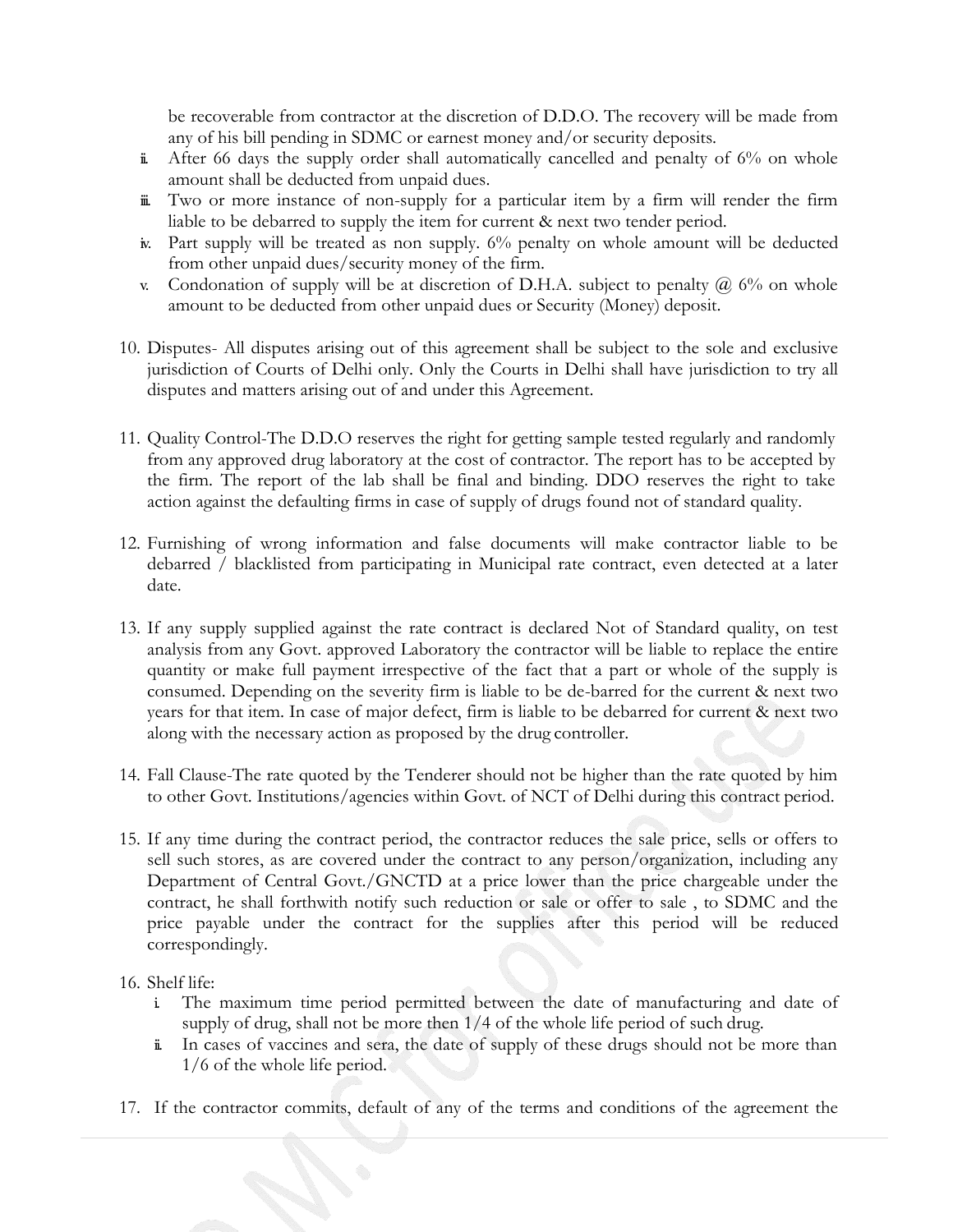corporation may in spite of previous waiver and in spite of any penalty imposed on the contractor, forfeit the whole or a part of security, deposited by the contractor, for the unsatisfactory performance of the terms and conditions of the agreement. The decision of the Director Hospital Administration shall be final and binding upon the contractor.

18. The drug for which rate has been quoted is not banned under section 26 (A) of Drugs and Cosmetic Act.

Contractor Director Hospital Administration/SDMC

Witness

Witness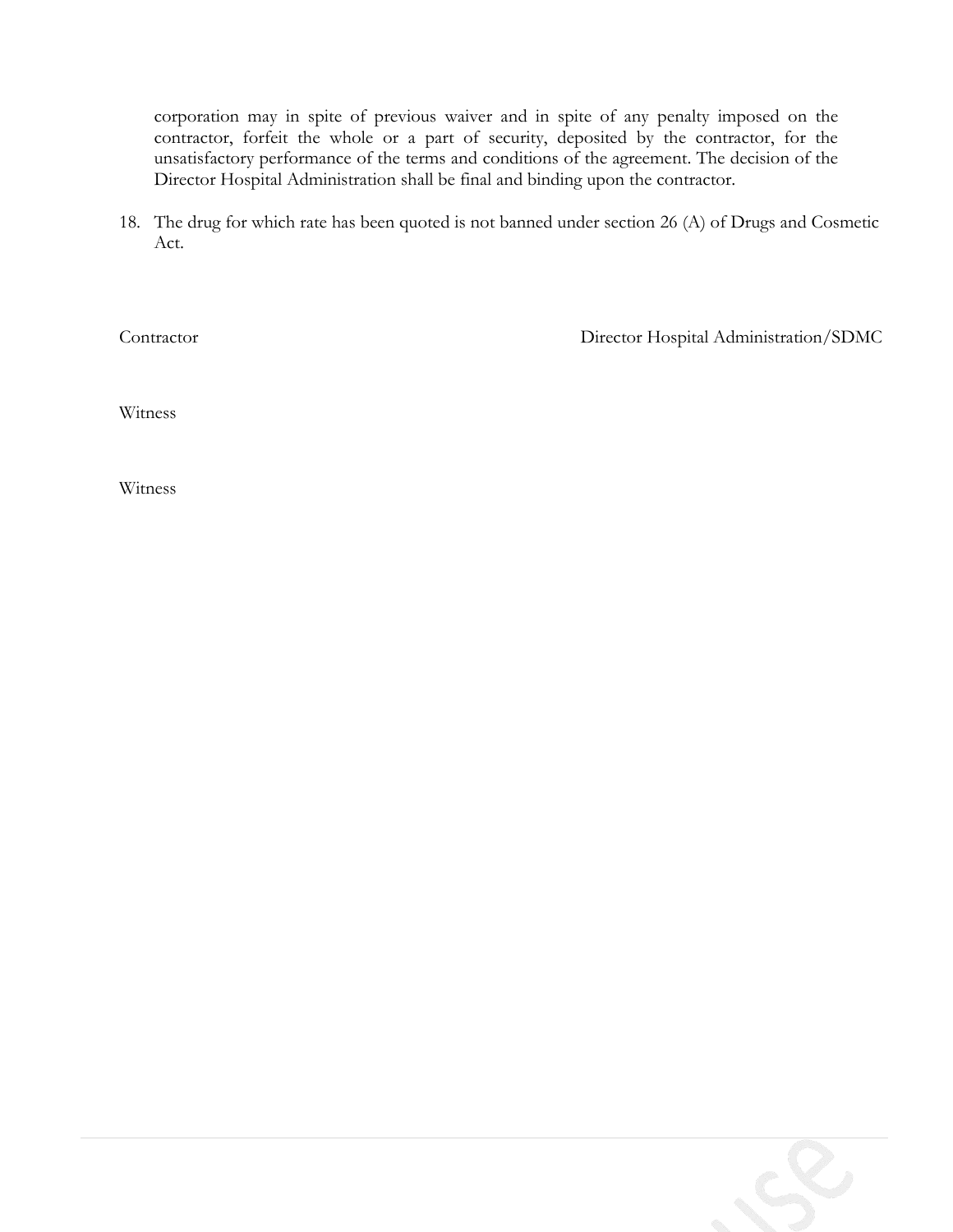### **Schedule of Tender Activity**

| <b>Tender ID</b>      | 2021_SDMC_83977  | 2021 SDMC 83979 | 2021_SDMC_83980     | 2021_SDMC_83981  |
|-----------------------|------------------|-----------------|---------------------|------------------|
|                       |                  |                 |                     |                  |
| Tender No.            | 04               | 05              | 06                  | 07               |
| Deptt.                |                  |                 |                     |                  |
| Group                 | Group A          | Group B         | Group C             | Group $D$        |
| Subject               | General Medicine | Tab. & Cap.     | Specialist Medicine | Surgical and     |
|                       | items etc        |                 | ENT Eye Skin etc    | Disposable Group |
| Date of Tender        | 06/08/2021       | 06/08/2021      | 06/08/2021          | 06/08/2021       |
| becoming live         | <b>10 AM</b>     | <b>10 AM</b>    | <b>10 AM</b>        | <b>10 AM</b>     |
| Date of closer of     | 27/08/2021       | 27/08/2021      | 27/08/2021          | 27/08/2021       |
| tender                | 03.00 PM         | 03.00 PM        | 03.00 PM            | 03.00 PM         |
| <b>Manual Opening</b> | 31/08/2021       | 31/08/2021      | 01/09/2021          | 01/09/2021       |
| of Technical bid      |                  |                 |                     |                  |

**\*Sample will be accepted in sealed box at CMS, PSMS Hospital, Kalkaji from date of tender being live till 04 PM of 26/08/21.( i.e. one day before closure date 27/08/21)** 

**\* Pre-Bid Meeting will be held with interested Bidders on 11/08/2021 at 11.30 AM in the Meeting Hall at 23 rd Floor, E-Block, Dr. S.P.M. Civic Center, JLN Marg, New Delhi 110002.**

- **1. Tenders will not be received after the Date & Time as per above.**
- **2. In case, date of submission/opening of Tender is declared a Holiday, the Tender/s will be received/opened on next working day at the same time and place.**
- **3. Bidders can obtain further information from Office of Addl. DHA (Med. & TB)/SDMC on any working Day.**
- **4. The documents enclosed must be serially arranged as stated under 'techno-commercial Bid (envelope A)**
- **5. All documents must be indexed with pagination duly signed and should be spirally bound.**

*The Schedule of events is subject to change depending on completion of procedure and approval*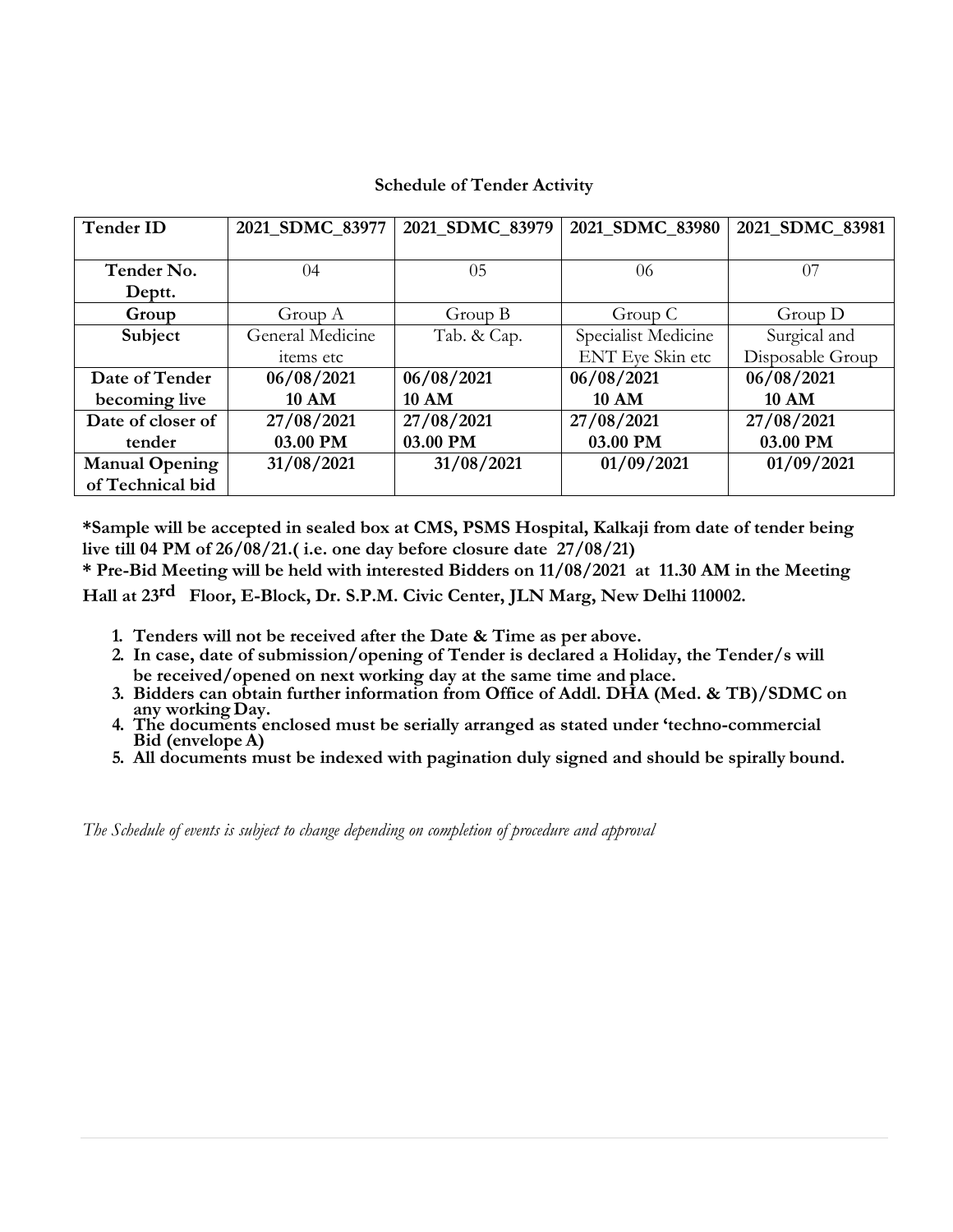## **Group A: List of Medicine/Consumable/Other items for SDMC for RCA for the year 2021-24**

| S.N            | <b>ITEM</b><br>CODE | <b>TITLE</b>     | <b>NAME OF THE ITEMS</b>                                                                                                                                                                                                                                                                                                                                                                                                                                                                                                                                                                                                                                                                                                | <b>PACKING</b>   |
|----------------|---------------------|------------------|-------------------------------------------------------------------------------------------------------------------------------------------------------------------------------------------------------------------------------------------------------------------------------------------------------------------------------------------------------------------------------------------------------------------------------------------------------------------------------------------------------------------------------------------------------------------------------------------------------------------------------------------------------------------------------------------------------------------------|------------------|
| $\mathbf{1}$   | $A-1$               | Gel              | Alcoholic Hand sanitizer gel with dispenser                                                                                                                                                                                                                                                                                                                                                                                                                                                                                                                                                                                                                                                                             | 500 ml<br>bottle |
| $\overline{2}$ | $A-2$               | Item             | Alkaline Phosphatase End point                                                                                                                                                                                                                                                                                                                                                                                                                                                                                                                                                                                                                                                                                          | 120 ml<br>Each   |
| 3              | $A-3$               | Kit              | Anti A, Anti B, Anti D each 10 ml packing                                                                                                                                                                                                                                                                                                                                                                                                                                                                                                                                                                                                                                                                               | 10ml.            |
| $\overline{4}$ | $A-4$               | Cardboard<br>Box | As per new BMW DPCC guidelines Blue Cardboard box<br>size 12x9.5x6.5 Inches spec: 4 Ply cardboard paper<br>(Corrugated sheet, 100% Virgin Pulp, Lamination lining<br>on the inside to prevent soaking, single tuck in bottom,<br>final sealing- to be sealed with tape, blue ink free from<br>Heavy metals.                                                                                                                                                                                                                                                                                                                                                                                                             | Each             |
| 5              | $A-5$               | Item             | Auto pipette                                                                                                                                                                                                                                                                                                                                                                                                                                                                                                                                                                                                                                                                                                            | 100-1000<br>ul   |
| 6              | $A-6$               | Item             | Auto pipettes-10 to 100 micro litre                                                                                                                                                                                                                                                                                                                                                                                                                                                                                                                                                                                                                                                                                     | Unit             |
| $\overline{7}$ | $A-7$               | Item             | Auto pipettes- variable volume                                                                                                                                                                                                                                                                                                                                                                                                                                                                                                                                                                                                                                                                                          | Unit             |
| 8              | $A-8$               | Poly Bag         | Bio waste Poly Disposable Bags size 18" having holding<br>capacity 10 kg, 15 kg, 20 kg should be thick, the minimum<br>thickness of catty bags made of virgin plastics or recycled<br>plastics shall be more than 160 GSM/ 50 microns, black<br>colour for general waste, purse string type (Degradable)                                                                                                                                                                                                                                                                                                                                                                                                                | Each             |
| 9              | $A-9$               | Polybag          | Bio waste Poly Disposable Bags size 24" having holding<br>capacity 10 kg, 15 kg, 20 kg should be thick, the minimum<br>thickness of catty bags made of virgin plastics or recycled<br>plastics shall be more than 160 GSM/ 50 microns, black<br>color for general waste, purse string type (Degradable)                                                                                                                                                                                                                                                                                                                                                                                                                 | Each             |
| 10             | $A-10$              | Poly Bag         | Biowaste Poly Disposable Bags size 24" having holding<br>capacity 10 kg, 15 kg, 20 kg, yellow colour, tie knot type<br>(Degradable), ), non chlorinated in nature i.e. Free of pvc,<br>to be used for incineration above 800 deg Celsius, made<br>from 100% virgin plastic granule, made of low density<br>poly ethylene (LDPL)-SPI resin id code 4, thickness- 50<br>micron and above, tamper proof sealing system, conform<br>to astm standard d1922 and d 1709- test certificate, 50%<br>transparency level, yellow master batch color shade,<br>black printing ink free from heavy metals, bottom of the<br>bag needs to have a double seal to prevent bottom<br>leakage, bar coded as per new BMW DPCC guidelines. | Each             |
| 11             | $A-11$              | Powder           | <b>Bleaching Powder I.P</b>                                                                                                                                                                                                                                                                                                                                                                                                                                                                                                                                                                                                                                                                                             | $5$ Kg           |
| 12             | $A-12$              | Liquid           | Boro-glycerin/Borax Glycerin I.P                                                                                                                                                                                                                                                                                                                                                                                                                                                                                                                                                                                                                                                                                        | $100 \text{ gm}$ |
| 13             | $A-13$              | Item             | <b>Broaches</b>                                                                                                                                                                                                                                                                                                                                                                                                                                                                                                                                                                                                                                                                                                         | Pack of 6        |
| 14             | $A-14$              | <b>Broom</b>     | Broom (Hard) Tilli with stick, Weight Approx. 2 kg and<br>length of stick should be 5 feet                                                                                                                                                                                                                                                                                                                                                                                                                                                                                                                                                                                                                              | Each             |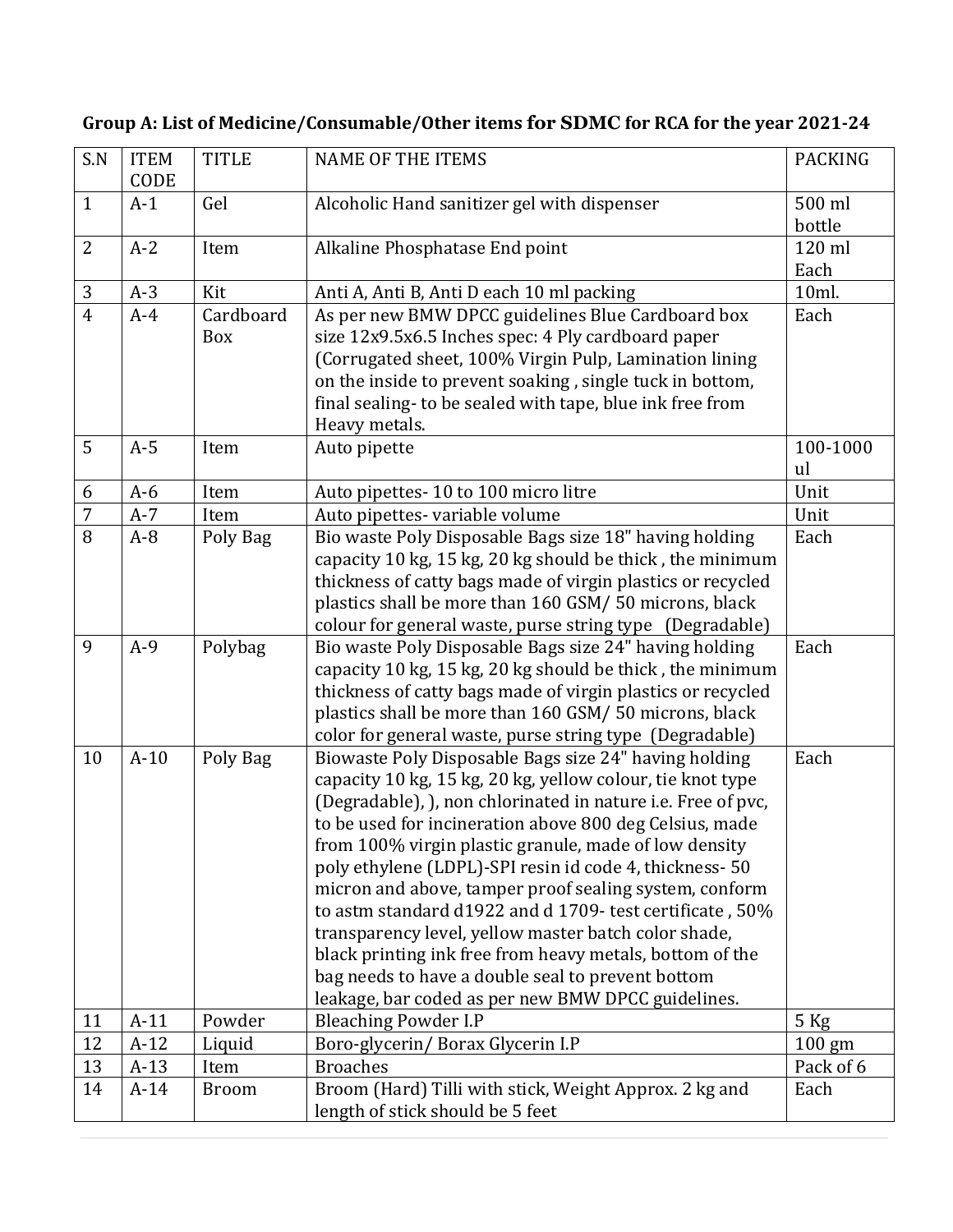| 15       | $A-15$ | Item          | Broom (tilli) Hard weight: 600 gm. (approx)                | Each       |
|----------|--------|---------------|------------------------------------------------------------|------------|
| 16       | $A-16$ | Item          | Broom Soft (phool) weight: 500 gm                          | Each       |
| 17       | $A-17$ | Item          | Bucket Plastic with handle Capacity 16 Lit.                | 16         |
|          |        |               |                                                            | lit./Each  |
| 18       | $A-18$ | Item          | Calcium Hydroxide paste; (paste 2gm, Base: 12 gm,          | Each pack  |
|          |        |               | Catalyst 12gm)                                             |            |
| 19       | $A-19$ | Items         | Centrifuge tube                                            | Each       |
| 20       | $A-20$ | Gel           | Chlorhexedine Gluconate Gel 1% w/w                         | Tube of 15 |
|          |        |               |                                                            | Gm         |
| 21       | $A-21$ | Mouth         | Chlorhexedine Mouth Wash (0.2%)                            | 100 ml     |
|          |        | Wash          |                                                            |            |
| 22       | $A-22$ | Solution      | Chlorhexidine Gluconate 1.5% + Cetrimide 3% w/v            | 5 Ltr      |
| 23       | $A-23$ | Solution      | Chlorhexidine Gluconate $1.5%$ + Cetrimide 3% w/v          | 1 Ltr      |
| 24       | $A-24$ | Powder        | Cleaning Powder 1 kg (Reputed / Established Brand)         | Each       |
| 25       | $A-25$ | Item          | <b>Composite Polishing Kit</b>                             | Each       |
| 26       | $A-26$ | Item          | Cotton wool (Dental) sterilized                            | Pack of    |
|          |        |               |                                                            | 200        |
| 27       | $A-27$ | Item          | Curtain Cloth, Polyester Cotton with SDMC weaved on        | Per Meter  |
|          |        |               | selvedge, washable                                         |            |
| 28       | $A-28$ | Item          | Dental Autoclave Pouches 190mm x 360mm                     | Pack       |
| 29       | $A-29$ | Item          | Dental disposable cartridge needles                        | Pack of    |
|          |        |               |                                                            | 100        |
| 30       | $A-30$ | Item          | Dental Radiograph Films; req. pack size of 150 films.      | Pack of    |
|          |        |               |                                                            | 150        |
| 31       | $A-31$ | Item          | Dental X-Ray Clips                                         | pack of 10 |
| 32       | $A-32$ | Pow<br>Dry    | Developer: 22.5 litre (After preparation)                  | 5.47 kg.   |
| 33       | $A-33$ | Item          | Diamond cutting burs : Flat (2 to 5 nos)                   | Pack of 5  |
| 34       | A-34   | Item          | Diamond cutting burs : Inverted (2 to 5 nos)               | Pack of 5  |
| 35       | $A-35$ | Item          | Diamond cutting burs : Round (2 to 5 nos)                  | Pack of 5  |
| 36       | $A-36$ | Item          | Diamond cutting burs : Taper (2 to 5 nos)                  | Pack of 5  |
| 37       | $A-37$ | Apparatus     | Digital B.P. Instrument with rechargeable Alkaline Battery | Each Set   |
|          |        |               | & charger                                                  |            |
| 38       | A-38   | Item          | Distilled Water                                            | 5 litres   |
| 39       | A-39   | Item          | Door Mat(rubber Coir)                                      | 24"x12"    |
| 40       | $A-40$ | <b>Bucket</b> | Double jacket Bucket for Sodium Hypochlorite Solution-     | Each       |
|          |        |               | Disinfection of used syringes etc. (Reputed brand)-size 10 |            |
|          |        |               | liter.                                                     |            |
| 41       | $A-41$ | Bin           | Dust Bin Pedal bin (10 Lit.) holding capacity              | Each       |
| 42       | $A-42$ | Item          | Dust Control Mops size 30"x30"                             | Each       |
| 43       | $A-43$ | Item          | Duster Cotton 60cm X 60cm                                  | Each       |
| $\bf 44$ | $A-44$ | Item          | Duster Flannel (chief Yellow) 60 cm x 60 cm                | Each       |
| 45       | $A-45$ | Item          | EDTA - Gel (canal- plus)                                   | Pack of 4  |
| 46       | $A-46$ | Item          | <b>Enamel Bowl</b>                                         | 4" Diam.   |
| 47       | $A-47$ | Items         | Enamel Tray (12" X 10" X 1.5") (Assorted Size)             | Each       |
| 48       | A-48   | Soln.         | Ethanol (Ethyl alcohol)                                    | 1 litre    |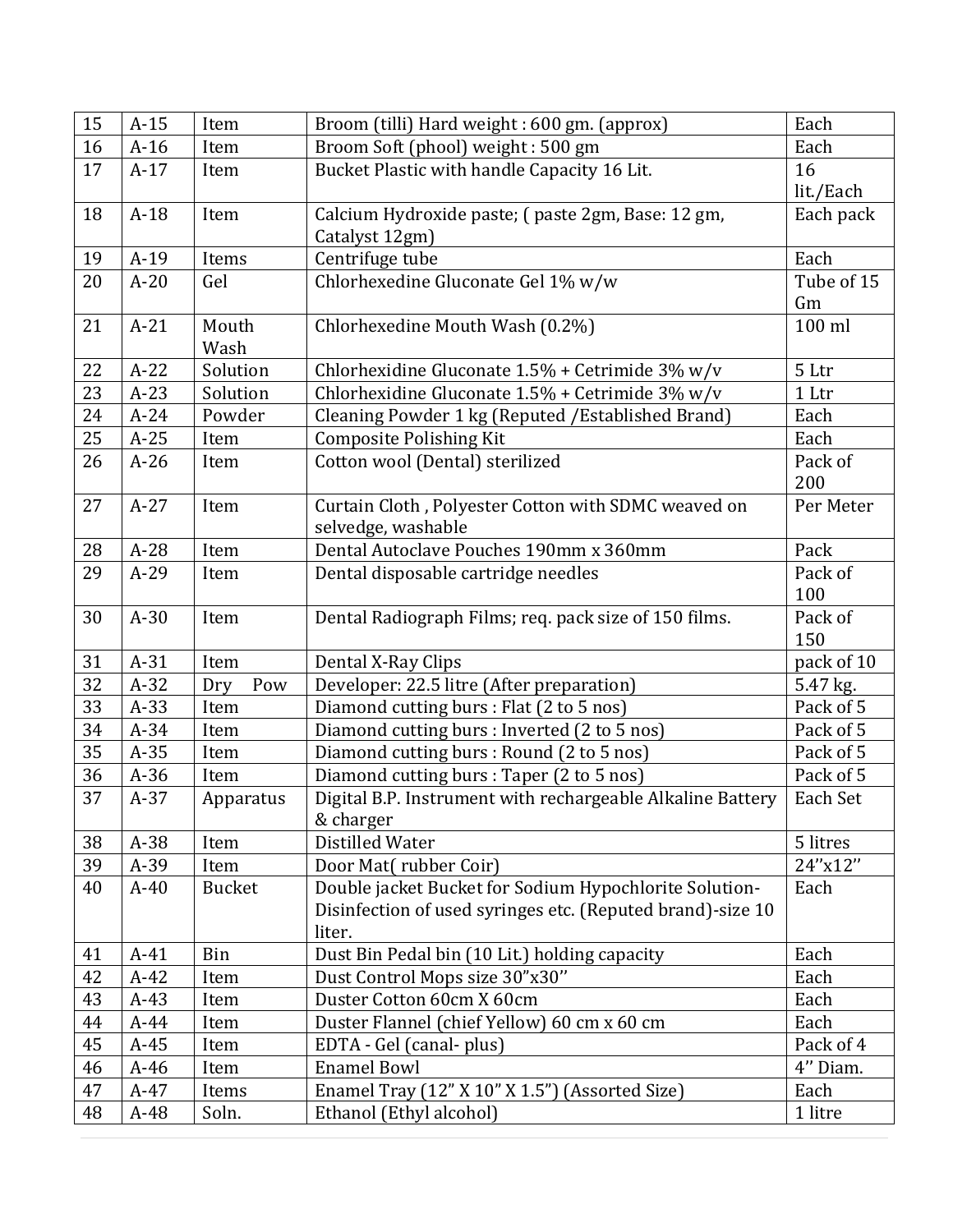| 49 | $A-49$ | Item        | Eugenol liquid (14 ml) and Zinc Oxide powder(38gm)      | 110 ml           |
|----|--------|-------------|---------------------------------------------------------|------------------|
| 50 | $A-50$ | Item        | Files 15-60, K & H.(No. 15-40 and 45-80)                | Pack of 6        |
| 51 | $A-51$ | Dry Pow.    | Fixer: 22.5 litre (After preparation)                   | 5.47 kg.         |
| 52 | $A-52$ | Soln.       | Formaldehyde Solution 40%                               | 500 ml           |
| 53 | $A-53$ | Item        | Formo cresol                                            | $20$ ml          |
| 54 | $A-54$ | Crystal     | Gentian Violet (Crystal Violet only) I.P                | 25 gm            |
| 55 | $A-55$ | Items       | Glass Beakers, 100 ml.                                  | Each             |
| 56 | $A-56$ | Items       | Glass Beakers, 250 ml.                                  | Each             |
| 57 | $A-57$ | Items       | Glass Ionomer Cement for posterior teeth (powder: 15gm; | unit             |
|    |        |             | Liquid $7 \text{ gm}$ ; $(5.6 \text{ ml})$              |                  |
| 58 | $A-58$ | Item        | Glass Ionomer Cement type II (powder 10 gm;             | Unit             |
|    |        |             | Liq:07gm-5.6 ml)                                        |                  |
| 59 | A-59   | Item        | Glass Slide (75mm x 25mm)                               | 50 slides        |
|    |        |             |                                                         | pack             |
| 60 | $A-60$ | Item        | Glass Tube (Borosil) 12 mm x 75 mm                      | each             |
| 61 | $A-61$ | Item        | Glass Tube (Borosil) 12mm x 100 33                      | each             |
| 62 | $A-62$ | Item        | Glass Tumbler; min.cap. 200 ml.                         | each             |
| 63 | $A-63$ | Reagent Kit | Glucose                                                 | 500 ml           |
| 64 | $A-64$ | Item        | Gluco-strips (with compatible Glucometer to be supplied | 50 strips        |
|    |        |             | by company)                                             |                  |
| 65 | $A-65$ | Solution    | Glutaraldehyde 2.4 %                                    | 5 Ltr            |
| 66 | $A-66$ | Solution    | Glutaraldehyde 2.4 %                                    | 1 <sub>ctr</sub> |
| 67 | $A-67$ | Item        | Glycerine L.R.                                          | 500 ml           |
| 68 | A-68   | Liquid      | Glycerine Pure I.P                                      | 500 gm           |
| 69 | $A-69$ | Item        | Green Kurta Petticoat (small, medium & large size)      | Each pair        |
| 70 | $A-70$ | Item        | Gum paint - Tannic acid + Potassium iodide + Iodine +   | $15$ ml          |
|    |        |             | Thymol + Menthol + Glycerin                             |                  |
| 71 | $A-71$ | Item        | Gutta percha points size 15-40 no.                      | Box of 120       |
| 72 | $A-72$ | Item        | Gutta percha points size 45-80 no.                      | Box of 120       |
| 73 | $A-73$ | Item        | H Files (size, no. 15-40)                               | Box of 6         |
| 74 | A-74   | Item        | H Files (size, no. 45-80)                               | Box of 6         |
| 75 | A-75   | Item        | Hand Towels 24" x 12"                                   | Each             |
| 76 | $A-76$ | Soap        | Hand wash Soap 125 gm (Reputed / Established Brand)     | Each             |
| 77 | A-77   | Reagent Kit | Hb A1C test Kits                                        | 24 Tests         |
| 78 | A-78   | Item        | Hb Meter                                                | Unit             |
| 79 | A-79   | Reagent Kit | HDL                                                     | 120 ml           |
| 80 | $A-80$ | Kit         | HIV Rapid Test (HIV Tridot)                             | 96 tests         |
| 81 | A-81   | Item        | Hydrogen Peroxide 3%                                    | 500 ml           |
| 82 | $A-82$ | Kit         | Internal Quality control for K x 21 Syonex analyser     | 1 pack of 3      |
|    |        |             |                                                         | vials            |
| 83 | A-83   | Soln.       | Iodine                                                  | $50 \text{ gm}$  |
| 84 | A-84   | Soln.       | Isopropanol                                             | 500 ml           |
| 85 | A-85   | Item        | K Files (size, no. 15-40)                               | Box of 6         |
| 86 | A-86   | Item        | K Files (size, no. 45-80)                               | Box of 6         |
| 87 | $A-87$ | Reagent Kit | <b>LDL</b>                                              | 120 ml           |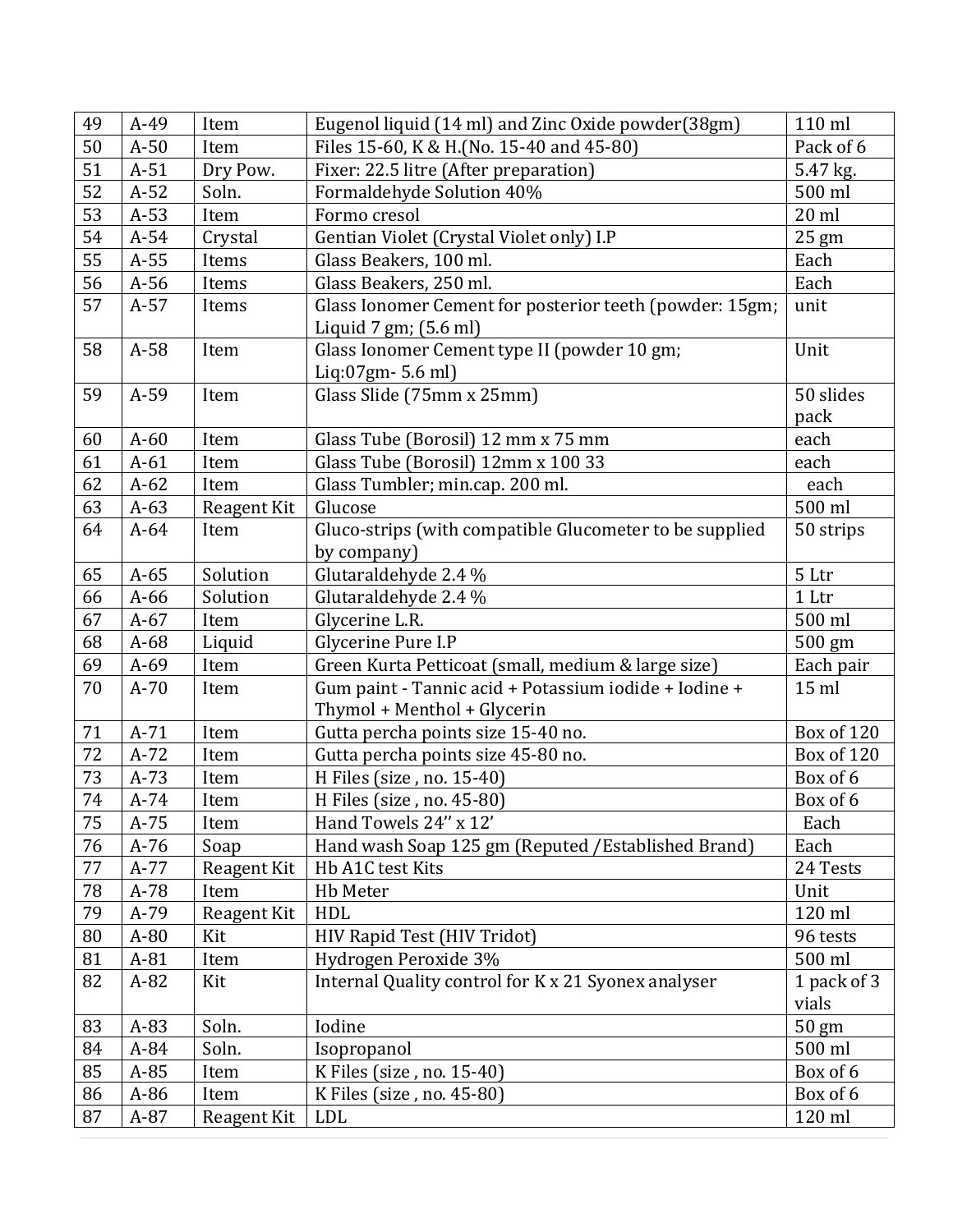| 88  | A-88    | Item        | Light cure cosmetic restoration kit (syringe of shades: A1, | Kit           |
|-----|---------|-------------|-------------------------------------------------------------|---------------|
|     |         |             | A2, A3, B2, self etch bond, Etchant Gel syringe)            |               |
| 89  | A-89    | Item        | Lignocaine 2% Vials of 30 ml.                               | each          |
| 90  | $A-90$  | Spray       | Lignocaine Spray 10%                                        | 50 ml pack    |
| 91  | A-91    | Liquid      | Liquid Chemicals (Developer)                                | 2 Litre       |
| 92  | A-92    | Liquid      | Liquid Chemicals (Developer)                                | 25 Litre      |
| 93  | A-93    | Liquid      | Liquid Chemicals (Fixer)                                    | 25 Litre      |
| 94  | A-94    | Item        | Liquid Floor Cleaner (Reputed / Established brand)          | $10$ kg. /Ltr |
| 95  | A-95    | Soap        | Liquid Hand wash Soap 250 ml (Reputed / Established         | Each          |
|     |         |             | Brand)                                                      |               |
| 96  | $A-96$  | $X - Ray$   | Medical X- Ray Films (polyester Base) size: 10" X 12' (25.4 | Packets of    |
|     |         | Films       | $X$ 30.5 cm)                                                | 50 sheet      |
| 97  | A-97    | $X - Ray$   | Medical X- Ray Films (polyester Base) size: 12" X 15"       | Packets of    |
|     |         | Films       | (30.5 X 38.1 cm)                                            | 50 sheet      |
| 98  | A-98    | $X - Ray$   | Medical X- Ray Films (polyester Base) size: 14" X 14"       | Packets of    |
|     |         | Films       | (35.6 X 35.6 cm)                                            | 50 sheet      |
| 99  | A-99    | $X - Ray$   | Medical X- Ray Films (polyester Base) size: 6-1/2"X 8-      | Packets of    |
|     |         | Films       | $1/2$ " (16.5 X 21.6 cm)                                    | 50 sheet      |
| 100 | $A-100$ | $X - Ray$   | Medical X- Ray Films (polyester Base) size: 8" X 10" (20.3) | Packets of    |
|     |         | Films       | $X 25.4$ cm)                                                | 50 sheet      |
| 101 | A-101   | Item        | Micro Cover Slip (like Blue Star or equivalent) 18 mm X     | Pack of 10    |
|     |         |             | 18 mm                                                       | gm            |
| 102 | A-102   | Item        | Mop (Poncha) cotton                                         | Each          |
| 103 | A-103   | Item        | Mouth mirror handles                                        | Each          |
| 104 | A-104   | Item        | Mouth mirror top                                            | Each          |
| 105 | A-105   | Item        | Mug Plastic I Capacity lit.                                 | Each          |
| 106 | A-106   | Item        | Mylar Strip (Color coded)                                   | Each Pack     |
| 107 | A-107   | Solution    | $N/10$ HCL                                                  | 500 ml        |
| 108 | A-108   | Item        | Needle Destroyer with syringe cutter                        | Each          |
| 109 | A-109   | Reagent Kit | <b>Nestroft Reagent</b>                                     | 500 ml        |
| 110 | A-110   | Liquid      | Non Phenolic Anti Septic liquid : complete formula with     | 500 ml        |
|     |         |             | RWC not $< 5$                                               |               |
| 111 | A-111   | Liquid      | Non Phenolic Anti Septic Liquid Chlorhexidine Gluconate     | 500 ml        |
|     |         |             | 1.5%w/v + Cetrimide 15%w/v in liquid base with p-           |               |
|     |         |             | chloroxylenol<100ppm, p-chlorophenyl urea<120ppm            |               |
| 112 | A-112   | Liquid      | Non Phenolic Anti Septic Liquid Chloroxylenol 4.8% +        | 5000 ml       |
|     |         |             | Terpene oil 9% (Complete formula with RWC not less          |               |
|     |         |             | than $5$ ) I.P                                              |               |
| 113 | A-113   | Liquid      | Non phenolic Anti Septic Liquid: Benzylkonium Chloride      | 1000ml        |
|     |         |             | Sol. 40% + Disodium e delate 1.5%                           |               |
| 114 | A-114   | Kit         | NS1 Dengue rapid Test                                       | Each test     |
|     |         |             |                                                             | Card          |
| 115 | A-115   | Item        | Oil for microscopy cedar wood                               | 500 ml        |
| 116 | A-116   | Item        | Paper points for Root canal assorted size (15-40)           | Pack of       |
|     |         |             |                                                             | 200           |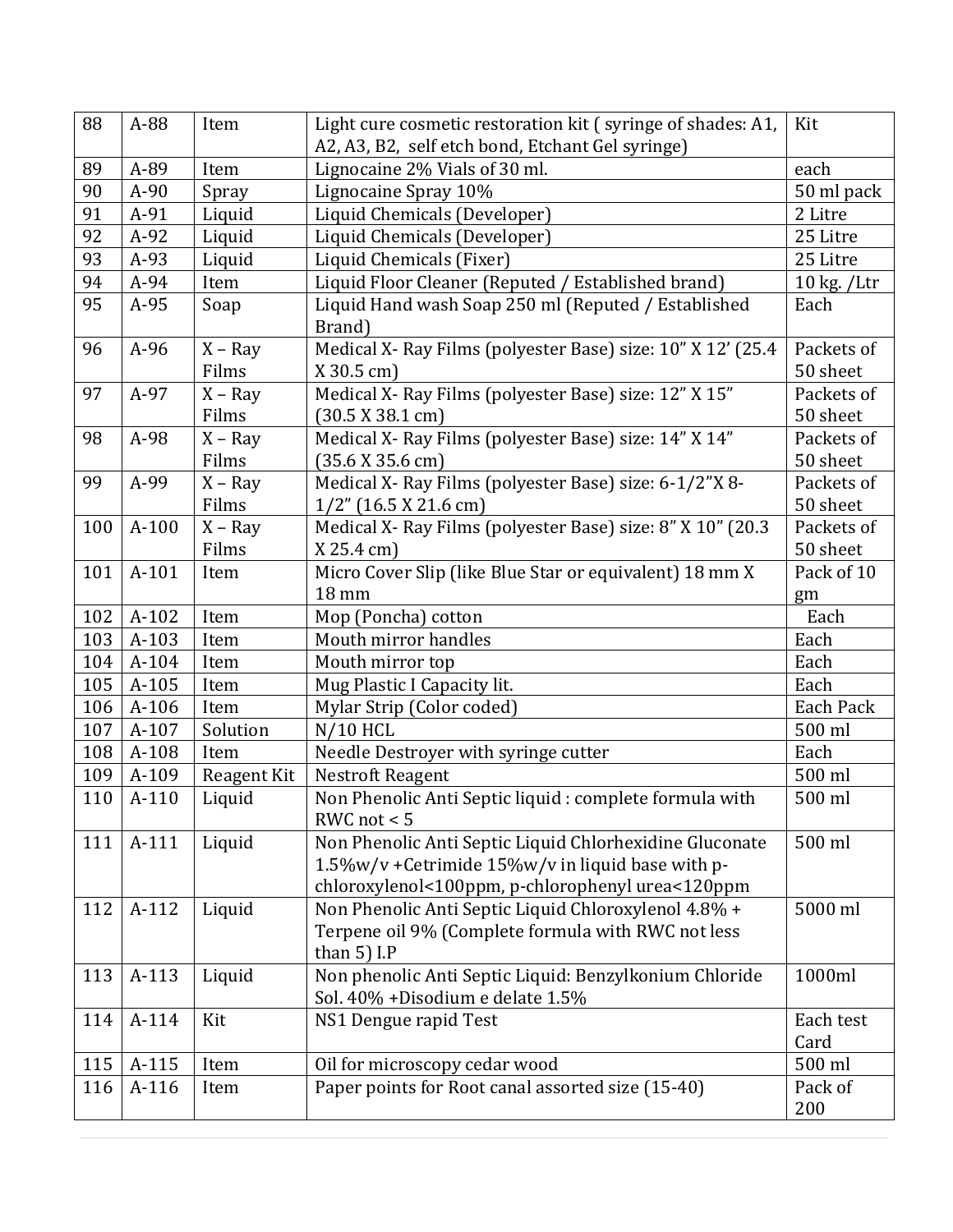| 117 | A-117 | Item     | Paper points for Root canal assorted size(45-80)                      | Pack of         |
|-----|-------|----------|-----------------------------------------------------------------------|-----------------|
|     |       |          |                                                                       | 200             |
| 118 | A-118 | Item     | Paper roll for semi auto-analyzer                                     | Each            |
| 119 | A-119 | Liquid   | Phenyl ISI mark, RWC not <5                                           | 5 litre         |
| 120 | A-120 | Item     | Polishing Brushes for Contra angle hand piece                         | pack of 6       |
| 121 | A-121 | Item     | Polishing Cups for Contra angle hand piece                            | pack of 6       |
| 122 | A-122 | Item     | <b>Polishing Paste</b>                                                | Unit            |
| 123 | A-123 | Lotion   | Povidone Iodine lotion 5% W/V                                         | 500ml           |
| 124 | A-124 | Lotion   | Povidone Iodine Mouthwash                                             | 50ml            |
| 125 | A-125 | Kit      | Pregnancy Test kit with positive & negative controls cards            | Each            |
| 126 | A-126 | Item     | Printing paper roll for Biochemistry Semi Auto Analyser<br>(ERBACHEM) | 5 plus          |
| 127 | A-127 | Item     | Protaper - Gutta percha point Size X1(60 points in each               | Pack of 60      |
|     |       |          | box next)                                                             | points          |
| 128 | A-128 | Item     | Protaper - Gutta percha point Size X2(60 points in each               | Pack of 60      |
|     |       |          | box next)                                                             | points          |
| 129 | A-129 | Item     | Protaper - Gutta percha point Size X3(60 points in each               | Pack of 60      |
|     |       |          | box next)                                                             | points          |
| 130 | A-130 | Item     | Protaper next X1                                                      | Box of 3        |
| 131 | A-131 | Item     | Protaper next X2                                                      | Box of 3        |
| 132 | A-132 | Item     | Protaper next X3                                                      | Box of 3        |
| 133 | A-133 | Item     | Protaper Rotary files size F1                                         | Box of          |
|     |       |          |                                                                       | 6files.         |
| 134 | A-134 | Item     | Protaper Rotary files size F2                                         | Box of          |
|     |       |          |                                                                       | 6files.         |
| 135 | A-135 | Item     | Protaper Rotary files size F3                                         | Box of 6        |
|     |       |          |                                                                       | files.          |
| 136 | A-136 | Item     | Protaper Rotary files size S1                                         | Box of          |
|     |       |          |                                                                       | 6files.         |
| 137 | A-137 | Item     | Protaper Rotary files size S2                                         | Box of 6        |
|     |       |          |                                                                       | files.          |
| 138 | A-138 | Item     | Prothrombin Time                                                      | Each vial       |
| 139 | A-139 | Items    | Puncture Proof sharp waste collector-size 1 liter.                    | Each            |
| 140 | A-140 | Kit      | Rapid Antigent Test Kit for Covid 19                                  | Each            |
| 141 | A-141 | Kit      | Rapid Test Card for Malaria                                           | Each test       |
|     |       |          |                                                                       | card            |
| 142 | A-142 | Kit      | Rapid test kit for HBs Ag (Hepa card)                                 | Each test       |
|     |       |          |                                                                       | Card            |
| 143 | A-143 | Item     | Ready-mix Zinc oxide paste                                            | $40 \text{ gm}$ |
| 144 | A-144 | Poly Bag | Red Color Bags, tie knot type, Bio waste poly disposable              | Each            |
|     |       |          | Bags Size 18 inch having holding capacity of 10 kg, 15kg,             |                 |
|     |       |          | 20kg : as per new BMW DPCC guidelines Non-Chlorinated                 |                 |
|     |       |          | in Natural ie. Free of PVC, made from 100% virgin plastic             |                 |
|     |       |          | granules, made of poly propylene (PP)- SPI Resin ID Code              |                 |
|     |       |          | 5 or High density 50 Micron and above, tamper proof                   |                 |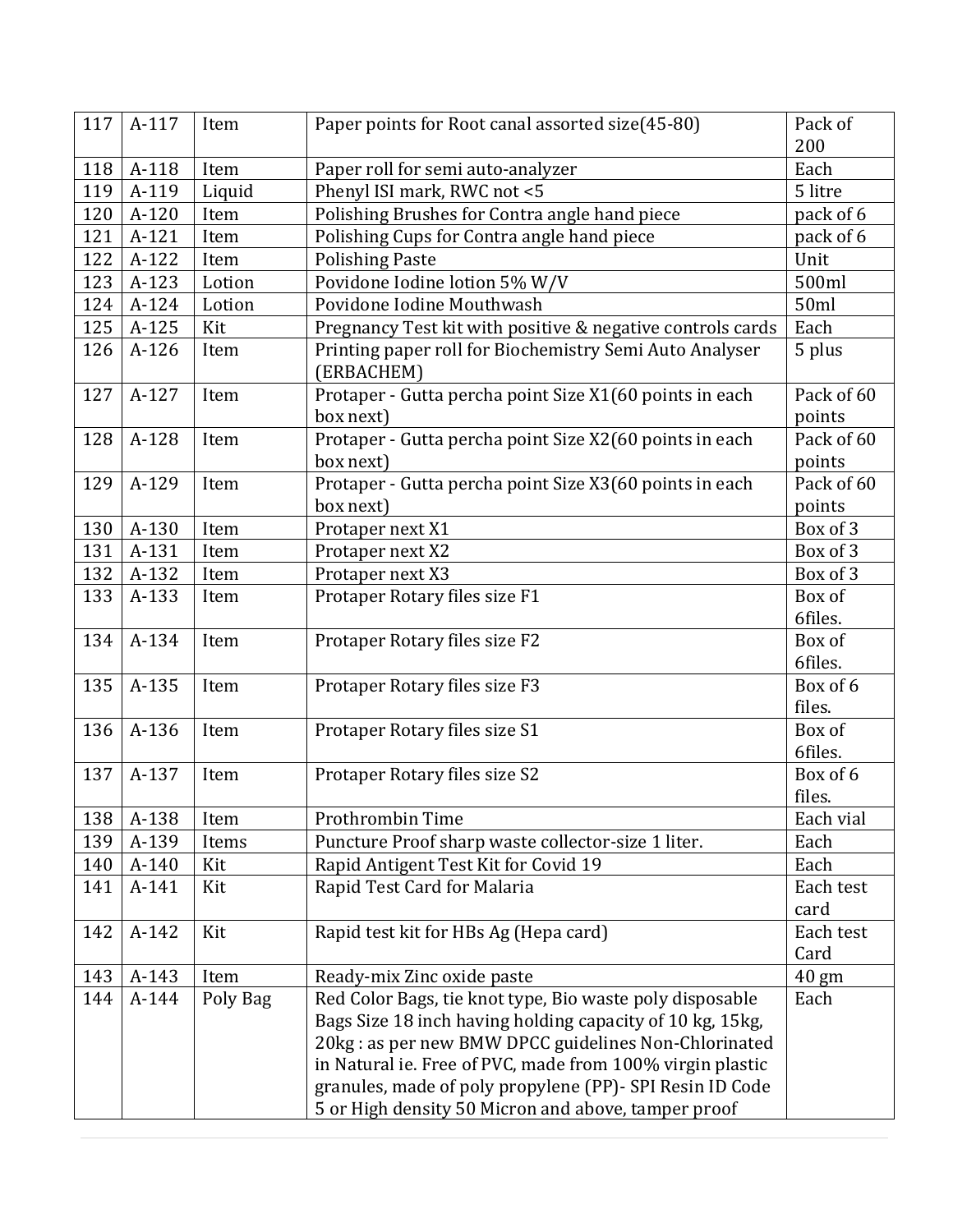|     |                |          | sealing system conform to ASTN Standard, D1922 and          |            |
|-----|----------------|----------|-------------------------------------------------------------|------------|
|     |                |          | D1709- test certificate to be attached, 50% transparency    |            |
|     |                |          | level, red master batch color shade, use of black printing  |            |
|     |                |          | ink colour without heavy metals, double seal prevent        |            |
|     |                |          | bottom leakage e, able to withstand a temperature           |            |
|     |                |          | tolerance of 135 Deg. Celsius and pressure tolerance of 31  |            |
|     |                |          | psi with a resistance time of not less than 30 minutes, Bar |            |
|     |                |          | Coded: as per new BMW DPCC guidelines.                      |            |
| 145 | A-145          | Poly Bag | Red Color Bags, tie knot type, Bio waste poly disposable    | Each       |
|     |                |          | Bags Size 24 inch having holding capacity of 10 kg, 15kg,   |            |
|     |                |          | 20kg : as per new BMW DPCC guidelines, Non-                 |            |
|     |                |          | Chlorinated in Natural ie. Free of PVC, made from 100%      |            |
|     |                |          | virgin plastic granules, made of poly propylene (PP)- SPI   |            |
|     |                |          | Resin ID Code 5 or High density 50 Micron and above,        |            |
|     |                |          | tamper proof sealing system conform to ASTN Standard,       |            |
|     |                |          | D1922 and D1709- test certificate to be attached, 50%       |            |
|     |                |          | transparency level, red master batch color shade, use of    |            |
|     |                |          | black printing ink colour without heavy metals, double      |            |
|     |                |          | seal prevent bottom leakage, able to withstand a            |            |
|     |                |          | temperature tolerance of 135 Deg. Celsius and pressure      |            |
|     |                |          | tolerance of 31 psi with a resistance time of not less than |            |
|     |                |          | 30 minutes, Bar Coded: as per new BMW DPCC guidelines.      |            |
| 146 | A-146          | Liquid   | Replenisher                                                 | 22.5 Litre |
| 147 | A-147          | Mattress | Rubberized Coir Mattress having size 72"X36"X4", ISI        | Each       |
|     |                |          | Mark with Rexine cover of good quality                      |            |
| 148 | A-148          | Kit      | S. Bilirubin (End Point) (for Semi Auto-analyzer)           | 250 ml.    |
| 149 | A-149          | Kit      | S. Calcium (End Point) (for Semi Auto-analyzer)             | 250 ml.    |
| 150 | A-150          | Kit      | S. Cholesterol (Enzymatic) (for Semi Auto-analyzer)         | 500 ml.    |
| 151 | A-151          | Kit      | S. Creatinine (Kinetic) (for Semi Auto-analyzer)            | 250ml      |
| 152 | A-152          | Kit      | SGOT (End Point) for semi auto analyzer                     | 500 ml     |
| 153 | A-153          | Kit      | SGPT (End Point) for semi auto analyzer                     | 500 ml     |
| 154 | A-154          | Solution | Sodium Hypochlorite Solutions 2 % L.R.                      | 5 Ltr      |
| 155 | A-155          | Solution | Sodium Hypochlorite Solutions 4 % L.R.                      | 5 Ltr      |
| 156 | A-156          | Items    | Spreader                                                    | Unit       |
| 157 | A-157          | Items    | <b>Suction Catheter</b>                                     | Each       |
| 158 | A-158          | Item     | <b>Suction Tip Disposable</b>                               | $100$ pcs. |
| 159 | A-159          | Item     | Temporary filling Material (like cavit G-28)                | Pack       |
| 160 | A-160          | Item     | Torch Cell (Battery) Large size (Reputed brand)             | Per Pair   |
| 161 | A-161          | Item     | Torch Cell (Battery) Medium size (Reputed brand)            | Per Pair   |
| 162 | A-162          | Item     | Torch Cell (Battery) Pencil size (AA) (Reputed brand)       | Per Pair   |
| 163 | A-163          | Item     | Torch Cell (Battery) Pencil size (AAA) (Reputed brand)      | Per Pair   |
| 164 | A-164          | Item     | Torch LED (Plastic) double switch with three AA             | Each       |
|     |                |          | batteries.                                                  |            |
| 165 |                | Towel    | Towel 27" X 54"                                             | Each       |
|     |                |          |                                                             |            |
| 166 | A-165<br>A-166 | Gel      | Triamcinolone 0.1% in flavored gel. Base for oral use       | 5 gm. tube |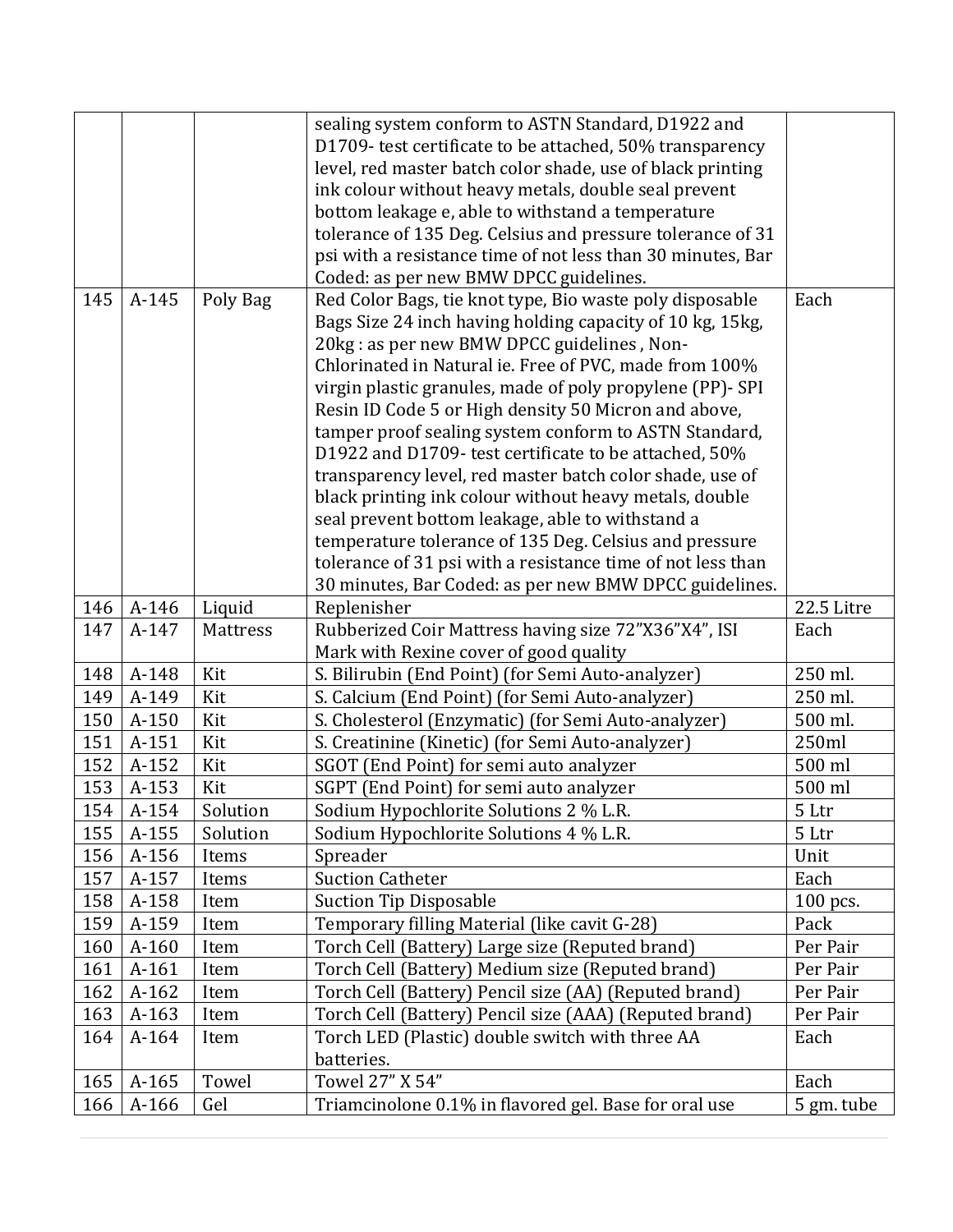| 167 | A-167 | Reagent Kit            | Triglyceride Serum                                                                                                                                                                                                                                                                                                                                                                                                                                                                                                                                                                                                                                                                                                                                                 | 250 ml           |
|-----|-------|------------------------|--------------------------------------------------------------------------------------------------------------------------------------------------------------------------------------------------------------------------------------------------------------------------------------------------------------------------------------------------------------------------------------------------------------------------------------------------------------------------------------------------------------------------------------------------------------------------------------------------------------------------------------------------------------------------------------------------------------------------------------------------------------------|------------------|
| 168 | A-168 | Solution               | <b>Turk Solution</b>                                                                                                                                                                                                                                                                                                                                                                                                                                                                                                                                                                                                                                                                                                                                               | 500 ml           |
| 169 | A-169 | Kit                    | Typhi Dot kit                                                                                                                                                                                                                                                                                                                                                                                                                                                                                                                                                                                                                                                                                                                                                      | Each kit         |
| 170 | A-170 | Kit                    | Urea (End Point) for semi auto analyser                                                                                                                                                                                                                                                                                                                                                                                                                                                                                                                                                                                                                                                                                                                            | 500 ml           |
| 171 | A-171 | Reag Kit               | Uri sticks (10 Parameters)                                                                                                                                                                                                                                                                                                                                                                                                                                                                                                                                                                                                                                                                                                                                         | <b>Bottle</b>    |
| 172 | A-172 | Item                   | Uri sticks (Albumin & Sugar)                                                                                                                                                                                                                                                                                                                                                                                                                                                                                                                                                                                                                                                                                                                                       | Bottle of<br>100 |
| 173 | A-173 | Reagent Kit            | Uric Acid                                                                                                                                                                                                                                                                                                                                                                                                                                                                                                                                                                                                                                                                                                                                                          | 50 ml            |
| 174 | A-174 | Item                   | Vacutainer EDTA                                                                                                                                                                                                                                                                                                                                                                                                                                                                                                                                                                                                                                                                                                                                                    | 3ml Tube         |
| 175 | A-175 | Item                   | Vacutainer Plain                                                                                                                                                                                                                                                                                                                                                                                                                                                                                                                                                                                                                                                                                                                                                   | 4 ml tube        |
| 176 | A-176 | Reagent Kit            | <b>VDRL RPR Test Kit- Card</b>                                                                                                                                                                                                                                                                                                                                                                                                                                                                                                                                                                                                                                                                                                                                     | 25 Tests         |
| 177 | A-177 | <b>Bed sheet</b>       | White Cotton Bed Sheet having size 255 cm X 155 cm                                                                                                                                                                                                                                                                                                                                                                                                                                                                                                                                                                                                                                                                                                                 | Each             |
|     |       |                        | made of cotton with selvage margin of 6mm with South                                                                                                                                                                                                                                                                                                                                                                                                                                                                                                                                                                                                                                                                                                               |                  |
|     |       |                        | DMC weaved in the middle all along with red color thread                                                                                                                                                                                                                                                                                                                                                                                                                                                                                                                                                                                                                                                                                                           |                  |
| 178 | A-178 | Cover                  | White Cotton Pillow covers 30" X 18"                                                                                                                                                                                                                                                                                                                                                                                                                                                                                                                                                                                                                                                                                                                               | Each             |
| 179 | A-179 | White<br>Apron         | White Terry cot non dying cloth apron (Assorted size)                                                                                                                                                                                                                                                                                                                                                                                                                                                                                                                                                                                                                                                                                                              | Each             |
| 180 | A-180 | Item                   | Wiper (floor cleaner) standard size                                                                                                                                                                                                                                                                                                                                                                                                                                                                                                                                                                                                                                                                                                                                | Each             |
| 181 | A-181 | Item                   | Wooden Spatula (disposable)(tongue Depressor)                                                                                                                                                                                                                                                                                                                                                                                                                                                                                                                                                                                                                                                                                                                      | Pack of          |
|     |       |                        |                                                                                                                                                                                                                                                                                                                                                                                                                                                                                                                                                                                                                                                                                                                                                                    | 100              |
| 182 | A-182 | Cloth                  | Woollen Blanket (weight 2 kg, having size 90"X 60") with<br>South Delhi Municipal Corporation weaved on selvages<br>(Colors Blue/Green/Red)                                                                                                                                                                                                                                                                                                                                                                                                                                                                                                                                                                                                                        | Each             |
| 183 | A-183 | $X - Ray$<br>Cassettes | X - Ray recharge with Rare earth intensifying screen (ku)<br>10" X 12"                                                                                                                                                                                                                                                                                                                                                                                                                                                                                                                                                                                                                                                                                             | Each             |
| 184 | A-184 | $X - Ray$<br>Cassettes | X - Ray recharge with Rare earth intensifying screen (ku)<br>12" X 15"                                                                                                                                                                                                                                                                                                                                                                                                                                                                                                                                                                                                                                                                                             | Each             |
| 185 | A-185 | $X - Ray$<br>Cassettes | X - Ray recharge with Rare earth intensifying screen (ku)<br>14" X 14"                                                                                                                                                                                                                                                                                                                                                                                                                                                                                                                                                                                                                                                                                             | Each             |
| 186 | A-186 | Poly Bag               | Yellow Color Bags, tie knot type, Bio waste poly<br>disposable Bags Size 18 inch having holding capacity of<br>10 kg, 15kg, 20kg : as per new BMW DPCC guidelines<br>(Degradable), non chlorinated in nature i.e. Free of pvc, to<br>be used for incineration above 800 deg celsius, made from<br>100% virgin plastic granule, made of low density poly<br>ethylene (Idpe)-spi resin id code 4, thickness- 50 micron<br>and above, tamper proof sealing system, conform to astn<br>standard d1922 and d 1709- test certificate, 50%<br>transparency level, yellow master batch color shade,<br>black printing ink free from heavy metals, bottom of the<br>bag needs to have a double seal to prvent bottom leakage,<br>Bar Coded: as per new BMW DPCC guidelines. | Each             |
| 187 | A-187 | Ointment               | Yellow soft paraffin I.P.                                                                                                                                                                                                                                                                                                                                                                                                                                                                                                                                                                                                                                                                                                                                          | 5 <sub>kg</sub>  |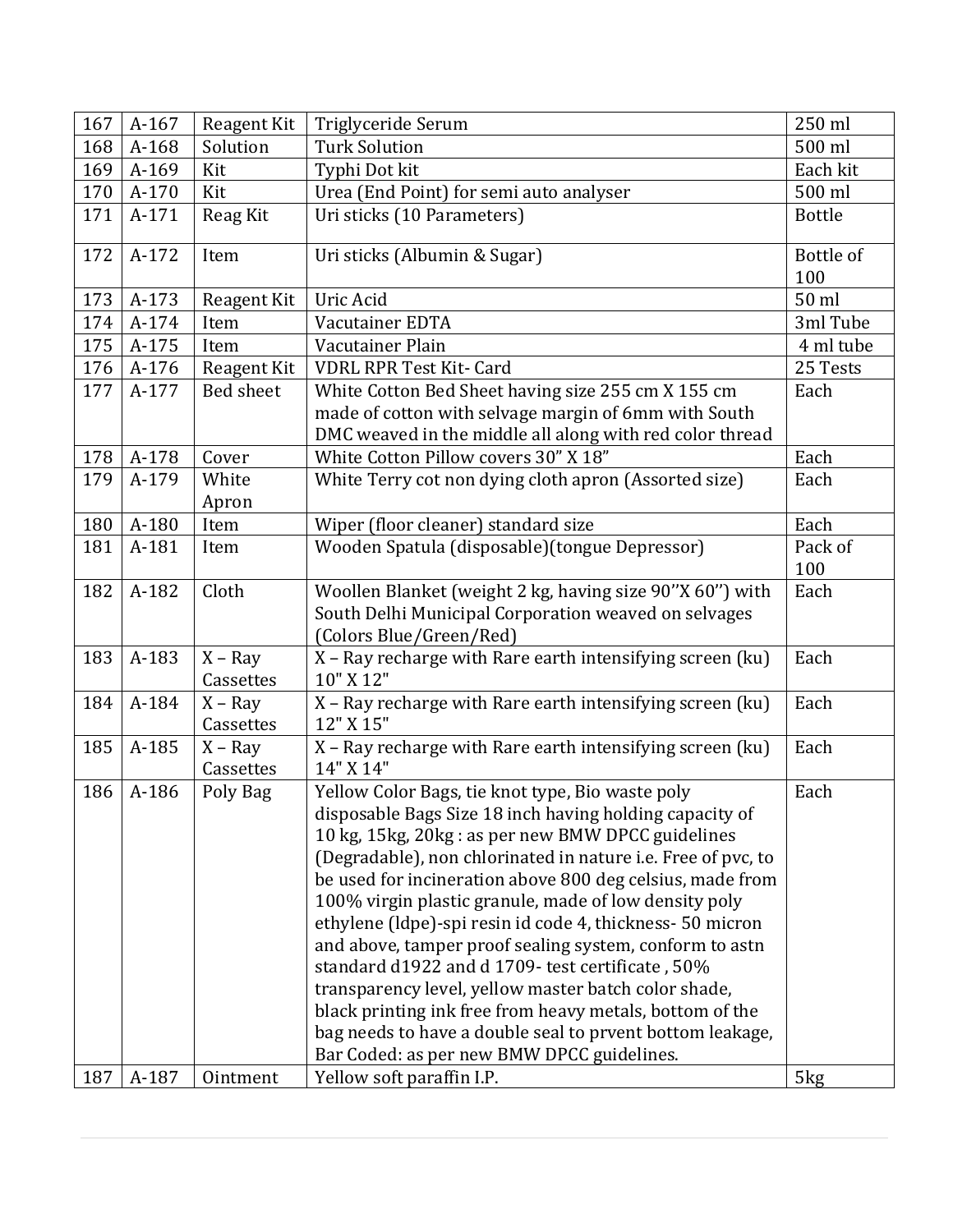| <b>SNO</b>     | <b>ITEM</b> | <b>TITLE</b> | <b>NAME OF THE ITEMS</b>                            | <b>PACKIN</b>   | Rema |
|----------------|-------------|--------------|-----------------------------------------------------|-----------------|------|
|                | CODE        |              |                                                     | G               | rks  |
| $\mathbf{1}$   | $B-1$       | Tab.         | Aceclofanac IP 100 mg, Paracetamol IP 325 mg and    | 10x10           |      |
|                |             |              | Chlorzoxazone 500 mg in film coated tablet          |                 |      |
| $\overline{2}$ | $B-2$       | Tablet       | Aceclofenac 100 mg                                  | 10X10           |      |
| $\overline{3}$ | $B-3$       | Tablet       | Aceclofenac 100 mg + Paracetamol 325 mg.            | 10X10           |      |
| $\overline{4}$ | $B-4$       | Tablet       | Aceclofenac 100 mg + Paracetamol 325 mg. +          | 10X10           | $\#$ |
|                |             |              | Serratiopeptidase 15 mg                             |                 |      |
| 5              | $B-5$       | Tablet       | Aceclofenac SR/CR 200 mg                            | 10X10           |      |
| 6              | $B-6$       | Tablet       | Acyclovir 400 mg                                    | 10 X 10         |      |
| $\overline{7}$ | $B-7$       | Tablet       | Acyclovir 800 mg                                    | 10 X 10         |      |
| 8              | $B-8$       | Tablet       | Albendazole 400 mg                                  | 10X10           |      |
| 9              | $B-9$       | Suspensi     | Albendazole Suspension 200 mg/ 5 ml (Each 5 ml      | $10$ ml         |      |
|                |             | on           | contain Albendazole 200 mg.)                        |                 |      |
| 10             | $B-10$      | Tablet       | Alprazolam IP 0.25 mg                               | 10X10           |      |
| 11             | $B-11$      | Injection    | Amikacin Sulphate 500 mg                            | Vial            |      |
| 12             | $B-12$      | Injection    | Aminophylline 25 mg/ml                              | 10              |      |
|                |             |              |                                                     | ml.amp          |      |
| 13             | $B-13$      | Tablet       | Amoxycillin Dispersible kid Tab 125 mg (Each tablet | 10 X 10         |      |
|                |             |              | contains Amoxycillin 125 mg.)                       |                 |      |
| 14             | $B-14$      | Capsule      | Amoxycillin Trihydrate 250 mg                       | 10 X 10         |      |
| 15             | $B-15$      | Capsule      | Amoxycillin Trihydrate 500 mg                       | 10 X 10         |      |
| 16             | $B-16$      | Injection    | Ampicillin (as Sod.) 500 mg                         | Vial            |      |
| 17             | $B-17$      | Injection    | Ampicillin 1 gm + Sulbactum 0.5 gm                  | Vial            |      |
| 18             | $B-18$      | Capsule      | Ampicillin Trihydrate 250 mg                        | 10 X 10         |      |
| 19             | $B-19$      | Capsule      | Ampicillin Trihydrate 250 mg + Cloxacillin sodium   | 10 X 10         |      |
|                |             |              | 250 mg                                              |                 |      |
| 20             | $B-20$      | Capsule      | Ampicillin Trihydrate 500 mg                        | 10X 10          |      |
| 21             | $B-21$      | Oint.        | Analgesic Rubefacient ointment, containing          | $20 \text{ gm}$ |      |
|                |             |              | Methylsalicylate + Mephenesin etc.                  | Tube            |      |
| 22             | $B-22$      | Syrup        | Antacid containing Sod. Alginate + Mag. Hydroxide + | 200 ml          |      |
|                |             |              | Aluminum Hydroxide+ Simethicone                     |                 |      |
| 23             | $B-23$      | Injection    | Anti D (human) Immunoglobulin 300 ugm               | Amp             |      |
| 24             | $B-24$      | Injection    | Anti Rabies - human monoclonal antibody 100 IU/ml   | each            |      |
|                |             |              | 2.5 ml vial                                         | vial            |      |
| 25             | $B-25$      | Syrup        | Azithromycin 200 mg/5ml                             | 15 ml           |      |
| 26             | $B-26$      | Tablet       | Azithromycin as Dihydrate 250 mg                    | 1 X 6           |      |
| 27             | $B-27$      | Tablet       | Azithromycin as Dihydrate 500 mg                    | $1\times5$      |      |
| 28             | $B-28$      | Tab/Cap.     | B complex (Theraputic) Containing Zinc Supphate,    | 1x10            |      |
|                |             |              | Ascorbic Acid, Nicotinamide, Thiamine, Riboflavin,  |                 |      |
|                |             |              | Calcium Pantothenate, Pyridoxine Hydrochloride,     |                 |      |
|                |             |              | Folic Acid, Cyanocobalamin                          |                 |      |

## **Group B: List of Medicine/Consumable/Other items for SDMC for RCA for the year 2021-24**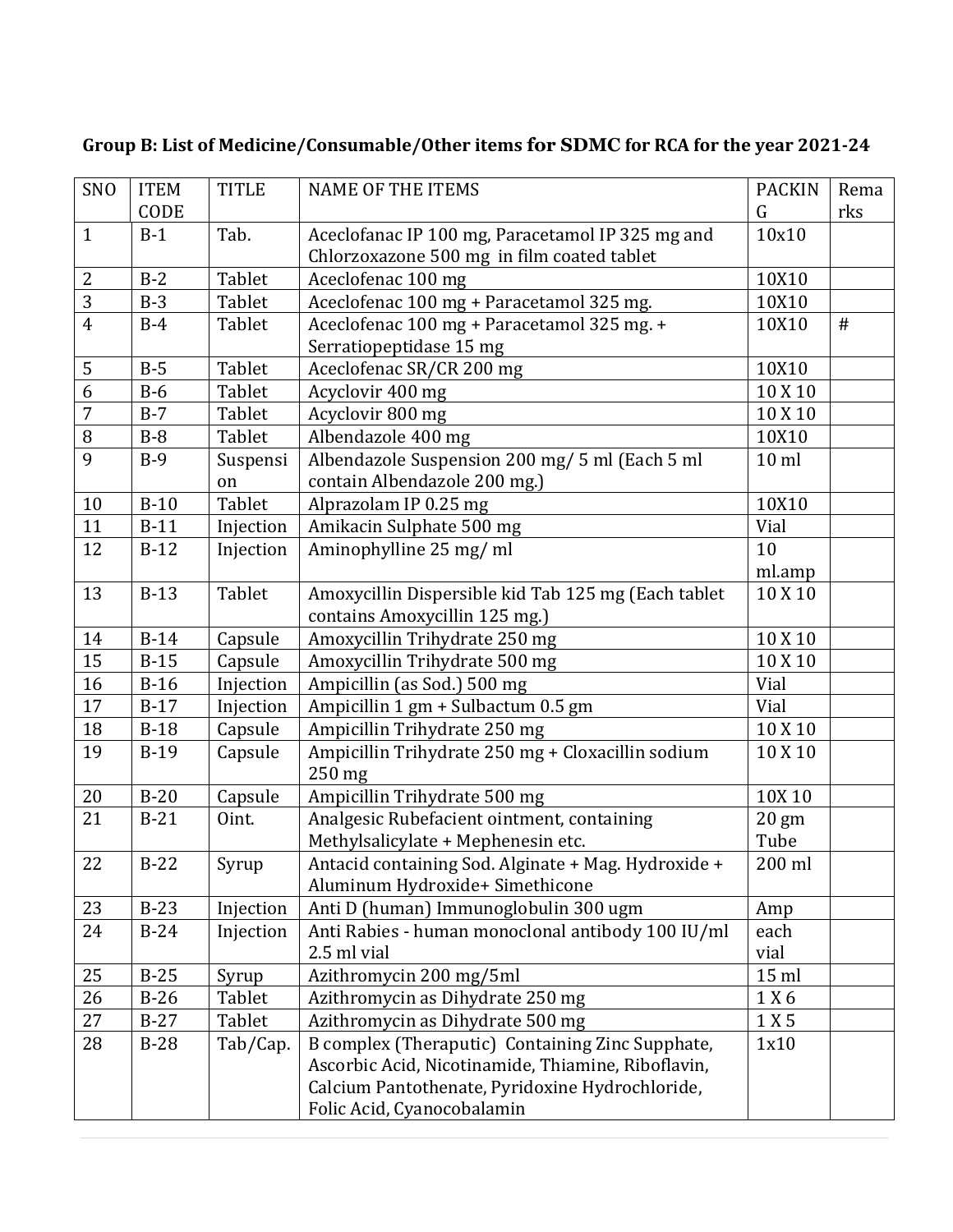| 29 | $B-29$      | Tablet    | Bisacodyl 5 mg                                        | 10X10            |      |
|----|-------------|-----------|-------------------------------------------------------|------------------|------|
| 30 | $B-30$      | Tab.      | Calcium 1000 mg from Organic source +                 | 1x15             | #    |
|    |             |           | Cholecalciferol IP 200 IU and Ipriflavone 300 mg      |                  |      |
| 31 | $B-31$      | Syrup     | Calcium Carbonate (250mg elemental Calcium) +         | 60mL             | #    |
|    |             |           | Vitamin D3 125 IU/5ml)                                |                  |      |
| 32 | $B-32$      | Injection | Calcium Pantothenate 25 mg / ml                       | 2ml              | $\#$ |
|    |             |           |                                                       | Amp              |      |
| 33 | $B-33$      | Tablet    | Cefadroxil as monohydrate 500 mg                      | 10 X 10          |      |
| 34 | $B-34$      | Tablet    | Cefixime 100 mg DT                                    | 10 X 10          |      |
| 35 | $B-35$      | Tablet    | Cefixime 50 mg DT                                     | 10 X 10          |      |
| 36 | $B-36$      | Tablet    | Cefixime Trihydrate 200 mg                            | 10 X 10          |      |
| 37 | $B-37$      | Tablet    | Cefixime Trihydrate 200 mg + Clavulanic Acid 125 mg   | 10 X 10          |      |
| 38 | <b>B-38</b> | Injection | Ceftriaxone 1 gm                                      | vial             |      |
| 39 | <b>B-39</b> | Injection | Ceftriaxone 500 mg                                    | vial             |      |
| 40 | $B-40$      | Tablet    | Cefuroxime 250 mg + Clavulanic acid 62.5 mg           | 10 X 10          |      |
| 41 | $B-41$      | Tablet    | Cefuroxime 500 mg + Clavulanic acid 125 mg            | 10 X 10          |      |
| 42 | $B-42$      | Tablet    | Cefuroxime Sodium/Axetil 250 mg                       | 10 X 10          |      |
| 43 | $B-43$      | Tablet    | Cefuroxime Sodium/Axetil 500 mg                       | 10 X 10          |      |
| 44 | $B-44$      | Syrup     | Cetrizine 5 mg (Each 5 ml. contain Cetrizine mg)      | 60 ml.           |      |
| 45 | $B-45$      | Mouth     | Chlorhexedine 0.2% mouth wash                         | 100 ml           |      |
|    |             | wash      |                                                       | packing          |      |
| 46 | $B-46$      | Syrup     | Chloroquine Syrup 50 mg/ 5ml (Each 5 ml contain       | 60 ml.           |      |
|    |             |           | chloroquine phosphate 50 mg                           |                  |      |
| 47 | $B-47$      | Injection | Cholecalciferol 3 Lakh IU                             | Ampl             | $\#$ |
| 48 | $B-48$      | Sachet    | Cholecalciferol 60000 IU                              | 1gm              |      |
|    |             |           |                                                       | sachet           |      |
| 49 | $B-49$      | Oral      | Choline Salicylate soln+ Benzalkonium chloride soln + | $10g$ or         |      |
|    |             | Paint     | Lignocaine HCL IP (8.7 to 9% w/b) + (0.01 to Gel      | 10 <sub>ml</sub> |      |
|    |             |           | $0.02\%$ ) + 2% w/w in flavoured jelly base oral gel  |                  |      |
| 50 | $B-50$      | Injection | Ciprofloxacin 100 mg/ 100 ml                          | 100 ml.          |      |
|    |             |           |                                                       | poly             |      |
|    |             |           |                                                       | vac              |      |
| 51 | $B-51$      | Tablet    | Ciprofloxacin HCL Monohydrate IP 500 mg               | 10 X 10          |      |
| 52 | $B-52$      | Tablet    | Clarithromycin 250 mg                                 | 1 X 10           |      |
| 53 | $B-53$      | Tablet    | Clarithromycin 500 mg                                 | $1\times10$      |      |
| 54 | $B-54$      | Tablet    | Clavulanic Acid 125 mg + Amoxycillin Trihydrate 250   | 1 X 10           |      |
|    |             |           | mg                                                    |                  |      |
| 55 | $B-55$      | Tablet    | Clavulanic Acid 125 mg + Amoxycillin Trihydrate 500   | 1 X 10           |      |
|    |             |           | mg                                                    |                  |      |
| 56 | $B-56$      | Tablet    | Clavulanic Acid 125 mg + Amoxycillin Trihydrate 875   | 1 X 10           |      |
|    |             |           | mg                                                    |                  |      |
| 57 | $B-57$      | Syrup/D   | Clavulanic acid 28.5 mg + Amoxycillin 200 mg per 5    | 30 ml            |      |
|    |             | r y syrup | ml                                                    |                  |      |
| 58 | $B-58$      | Syrup     | Clavulanic acid 57 mgm + Amoxycillin 400 mgm / 5ml    | 30 ml            |      |
| 59 | $B-59$      | Injection | Clavulanic acid as Potassium 200 mg + Amoxycillin     | Vial             |      |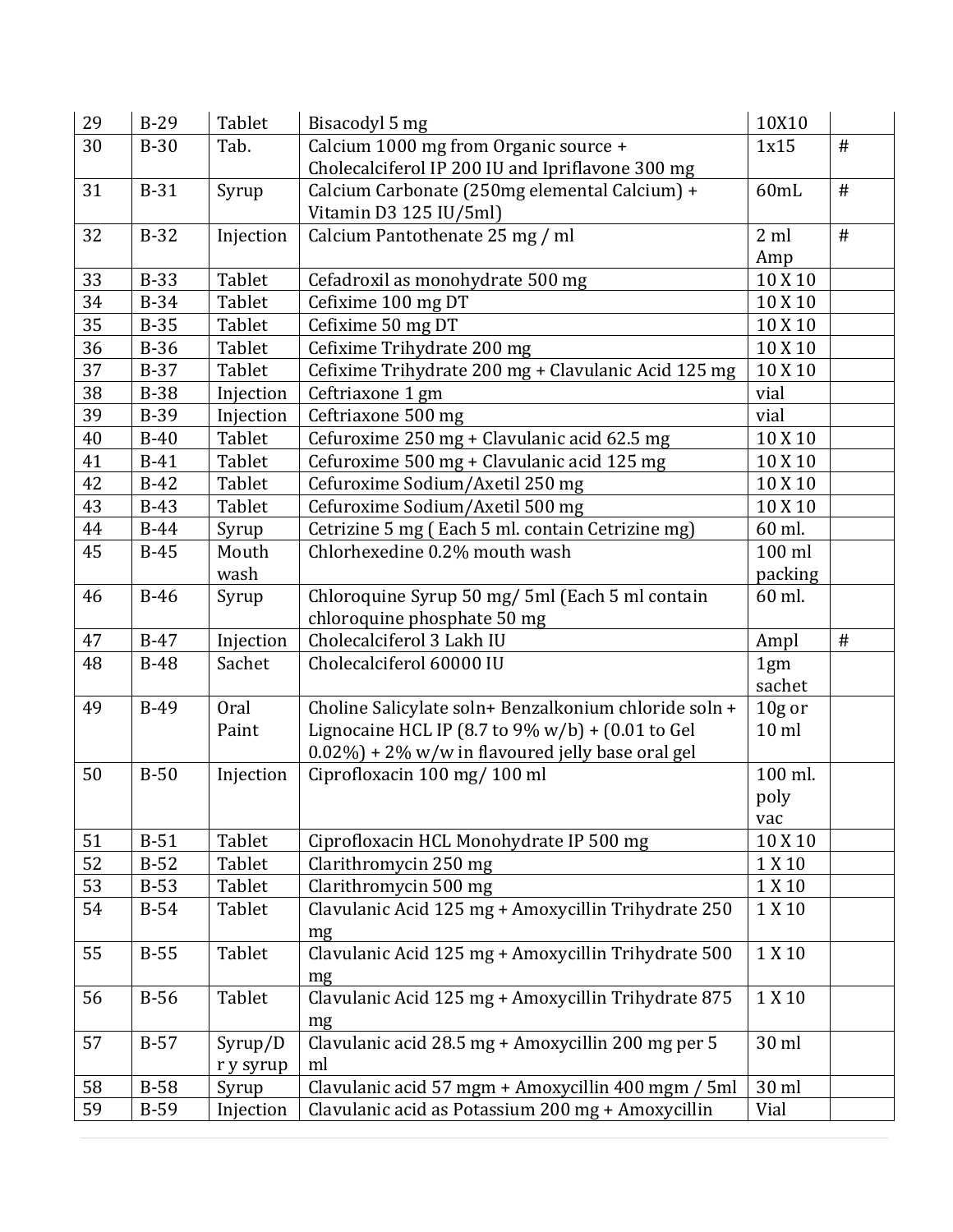|    |             |                            | 1.0 gm as $1.2$ gm/vial                                                       |                 |  |
|----|-------------|----------------------------|-------------------------------------------------------------------------------|-----------------|--|
| 60 | $B-60$      | Cream                      | Clotrimazole 2%                                                               | 30 gm           |  |
| 61 | $B-61$      | Lotion                     | Clotrimazole oral Lotion 1% w/w                                               | $15$ ml         |  |
| 62 | $B-62$      | Tablet                     | Clotrimazole USP 100 mg Vaginal                                               | 10X10           |  |
| 63 | $B-63$      | Syrup                      | Colistin each 5ml of reconstituted suspension                                 | 30 ml           |  |
|    |             |                            | contains colistin sulphate equivalent to Colistin 25 mg                       |                 |  |
| 64 | $B-64$      | <b>Tablet</b>              | Dehydrogesterone 10 mg                                                        | 10 X 10         |  |
| 65 | $B-65$      | Injection                  | Dexamethasone Sod. Phosphate 4 mg/ml                                          | $2 \mathrm{ml}$ |  |
|    |             |                            |                                                                               | Vial            |  |
| 66 | $B-66$      | Tab.                       | Dexketoprofen trometal euivalent to Dexketoprofen                             | 1x10            |  |
|    |             |                            | 25 mg + Paracetamol 325 mg                                                    |                 |  |
| 67 | $B-67$      | Injection                  | Dextrose 25% 500 ml                                                           | each            |  |
|    |             |                            |                                                                               | vac             |  |
| 68 | $B-68$      | Injection                  | Dextrose 5% 500 ml                                                            | each            |  |
|    |             |                            |                                                                               | vac             |  |
| 69 | $B-69$      | Injection                  | Dextrose 5% in fractional Saline 0.30% (FFS                                   | 500 ml          |  |
|    |             |                            | Technology) - Each 100 ml. contains - Dextrose                                | Vac             |  |
|    |             |                            | anhydrous IP 5.0 gm + Sodium Chloride IP .30                                  |                 |  |
| 70 | $B-70$      |                            | gm.+Water for injection IP qs.<br>Dextrose 5% in fractional Saline 0.45% (FFS | 500 ml          |  |
|    |             | Injection                  | Technology) - Each 100 ml. contains - Dextrose                                |                 |  |
|    |             |                            | anhydrous IP 5.0 gm + Sodium Chloride IP .45 gm.+                             | poly/<br>Glass  |  |
|    |             |                            | Water for injection IP qs.                                                    | <b>Bottle</b>   |  |
| 71 | $B-71$      | Injection                  | Diazepam 5mg per ml                                                           | $2 \mathrm{ml}$ |  |
|    |             |                            |                                                                               | amp             |  |
| 72 | $B-72$      | Tablet                     | Diclofenac 75 Mg SR                                                           | 10x10           |  |
| 73 | $B-73$      | Tablet                     | Diclofenac Potassium 50 mg film (Enteric Coated)                              | 10X10           |  |
| 74 | $B-74$      | Injection                  | Diclofenac Sod. 25 mg/ml                                                      | 3               |  |
|    |             |                            |                                                                               | ml/amp          |  |
| 75 | $B-75$      | Gel                        | Diclophenac Sodium gel + Methyl salicylate + Menthol                          | $15 \text{ gm}$ |  |
|    |             |                            | + Mephenesin                                                                  |                 |  |
| 76 | $B-76$      | $\overline{\text{Tablet}}$ | Dicyclomine 10 mg                                                             | 10x10           |  |
| 77 | $B-77$      | Injection                  | Dicyclomine 10 mg/ml                                                          | amp             |  |
| 78 | $B-78$      | Drops                      | Dicyclomine Hcl 10 mg + Activated Dimethicone 40                              | $10$ ml         |  |
|    |             |                            | mg/ml (Each 1 ml contain dicyclomine Hcl 10 mg +                              |                 |  |
|    |             |                            | Activated Dimethicone 40 mg)                                                  |                 |  |
| 79 | <b>B-79</b> | Tablet                     | Dicyclomine Hcl.-20 mg+ Mefenamic Acid 250 mg +                               | 10X10           |  |
|    |             |                            | Paracetamol 325 mg.                                                           |                 |  |
| 80 | $B-80$      | Gel                        | Dinoprostone 0.5 mg Gel                                                       | Tube            |  |
| 81 | $B-81$      | Syrup                      | Diphenhydramine HCl IP 14.08 mg Ammonium                                      | 100 ml          |  |
|    |             | (Cough)                    | Chloride 138 mg. Sodium Citrate IP 57.03 mg syrup                             | bottle          |  |
|    |             |                            | base qs. (app) with menthol                                                   |                 |  |
| 82 | $B-82$      | Tablet                     | Domperidone 10 mg                                                             | 10X10           |  |
| 83 | <b>B-83</b> | Syrup                      | Domperidone Syrup 1 mg/ 1ml (Each 5 ml contain                                | 30 ml           |  |
|    |             |                            | Domperidone 5 mg)                                                             |                 |  |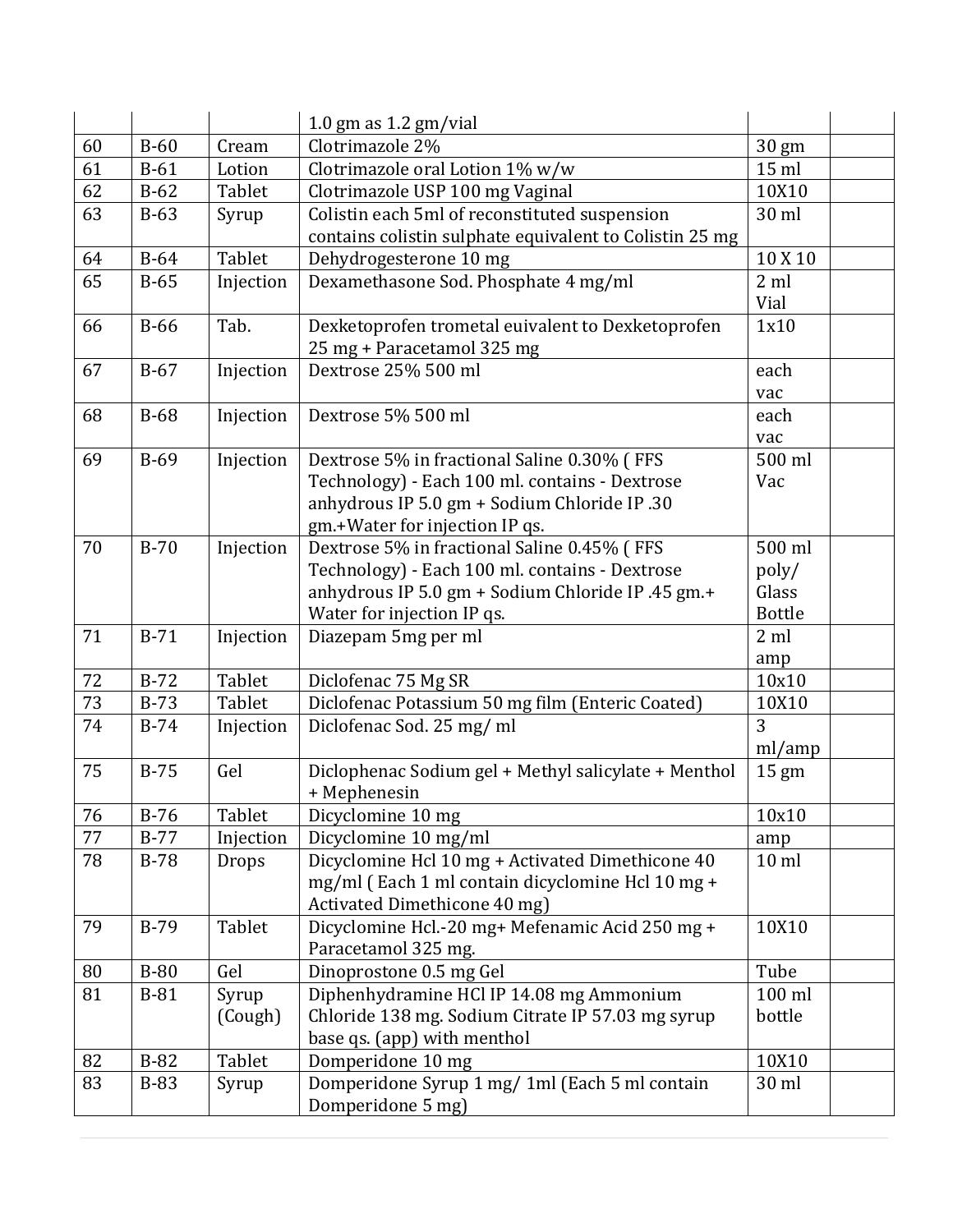| 84  | <b>B-84</b>  | Tablet    | Doxycycline DT 100 mg                                | 10 X 10  |      |
|-----|--------------|-----------|------------------------------------------------------|----------|------|
| 85  | <b>B-85</b>  | Capsule   | Doxycycline HCI 100 mg                               | 10 X 10  |      |
| 86  | <b>B-86</b>  | Tablet    | Doxylamine sodium 10 mgm                             | 10x10    | $\#$ |
| 87  | $B-87$       | Tablet    | Dried Aluminium Hydroxide gel + Mag. Hydroxide +     | 10X10    | #    |
|     |              |           | Activated Polymethylsiloxane                         |          |      |
| 88  | <b>B-88</b>  | Tablet    | Drotaverine 40 mg                                    | 10 X 10  |      |
| 89  | <b>B-89</b>  | Tablet    | Drotaverine 80 mg                                    | 10x10    |      |
| 90  | $B-90$       | Injection | Drotaverine Hcl 40mgm                                | Amp.     | $\#$ |
| 91  | $B-91$       | Drops     | Each ml containing Phenylephrine 2.5 mg, and         | 15 ml    |      |
|     |              |           | Chlorpheneramine maleate 1 mg in 15 ml bottle        |          |      |
| 92  | $B-92$       | Drops     | Each ml containing Phenylephrine 2.5 mg,             | 15 ml    | $\#$ |
|     |              |           | Paracetamol 125 and Chlorpheneramine maleate 1       | bottle   |      |
|     |              |           | mg                                                   |          |      |
| 93  | $B-93$       | Syrup     | Elemental Iron 80 mg , Folic Acid 200mcg, Vit B12 -  | 200ml    | #    |
|     |              |           | 2mcg                                                 |          |      |
| 94  | <b>B-94</b>  | Injection | Erythropoietin 2000 units (Recombinant Human)        | Prefille |      |
|     |              |           |                                                      | d        |      |
|     |              |           |                                                      | syringe. |      |
| 95  | <b>B-95</b>  | Injection | Erythropoietin 4000 units (Recombinant Human)        | Prefille |      |
|     |              |           |                                                      | d        |      |
|     |              |           |                                                      | syringe  |      |
| 96  | <b>B-96</b>  | Injection | Ethamsylate 250 mgm/amp                              | Amp.     |      |
| 97  | <b>B-97</b>  | Tablet    | Ethamsylate 500 mg                                   | 10X10    |      |
| 98  | <b>B-98</b>  | Tablet    | Etophyline 115 mg+ Theophyline 35 mg                 | 10X10    |      |
| 99  | <b>B-99</b>  | Tablet    | Etophyline 231 mg+ Theophyline 69 mg                 | 10X10    | #    |
| 100 | <b>B-100</b> | Tablet    | Etorocoxib 90 mg.                                    | 10X10    |      |
| 101 | B-101        | Tablet    | Ferrous Fumerate IP equivalent to elemental iron not | 1x15     |      |
|     |              |           | less then 50 mg + Folic acid 0.75 mg + Docusate      |          |      |
|     |              |           | Sodium not less than 50mg etc                        |          |      |
| 102 | B-102        | Tablet    | Ferrous Sulphate 200 mg (Sugar Coated)               | 10X10    |      |
| 103 | B-103        | Tablet    | Fexofenadine 120 mg                                  | 10X10    |      |
| 104 | B-104        | Tablet    | Fexofenadine 180 mg                                  | 10X10    |      |
| 105 | $B-105$      | Tablet    | Fluconazole 150 mg                                   | 10X10    |      |
| 106 | B-106        | Tab.      | Fluconazole 50 mg dispersible                        | 10x10    |      |
| 107 | B-107        | Injection | Gentamicin sulphate 80 mg                            | 2ml      |      |
|     |              |           |                                                      | Vial     |      |
| 108 | <b>B-108</b> | Tablet    | Glimepiride 1 mg                                     | 10X10    |      |
| 109 | B-109        | Tablet    | Glimepiride 2 mg                                     | 10X10    |      |
| 110 | <b>B-110</b> | Tablet    | Glimepiride 4 mg                                     | 10X10    |      |
| 111 | <b>B-111</b> | Injection | Haemocoagulase 1 Christensen unit/amp                | Amp.     | $\#$ |
| 112 | $B-112$      | Injection | Human Diploid Cell Rabies Vaccine IM/ID Pack         | Vial     |      |
|     |              |           |                                                      | 1ml      |      |
| 113 | <b>B-113</b> | Tablet    | Hydroxy Chloroquine Sulphate 200 mg                  | 10X10    |      |
| 114 | <b>B-114</b> | Tablet    | Ibuprofen IP 400 mg (Film Coated)                    | 10X10    |      |
| 115 | <b>B-115</b> | Injection | Inactivated rabies Vaccine prepared on Vero cell     | Vial 1   |      |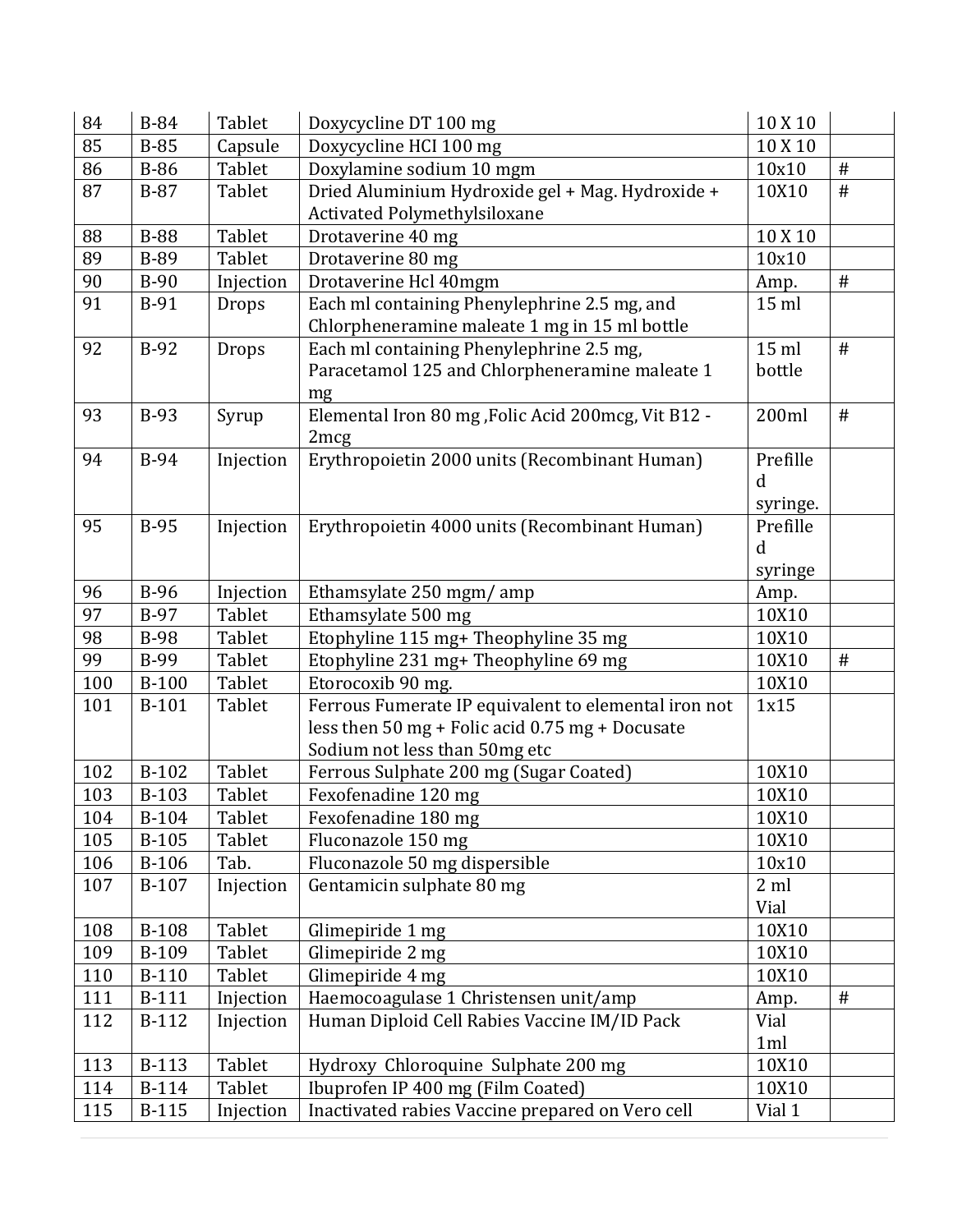|     |              |                   | IM/ID Pack                                                                                                                                                   | ml                           |      |
|-----|--------------|-------------------|--------------------------------------------------------------------------------------------------------------------------------------------------------------|------------------------------|------|
| 116 | <b>B-116</b> | Capsule           | Indomethacin 75 mg                                                                                                                                           | 10X10                        |      |
| 117 | B-117        | Injection         | Inj. Hyoscine Butyl bromide 20 mg+D95                                                                                                                        | Amp.                         | $\#$ |
| 118 | <b>B-118</b> | Injection         | Insulin Premixed (Human) 30% +70% 40IU/ML                                                                                                                    | Vial                         |      |
| 119 | B-119        | Injection         | Insulin Soluble (Human) 40IU/ML                                                                                                                              | Vial                         |      |
| 120 | <b>B-120</b> | Tab.              | Iron (Elemental 45mg) and Folic Acid 400 mcg                                                                                                                 | 10x10                        | $\#$ |
| 121 | $B-121$      | Drops             | Iron Drops each containing Iron + folic acid + L-Lysine<br>$+$ Vit B12                                                                                       | 15 ml                        | #    |
| 122 | B-122        | Drops             | Iron drops each ml containing Ferrous Ascorbate<br>equivalent to (Elemental 10mg) and Folic Acid 100<br>mcg/ml                                               | $15$ ml                      | #    |
| 123 | <b>B-123</b> | Injection         | Iron sucrose equivalent to 50 mg Elemental Iron I/M,<br>I/V                                                                                                  | $2.5$ ml<br>vial/am<br>p.    |      |
| 124 | B-124        | Syrup             | Iron Syrup each 5 ml containing Ferrous Ascorbate<br>equivalent to (Elemental 30mg) and Folic Acid IP 0.5<br>mg and Methylcobalamine 500 mcg in 150ml bottle | 150 ml                       | #    |
| 125 | $B-125$      | Tablet            | Isoxsuprine 10 mgm                                                                                                                                           | 10x10                        |      |
| 126 | $B-126$      | Injection         | Isoxsuprine 5 mg/ml                                                                                                                                          | $\overline{2}$<br>ml/amp     |      |
| 127 | B-127        | Tablet            | Levocetrizine Dihydrochloride 5 mg                                                                                                                           | 10X10                        |      |
| 128 | <b>B-128</b> | Syrup             | Levodropropizine and Chlorpheniramine Maleate<br>(each 5 ml contains Levodropropizine IP 30 mg and<br>Chlorpheniramine Maleate IP 2 mg)                      | 120 ml                       |      |
| 129 | <b>B-129</b> | Tablet            | Levofloxacin 250 mg                                                                                                                                          | 1 X 5                        |      |
| 130 | <b>B-130</b> | Tablet            | Levofloxacin 500 mg                                                                                                                                          | 1 X 5                        |      |
| 131 | <b>B-131</b> | Tablet            | Levofloxacin 750 mg                                                                                                                                          | 10 X 10                      |      |
| 132 | B-132        | Injection         | Lignocaine Hcl 2%                                                                                                                                            | 30 ml<br>vial                |      |
| 133 | <b>B-133</b> | Injection         | Lignocaine Hcl 2% with Adrenaline                                                                                                                            | 30 ml<br>vial                |      |
| 134 | <b>B-134</b> | Tablet            | Linezolid 600 mg                                                                                                                                             | 10 X 10                      |      |
| 135 | <b>B-135</b> | Susp.(an<br>tcid) | Magnesium Hydroxide + Sodium<br>Carboxymethycellulose + Simethicone + Dried<br>aluminium hydroxide                                                           | Minimu<br>m<br>100ml<br>pack |      |
| 136 | <b>B-136</b> | Tablet            | Metformin HCl 1000 mg SR                                                                                                                                     | 10X10                        |      |
| 137 | B-137        | Tablet            | Metformin HCl 500 mg SR                                                                                                                                      | 10X10                        |      |
| 138 | <b>B-138</b> | Tablet            | Methyl Ergometrine Maleate 0.125 mg                                                                                                                          | 10X10                        | #    |
| 139 | B-139        | Tablet            | Methylcobalamin 1500 mcg                                                                                                                                     | 10X10                        |      |
| 140 | <b>B-140</b> | Injection         | Methylergometrine 0.2mg/ml                                                                                                                                   | amp                          |      |
| 141 | B-141        | Tablet            | Methylergometrine Maleate 0.125mg                                                                                                                            | 10 X 10                      |      |
| 142 | $B-142$      | Tablet            | Methylprednisolone 4 mg.                                                                                                                                     | 10X10                        |      |
| 143 | $B-143$      | Gel               | metronidazole (1% W/w) + Chlorhexidine Gel (0.25<br>w/w 10 gm tube)                                                                                          | $10 \text{ gm}$              |      |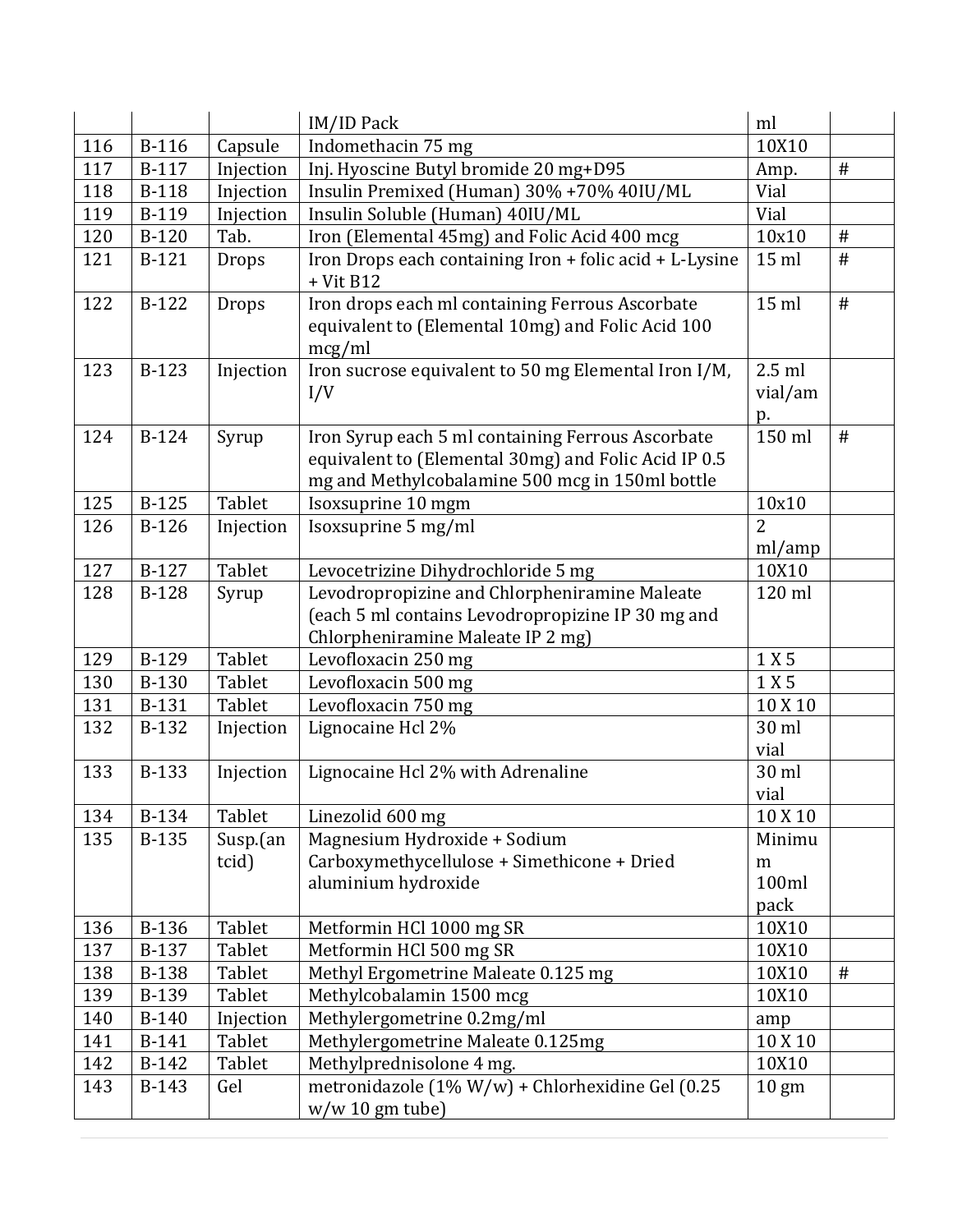| 144 | <b>B-144</b> | Tablet    | Metronidazole 400 mg                                   | 10X10           |         |
|-----|--------------|-----------|--------------------------------------------------------|-----------------|---------|
| 145 | $B-145$      | Injection | Midazolam 1 mg/ml                                      | 5               |         |
|     |              |           |                                                        | ml/vial         |         |
| 146 | <b>B-146</b> | Syrup     | Monteleukast 4 mg+ Levocetrizine 2.5 mg/ 5 ml          | 60 ml           |         |
| 147 | B-147        | Tablet    | Moxifloxacin 400 mg                                    | 1 x 5           |         |
| 148 | <b>B-148</b> | $C$ ream/ | Mupirocin 2% w/w                                       | 5 gm.           |         |
|     |              | Oint      |                                                        | Tube            |         |
| 149 | B-149        | Capsule   | Nifedepine 5 mg                                        | 1x10            |         |
| 150 | <b>B-150</b> | Gel       | Nimuselide (10mgm/1 Gm)                                | 30 <sub>g</sub> |         |
| 151 | <b>B-151</b> | Tablet    | Nitrofurantoin 100 mg                                  | 10 X 10         |         |
| 152 | $B-152$      | Tablet    | Norfloxacin IP 400 mg                                  | 10 X 10         |         |
| 153 | B-153        | Drops     | Normal Saline Nasal drop                               | $10$ ml         |         |
| 154 | <b>B-154</b> | Syrup     | Ofloxacin (Each 5 ml, contains 50 mg)                  | 30 ml           |         |
| 155 | $B-155$      | Tablet    | Ofloxacin 100 mg DT                                    | 10 X 10         |         |
| 156 | <b>B-156</b> | Tablet    | Ofloxacin USP 200 mg                                   | 10 X 10         |         |
| 157 | B-157        | Capsule   | Omeprazole 20 mg                                       | 10X10           |         |
| 158 | <b>B-158</b> | Injection | Ondansetron (2 mg/ml) 2 ml amp                         | Amp             |         |
| 159 | B-159        | Injection | Ondansetron 2 mg                                       | Amp             |         |
| 160 | $B-160$      | Tablet    | Ondansetron 4 mg                                       | 10X10           |         |
| 161 | $B-161$      | Tablet    | Ornidazole 500 mg                                      | 10 X 10         |         |
| 162 | $B-162$      | Tablet    | Ornidazole 500 mg + Ofloxacin 200 mg                   | 10 X 10         |         |
| 163 | $B-163$      | Injection | Oxytocin IV: 10 IU                                     | $1$ ml          |         |
|     |              |           |                                                        | amp             |         |
| 164 | B-164        | Injection | Oxytocin IV: 20 IU                                     | $1$ ml          | #       |
|     |              |           |                                                        | amp             |         |
| 165 | $B-165$      | Tablet    | Pantoprazole 40 mg                                     | 10X10           |         |
| 166 | <b>B-166</b> | Injection | Pantoprazole 40 mg                                     | vial            |         |
| 167 | $B-167$      | Syrup     | Paracetamol 125 mg + Phenylephrine 5 mg + CPM          | 60 ml.          | $^{\#}$ |
|     |              |           | 1mg + Sodium Citrate Q.s.                              |                 |         |
| 168 | B-168        | Injection | Paracetamol 150 mg/ml                                  | 2 ml            | $\#$    |
|     |              |           |                                                        | Amp             |         |
| 169 | B-169        | Drops     | Paracetamol drop 100 mg/ml.                            | $15$ ml         | $\#$    |
| 170 | $B-170$      | Tablet    | Paracetamol IP 325 mg + CPM 2 mg + Phenylephrine       | 10X10           | #       |
|     |              |           | Hcl. $10 \text{ mg}$                                   |                 |         |
| 171 | B-171        | Tablet    | Paracetamol IP 500 mg                                  | 10X10           |         |
| 172 | B-172        | Tablet    | Paracetamol IP 650 mg                                  | 1X15            |         |
| 173 | $B-173$      | Syrup     | Paracetamol Syrup120 mg/5 ml (Each 5 ml contain        | 60 ml.          |         |
|     |              |           | paracetamol 120 mg)                                    |                 |         |
| 174 | B-174        | Syrup     | Phenobarbitone 20 mg/5 ml                              | $10 \times 10$  | $\#$    |
| 175 | B-175        | Tablet    | Poly Vitamin TherapeuticVitamin A (oily form) as       | 10X10           |         |
|     |              |           | palmiate 2000IU + Vitamin B1 1mg + Vitamin B2 1mg      |                 |         |
|     |              |           | + Vitamin B6 1.34mg + Vitamin B12 1mcg + Ascorbic      |                 |         |
|     |              |           | acid 33.3mg + Vitamin D3 200IU + Folic acid $0.3$ mg + |                 |         |
|     |              |           | Calcium pantothenate 1mg + Niacinamide 15mg +          |                 |         |
|     |              |           | Dibasic calcium phosphate 100mg                        |                 |         |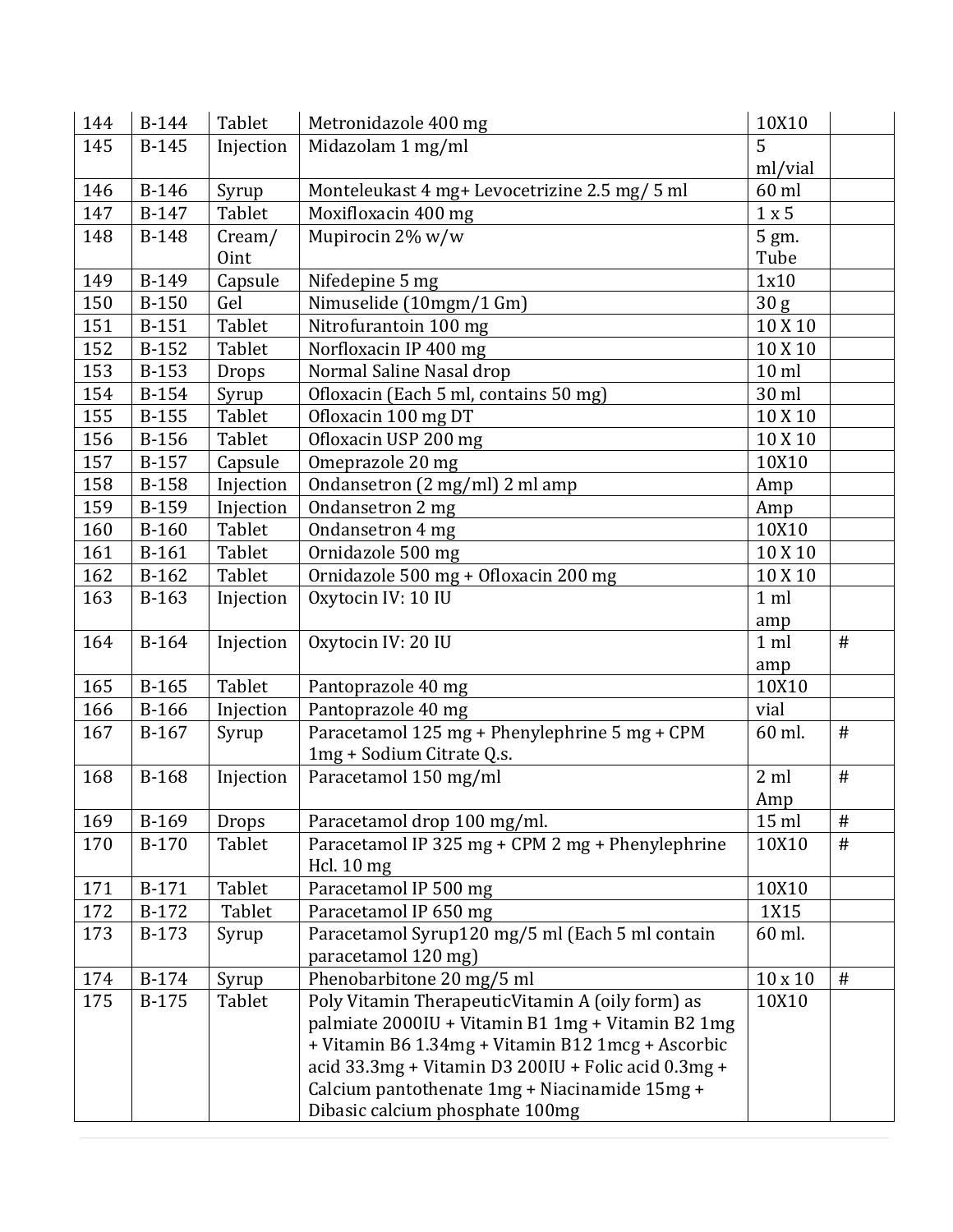| 176 | B-176        | Solution                        | Povidone Iodine (cleaning) Solution 5% (Surgical<br>scrub sol)                                                                                                                                                                                                 | 500 ml                          |      |
|-----|--------------|---------------------------------|----------------------------------------------------------------------------------------------------------------------------------------------------------------------------------------------------------------------------------------------------------------|---------------------------------|------|
| 177 | B-177        | <b>Tablet</b>                   | Povidone lodine 200 mg Vaginal                                                                                                                                                                                                                                 | 10X10                           | #    |
| 178 | <b>B-178</b> | Capsule                         | Prebiotic/Probiotic Capsule contain four or more<br>types of bacillus: Each capsule containing;<br>saccharomyces boulardii-5 billion, L. sporogenous-60<br>million, L. acidophilus-60 million, bifido bacterium-10<br>million, bacillus mesentricus-10 million | 10X10                           |      |
| 179 | B-179        | Sachet                          | Prebiotic/Probiotic sachet contain four or more types<br>of bacillus and one or more fungal spores                                                                                                                                                             | 1 <sub>gm</sub><br>sachet       |      |
| 180 | <b>B-180</b> | Tablet                          | Prednisolone 10 mg                                                                                                                                                                                                                                             | 10X10                           |      |
| 181 | B-181        | Tablet                          | Prednisolone 5 mg                                                                                                                                                                                                                                              | 10X10                           |      |
| 182 | B-182        | Syrup/S<br><b>u</b><br>spension | Prednisolone 5mg/5ml                                                                                                                                                                                                                                           | 60ml                            | #    |
| 183 | B-183        | Injection                       | Promethazine 25mg/2ml                                                                                                                                                                                                                                          | amp                             |      |
| 184 | B-184        | Syrup                           | Promethazine Syrup 5 mg/5ml (Each 5 ml. Contain<br>Promethazine 5 mgm I.P.                                                                                                                                                                                     | 60 ml.                          |      |
| 185 | B-185        | Tablet                          | Rabeprazole Sodium 20 mg                                                                                                                                                                                                                                       | 10X10                           |      |
| 186 | <b>B-186</b> | Injection                       | Ranitidine HCI 50 mg/2 ml                                                                                                                                                                                                                                      | amp                             |      |
| 187 | B-187        | Tablet                          | Ranitidine Hcl IP 150 mg                                                                                                                                                                                                                                       | 10X10                           |      |
| 188 | <b>B-188</b> | Tablet                          | Salbutamol Sulphate IP 4 mg                                                                                                                                                                                                                                    | 10X10                           |      |
| 189 | B-189        | Cream                           | Silver Sulphadiazine 1% w/w cream                                                                                                                                                                                                                              | $10 \text{ gm}$                 |      |
| 190 | B-190        | Tablet                          | Sitagliptin 50 mg.                                                                                                                                                                                                                                             | 1X7                             |      |
| 191 | B-191        | Tablet                          | Sitagliptin 50 mg. + Metformin 500 mg                                                                                                                                                                                                                          | 1X15                            |      |
| 192 | B-192        | Enema                           | Sodium Phosphate Enema (for Proctoclysis) 100 ml                                                                                                                                                                                                               | Each<br>bottle<br>of 100<br>ml  |      |
| 193 | B-193        | Tablet                          | Sodium Picosulphate BP 10 mg                                                                                                                                                                                                                                   | 10x10                           |      |
| 194 | B-194        | Tablet                          | Sodium Valproate 200 mg                                                                                                                                                                                                                                        | $10 \times 10$                  |      |
| 195 | B-195        | Tablet                          | Sulfamethoxazole 800 mg + Trimethoprim 160 mg                                                                                                                                                                                                                  | 10 X 10                         |      |
| 196 | B-196        | Tablet                          | Sulphamethoxazole + Trimethoprim Dispersible kid<br>Tab (100 mg + 20 mg) (Each tablet contain<br>sulphamethoxazole 100 mg + Trimethoprim 20 mg)                                                                                                                | 10 X 10                         |      |
| 197 | B-197        | Tablet                          | Tamsulosin Hcl 0.4 mg                                                                                                                                                                                                                                          | 10X10                           |      |
| 198 | <b>B-198</b> | Syrup<br>(cough)                | Terbutaline +Ambroxol Hcl + Guaiphenesin + Menthol                                                                                                                                                                                                             | 100 ml.                         |      |
| 199 | B-199        | Injection                       | Tetanus Toxoid 0.5 ml                                                                                                                                                                                                                                          | amp                             | $\#$ |
| 200 | <b>B-200</b> | Injection                       | Tetanus Toxoid 5 ml                                                                                                                                                                                                                                            | Vial                            | $\#$ |
| 201 | <b>B-201</b> | Tablet                          | Thyroxine Sodium 0.1 mg                                                                                                                                                                                                                                        | <b>Bottle</b><br>of 100<br>Tab. |      |
| 202 | B-202        | Tablet                          | Thyroxine Sodium 25 mcg                                                                                                                                                                                                                                        | <b>Bottle</b><br>of 100         |      |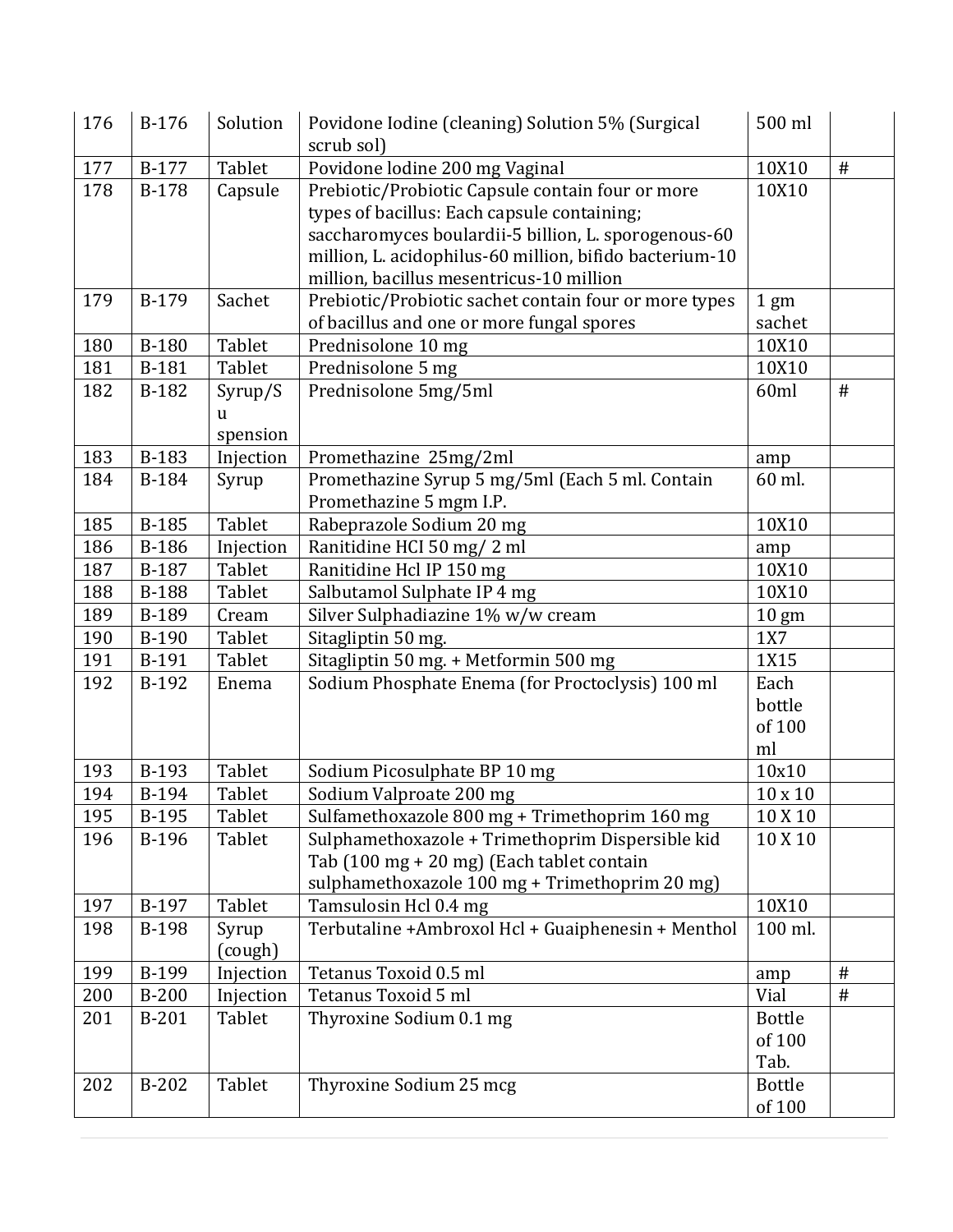|     |              |               |                                                  | Tab.                    |      |
|-----|--------------|---------------|--------------------------------------------------|-------------------------|------|
|     |              |               |                                                  |                         |      |
| 203 | $B-203$      | Tablet        | Thyroxine Sodium 50 mcg                          | <b>Bottle</b><br>of 100 |      |
|     |              |               |                                                  | Tab.                    |      |
| 204 | B-204        | Tablet        | Tinidazole 500 mg + Clotrimazole 200 mg + Lactic | 1 kit (4                | #    |
|     |              |               | Acid Bacillus 150 million                        | tab.                    |      |
|     |              |               |                                                  | Pack.)                  |      |
| 205 | B-205        | <b>Tablet</b> | Tinidazole 600 mg + Ciprofloxacin 500 mg         | 10 X 10                 |      |
| 206 | $B-206$      | Tablet        | Tinidazole 600 mg + Norfloxacin 400 mg           | 10 X 10                 |      |
| 207 | B-207        | Tablet        | Tramadol 37.5mg. + Paracetamol 325 mg.           | 10X10                   |      |
| 208 | <b>B-208</b> | Tablet        | Tranexamic acid 500 mcg + Mefanemic Acid 250 mg  | 10X10                   |      |
| 209 | B-209        | <b>Tablet</b> | Tranexamic acid 500 mg                           | 10X10                   |      |
| 210 | B-210        | Paste         | Triamcinalone Acetonide (0.1% W/w) Dental Paste  | 5 Gm                    |      |
| 211 | B-211        | Syrup         | Trimethoprim 40 mg + Sulphamethoxazole 200       | 50 ml                   |      |
|     |              |               | mg. (Each 5 ml contain Trimethoprim 40 mg +      |                         |      |
|     |              |               | Sulphamethoxazole 200 mg)                        |                         |      |
| 212 | $B-212$      | <b>Tablet</b> | Trimethoprim 80 mg + Sulphamethoxazole 400 mg.   | 10X10                   |      |
| 213 | B-213        | Tablet        | Ursodeoxy Cholic Acid 300 mg                     | 10X10                   |      |
| 214 | B-214        | Injection     | Valethamate Bromide 8mg/ml                       | amp                     |      |
| 215 | <b>B-215</b> | Tablet        | Vidagliptin 50 mg + Metformin 500 mg             | 10X10                   |      |
| 216 | <b>B-216</b> | Tablet        | Vildagliptin 50 mg                               | 1X14                    |      |
| 217 | B-217        | Injection     | Vit A 2 lac IU                                   | vial                    | $\#$ |
| 218 | <b>B-218</b> | Drops         | Vit D 400 IU per ml                              | $15$ ml                 | #    |
| 219 | B-219        | Injection     | Vit K (Fat Soluble) 0.5mg                        | Amp                     | $\#$ |
| 220 | $B-220$      | Injection     | Vit K $10$ mg/ml                                 | $1$ ml                  | $\#$ |
|     |              |               |                                                  | Amp.                    |      |
| 221 | B-221        | Injection     | Vit. A 50,000 IU                                 | 2 ml                    | #    |
|     |              |               |                                                  | Amp.                    |      |
| 222 | B-222        | Capsule       | Vitamin A 25000 IU Soft Gelatin Capsule          | <b>Bottle</b>           | $\#$ |
|     |              |               |                                                  | of 30                   |      |
|     |              |               |                                                  | Cap.                    |      |
| 223 | <b>B-223</b> | Capsule       | Vitamin B Complex Therapeutic                    | 10X10                   |      |
| 224 | <b>B-224</b> | Capsule       | Vitamin E 400 mg soft Gelatin (Aquous base)      | 10X10                   |      |
| 225 | <b>B-225</b> | Injection     | Water for Injection Sterile                      | 5 <sub>ml</sub>         |      |
|     |              |               |                                                  | amp                     |      |
| 226 | B-226        | Syrup         | Zinc Syrup 20mg. / 5 ml.                         | $100$ ml                |      |
| 227 | B-227        | Tab.          | Zinc tablet 50mg                                 | 10x10                   |      |

**#** The firm desirous of quoting these items shall have to submit approval from DCGI or import license if applicable.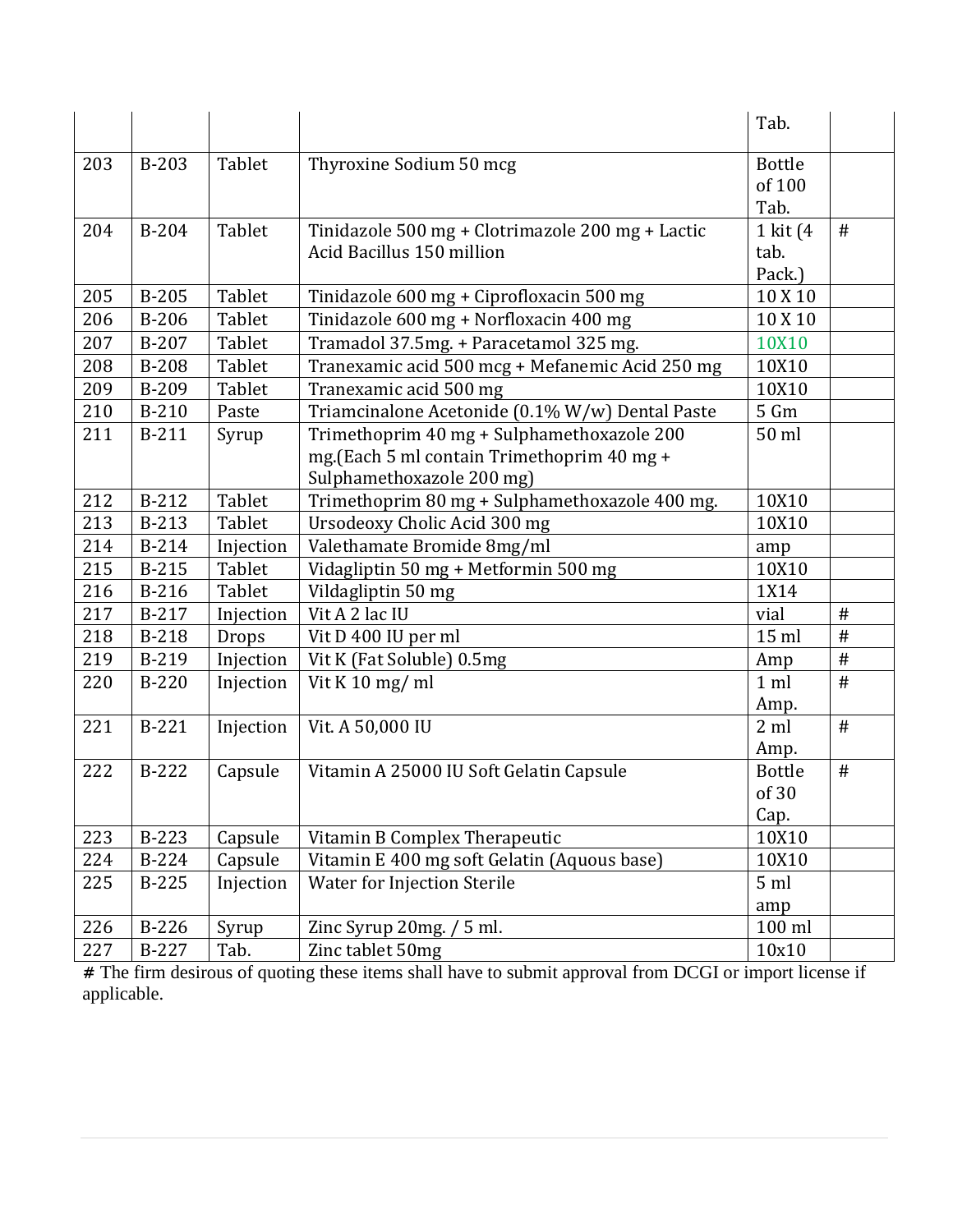| S.N | <b>ITEM</b><br>CODE | <b>TITLE</b>            | <b>NAME OF THE ITEMS</b>                                                         | <b>PACKING</b> | Remark<br>S |
|-----|---------------------|-------------------------|----------------------------------------------------------------------------------|----------------|-------------|
| 1)  | $C-1$               | Capsule                 | Acebrophylline 100mg                                                             | 10x10          |             |
| 2)  | $C-2$               | Tab.                    | Acenocoumarol 2 mg                                                               | 10X10          |             |
| 3)  | $C-3$               | Respule                 | Acetyl Cystine 20% w/v (200 mg./ ml)                                             | each           |             |
| 4)  | $C-4$               | Respule                 | Acetylcysteine                                                                   | Respule        |             |
| 5)  | $C-5$               | Tab.                    | Acetylcysteine 600 mg                                                            | 10X10          |             |
| 6)  | $C-6$               | Gel                     | Adapalene 0.1% + Benzoyl Peroxide 2.5%                                           | 15 gm          |             |
| 7)  | $C-7$               | Oint                    | Adapalene 0.1% w/w gel                                                           | 15 gm          |             |
| 8)  | $C-8$               | Injection               | Adrenaline (1/1000) 1 mg /1ml                                                    | amp            |             |
| 9)  | $C-9$               | Injection               | Adrenochrome 1.5mg/ml                                                            | 2 ml Amp.      |             |
| 10) | $C-10$              | Tab.                    | Alendronic acid 70 mg                                                            | 1X4            |             |
| 11) | $C-11$              | Tablet                  | Alfuzosin 10mg                                                                   | 1X30           |             |
| 12) | $C-12$              | Tab.                    | Allopurinol 100 mg                                                               | 10X10          |             |
| 13) | $C-13$              | Tablet                  | Alpha Methyl Dopa 500 mgm                                                        | 10 x10         | $\#$        |
| 14) | $C-14$              | Tablet                  | Alprazolam 0.25mg                                                                | 1X10           |             |
| 15) | $C-15$              | Nebulizin<br>g Solution | Ambroxol 15 mg /2ml                                                              | 2 ml respule   |             |
| 16) | $C-16$              | Tab.                    | Ambroxol 30 mgm                                                                  | 10x10          |             |
| 17) | $C-17$              | Syrup                   | Ambroxol HCL IP 15 mg + Salbutamol<br>Sulphate equivalent to Salbutamol 1 mg/5ml | 100 ml. Pack   | $\#$        |
| 18) | $C-18$              | Tab.                    | Amiodarone 100 mg                                                                | 10X10          |             |
| 19) | $C-19$              | Tablet                  | Amitryptyline 25mg                                                               | 10X10          |             |
| 20) | $C-20$              | Tablet                  | Amlodipine 10 mg                                                                 | 10 X 10        |             |
| 21) | $C-21$              | Tablet                  | Amlodipine 5 mg                                                                  | 10 X 10        |             |
|     | $22$ ] C-22         | Tablet                  | Amlodipine 5 mg + Metoprolol succinate 50<br>mg Extended Release                 | 10 X 10        |             |
| 23) | $C-23$              | Tablet                  | Amlodipine 5mg + Atenolol 50mg                                                   | 10X10          |             |
| 24) | $C-24$              | Tablet                  | Amlodipine 5mg + Telmisartan 40mg                                                | 10X10          |             |
| 25) | $C-25$              | Tablet                  | Apixaban 2.5 mg                                                                  | 1X10           |             |
| 26) | $C-26$              | D-Syr                   | Artemether 40 mg+ Lumefantine 240 mg                                             | $15$ ml        |             |
| 27) | $C-27$              | Tablet                  | Artemether 80 mg+ Lumefantine 480 mg                                             | 1x6            |             |
| 28) | $C-28$              | <b>Eye Drops</b>        | Artificial tear Eye drops (PVA 1.4% +<br>Povidone 0.6%)                          | $10$ ml        |             |

# **Group C: List of Medicine/Consumable/Other items for SDMC for RCA for the year 2021-24**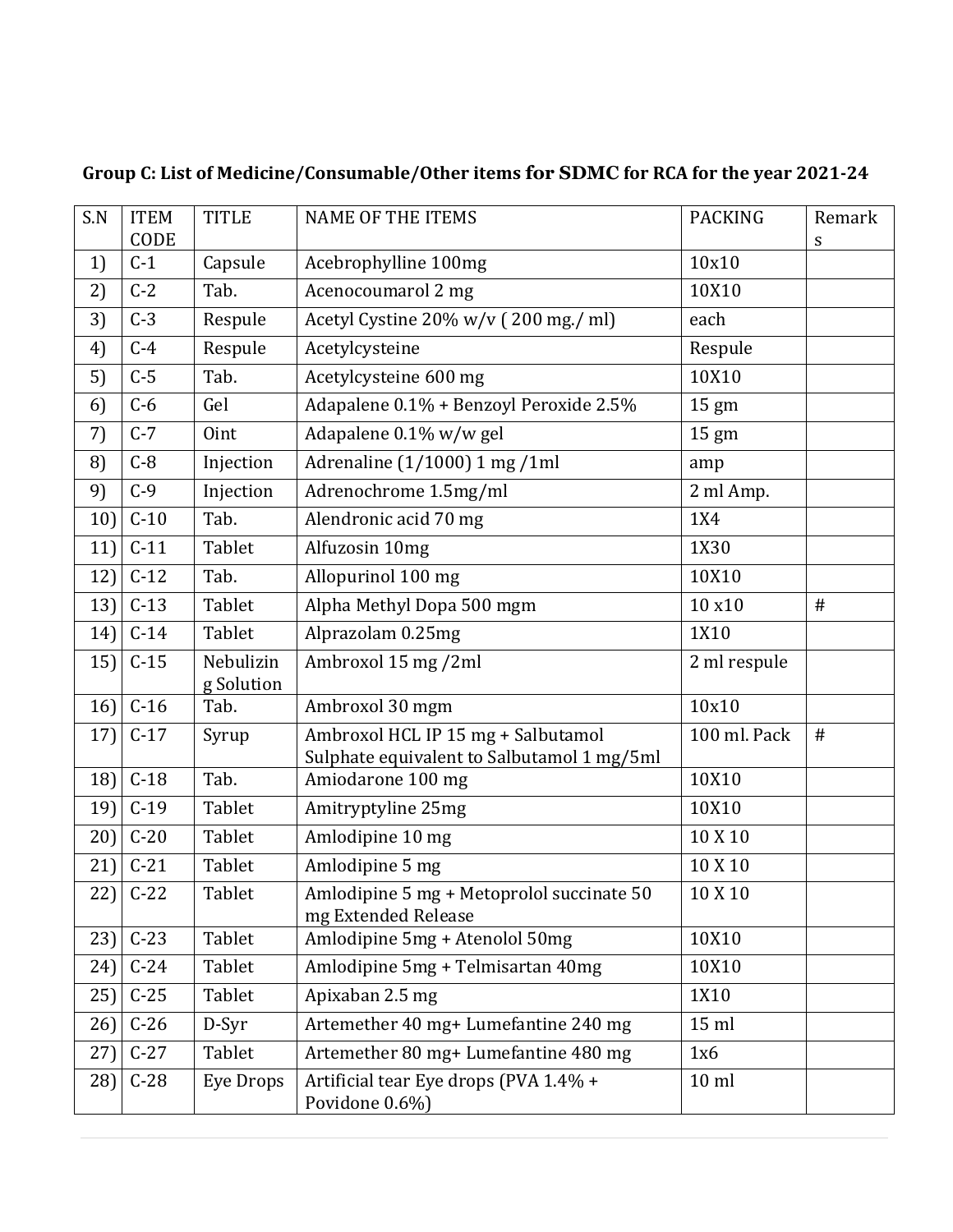| $29$ ] | $C-29$      | Tablet                  | Ascorbic Acid 500 mgm(chewable)                              | 10x10               |      |
|--------|-------------|-------------------------|--------------------------------------------------------------|---------------------|------|
| $30$ ] | $C-30$      | Tablet                  | Aspirin 150 mg Enteric coated                                | 1 X 14              |      |
| $31$ ] | $C-31$      | Tablet                  | Aspirin 75 mg Enteric Coated                                 | 1 X 14              |      |
| 32)    | $C-32$      | Tablet                  | Atenolol 50 mg                                               | 1 X 14              |      |
| $33$ ] | $C-33$      | Tablet                  | Atorvastatin 10 mg                                           | 10 X 10             |      |
| $34$ ] | $C-34$      | Tablet                  | Atorvastatin 10mg + Fenofibrate 160mg                        | 10X10               |      |
| $35$ ] | $C-35$      | Tablet                  | Atorvastatin 20 mg                                           | 10 X 10             |      |
| 36)    | $C-36$      | <b>Nasal</b>            | Azelastine 140 mcg + Fluticasone                             | 70 metered          | $\#$ |
|        |             | Spray                   | propionate50 mcg per dose                                    | doses               |      |
| 37)    | $C-37$      | Tablet                  | AzilsartanMedoxomil 40 mg                                    | 1X10                |      |
| 38)    | $C-38$      | Lotion                  | Beclomethasone 0.025% wv and Clotrimazole<br>1%              | 50 ml               |      |
| $39$ ] | $C-39$      | Cream/Oi<br>nt          | Beclomethasone and Clotrimazole Cream<br>$0.025\%$ W/W+1%W/W | $15 \text{ gm}$     |      |
| 40)    | $C-40$      | Capsule                 | Benzonatate 100 mg                                           | 10x10               | #    |
| 41)    | $C-41$      | Tablet                  | Betahistine 16 mgm                                           | 10x10               |      |
| 42)    | $C-42$      | Tab.                    | Betahistine 8 mg                                             | 10X10               |      |
| $43$ ] | $C-43$      | Lotion                  | Betamethasone 0.05% + Clotrimazole 1%                        | $15$ ml             | $\#$ |
| 44)    | $C-44$      | Cream                   | Betamethasone Dipropionate 0.05%                             | $15 \text{ gm}$     |      |
| 45)    | $C-45$      | Lotion                  | Betamethasone Dipropionate 0.05%                             | 15ml                |      |
| 46)    | $C-46$      | Cream                   | Betamethasone dipropionate 0.05% +<br>Gentamycin 0.1%        | 10 <sub>g</sub>     | $\#$ |
| 47)    | $C-47$      | Tablet                  | Bisoprolol 2.5mg                                             | 10X10               |      |
| 48)    | $C-48$      | Tablet                  | <b>Bisoprolol 5mg</b>                                        | 1X10                |      |
| 49)    | $C-49$      | Syrup                   | Bromhexine 4mg + Guaiphensin 50mg +<br>Terbutaline 1.25mg    | 100mL               |      |
|        | $50$ ] C-50 | Eye Drop                | Bromofenac Sodium Eye drop                                   | 5 <sub>ml</sub>     |      |
| 51)    | $C-51$      | Nebulizin<br>g Solution | Budesonide 0.5 mg                                            | 2 ml respule        | $\#$ |
| 52)    | $C-52$      | Nebulizin<br>g Solution | Budesonide 1 mg                                              | 2 ml respule        | $\#$ |
| 53)    | $C-53$      | Nasal<br>Spray          | Budesonide 50 mcg / dose                                     | 200 metered<br>dose | $\#$ |
| 54)    | $C-54$      | <b>DPI</b>              | Budesonide Rotacap(200mcg/rotacap)                           | Pack of 30<br>dose  |      |
| 55)    | $C-55$      | Lotion                  | Calamine 10%                                                 | 50ml                |      |
| 56)    | $C-56$      | Injection               | Calcium Gluconate                                            | amp                 |      |
| 57)    | $C-57$      | Syrup                   | Calcium phosphate + Cyanocobalamin +<br>Cholecalciferol      | 200 ml bottle       | $\#$ |
| 58)    | $C-58$      | Powder                  | Calcium Polystyrene Sulphonate                               | 15 gm sachet        |      |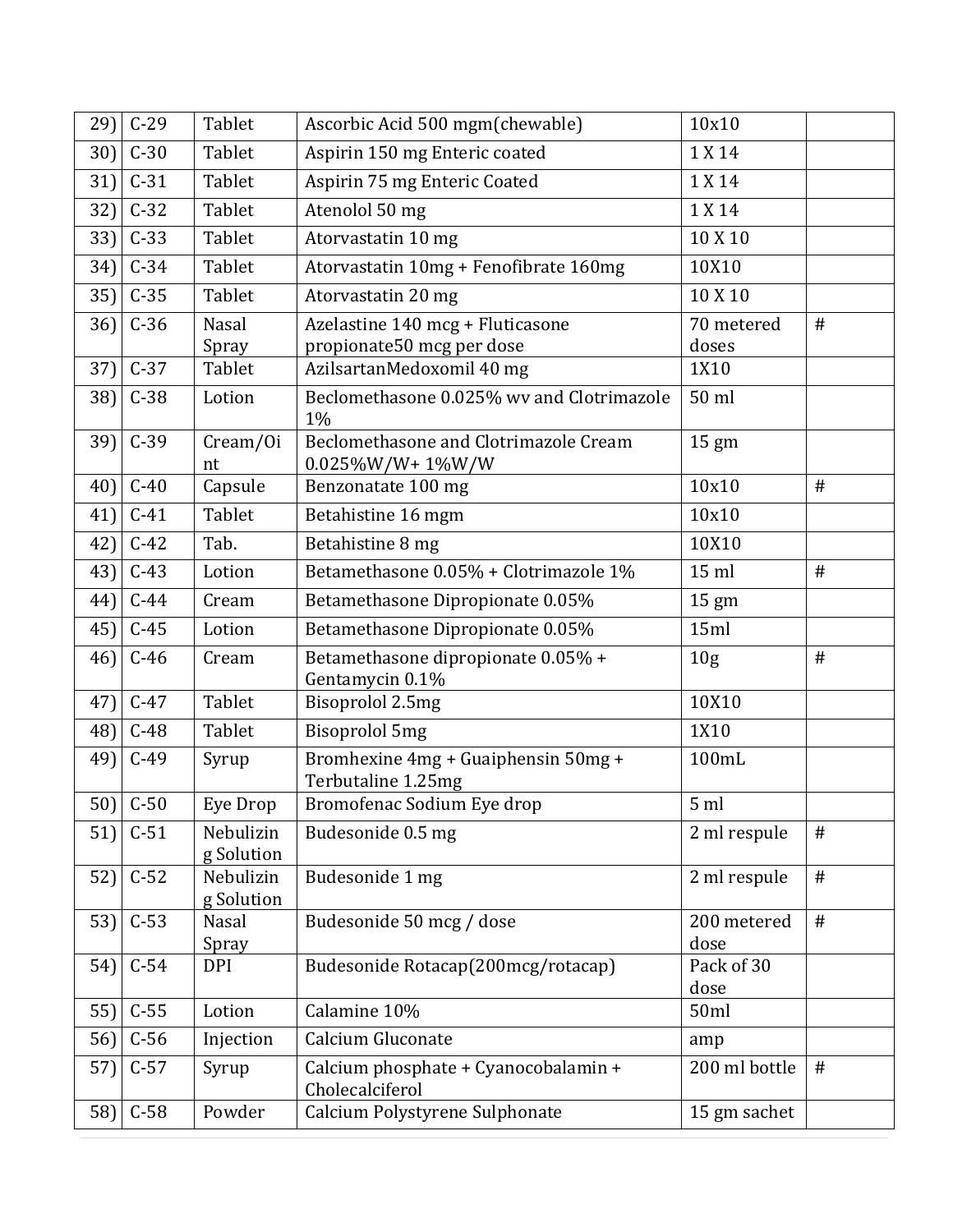| 59) | $C-59$     | Tab.             | Carbamazepine 100 mg                                                                  | 10X10            | $\#$ |
|-----|------------|------------------|---------------------------------------------------------------------------------------|------------------|------|
| 60) | $C-60$     | Tab.             | Carbamazepine 200 mg                                                                  | 10X10            |      |
| 61) | $C-61$     | Eye Drops        | Carboxy Methyl Cellulose 0.5 %                                                        | $10$ ml          |      |
| 62) | $C-62$     | <b>Eye Drops</b> | Carboxy Methyl Cellulose 1.0 %                                                        | $10$ ml          | $\#$ |
| 63) | $C-63$     | Tablet           | Carvedilol 3.125mg                                                                    | $10\times10$     |      |
| 64) | $C-64$     | Tablet           | Carvedilol 6.25 mg                                                                    | 10 X 10          |      |
| 65) | $C-65$     | Applicaps        | Chloramphenicol Eye ointment W/W                                                      | 100<br>applicaps | #    |
| 66) | $C-66$     | Tab.             | Chlorthalidone 6.25 mg                                                                | 10X10            |      |
| 67) | $C-67$     | Tab.             | Cilnidipine 10 mg                                                                     | 10X10            |      |
| 68) | $C-68$     | Eye Drops        | Ciprofloxacin eye drops 0.3%                                                          | 5 <sub>ml</sub>  |      |
| 69) | $C-69$     | Eye Oint.        | Ciprofloxacin eye ointment 0.3%                                                       | $5 \text{ gm}$   |      |
| 70) | $C-70$     | Gel              | Clindamycin gel 1% w/w                                                                | $10 \text{ gm}$  |      |
| 71) | $C-71$     | Oint.            | Clobetasol Propionate 0.05% + Salicylic Acid<br>6% Oint.                              | $20 \text{ gm}$  |      |
| 72) | $C-72$     | Cream            | Clobetasol Propionate Cream 0.05% w/w                                                 | $10 \text{ gm}$  |      |
| 73) | $C-73$     | Tab              | Clomiphene Citrate 100 mg                                                             | 10x10            | $\#$ |
| 74) | $C-74$     | Tab              | Clomiphene Citrate 50 mg                                                              | 10x10            |      |
| 75) | $C-75$     | Tab.             | Clonazepam 0.25 mg                                                                    | 10X10            |      |
| 76) | $C-76$     | Tab.             | Clonidine 0.1 mg                                                                      | 10X10            |      |
| 77) | $C-77$     | Tablet           | Clopidogrel 75 mg                                                                     | 10 X 10          |      |
| 78) | $C-78$     | Cream/Oi<br>nt   | Clotrimazole 1%                                                                       | $10 \text{ gm}$  |      |
| 79) | $C-79$     | Syrup            | Codeine Lintus 15 mg / 5 ml                                                           | 60 ml            | #    |
| 80) | $C-80$     | Cream            | Containing Urea I.P. + Lactic Acid + Propylene<br>Glycol I.P. + Liquid Paraffin Cream | 75 gm            |      |
|     | 81) $C-81$ | Capsule          | Cycloserine 250mg                                                                     | 10x10            |      |
| 82) | $C-82$     | Tablet           | Dapagliflozin 10 mg                                                                   | 1X14             |      |
| 83) | $C-83$     | Tablet           | Deflazacort 30 mg                                                                     | 1 X 6            |      |
| 84) | $C-84$     | Tablet           | Deflazacort 6 mg                                                                      | 1X 4 X 10        |      |
| 85) | $C-85$     | Tab.             | Dexamethason 4 mg                                                                     | 1x10             |      |
| 86) | $C-86$     | Injection        | Dextrose Normal Saline Poly/vac of 500ml.                                             | Vac              |      |
| 87) | $C-87$     | Tab.             | Diacerein 50 mg                                                                       | 10X10            |      |
| 88) | $C-88$     | Tab.             | Dialantin Sodium 100 mg                                                               | 10X10            | #    |
| 89) | $C-89$     | Susp.            | Dicyclomine + Dried Aluminium Hydroxide<br>+Light Magnesium Oxide+Simethicone         | 200 ml bottle    |      |
| 90) | $C-90$     | Tab.             | Diethylcarbamazine 100 mg                                                             | 10X10            |      |
| 91) | $C-91$     | Tablet           | Digoxin 0.25 mg                                                                       | 10 X 10          |      |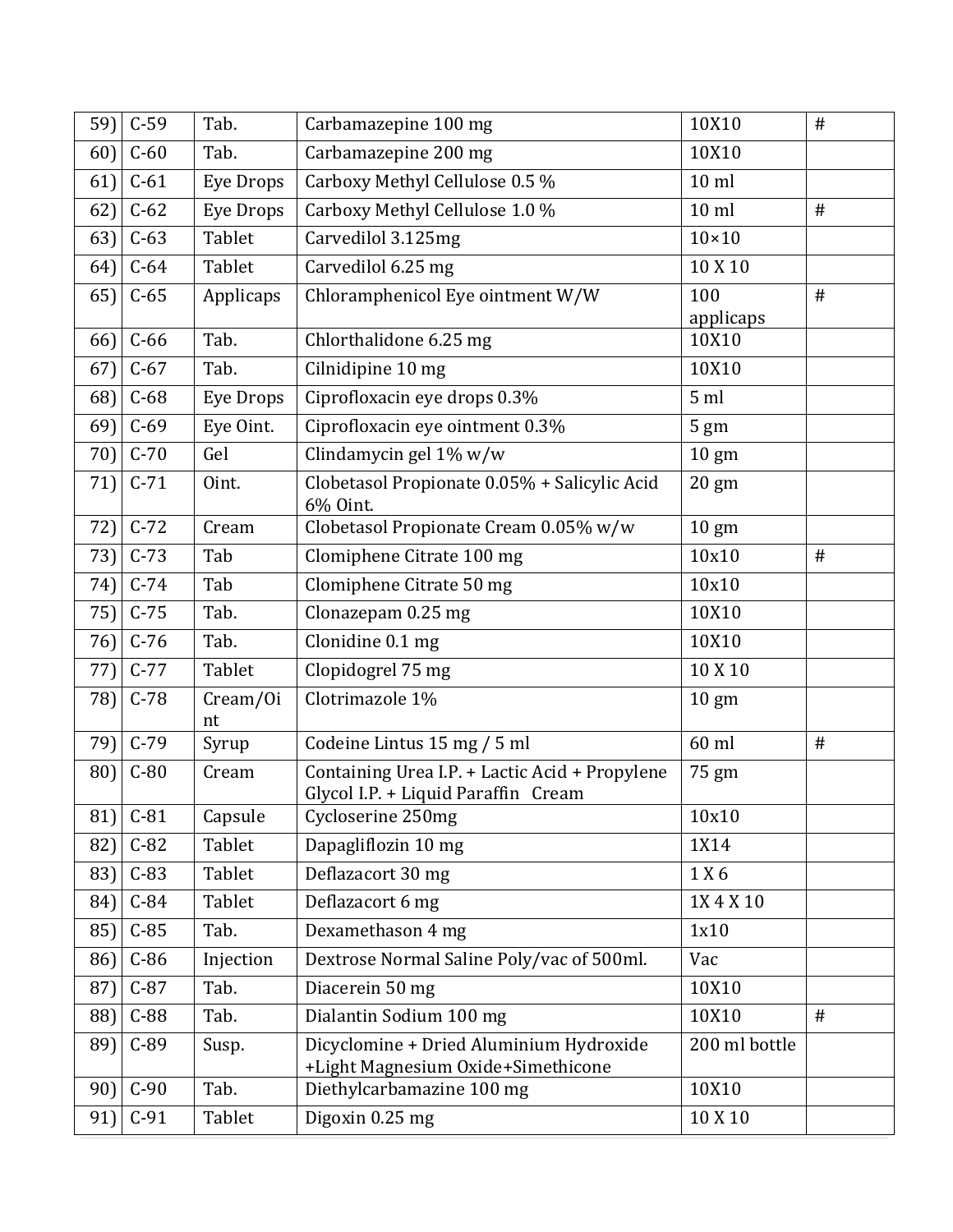| $C-92$<br>92)    | Tablet                | Diltiazem 60 mg                                           | 10 X 10                           |      |
|------------------|-----------------------|-----------------------------------------------------------|-----------------------------------|------|
| $C-93$<br>93)    | Liquid                | Disodium Hydrogen Citrate                                 | 100 ml                            | #    |
| $C-94$<br>94)    | Tablet                | Donepezil 5mg                                             | 10X10                             |      |
| 95]<br>$C-95$    | Eye Drops             | Dorzolamide Eye Drops                                     | 5 <sub>ml</sub>                   |      |
| $C-96$<br>96]    | Syrup                 | Doxofylline 100 mg /5 ml                                  | 100 ml pack                       |      |
| $C-97$<br>$97$ ] | Tablet                | Doxofylline 400 mg                                        | 10 X 10                           |      |
| $C-98$<br>98]    | Injection             | Drotaverine HCL 20mg/ml                                   | Amp                               | $\#$ |
| $C-99$<br>$99$ ] | Tablet                | Elemental calcium 500mg + Vit. D3 250 IU                  | 10X10                             |      |
| 100 C-100        | Tablet                | Empagliflozin 12.5mg + Metformim 500 mg                   | 1X10                              |      |
| 101 $C-101$      | Tablet                | Empagliflozin 25 mg                                       | 1X10                              |      |
| 102 C-102        | Tablet                | <b>Enalapril Maleate 5mg</b>                              | 1X15                              |      |
| 103 C-103        | Sachets               | <b>Enteral Nutrition powder form</b>                      | Small single<br><b>Use Sachet</b> | $\#$ |
| 104 C-104        | Tab.                  | Escitalopram 5 mg                                         | 10X10                             |      |
| 105 C-105        | Tab                   | <b>Estradiol Valereate 2 mg</b>                           | 10x10                             |      |
| 106 C-106        | Tablet                | Ethambutol 1000 mg                                        | 10 X 10                           | #    |
| 107 C-107        | Tablet                | Ethambutol 800 mg                                         | 10 X 10                           | $\#$ |
| 108 C-108        | Tablet                | Ethionamide 250 mg                                        | 10 X 10                           |      |
| 109 C-109        | Tab.                  | Febuxostat 40 mg                                          | 10X10                             |      |
| 110 C-110        | Tab.                  | Fenofibrate 145 mg                                        | 10X10                             | $\#$ |
| 111 C-111        | Tab.                  | Flavipiravir 400 mg                                       | 1x10                              |      |
| 112 C-112        | Tab.                  | Flavipiravir 800 mg                                       | 1x10                              |      |
| 113 C-113        | Cream                 | Fluocinolone Acetonide 0.1%                               | 20 gm                             |      |
| 114 C-114        | Lotion                | Fluoncinolone Acetonide 0.01% + Miconazole<br>maleate 2 % | $10$ ml                           |      |
| $115$ C-115      | Eye Drop              | Flurbiprofen Sodium 0.03%                                 | 5ml                               |      |
| 116 C-116        | Eye Drop              | Fluromethalone 0.1% Eye Drop                              | 5 <sub>ml</sub>                   |      |
| 117 C-117        | Respule               | Fluticasone 0.5 mg/2ml (0.5 mg Respule                    | each                              |      |
| 118 C-118        | <b>Nasal</b><br>Spray | Fluticasone propionate 50 mcg/1 dose                      | 120 metered<br>dose               |      |
| 119 C-119        | Cream                 | Fluticasone Propionate Cream 0.05%                        | $5 \text{ gm}$                    |      |
| 120 C-120        | Tab.                  | Folic Acid 0.5 mg + Ferrous Sulphate 150 mg               | 10X10                             |      |
| $C-121$<br>121   | Tab.                  | Folic Acid 5mg Tab.                                       | 10X10                             |      |
| 122 C-122        | <b>DPI</b>            | Formoterol 12 mcg+ Tiotropium 18mcg<br>Rotacap            | Pack of 15<br>dose                | $\#$ |
| 123 C-123        | Respule               | Formoterol 20 mcg + Budesonide 0.5mg                      | 2 ml respule                      |      |
| 124 C-124        | Cartridge<br>for MDPI | Formoterol 6 mcg + Budesonide 200 mg per<br>dose          | 100 MDPI in<br>each               |      |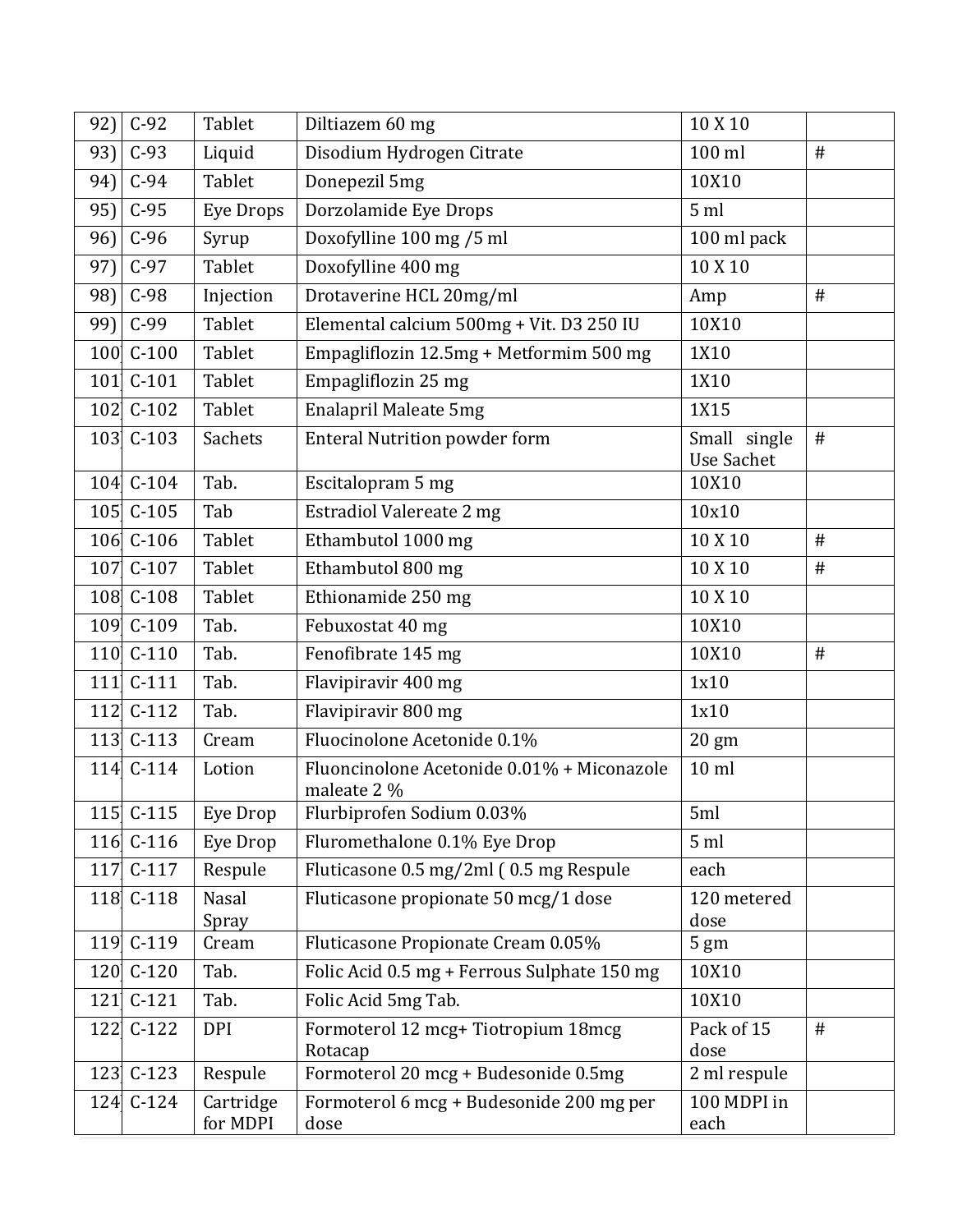|     |           | device     |                                                                  | cartridge          |      |
|-----|-----------|------------|------------------------------------------------------------------|--------------------|------|
|     | 125 C-125 | <b>DPI</b> | Formoterol 6 mcg + Budesonide 200mcg                             | Pack of 30         |      |
|     |           |            | Rotacap                                                          | dose               |      |
|     | 126 C-126 | MDI        | Formoterol 6 mcg + Budesonide 200mcg/1<br>puff                   | 120 MDI<br>Pack    |      |
| 127 | $C-127$   | <b>DPI</b> | Formoterol 6 mcg + Fluticasone 250 mcg                           | Pack of 30         |      |
|     |           |            | Rotacap                                                          | dose               |      |
|     | 128 C-128 | MDI        | Formoterol 6 mcg + Fluticasone 250 mcg puff                      | 120 doses          |      |
|     | 129 C-129 | MDI        | Formoterol 6 mcg+ Budesonide 400 mcg/puff                        | 120 MDI            |      |
|     | 130 C-130 | <b>DPI</b> |                                                                  | Pack<br>Pack of 30 |      |
|     |           |            | Formoterol 6 mcg+Budesonide 400mcg<br>Rotacap                    | dose               |      |
|     | 131 C-131 | MDI        | Formoterol 6mcg + Mometasone 200 mcg                             | Each               |      |
|     | 132 C-132 | Rotocap    | Formoterol 6mcg + Mometasone 200 mcg                             | Bottle of 30       |      |
|     | 133 C-133 | MDI        | Formoterol 6mcg + Mometasone 400 mcg                             | Each               |      |
|     | 134 C-134 | Rotocap    | Formoterol 6mcg + Mometasone 400 mcg                             | Bottle of 30       |      |
|     | 135 C-135 | Tablet     | Furosemide 20 mg + Spironolactone 50 mg                          | 10 X 10            |      |
|     | 136 C-136 | Tablet     | Furosemide 40 mg                                                 | 10 X 10            |      |
|     | 137 C-137 | Oint/Crea  | Fusidic Acid 2%/ Sodium Fusidate                                 | $15 \text{ gm}$    |      |
|     |           | m          |                                                                  |                    |      |
|     | 138 C-138 | Tablet     | Gabapentin 100mg + Nortriptyline 10mg                            | 1X15               |      |
|     | 139 C-139 | Cap.       | Gabapentin 300 mg                                                | 10X10              |      |
|     | 140 C-140 | Tablet     | Gabapentin 400mg + Nortriptyline 10mg                            | 1x15               |      |
|     | 141 C-141 | Lotion     | Gammabenzene Hexachloride 1% w/w                                 | 100 ml             | #    |
|     | 142 C-142 | Ear Drop   | Gentamycin 0.3 % Ear/eye Drops                                   | 5 <sub>ml</sub>    | $\#$ |
|     | 143 C-143 | Tablet     | Gliclazide 40mg                                                  | 10X10              | $\#$ |
|     | 144 C-144 | Tab.       | Gliclazide 60 mg MR                                              | 10X10              |      |
|     | 145 C-145 | Tablet     | Glimepiride 1mg and Metformin 500 mg<br><b>Sustained Release</b> | 10X10              |      |
|     | 146 C-146 | Tablet     | Glimepiride 2mg and Metformin 500 mg<br><b>Sustained Release</b> | 10X10              |      |
|     | 147 C-147 | Tab        | Glipizide 10 mg                                                  | 10X10              |      |
|     | 148 C-148 | Tab.       | Glipizide 5 mg                                                   | 10X10              |      |
|     | 149 C-149 | Cap/Tab    | Glyceryl Trinitrate 2.6 mg                                       | Bottle of 30       |      |
|     | 150 C-150 | Cap./Tab.  | Glyceryl Trinitrate 6.4 mg.                                      | Bottle of 30       | #    |
| 151 | $C-151$   | Tablet     | Griseofulvin (unmicronized) 250 mg                               | 10 X 10            |      |
|     | 152 C-152 | Injection  | Haemecel 500 ml bottle/VAC                                       | vac                |      |
|     | 153 C-153 | Injection  | <b>HCG 5000 IU</b>                                               | Vial               | #    |
|     | 154 C-154 | Inj.       | Hydrocortisone 100 mg amp                                        | 2 ml Amp.          |      |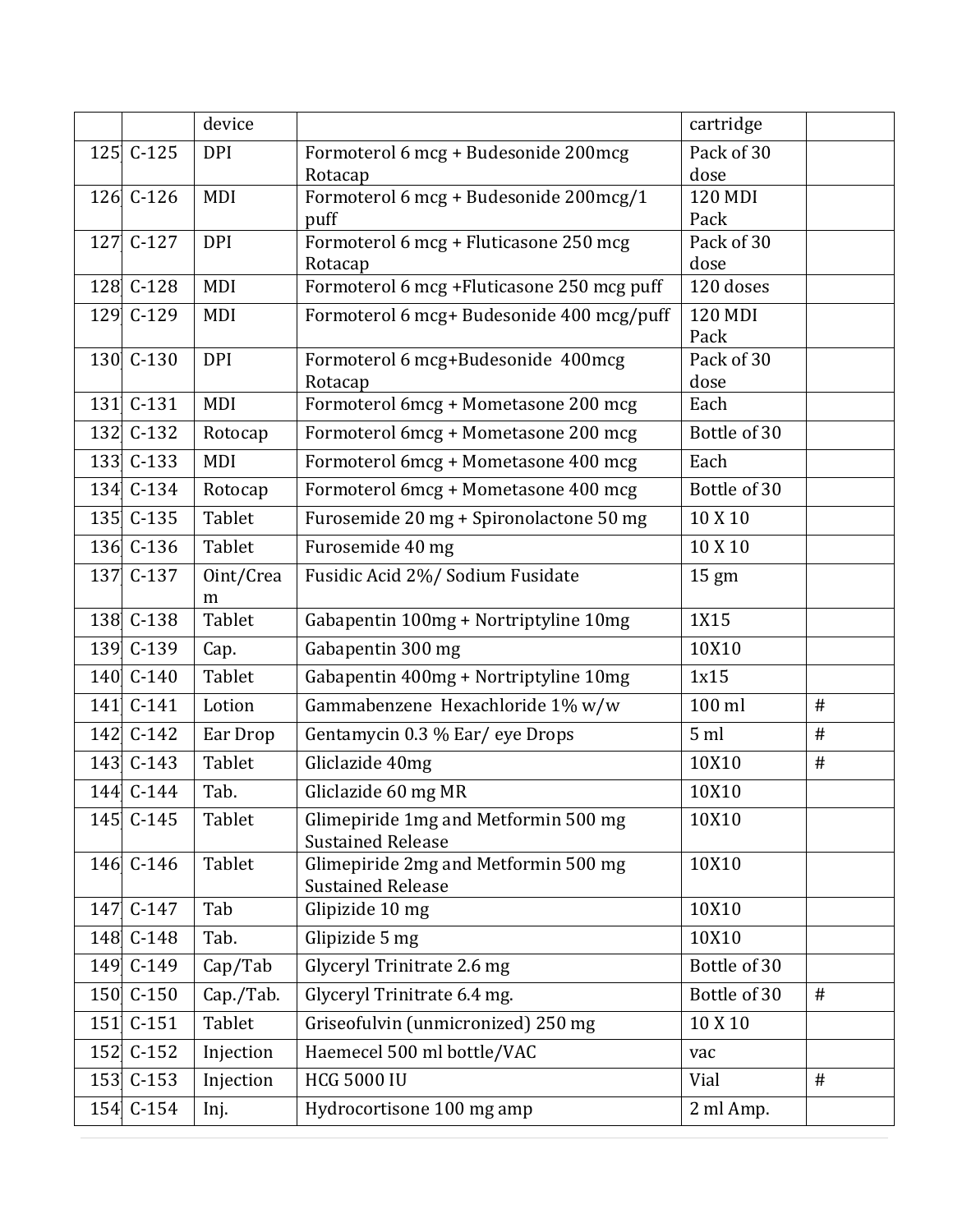| 155 C-155 | Injection        | Hydroxy- Progesterome caproate 250<br>mg/1ml Amp                  | amp                          |      |
|-----------|------------------|-------------------------------------------------------------------|------------------------------|------|
| 156 C-156 | Injection        | Hydroxy- Progesterome caproate 500 mg/2<br>ml Amp                 | amp                          |      |
| 157 C-157 | Tab              | Hyoscine butyl bromide+Mefenamic acid                             | 10X10                        | #    |
| 158 C-158 | Capsule          | Iatraconazole 100mg                                               | 1X10                         |      |
| 159 C-159 | Tablet           | Ibandronic Acid 150 mg                                            | 1Tablet/strip                |      |
| 160 C-160 | Syrup            | Ibuprofen 100 mgm + Paracetamol 125<br>mg/5ml                     | 60ml                         |      |
| 161 C-161 | Tablet           | Indapamide sustained release 1.5mg                                | 10X10                        |      |
| 162 C-162 | Capsule          | Indinavir 400mg                                                   | 10x10                        |      |
| 163 C-163 | Injection        | Insulin Aspart 100 IU/ml                                          | 3ml cartridge                |      |
| 164 C-164 | Injection        | Insulin Aspart 30% + Insulin Aspart<br>Protamine 70% 100IU/ml     | 3ml<br>Cartridge             |      |
| 165 C-165 | Injection        | Insulin Glargine 100IU/ML                                         | 10ml Vial                    |      |
| 166 C-166 | Injection        | Insulin Isophane/NPH 50% + Human<br>Insulin/Soluble 50% 100 IU/ml | 3ml<br>Cartridge             |      |
| 167 C-167 | Injection        | Insulin Isophane/NPH 70% + Human<br>Insulin/Soluble 30% 100 IU/ml | 3ml<br>Cartridge             |      |
| 168 C-168 | Injection        | Insulin Lispro 100 IU/ml                                          | 3ml<br>Cartridge             |      |
| 169 C-169 | Injection        | Insuline Glargine 100 IU/ml                                       | 3 <sub>ml</sub><br>Cartridge |      |
| 170 C-170 | Tablet           | Isosorbide 5 mononitrate 20 mg                                    | 10 X 10                      |      |
| 171 C-171 | Tablet           | Itraconazole 100 mg                                               | 1x10                         |      |
| 172 C-172 | Tablet           | Ivabradine 5 mg                                                   | 1x10                         |      |
| 173 C-173 | Tab.             | Ivermactin 12 mg                                                  | 1x10                         |      |
| 174 C-174 | Tab.             | Ivermactin 6 mg                                                   | 1x10                         |      |
| 175 C-175 | Powder           | Ketoanalogue                                                      | Sachet                       | $\#$ |
| 176 C-176 | Lotion           | Ketoconazole 2%                                                   | 50 ml                        |      |
| 177 C-177 | Eye Drop         | Ketorolac tromethamine 0.05%                                      | 5 <sub>ml</sub>              |      |
| 178 C-178 | Item             | Ketostix, Urine Glucose Strips                                    | Pack of 100                  |      |
| 179 C-179 | Tablet           | Labetolol 100 mgm                                                 | 10x 10                       |      |
| 180 C-180 | Injection        | Labetolol 5 m g/ml 20 ml                                          | vial                         |      |
| 181 C-181 | Syrup            | Lactulose 10g/15ml                                                | 200 ml                       |      |
| 182 C-182 | <b>Eye Drops</b> | Latanoprost Eye Drops 0.05%                                       | 5 <sub>ml</sub>              |      |
| 183 C-183 | Tab.             | Letrozole 2.5 mg                                                  | 10x10                        |      |
| 184 C-184 | Tablet           | Levetiracetam 250mg                                               | 10X10                        |      |
| 185 C-185 | Syrup            | Levocloperastine Fendizoate 35.4 mg / 5 ml                        | 100 ml                       |      |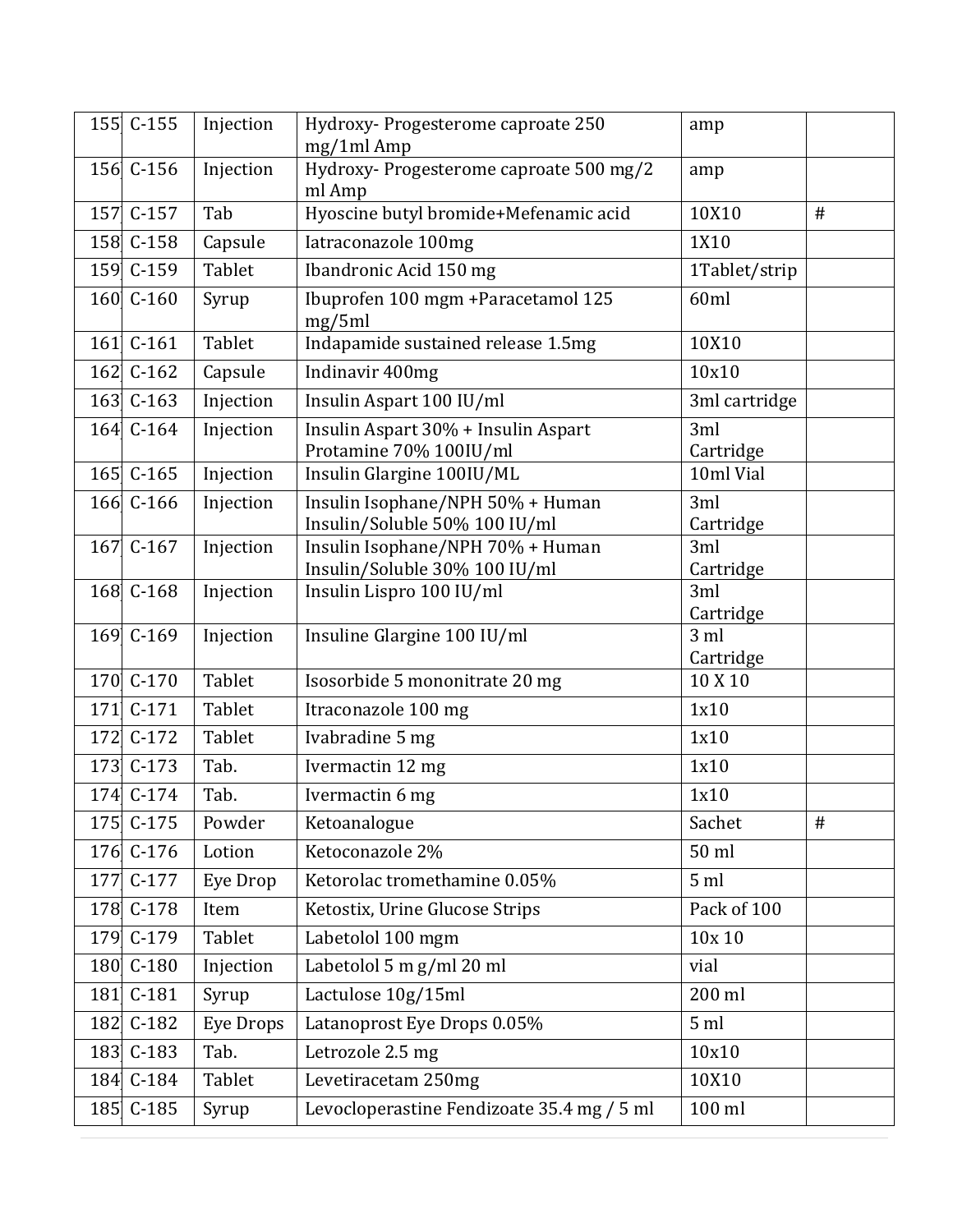| 186 C-186   | Respule        | Levosalbutamol 0.63 mg + Ipratopium 500<br>mcg per 2.5 ml | each                |   |
|-------------|----------------|-----------------------------------------------------------|---------------------|---|
| 187 C-187   | Respule        | Levosalbutamol 1.25 mg + Ipratopium 500<br>mcg per 2.5 ml | each                |   |
| 188 C-188   | Respule        | Levosalbutamol 1.25 mg + Ipratropium 500<br>mcg           | $2.5$ ml<br>respule |   |
| 189 C-189   | MDI            | Levosalbutamol 50 mcg per dose                            | 250 doses           |   |
| 190 C-190   | Eye Drops      | Lignocaine Hcl 4 % Eye Drops                              | $20$ ml             | # |
| 191 C-191   | Tab.           | Linagliptin 5 mg                                          | 10X10               |   |
| 192 C-192   | Syrup          | Liquid paraffin+ Milk of Magnesia+ Sodium<br>Picosulphate | 200 ml              |   |
| 193 C-193   | Tablet         | Lisinopril 5mg                                            | 10X10               |   |
| 194 C-194   | Tablet         | Losartan 50 mg + Hydrochlorothiazide12.5<br>mg            | 10 X 10             |   |
| 195 C-195   | Tablet         | Losartan Potassium 50 mg                                  | 10 X 10             |   |
| 196 C-196   | Cream          | Luliconazole 1%                                           | $10 \text{ gm}$     |   |
| 197 C-197   | Injection      | Magnesium Sulphate 1 gm/100 ml infusion                   | vac                 |   |
| 198 C-198   | Injection      | Magnesium Sulphate 40 mg/ml                               | amp                 |   |
| 199 C-199   | Injection      | Manitol 20% w/v IP 100 ml                                 | vac                 |   |
| 200 C-200   | Tablet         | Mebeverine 135mg                                          | 1X15                |   |
| 201 C-201   | Tab.           | Medroxy Progesterone acetate 10 mg                        | 10x10               |   |
| 202 C-202   | Injection      | Meropenam 500 mg                                          | Vial                |   |
| 203 C-203   | Tablet         | Methotrexate 5mg                                          | 1X10                |   |
| 204 C-204   | Tab.           | Methyl prednisolone 16 mg                                 | 1x10                |   |
| 205 C-205   | Tab.           | Methyl prednisolone 8 mg                                  | 1x10                |   |
| 206 C-206   | Oint.          | Methyl Salicylate + Menthol + camphor                     | $20 \text{ gm}$     |   |
| 207 C-207   | Tablet         | Metolazolone 5 mg                                         | 1x10                |   |
| 208 C-208   | Tablet         | Metoprolol extended release 25 mg                         | 10 X 10             |   |
| 209 C-209   | Injection      | Metronidazole 500 mg/100ml                                | 100 ml vac          |   |
| 210 C-210   | Cream          | Miconazole 2%                                             | $10 \text{ gm}$     |   |
| $211$ C-211 | Tab.           | Micronized Progesterone SR 300 mg                         | 10x10               |   |
| 212 C-212   | Tablet         | Mifepristone 200 mg                                       | 10x10               |   |
| 213 C-213   | Lotion         | Minoxidil 5%                                              | 60 ml               |   |
| 214 C-214   | Tab.           | Misoprostol 200 mcg                                       | 1x4                 |   |
| 215 C-215   | Tab.           | Misoprostol 25 mcg                                        | 1x4                 |   |
| 216 C-216   | Nasal<br>Spray | Mometasone 50 mcg / Dose                                  | 120 met.<br>dose    |   |
| 217 C-217   | Cream          | Mometasone Furoate 0.1% cream                             | $5 \text{ gm}$      |   |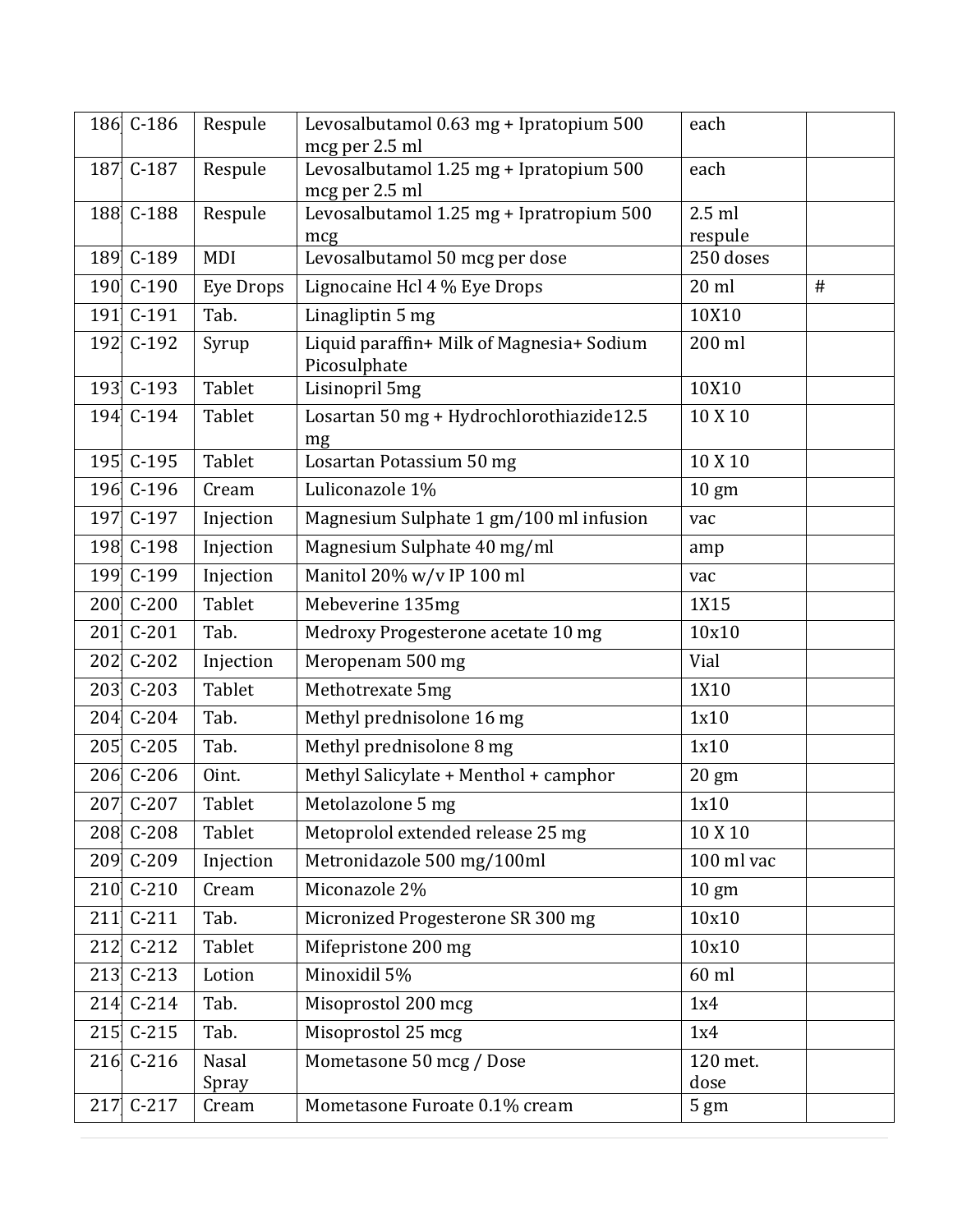|     | 218 C-218 | Tablet           | Montelukast 10 mg                                                          | 10 X 10            |      |
|-----|-----------|------------------|----------------------------------------------------------------------------|--------------------|------|
|     | 219 C-219 | Tablet           | Montelukast 10 mg + Levocetrizine 5 mg                                     | 10 X 10            |      |
|     | 220 C-220 | Tablet           | Montelukast 4 mg                                                           | 10 X 10            |      |
| 221 | $C-221$   | Tablet           | Montelukast 5 mg                                                           | 10 X 10            |      |
|     | 222 C-222 | Eye Drops        | Moxifloxacin Eye Drop 0.5%                                                 | 5ml                |      |
|     | 223 C-223 | Eye Oint.        | Moxifloxacin Eye ointment 0.5%                                             | $5 \text{ gm}$     |      |
|     | 224 C-224 | Tablet           | Moxinidine 0.2mg                                                           | 10X10              |      |
|     | 225 C-225 | Tablet           | Moxinidine 0.3mg                                                           | 10X10              |      |
|     | 226 C-226 | Device           | Multi dose Dry Powder Device for inhalation<br>(MDPI) (Refillable/Reusable | 1 Unit             | $\#$ |
| 227 | $C-227$   | Tablet           | Nebivolol 5 mg                                                             | 10x10              |      |
|     | 228 C-228 | Eye drop         | Nepafenac 0.1%                                                             | 5ml                |      |
|     | 229 C-229 | Tablet           | Nicorandil 5 mg                                                            | 1 X 20<br>(bottle) |      |
|     | 230 C-230 | Tablet           | Nitrazepam 5mg                                                             | 1X10               |      |
|     | 231 C-231 | Tab.             | Norethisterone Acetate 5 mg                                                | 10x10              |      |
|     | 232 C-232 | Injection        | Normal Saline 500 ml                                                       | Vac                | $\#$ |
|     | 233 C-233 | <b>Eye Drops</b> | Ofloxacin 0.3 % + Dexamethasone 0.1 % Eye<br>drops                         | 5 <sub>ml</sub>    |      |
|     | 234 C-234 | Eye Drops        | Ofloxacin 0.3 % Eye drops                                                  | 5 <sub>ml</sub>    |      |
|     | 235 C-235 | Ear Drop         | Ofloxacin 0.3% + Dexamethasone 0.1%                                        | 5 <sub>ml</sub>    | $\#$ |
|     | 236 C-236 | Ear Drop         | Ofloxacin 0.3% Ear Drops                                                   | 5 <sub>ml</sub>    |      |
|     | 237 C-237 | Eye Drop         | Olapatadine HCL 0.1%                                                       | 5ml                |      |
|     | 238 C-238 | Tablet           | Olmesartan medoxomil 20 mg                                                 | 10 X 10            |      |
|     | 239 C-239 | Tablet           | Olmesartan medoxomil 20 mg + Amlodipine 5<br>mg                            | 10 X 10            |      |
|     | 240 C-240 | Powder           | ORS as per WHO formula                                                     | 21 g Sachets       |      |
|     | 241 C-241 | Nasal<br>Drop    | Oxymetazoline 0.1% Nasal Drop                                              | $15$ ml            |      |
|     | 242 C-242 | Tablet           | Pancreatin 25000                                                           | 1X10               |      |
|     | 243 C-243 | Ear Drop         | Paradichlorobenzene + Benzocaine +<br>Chlorbutol+ Turpentin Oil Ear Drop   | $15$ ml            | $\#$ |
|     | 244 C-244 | Injection        | Pentazon as Hcl. 30 mg/ml                                                  | 1 ml Amp.          |      |
|     | 245 C-245 | Tablet           | Perindopril 4 mg                                                           | 10 X 10            |      |
|     | 246 C-246 | Tablet           | Perindopril 4mg + Amlodipine 5mg                                           | 10X10              |      |
|     | 247 C-247 | Lotion           | Permethrin 1%                                                              | 60ml               | $\#$ |
|     | 248 C-248 | Cream            | Permethrin 5%                                                              | 30ml               |      |
|     | 249 C-249 | Lotion           | Permethrin lotion 5%                                                       | 60 ml              |      |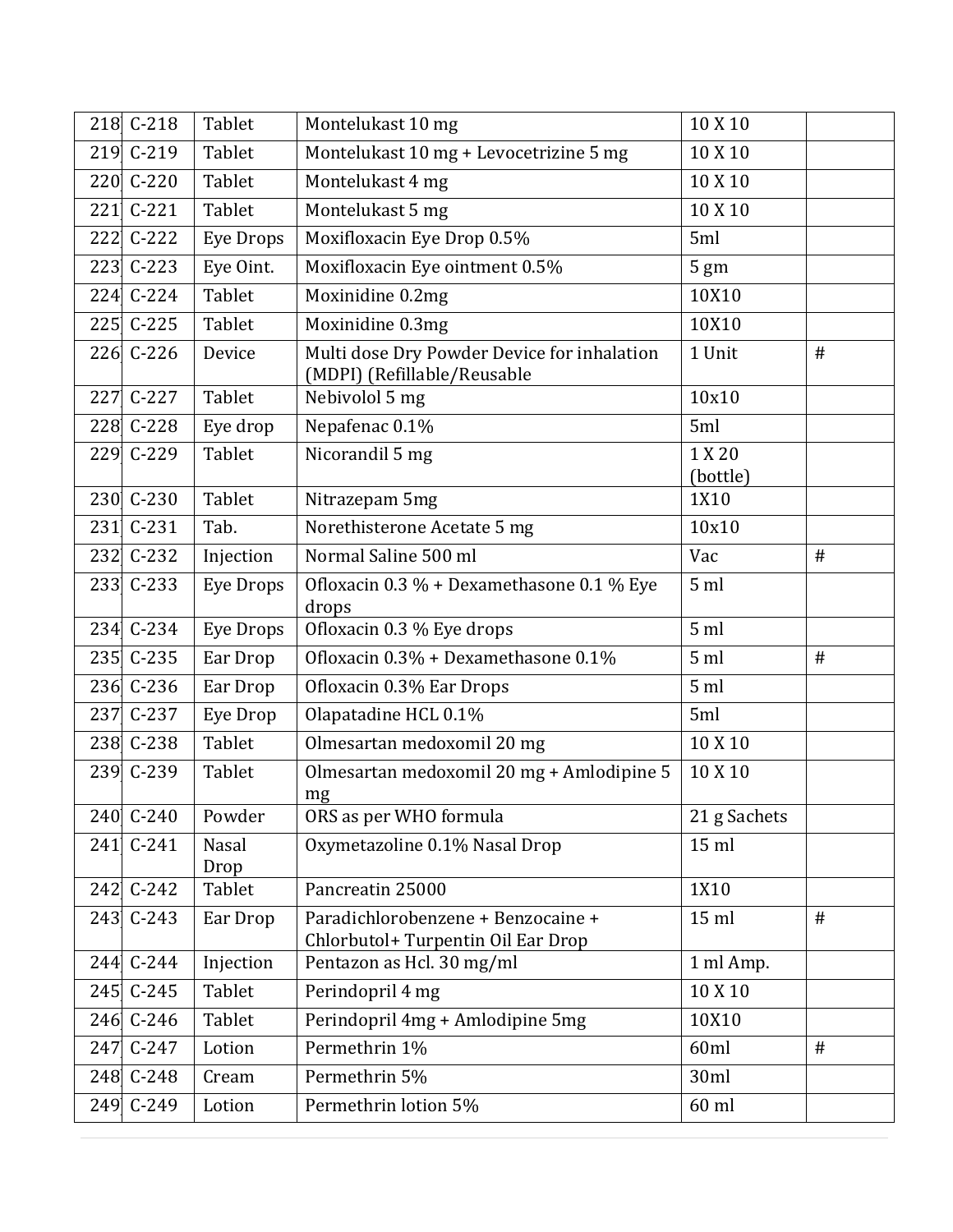|     | 250 C-250 | Injection     | Phenargan 25 mg/ml                                                                                  | 2 ml Amp.                    |      |
|-----|-----------|---------------|-----------------------------------------------------------------------------------------------------|------------------------------|------|
|     | 251 C-251 | Tablet        | Pioglitazone 15mg                                                                                   | 1X10                         |      |
|     | 252 C-252 | Tablet        | Pioglitazone 30 mg                                                                                  | 1X10                         |      |
|     | 253 C-253 | Injection     | Piperacillin + Tazobactum (2 gm + 250 mg)                                                           | Vial                         |      |
|     | 254 C-254 | Tablet        | Pirfenidone 200 mg                                                                                  | 1x10                         |      |
|     | 255 C-255 | Mouth<br>Wash | Povidone Iodine 0.5 % mouth wash                                                                    | 50 ml                        |      |
|     | 256 C-256 | Cream         | Povidone Iodine 5% ointment                                                                         | 15 gm                        |      |
|     | 257 C-257 | Oint.         | Povidone Iodine IP 5% w/w + Metronidazole<br>IP $1\%$ w/w & Aloe Powder 1.5% w/w<br><b>Ointment</b> | 15 GM                        |      |
|     | 258 C-258 | Tab.          | Prasugrel 10 mg                                                                                     | 10X10                        |      |
|     | 259 C-259 | Tablet        | Prazosin Hydrochloride 5 mg                                                                         | 1X30                         |      |
|     | 260 C-260 | Tablet        | Prazosin hydrochloride extended release<br>2.5mg                                                    | 10X10                        |      |
|     | 261 C-261 | Eye Drop      | Prednisolone Acetate Ophthalmic<br>Suspension1%                                                     | $10$ ml                      | $\#$ |
|     | 262 C-262 | Tab.          | Pregabalin 75 mg                                                                                    | 10X10                        |      |
|     | 263 C-263 | Eye Drop      | Proparcaine Hydrochloride 0.5%                                                                      | 5 <sub>ml</sub>              | $\#$ |
|     | 264 C-264 | Injection     | Propofol 10 mg/ml                                                                                   | 10 ml vial                   |      |
|     | 265 C-265 | Tablet        | Propranolol 40 mg                                                                                   | 1X15                         |      |
|     | 266 C-266 | Injection     | Prostidin 250 mcg/1ml                                                                               | amp                          |      |
|     | 267 C-267 | Tablet        | Prothionamide 250 mg                                                                                | 10 X 10                      |      |
|     | 268 C-268 | Tablet        | Pyrazinamide 500 mg                                                                                 | 10 X 10                      |      |
|     | 269 C-269 | Tablet        | Pyrazinamide 750 mg                                                                                 | 10 X 10                      |      |
|     | 270 C-270 | Tablet        | Ramipril 2.5 mg                                                                                     | 10 X 10                      |      |
|     | 271 C-271 | Tablet        | Ramipril 5 mg                                                                                       | 10 X 10                      |      |
| 272 | $C-272$   | Tablet        | Ramipril 5 mg + Hydrochlorothiazide12.5 mg                                                          | 10 X 10                      |      |
|     | 273 C-273 | Tablet        | Ranolazine 500mg                                                                                    | 10X10                        |      |
|     | 274 C-274 | Inj.          | Remdesevir 100 mg                                                                                   | each                         |      |
|     | 275 C-275 | Injection     | <b>Ringer Lactate</b>                                                                               | Vac                          |      |
|     | 276 C-276 | Tablet        | Risedronate 150 mg                                                                                  | $\mathbf{1}$<br>Tablet/strip |      |
| 277 | $C-277$   | Tab.          | Rivaroxaban 10 mg                                                                                   | 1x10                         |      |
|     | 278 C-278 | Tablet        | Rivoroxaban 20mg                                                                                    | 1X14                         |      |
|     | 279 C-279 | Tablet        | Rosuvastalin 5 mg                                                                                   | $10 \times 10$               |      |
|     | 280 C-280 | Tablet        | Rosuvastatin 10 mg                                                                                  | 10 X 10                      |      |
|     | 281 C-281 | Tablet        | Rosuvastatin 10mg + Fenofibrate 145 mg                                                              | 10X10                        |      |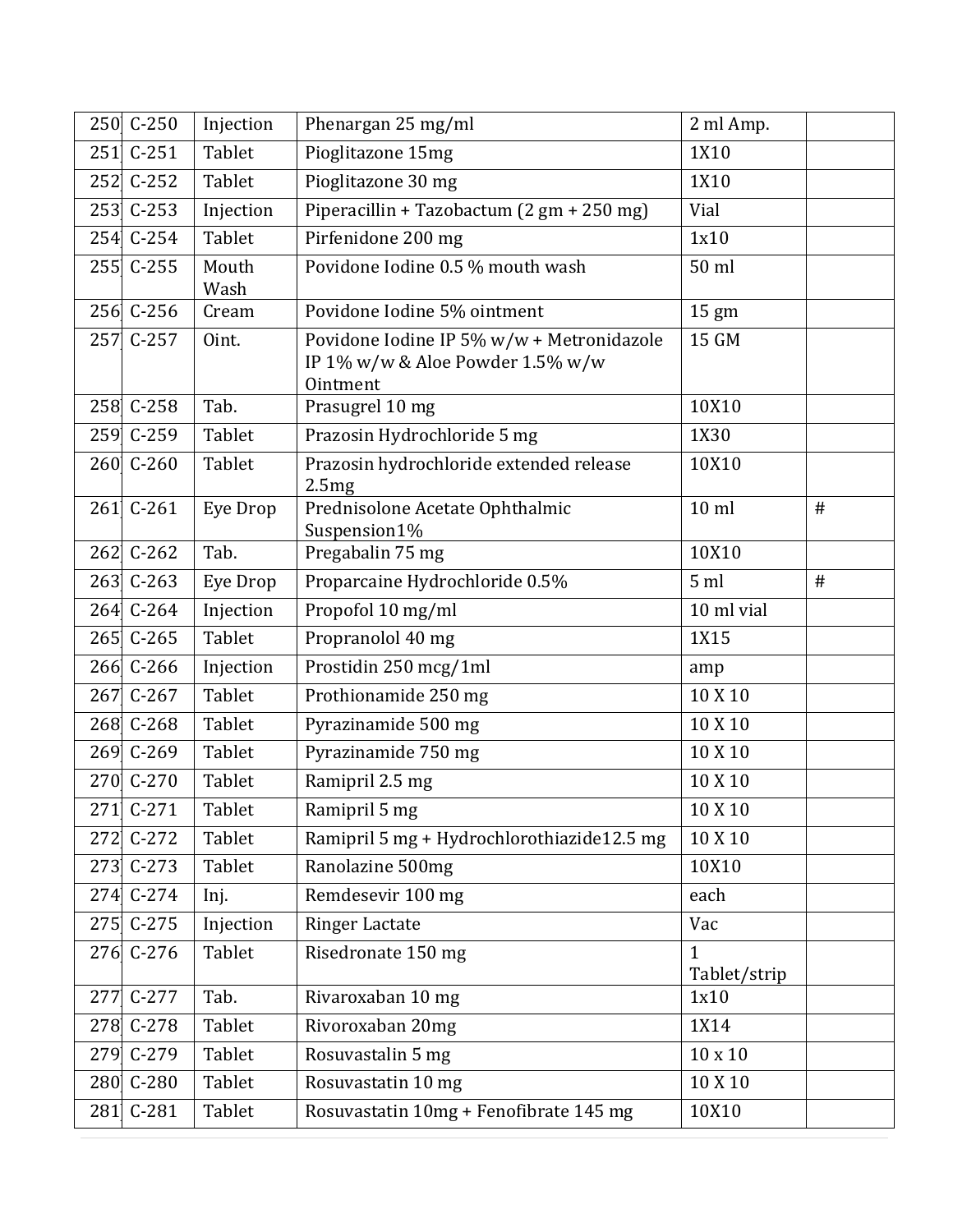|     | 282 C-282 | Tablet                            | Rosuvastatin 20 mg                                  | 10X 10                           |      |
|-----|-----------|-----------------------------------|-----------------------------------------------------|----------------------------------|------|
|     | 283 C-283 | Tablet                            | Sacubitril 24 mg + Valsartan 26mg                   | 1X14                             |      |
|     | 284 C-284 | MDI                               | Salbutamol 100 mcg /1puff                           | <b>200 MDI</b><br>Pack           | $\#$ |
|     | 285 C-285 | <b>Breath</b><br>Accurated<br>MDI | Salbutamol 100 mcg per puff                         | 120 doses                        | $\#$ |
|     | 286 C-286 | Syrup                             | Salbutamol 2 mg / 5 ml                              | 100 ml                           |      |
| 287 | $C-287$   | respule                           | Salbutamol 2.5 mg                                   | $2.5$ ml<br>respule              | $\#$ |
|     | 288 C-288 | Nebulizin<br>g Solution           | Salbutamol 2.5 mg + Ipratropium bromide<br>500 mg   | $2.5$ ml<br>respule              |      |
|     | 289 C-289 | MDI                               | Salbutamol MDI 200mcg/dose                          | 120 doses                        | $\#$ |
|     | 290 C-290 | Solution                          | Salbutamol Nebulizing Solution                      | $15$ ml                          |      |
|     | 291 C-291 | Respule                           | Salbutamol Sulphate 2.5 mg                          | $2.5$ ml<br>respule              | $\#$ |
|     | 292 C-292 | <b>MDI</b>                        | Salmeterol 25 mcg+Fluticasone 125 mcg per<br>1 puff | 120 MDI<br>Pack                  |      |
|     | 293 C-293 | Cartridge                         | Salmeterol 50 mcg + Fluticasone 250 mcg per<br>dose | 100 MDPI in<br>each<br>cartridge |      |
|     | 294 C-294 | Diskhaler<br>Accuhaler            | Salmeterol 50 mcg + Fluticasone 250 mcg per<br>dose | Pack of 60<br>dose               |      |
|     | 295 C-295 | Tablet                            | S-amlodipine 5mg                                    | 10X10                            |      |
|     | 296 C-296 | Tab.                              | Silodosin 8 mg                                      | 10X10                            |      |
|     | 297 C-297 | Cream                             | Silver Sulphadiazine 1%                             | $10 \text{ gm}$                  |      |
|     | 298 C-298 | Tablet                            | Sodium Bicarbonate 500mg                            | 1X15                             |      |
|     | 299 C-299 | Injection                         | Sulbactum (Sod.) 1 gm                               | Vial                             |      |
|     | 300 C-300 | Tablet                            | Tamsulosin 0.4mg + Dutasteride 0.5mg                | 1X15                             |      |
| 301 | $C-301$   | Tablet                            | Taurine 500 mg + Acetylcysteine 150 mg              | 1x10                             |      |
|     | 302 C-302 | Tablet                            | Telmisartan 40 mg                                   | 10X 10                           |      |
|     | 303 C-303 | Tablet                            | Telmisartan 40 mg +Hydrochlorothiazide<br>12.5 mg   | 10X 10                           |      |
|     | 304 C-304 | Tablet                            | Telmisartan 40 mg + Chlorthalidone 6.25 mg          | 1X15                             |      |
|     | 305 C-305 | Tablet                            | Teneligiptin 20 mg + Metformin 500 mg               | 1X10                             |      |
|     | 306 C-306 | Tablet                            | Teneligliptin 20 mg                                 | 1X10                             |      |
|     | 307 C-307 | Oint.                             | Terbinafine hydrochloride 1%                        | $10 \text{ gm}$                  |      |
|     | 308 C-308 | Syrup                             | Theophylline 100 mg / 5 ml                          | 100 ml                           | #    |
|     | 309 C-309 | Tablet                            | Ticagrelor90 mg                                     | 1X14                             |      |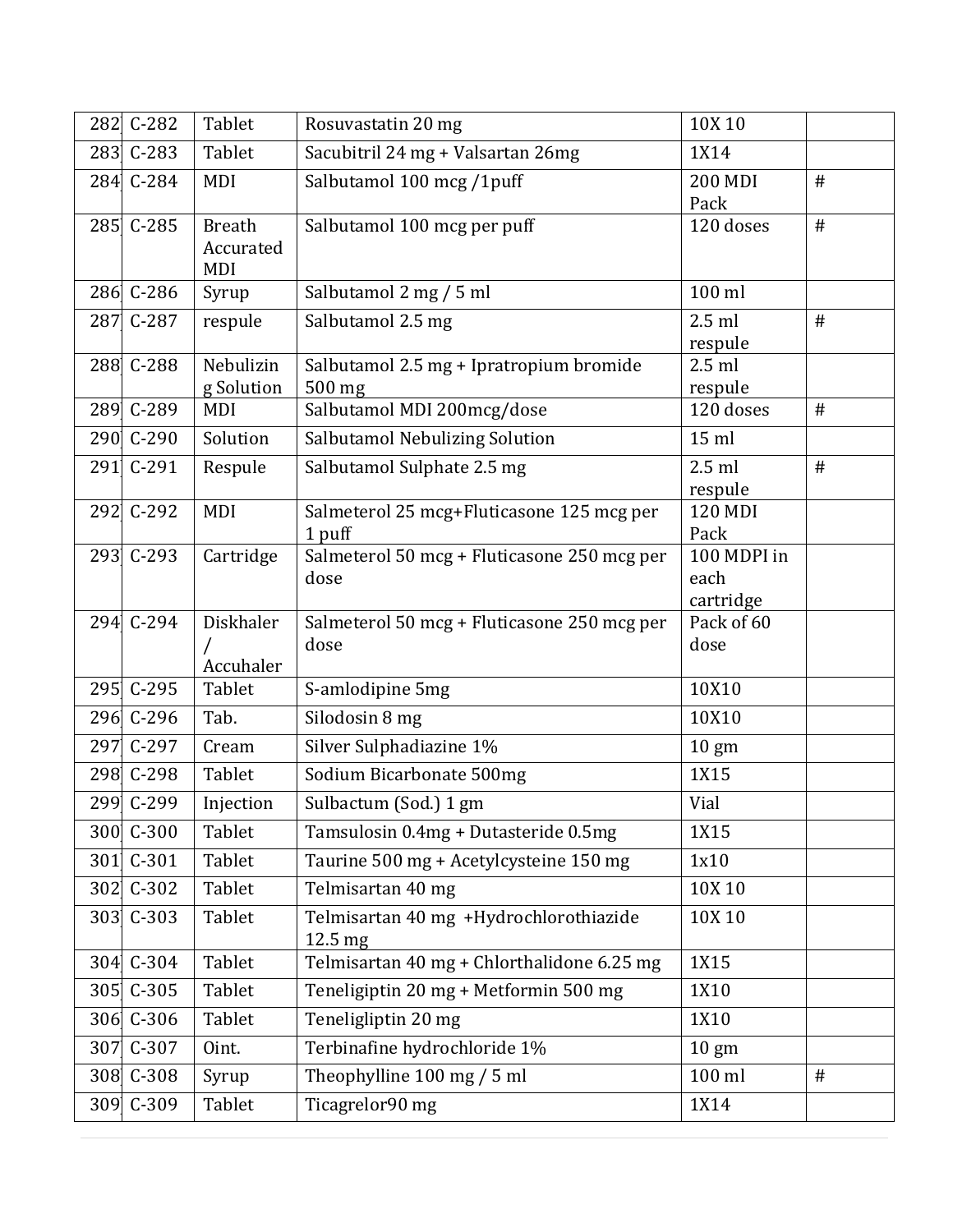|     | 310 C-310 | Eye Drops        | Timolol maleate 0.5 % Eye Drops                      | 5 <sub>ml</sub> |      |
|-----|-----------|------------------|------------------------------------------------------|-----------------|------|
| 311 | $C-311$   | MDI              | Tiotropium 9mcg /per dose                            | 180 doses       |      |
|     | 312 C-312 | <b>DPI</b>       | Tiotropium Rotacap (18 mcg)                          | Pack of 15      |      |
|     | 313 C-313 | <b>Eye Drops</b> | Tobramycin 0.3% + Dexamethasone 0.1% Eye<br>drops    | 5 <sub>m</sub>  |      |
|     | 314 C-314 | <b>Eye Drops</b> | Tobramycin Eye drops 0.3%                            | 5ml             | #    |
|     | 315 C-315 | Tablet           | Torsemide 10 mg                                      | 10X 10          |      |
|     | 316 C-316 | Tablet           | Torsemide 40 mg                                      | 10X10           |      |
|     | 317 C-317 | Tablet           | Tramadol 37.5mg + Paracetamol 325 mg                 | 1X15            |      |
|     | 318 C-318 | Injection        | Tramadol 50 mg/1ml ampoule                           | amp             |      |
|     | 319 C-319 | Injection        | Tranexamic acid 125 mg/ml                            | 2 ml Amp.       |      |
|     | 320 C-320 | Tablet           | Tranexamic acid 250 mg                               | 10 X 10         |      |
| 321 | $C-321$   | Eye drop         | Travoprost 0.004%                                    | 3ml             |      |
|     | 322 C-322 | Tablet           | Triamterene 50 mg + Benzthiazide 25 mg               | 10X 10          |      |
|     | 323 C-323 | Tablet           | Trihexyphenidyl hydrochloride 2mg                    | 10X10           |      |
|     | 324 C-324 | Tablet           | Trimetazidine hydrochloride modified release<br>35mg | 10X10           |      |
|     | 325 C-325 | <b>Eye Drops</b> | Tropicamide 1 %Eye Drops                             | 5 <sub>ml</sub> |      |
|     | 326 C-326 | Injection        | Valethamate Propionate 8 mg/ml                       | 1 ml Amp.       |      |
|     | 327 C-327 | Injection        | Vit. K1 0.5 ml                                       | Amp             | $\#$ |
|     | 328 C-328 | Tablet           | Voglibose 0.2mg                                      | 10X10           |      |
|     | 329 C-329 | Tablet           | Voglibose 0.3 mg                                     | 10X10           |      |
|     | 330 C-330 | Nasal<br>Drop    | Xylometazoline 0.1% Nasal Drop                       | 15 ml           | $\#$ |
|     | 331 C-331 | Tablet           | Zolpidem 5mg                                         | 1x10            |      |

**#** The firm desirous of quoting these items shall have to submit approval from DCGI or import license if applicable.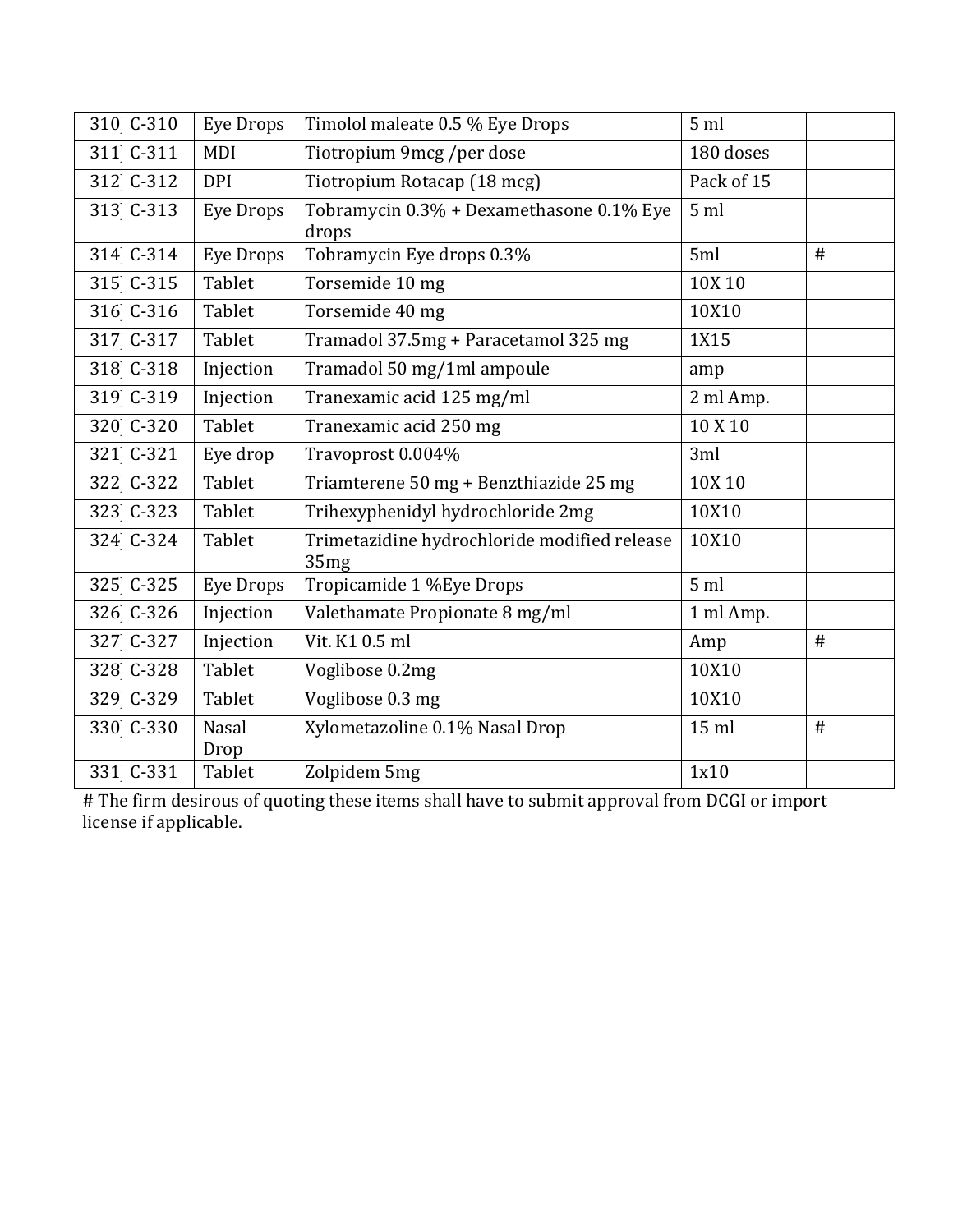### **Group D: List of Medicine/Consumable/Other items for SDMC for RCA for the year 2021-24**

| S.No           | Item<br>Code | <b>TITLE</b> | <b>NAME OF THE ITEMS</b>                                                                                                                                                                                                                                                                   | <b>PACKING</b>     |
|----------------|--------------|--------------|--------------------------------------------------------------------------------------------------------------------------------------------------------------------------------------------------------------------------------------------------------------------------------------------|--------------------|
| $\mathbf{1}$   | $D-1$        | I.V. set     | Advance fluid administrative system with protective cap<br>with prime stop, air stop, bacterial retention air vent 2<br>micron, 15 micron fluid filter in the chamber, Medical Grade<br>non toxic transparent PCV tubing with kink free parking<br>space in roller clamp with laurel lock. | Each               |
| $\overline{2}$ | $D-2$        | Items        | Alcohol Swab (Disposable) 70% Isopropyl Alcohol                                                                                                                                                                                                                                            | Each               |
| 3              | $D-3$        | Items        | Aneroid dial BP apparatus of ISI mark with case.                                                                                                                                                                                                                                           | Single<br>pack     |
| $\overline{4}$ | $D-4$        | Items        | Anklets small/medium/large                                                                                                                                                                                                                                                                 | Each pair          |
| 5              | $D-5$        | Instrument   | <b>Artery Forceps Mosquito</b>                                                                                                                                                                                                                                                             | Each               |
| 6              | $D-6$        | Item         | <b>Baby Sheet (disposable)</b>                                                                                                                                                                                                                                                             | Each               |
| 7              | $D-7$        | Item         | <b>Baby Tag</b>                                                                                                                                                                                                                                                                            | Each               |
| 8              | $D-8$        | Suture       | Black braided silk 3/8 circle cutting 60 mm, size 1                                                                                                                                                                                                                                        | Box of 12<br>foils |
| 9              | $D-9$        | Suture       | Catgut 1-0 with cutting Needle                                                                                                                                                                                                                                                             | Each               |
| 10             | $D-10$       | Suture       | Catgut 2-0 with round body Needle                                                                                                                                                                                                                                                          | Each               |
| 11             | $D-11$       | Suture       | Catgut Chromic: 3/8 circle cutting 22 mm, 76 cm., 100cm                                                                                                                                                                                                                                    | Box of 12<br>foils |
| 12             | $D-12$       | Catheter     | Catheter 100% silicone Foleys Balloon catheter 2 way size<br>8, 14, 16 & 18                                                                                                                                                                                                                | Each               |
| 13             | $D-13$       | Instrument   | Cheatle's Forcep S.S.                                                                                                                                                                                                                                                                      | Each               |
| 14             | $D-14$       | Items        | Chromic catgut in 1-0,2-0,3-0,4-0 with round body needles                                                                                                                                                                                                                                  | Each               |
| 15             | $D-15$       | Suture       | Chromic Catgut No. 1                                                                                                                                                                                                                                                                       | Each               |
| 16             | $D-16$       | Items        | Clinical Thermometer ISI/CE/FDA as acceptable Digital                                                                                                                                                                                                                                      | Each               |
| 17             | $D-17$       | Items        | Cotton wool Absorbent I.P.                                                                                                                                                                                                                                                                 | 400 gm<br>net      |
| 18             | $D-18$       | Items        | Cotton wool Absorbent I.P.                                                                                                                                                                                                                                                                 | 300 gm net         |
| 19             | $D-19$       | Bandage      | Crepe bandage (porous, decron polyester material with<br>longitudinal elastic threads (10 per inch), 4" sized and<br>length 4 meters.                                                                                                                                                      | Each               |
| 20             | $D-20$       | Bandage      | Crepe bandage (porous, decron polyester material with<br>longitudinal elastic threads (10 per inch), 6" sized and<br>length 4 meters.                                                                                                                                                      | Each               |
| 21             | $D-21$       | Items        | Digital BP Apparatus, self inflatable with 30 reading<br>memory Adult & paed. With cuff etc. with Charger                                                                                                                                                                                  | Each               |
| 22             | $D-22$       | Items        | Disposable Apron                                                                                                                                                                                                                                                                           | Each               |
| 23             | $D-23$       | Needle       | Disposable Aspiration Needle 6" long 16 & 18 gauze                                                                                                                                                                                                                                         | Each               |
| 24             | $D-24$       | Items        | Disposable Bed sheet                                                                                                                                                                                                                                                                       | Each               |
| 25             | $D-25$       | Disposable   | Disposable blood donor set : Gamma Rays Sterilized / ETO                                                                                                                                                                                                                                   | Each               |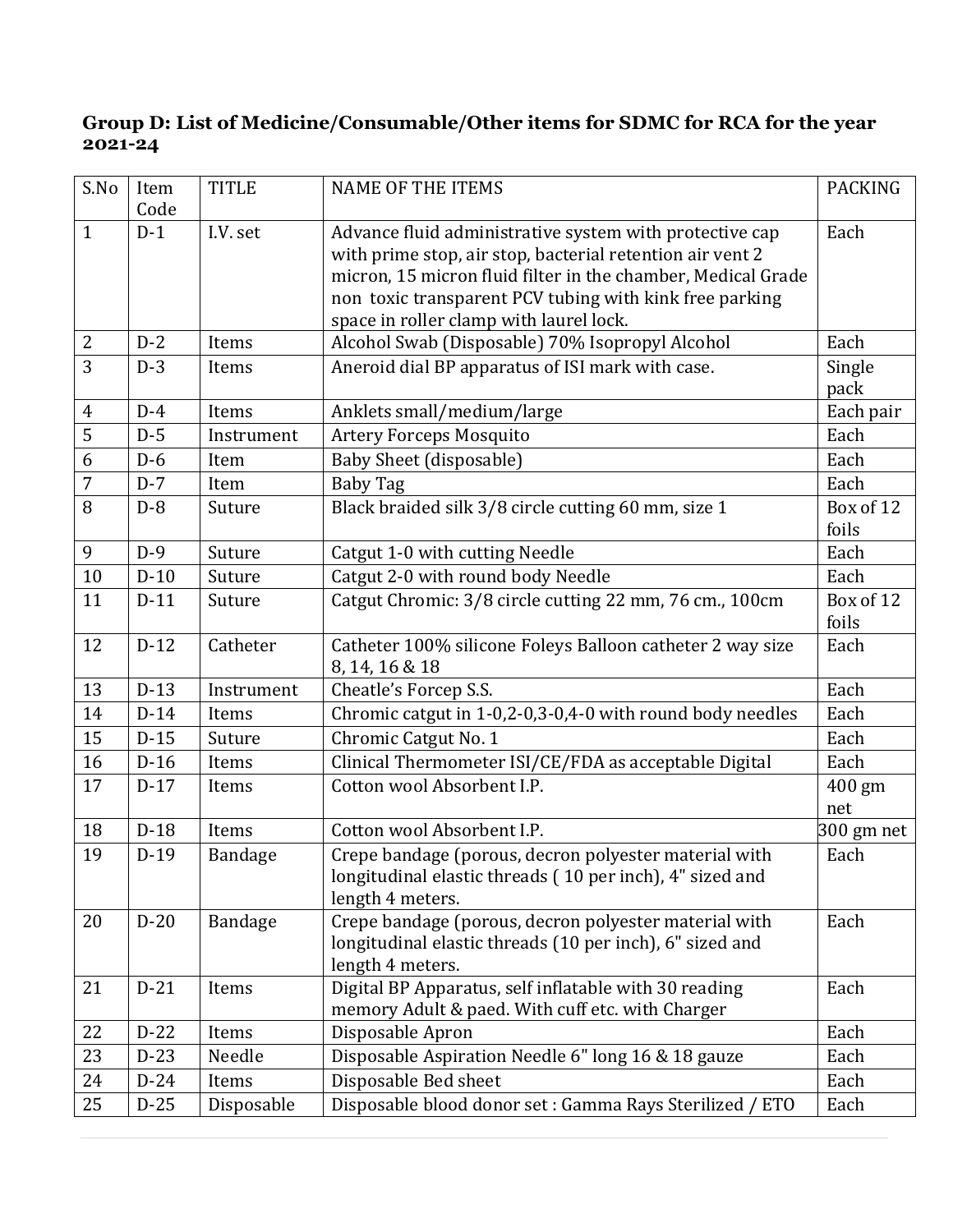|          |                  |                    | Sterilization as per Drugs and Cosmetic Act 1940 & rules<br>1945                                                  |                 |
|----------|------------------|--------------------|-------------------------------------------------------------------------------------------------------------------|-----------------|
| 26       | $D-26$           | Clip               | Disposable clips LT-300                                                                                           | 50 caps         |
| 27       | $D-27$           | Gloves             | Disposable examination gloves, latex rubber, free sizes,                                                          | Pack of         |
|          |                  |                    | wearable in each hand                                                                                             | 100             |
| 28       | $D-28$           | Items              | Disposable Lancets Length 43 mm, pricking tip 3 mm long                                                           | Pack of         |
|          |                  |                    | stainless steel.                                                                                                  | 05              |
| 29       | $D-29$           | Scalp Vein         | Disposable Scalp Vein set Specifications : Needle size 18 to                                                      | Each            |
|          |                  | set                | 25 with colour code butterfly, Short beveled, Siliconized                                                         |                 |
|          |                  |                    | needle tube non toxic, non irritant & siliconized which does                                                      |                 |
|          |                  |                    | not kink in coiled, sterile & in peel off pouch, as per Drugs &<br>Cosmetic Act                                   |                 |
| 30       | $D-30$           | Syringe            | Disposable syringe with hypodermic needle (sterilized) in                                                         | Each            |
|          |                  |                    | I.S. specification, size 5 cc as per Drug & Cosmetic Act 1940                                                     |                 |
| 31       | $D-31$           | Syringe            | Disposable syringe with hypodermic needle(sterilized) in                                                          | Each            |
|          |                  |                    | I.S. specification size 2 cc as per Drug & cosmetic act 1940                                                      |                 |
| 32       | $D-32$           | Bandage            | Elastoplasts Bandage 4 inch width                                                                                 | Each            |
| 33       | $D-33$           | Items              | Endotracheal Catheter (Assorted Size)                                                                             | Each            |
| 34       | $D-34$           | Cream              | Estradiol cream 1mg/gm                                                                                            | $15 \text{ gm}$ |
|          |                  |                    |                                                                                                                   | Tube            |
| 35       | $D-35$           | Items              | Face masks N - 95 (disposable)                                                                                    | Each            |
| 36       | $D-36$           | Items              | Face masks standard (Triple lair with nose pin with loop)                                                         | Pack of         |
|          |                  |                    |                                                                                                                   | 50              |
| 37       | $D-37$           | Items              | Face masks standard (Triple lair with nose pin with tie)                                                          | Pack of         |
|          |                  |                    |                                                                                                                   | 50              |
| 38<br>39 | $D-38$<br>$D-39$ | Item               | Feedy Tube all Sizes                                                                                              | Each            |
| 40       | $D-40$           | Item<br>Instrument | Flow meter for Oxygen with Humidifier                                                                             | Each            |
|          |                  |                    | Forceps Plain S.S.<br>Forceps toothed S.S.                                                                        | Each            |
| 41<br>42 | $D-41$<br>$D-42$ | Instrument         |                                                                                                                   | Each            |
|          |                  | Gauge              | Gauge surgical 90 cm X18 mtrs. selvedge on both side,<br>schedule F-II and rule 124-C of Drugs and Cosmetics Act, | Each            |
|          |                  |                    | 1940 and rule, 1945 for surgical dressings vide Govt. of                                                          |                 |
|          |                  |                    | India Notification No. GSR-318E) dt 1.05.1984                                                                     |                 |
| 43       | $D-43$           | Items              | Infant weighing machine (0-10 kg), Digital                                                                        | Each            |
| 44       | $D-44$           | Syringe            | Insulin Syringe 100IU/ml                                                                                          | Each            |
| 45       | $D-45$           | Syringe            | Insulin Syringe 40IU/ml                                                                                           | Each            |
| 46       | $D-46$           | Item               | Intra Cath 16 Gauze                                                                                               | Each            |
| 47       | $D-47$           | Item               | Intra Cath 18 Gauze                                                                                               | Each            |
| 48       | $D-48$           | Intracath          | Intra Cath 20 Gauze                                                                                               | Each            |
| 49       | $D-49$           | Intracath          | Intra Cath 22 Gauze                                                                                               | Each            |
| 50       | $D-50$           | Intracath          | Intra Cath 24 Gauze                                                                                               | Each            |
| 51       | $D-51$           | Intracath          | Intra Cath 26 Gauze                                                                                               | Each            |
| 52       | $D-52$           | Items              | Knee cap, small/medium/large                                                                                      | Each Pair       |
| 53       | $D-53$           | Item               | Lancet for Insulin Pen                                                                                            | Each            |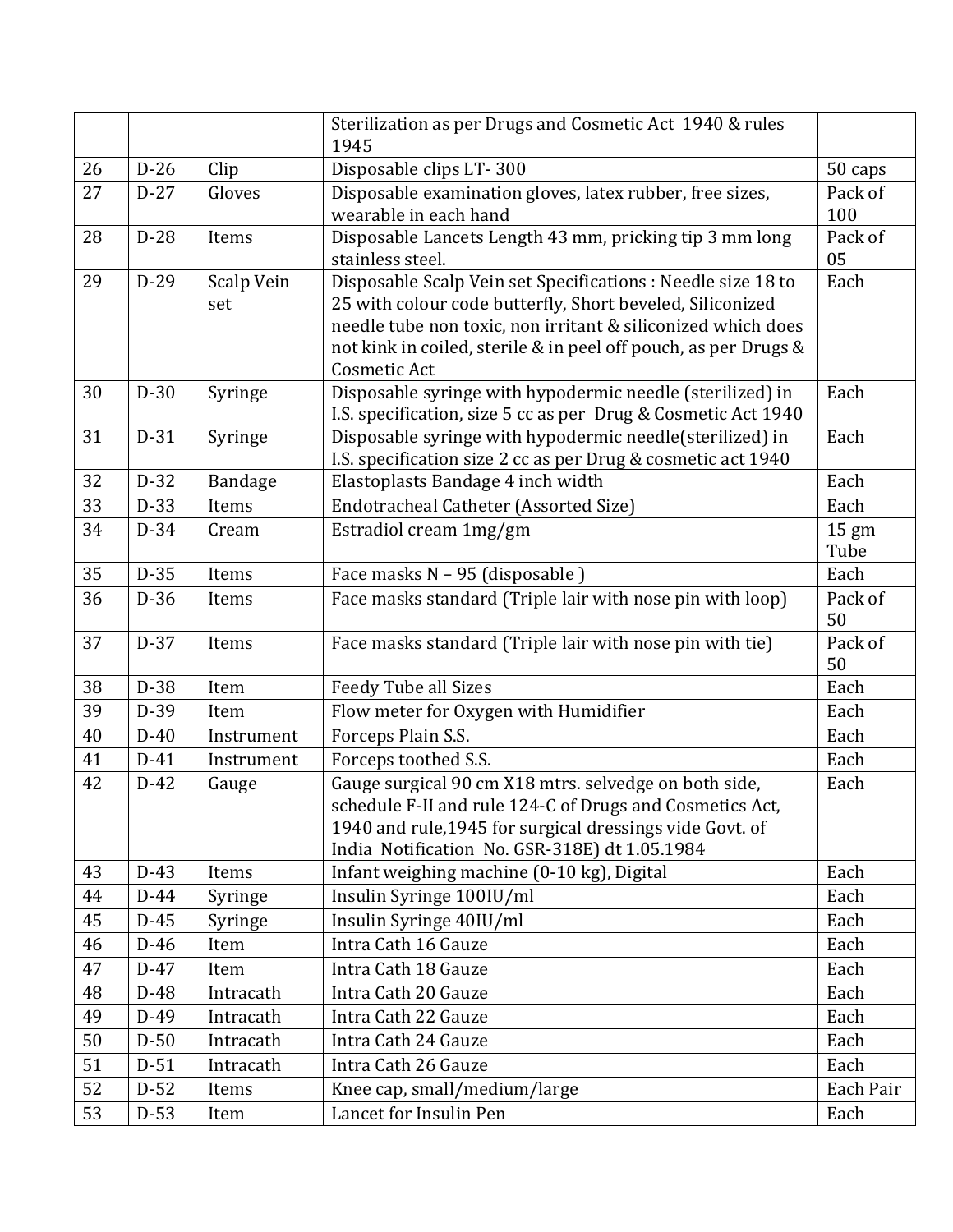| 54 | $D-54$ | Scrub         | Medical Scrub pair assorted size and color                                                                                  | Each           |
|----|--------|---------------|-----------------------------------------------------------------------------------------------------------------------------|----------------|
| 55 | $D-55$ | Tape          | Micro pore Surgical Tape: 5cm X 9metres                                                                                     | Each           |
| 56 | $D-56$ | Tape          | Micro pore Surgical Tape: 7.5cmX9metres                                                                                     | Each           |
| 57 | $D-57$ | tape          | Micropore 2.5 cm x 9 meter                                                                                                  | Each           |
| 58 | $D-58$ | Cannula       | MTP suction cannula with cm markings and colour coded                                                                       | Each           |
|    |        |               | adaptors, size 4 to 12                                                                                                      |                |
| 59 | $D-59$ | Items         | <b>Mucous Extractor-Baby</b>                                                                                                | Each           |
| 60 | $D-60$ | Instrument    | Needle Holder S.S.                                                                                                          | Each           |
| 61 | $D-61$ | Gloves        | Nitrile Gloves (Size 6.5/7/7.5 assorted non strile power                                                                    | Pack of        |
|    |        |               | free) outer gloves preferably reach mid forarm (minimum                                                                     | 100            |
|    |        |               | 280 mm total length) quality compliant                                                                                      |                |
| 62 | $D-62$ | Item          | Non static dry powder capsule delivery device                                                                               | Each           |
| 63 | $D-63$ | Item          | Non static spacer with unidirectional valve 150 ml capacity                                                                 | Each           |
| 64 | $D-64$ | Item          | Non static spacer with unidirectional valve 250 ml capacity                                                                 | Each           |
| 65 | $D-65$ | Suture        | Nylon black monofilament cutting 3/8 circle, 4.0                                                                            | Box of 12      |
|    |        |               |                                                                                                                             | foils          |
| 66 | $D-66$ | Item          | Oxygen Cylinder 'B' Type                                                                                                    | Each           |
| 67 | $D-67$ | Item          | Oxygen Cylinder Stand                                                                                                       | Each           |
| 68 | $D-68$ | Items         | Pediatric (Infant) Weighing Machine, in Lbs and Kg                                                                          | Each           |
| 69 | $D-69$ | Items         | Polyamide monofilament suture (protein) in 1-0,2-0,3-0,4-                                                                   | Each           |
|    |        |               | 0 with cutting needle                                                                                                       |                |
| 70 | $D-70$ | Kit           | PPE Kit (personal protective cover all with tape over seen                                                                  | Each           |
|    |        |               | along with shoe cover meats or exeed ISO 16603 Class III                                                                    |                |
|    |        |               | exposure pressure or equivalence / the fabric and seen                                                                      |                |
|    |        |               | should pass synthetic blood penetration test at SITRA with                                                                  |                |
| 71 | $D-71$ | Suture        | face shield/goggles, N-95 Mask and Nitrrile gloves<br>Prolene no. 1                                                         | Each           |
| 72 |        |               |                                                                                                                             |                |
|    | $D-72$ | Item          | Pulse Oxymeter                                                                                                              | each           |
| 73 | $D-73$ | Bandage       | Rolled Bandage 10 cm X 4 mtrs, schedule FII and rule 124-C                                                                  | 12             |
|    |        |               | of Drugs and cosmetics Act, 1940 and rule, 1945 for surgical<br>dressings vide Govt. of India Notification No. GSR-318E) dt | bandage<br>per |
|    |        |               | 1.05.1984                                                                                                                   | packet         |
| 74 | $D-74$ | Bandage       | Rolled Bandage 15cm X 4 mtrs, schedule FII and rule 124-C                                                                   | 12             |
|    |        |               | of Drugs and cosmetics Act, 1940 and rule, 1945 for surgical                                                                | bandage        |
|    |        |               | dressings vide Govt. of India Notification No. GSR-318E) dt                                                                 | per            |
|    |        |               | 1.05.1985                                                                                                                   | packet         |
| 75 | $D-75$ | Bandage       | Rolled Bandage plaster quality 6cm X 4 mtrs., schedule FII                                                                  | 12             |
|    |        |               | and rule 124-C of Drugs and cosmetics Act, 1940 and rule,                                                                   | bandage        |
|    |        |               | 1945 for surgical dressings vide Govt. of India Notification                                                                | per            |
|    |        |               | No. GSR-318E) dt 1.05.1986                                                                                                  | packet         |
| 76 | $D-76$ | <b>BD</b> Set | Scalpel Blade (ISI)/CE/FDA are acceptable; All sizes                                                                        | Each           |
| 77 | $D-77$ | Instrument    | Scissors one side blunt one sharp 5" S.S.                                                                                   | Each           |
| 78 | $D-78$ | Instrument    | Scissors Sharp 5" S.S.                                                                                                      | Each           |
| 79 | $D-79$ | Items         | Silicon Ambu Bag Paediatric with face mask                                                                                  | Each           |